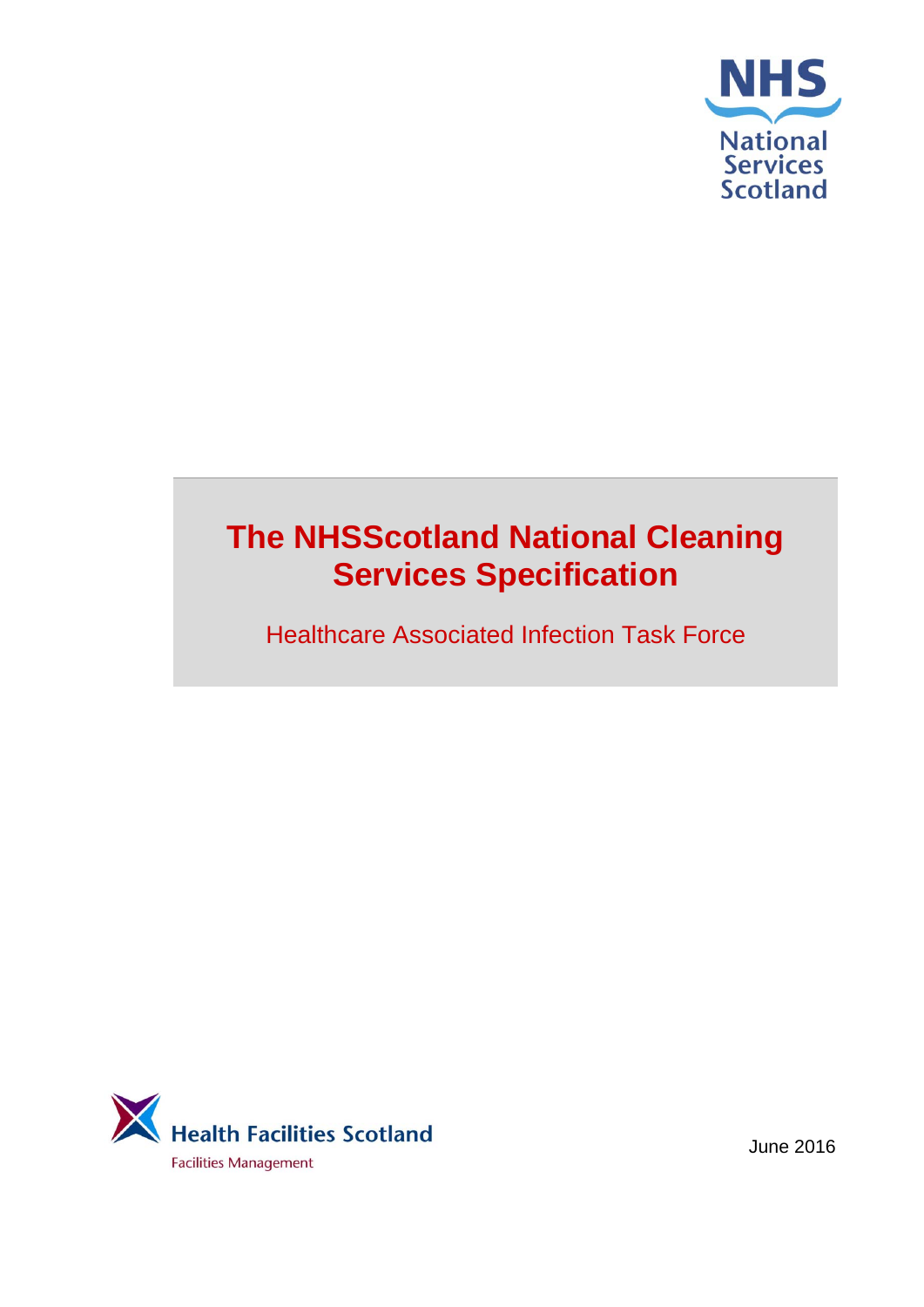

### **Contents**

|                | Page                                                 |  |
|----------------|------------------------------------------------------|--|
|                |                                                      |  |
| $\mathbf{1}$ . |                                                      |  |
| 1.1            | The National Cleaning Services Specification (NCSS)3 |  |
| 1.2            |                                                      |  |
| 2.             |                                                      |  |
| 2.1            |                                                      |  |
| 2.2            |                                                      |  |
| 2.3            |                                                      |  |
| 2.4            |                                                      |  |
| 2.5            |                                                      |  |
| 3.             |                                                      |  |
| 3.1            |                                                      |  |
| 3.2            |                                                      |  |
| 3.3            |                                                      |  |
| 4.             |                                                      |  |
| 4.1            |                                                      |  |
| 4.2            |                                                      |  |
| 4.3            |                                                      |  |
| 5.             |                                                      |  |
| 5.1            |                                                      |  |
| 5.2            |                                                      |  |
| 6.             | Guide to the Cleaning Services Specification 14      |  |
| 6.1            |                                                      |  |
| 6.2            |                                                      |  |
| 7.             |                                                      |  |
| 7.1            |                                                      |  |
| 7.2            |                                                      |  |
| 8.             |                                                      |  |
| 9.             |                                                      |  |
| 9.1            |                                                      |  |
|                |                                                      |  |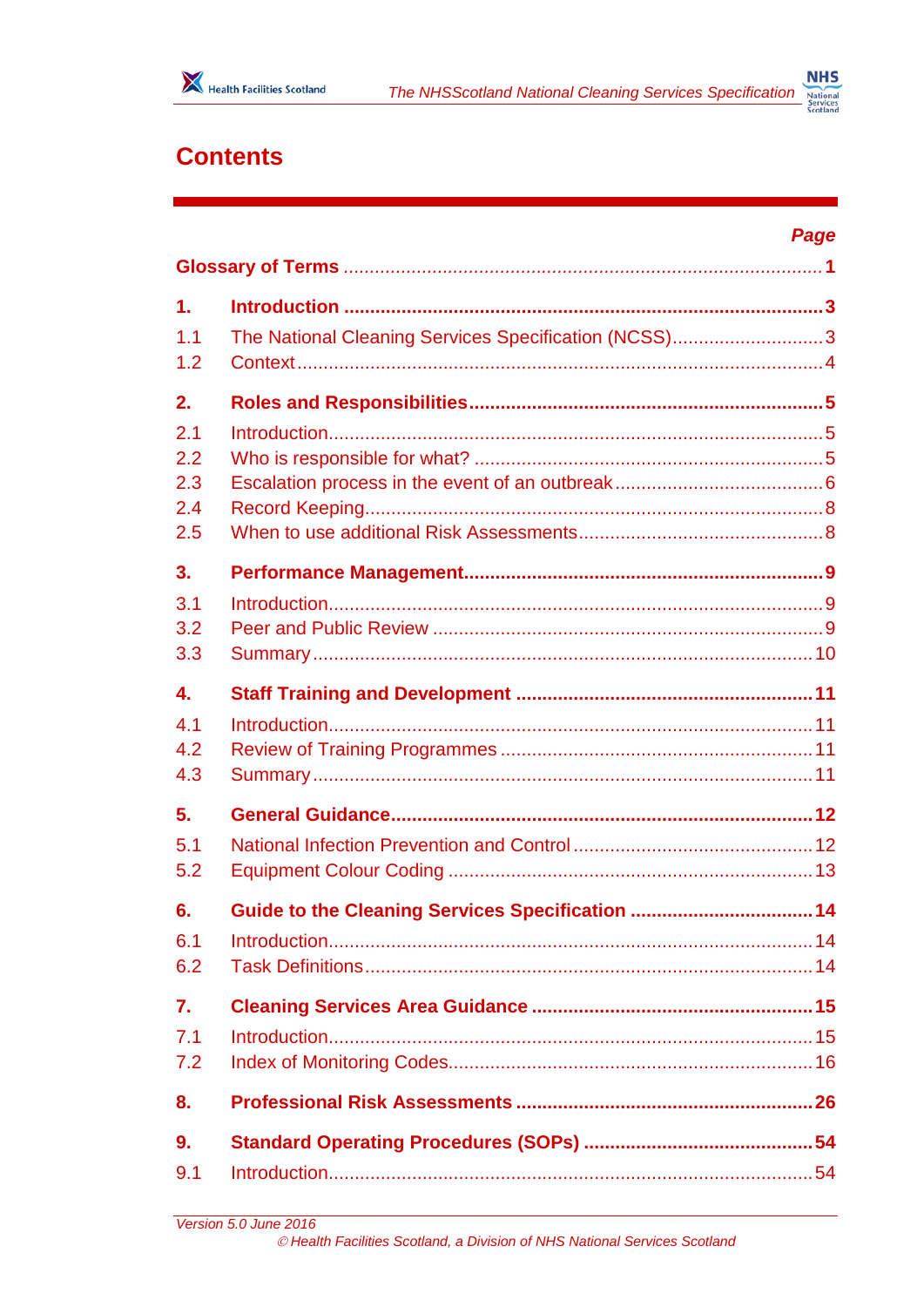|  | Health Facilities Scotland |  |
|--|----------------------------|--|
|  |                            |  |

| 13. Appendices                                                    |  |
|-------------------------------------------------------------------|--|
|                                                                   |  |
| Appendix 2: Membership of Technical Review for the NCSS 2014  115 |  |
|                                                                   |  |

#### **Disclaimer**

The contents of this document are provided by way of general guidance only at the time of its publication. Any party making any use thereof or placing any reliance thereon shall do so only upon exercise of that party's own judgement as to the adequacy of the contents in the particular circumstances of its use and application. No warranty is given as to the accuracy, relevance or completeness of the contents of this document and Health Facilities Scotland shall have no responsibility for any errors in or omissions therefrom, or any use made of, or reliance placed upon, any of the contents of this document.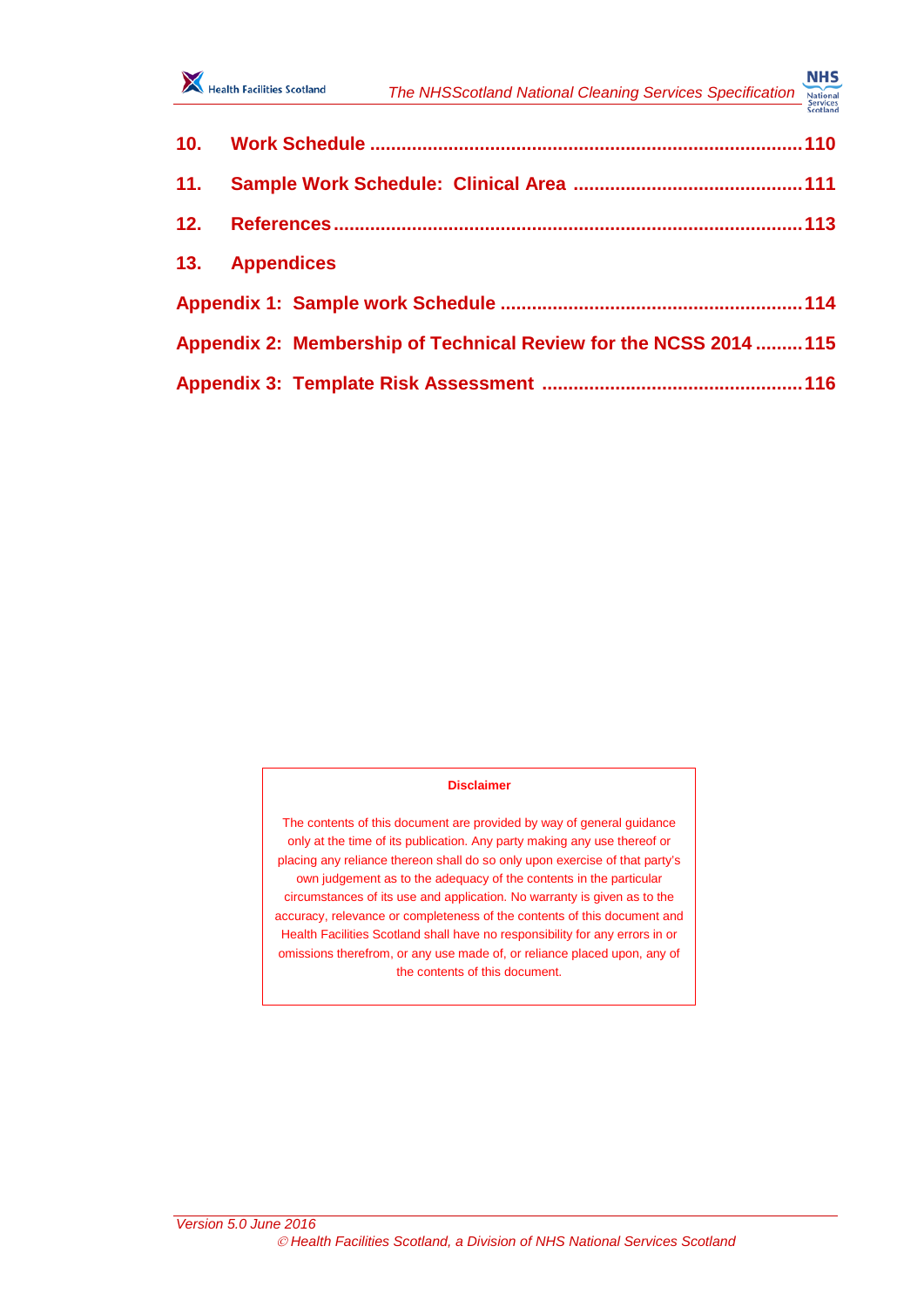### <span id="page-3-0"></span>**Glossary of Terms**

| A&E                                                  | <b>Accident and Emergency</b>                                                                                                                                                                                                                                             |
|------------------------------------------------------|---------------------------------------------------------------------------------------------------------------------------------------------------------------------------------------------------------------------------------------------------------------------------|
| <b>Audit</b>                                         | A process which allows for the systematic and critical analysis of the quality<br>of service                                                                                                                                                                              |
| <b>Benchmarking</b>                                  | Use of a standard or point of reference for the purpose of comparison,<br>usually in the context of improving performance                                                                                                                                                 |
| CCU                                                  | <b>Coronary Care Unit</b>                                                                                                                                                                                                                                                 |
| <b>CDU</b>                                           | <b>Central Decontamination Unit</b>                                                                                                                                                                                                                                       |
| <b>Check</b><br>cleaning                             | This is a visual check of cleanliness, for spots, spillages, general debris, etc.<br>at a specified frequency throughout the day.<br>Sufficient cleaning should be carried out to restore the area or item to<br>acceptable standard using the agreed cleaning procedures |
| <b>Cleaning</b><br><b>Service</b><br><b>Provider</b> | Defined as the organisation co-ordinating and delivering cleaning services<br>within specified locations - applies to in-house team, external contractor or<br><b>Facilities Management Provider</b>                                                                      |
| <b>COSHH</b>                                         | Control of Substances Hazardous to Health. These Regulations require<br>employers to control exposure to hazardous substances to prevent ill health                                                                                                                       |
| <b>Clinical Areas</b>                                | Clinical areas are areas where 'clean' clinical procedures are carried out, e.g.<br>treatment rooms                                                                                                                                                                       |
| <b>Dirty Utility</b>                                 | Examples of dirty utility room are sluice rooms, or areas that are used for the<br>decontamination of medical equipment                                                                                                                                                   |
| <b>Discharge</b><br>Clean                            | A discharge clean should take place after each patient discharge. Local<br>flexibility is required in order that daily programmed clean can be<br>reprogrammed/reallocated thus avoiding requirement for additional cleaning<br>input                                     |
| <b>DSR</b>                                           | Domestic Services Room - the room which cleaning operatives work from<br>and store their supplies and equipment                                                                                                                                                           |
| <b>FMT</b>                                           | <b>Facilities Monitoring Tool</b>                                                                                                                                                                                                                                         |
| <b>HAI</b>                                           | <b>Healthcare Associated Infection</b>                                                                                                                                                                                                                                    |
| HEI                                                  | Healthcare Environment Inspectorate                                                                                                                                                                                                                                       |
| <b>HEPA</b>                                          | High Efficiency Particulate Arresting. HEPA filters have a high efficiency at<br>arresting, or capturing particles                                                                                                                                                        |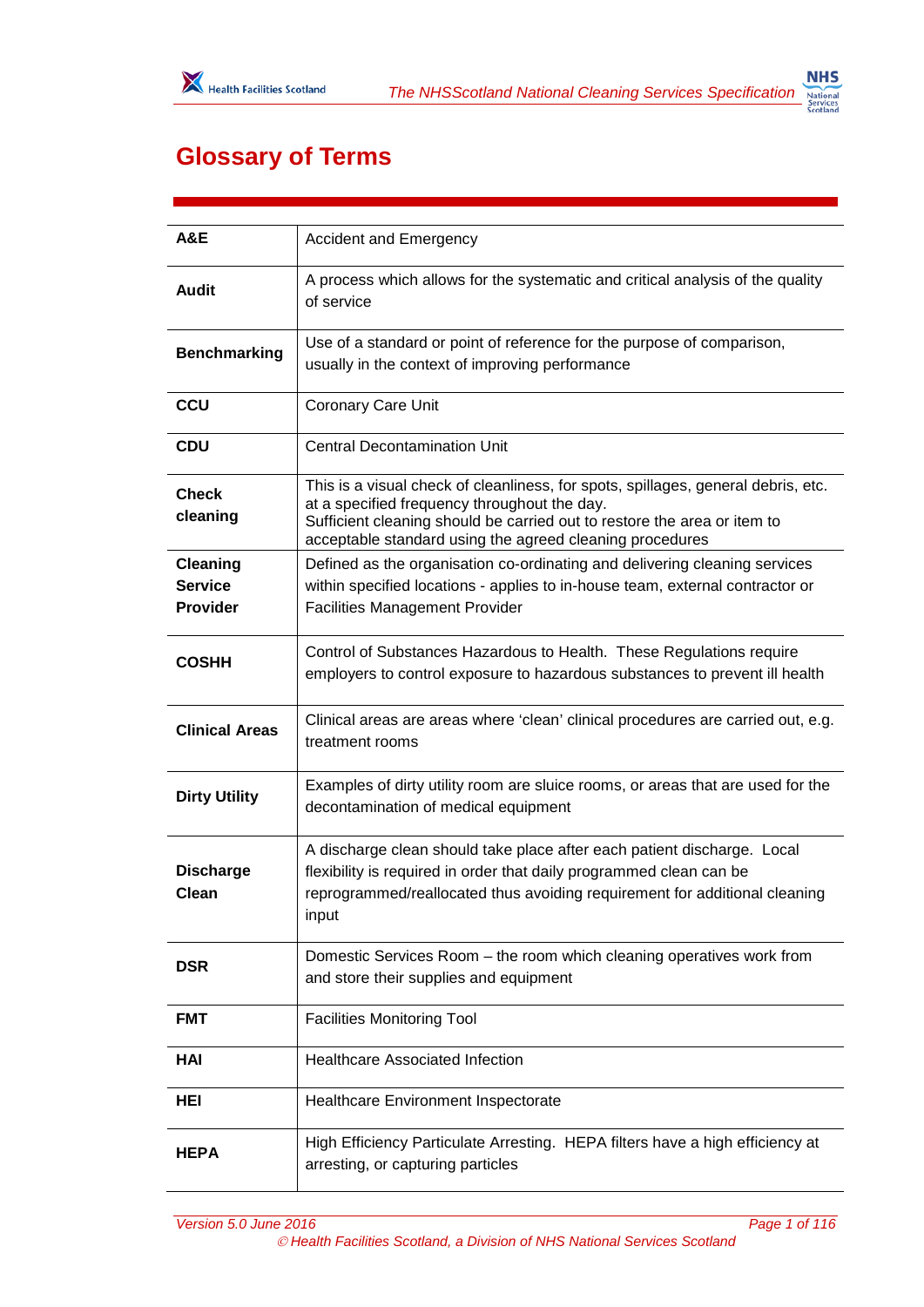

| <b>HDU</b>            | High Dependency Unit. This is a clinical area, where patients require a high<br>level of clinical care, but are not ventilated. Examples would be SCBU<br>(Special Care Baby Units), Medical and Surgical High Dependency Units                                                                                                 |  |
|-----------------------|---------------------------------------------------------------------------------------------------------------------------------------------------------------------------------------------------------------------------------------------------------------------------------------------------------------------------------|--|
| <b>HFS</b>            | <b>Health Facilities Scotland</b>                                                                                                                                                                                                                                                                                               |  |
| <b>HPS</b>            | <b>Health Protection Scotland</b>                                                                                                                                                                                                                                                                                               |  |
| <b>HSDU</b>           | <b>Hospital Sterile Disinfection Unit</b>                                                                                                                                                                                                                                                                                       |  |
| <b>ICU</b>            | Intensive Care Unit or Intensive Therapy Unit (ITU). Also included in this<br>category would be Cardiac Intensive Care Unit (CICU), Neonatal Intensive<br>Care Unit (NICU), Neurology Intensive Care Unit (NICU). . This is a clinical<br>area, where patients require a high level of clinical care, but are not<br>ventilated |  |
| <b>IDU</b>            | <b>Infectious Disease Unit</b>                                                                                                                                                                                                                                                                                                  |  |
| <b>IPCN</b>           | <b>Infection Prevention and Control Nurse</b>                                                                                                                                                                                                                                                                                   |  |
| <b>Isolation Room</b> | A room in which certain categories of patients, particularly those with alert<br>organisms or communicable diseases can be cared for with a minimum of<br>contact with the rest of the patients/clients                                                                                                                         |  |
| <b>Monitoring</b>     | The on-going assessment of the outcomes of cleaning processes                                                                                                                                                                                                                                                                   |  |
| <b>NCSS</b>           | The NHSScotland National Cleaning Services Specification                                                                                                                                                                                                                                                                        |  |
| <b>PAS</b>            | PAS 5748:2014 Specification for the planning, application, measurement and<br>review of cleanliness services in hospitals. Used in England and Wales. (Not<br>used in Scotland)                                                                                                                                                 |  |
| <b>Peer Review</b>    | Review of a service by those with expertise and experience in that service,<br>either as a provider, user or carer but who are not involved in its provision in<br>the area under review                                                                                                                                        |  |
| <b>PPE</b>            | Personal Protective Equipment (e.g. safety goggles, aprons, gloves, masks<br>as per local policy)                                                                                                                                                                                                                               |  |
| <b>Service User</b>   | Defined as patients and visiting public including nursing staff/clinicians.                                                                                                                                                                                                                                                     |  |
| <b>SICPs</b>          | <b>Standard Infection Control Precautions</b>                                                                                                                                                                                                                                                                                   |  |
| <b>SOPs</b>           | <b>Standard Operating Procedures</b>                                                                                                                                                                                                                                                                                            |  |
| <b>SSD</b>            | <b>Sterile Services Department</b>                                                                                                                                                                                                                                                                                              |  |
| <b>Terminal Clean</b> | The procedure required to ensure that an area has been<br>cleaned/decontaminated after a patient with an alert organism or<br>communicable disease has been nursed in the area, in order to render it safe<br>for the next patient.                                                                                             |  |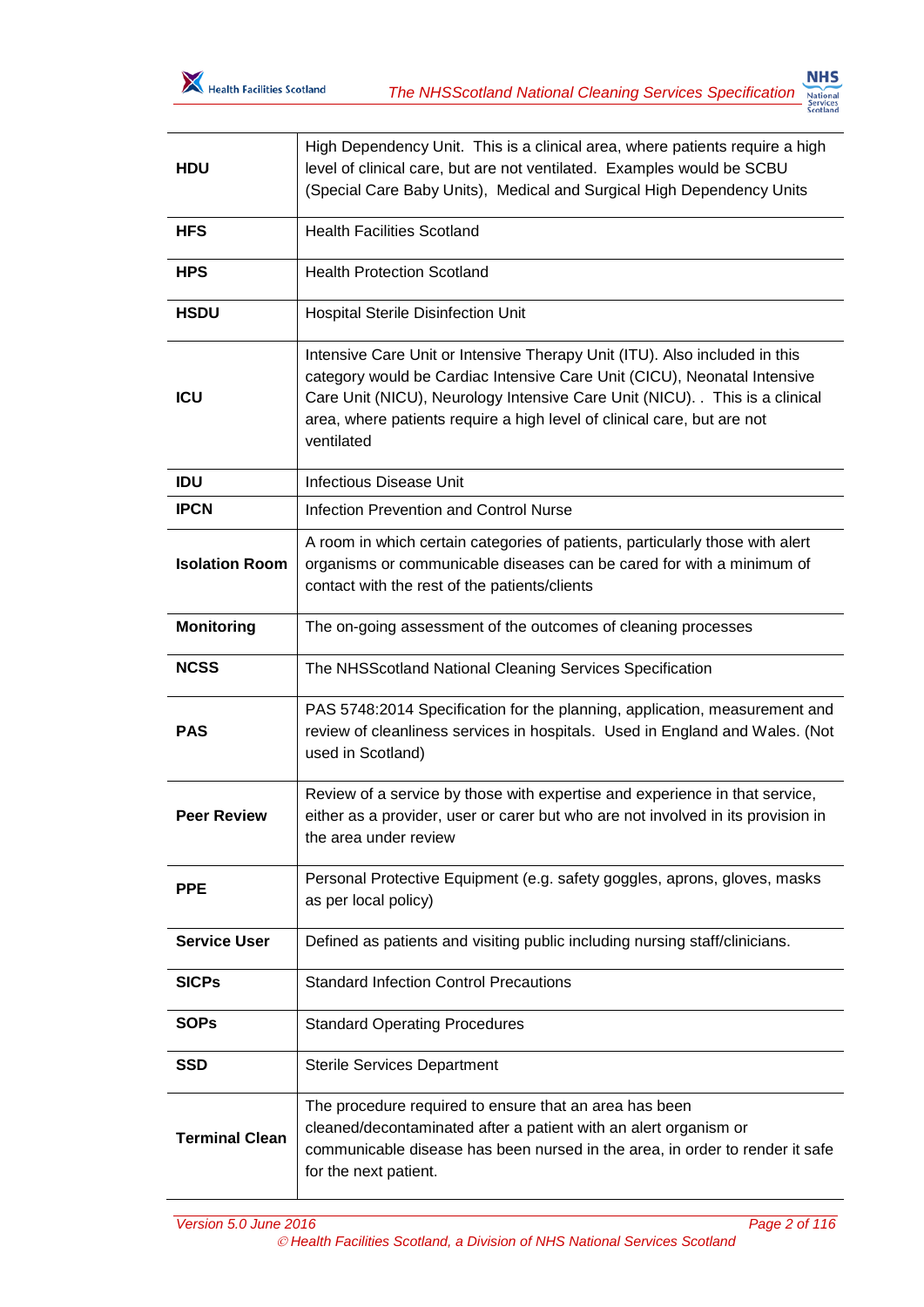## <span id="page-5-0"></span>**1. Introduction**

This document is a revised edition of the NHSScotland National Cleaning Services Specification (2009) (NCSS). Within NHSScotland, Boards have been working to and above the NHSScotland National Cleaning Services Specification since it was developed and introduced in 2006. This revision is based on the need to have a cleaning specification that allows NHS Boards to accurately and effectively risk assess specific tasks to determine the frequency of cleaning based upon the risk to the patient and also public perception.

This revision includes generic risk assessments for each task definition, which have been developed by an Expert Working Group, with aligned Standard Operating Procedures (SOPs). The near patient environment is a priority and must be cleaned effectively to reduce the risk of Healthcare Associated Infection (HAI) within Healthcare settings. The revisions within the NCSS and attached risk assessments support NHS Boards in accurately deploying resources to maintain a clean and safe environment for our patients, staff and visitors.

### **The National Cleaning Services Specification (NCSS)**

1.1 During 2009, an update of the original 2006 NCSS was developed to reflect changes in line with the Monitoring Framework Tool (FMT) for NHSScotland National Cleaning Services Specification and the National Education and Training Framework for Domestic Services.

> Since 2006, NHS Scotland Boards have been working to and above the minimum standard required as stated in the NCSS. This 2015 revision is based upon an assessment of infection prevention and control risk versus public perception risk to allow Boards to define a specific work schedule in order to respond to varying clinical needs such as outbreaks and activity.

The Boards must refer to standard risk assessments for each cleaning task before amending cleaning schedules, the priority being to reduce Healthcare Associated Infections (HAIs) at the same time as providing a safe, clean environment for patients' recovery.

These are not Health and Safety Risk Assessments but assessments of risk relating to prevention and control of HAIs. Therefore they will be used to inform local frequencies.

Healthcare Associated Infection (HAI) is a priority for NHSScotland and this includes the resource implications of potentially avoidable infections. HAI is equally important for Healthcare in the private, independent and voluntary sectors and this document may be used as good practice guidance.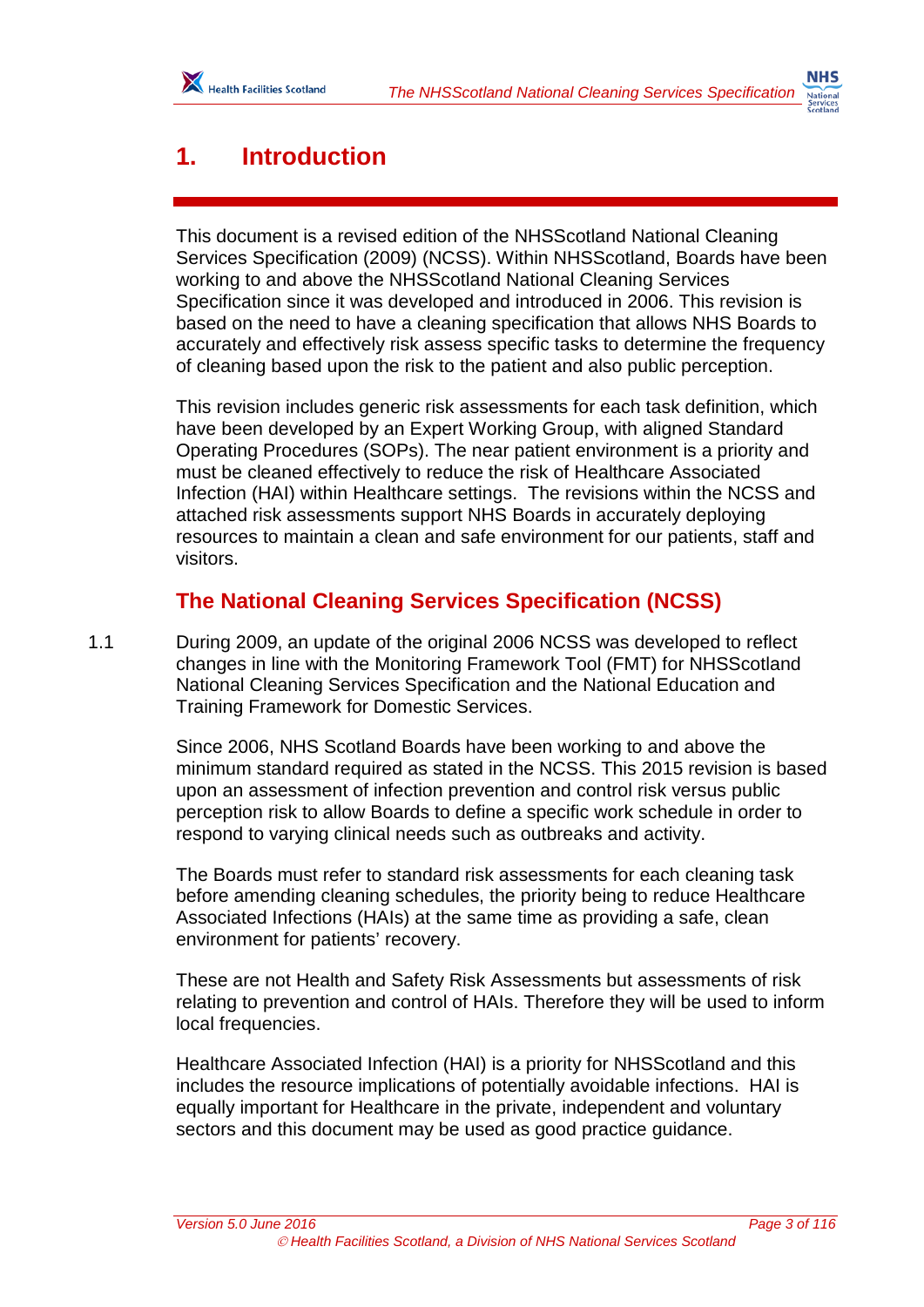### **Context**

<span id="page-6-0"></span>

1.2 Domestic Services staff are an essential part of the multi-disciplinary Healthcare team in improving patient, staff and public safety. For infection prevention and control of infection to work effectively, critical activities such as Standard Infection Prevention and Control Precautions (SIPCS), including cleaning and hand hygiene, must be embedded into everyday practice.

> Health Protection Scotland (HPS) published a compendium<sup>1</sup> of current national policy, guidance materials and supporting materials on HAI which were produced from 2001.

> The compendium aims to provide NHSScotland staff with an overview of up- todate guidance and is updated quarterly.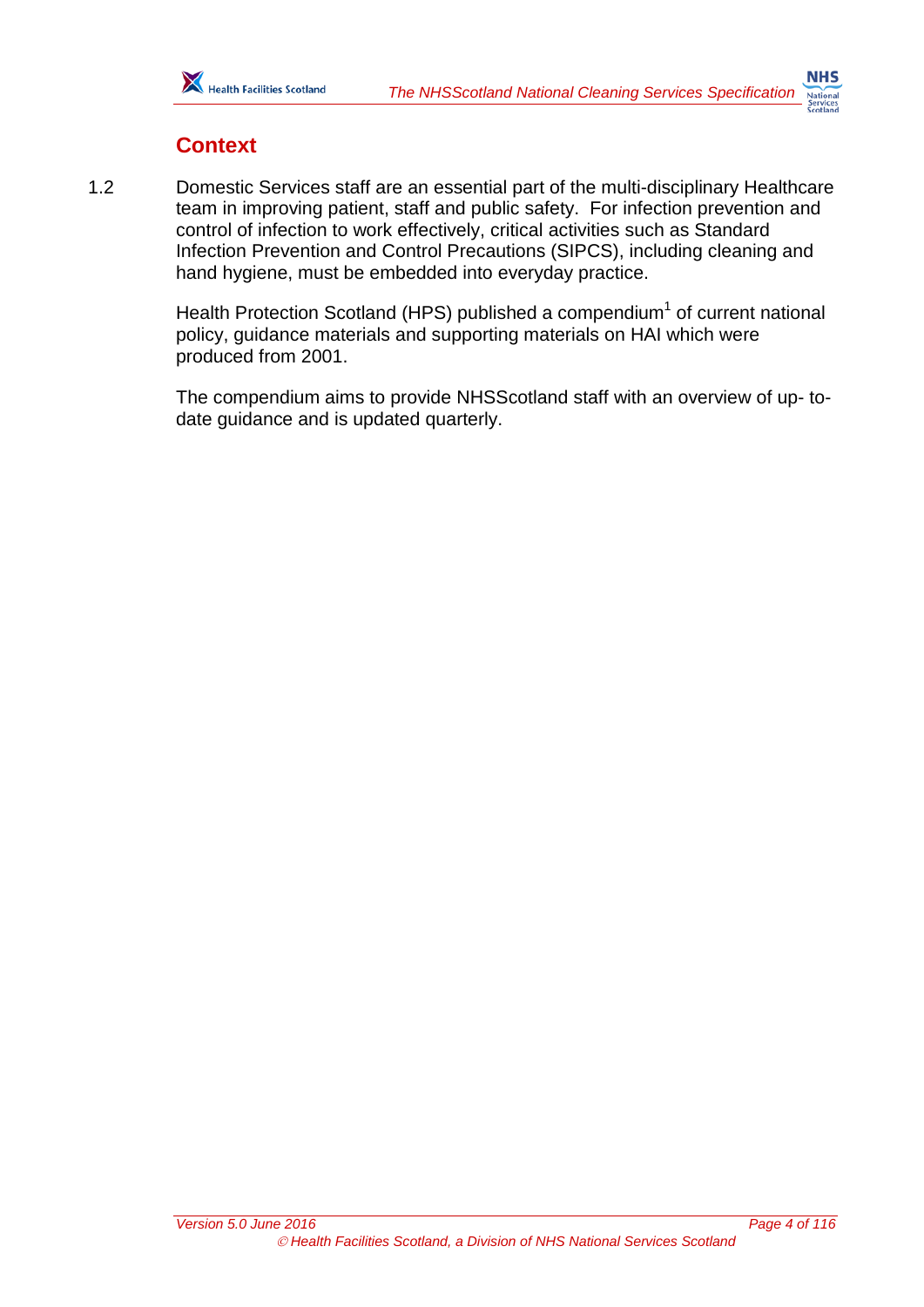### <span id="page-7-0"></span>**2. Roles and Responsibilities**

### **Introduction**

2.1 Governance is an essential part of any system or process and must be clear, concise and structured. Across NHSScotland the structure of Domestic Services within Boards varies as do the roles, titles and even responsibilities. It is impractical to provide detailed governance information within this document, however below is a guide that can be adopted if local governance is not already in place.

### **Who is responsible for what?**

2.2 Locally, within each Board, the responsible person will be the Board Lead for Domestic Services. It is important for all users of this document to be aware of the responsibilities and roles of each staff member within the Domestic Services Team.

> Whilst job titles and staffing frameworks vary across Boards the generic job titles listed below capture the essence of HAI responsibilities and any local documentation being produced should reflect the content of this document but using the Boards job titles.

#### **Domestic Assistant**

Responsible for ensuring the environment is clean by:

- following the Standard Operating Procedures included within this document and the work schedule detailing routines and duties within each clinical ward/department;
- reporting, as an exception, when areas cannot be cleaned due to access issues, for example.

#### **Domestic Supervisor**

Responsible for:

- day to day supervision of the Domestic Assistants within an area or site;
- regularly auditing the clinical environment ensuring that the Domestic Assistant is fulfilling their duties;
- general supervision of cleaning services on a daily basis;
- regular review of their areas of responsibility using the risk assessments within the NCSS and developing the work schedules;
- reviewing exception reports and identifying any trends to allow review of service provision, e.g. change of timing for cleaning.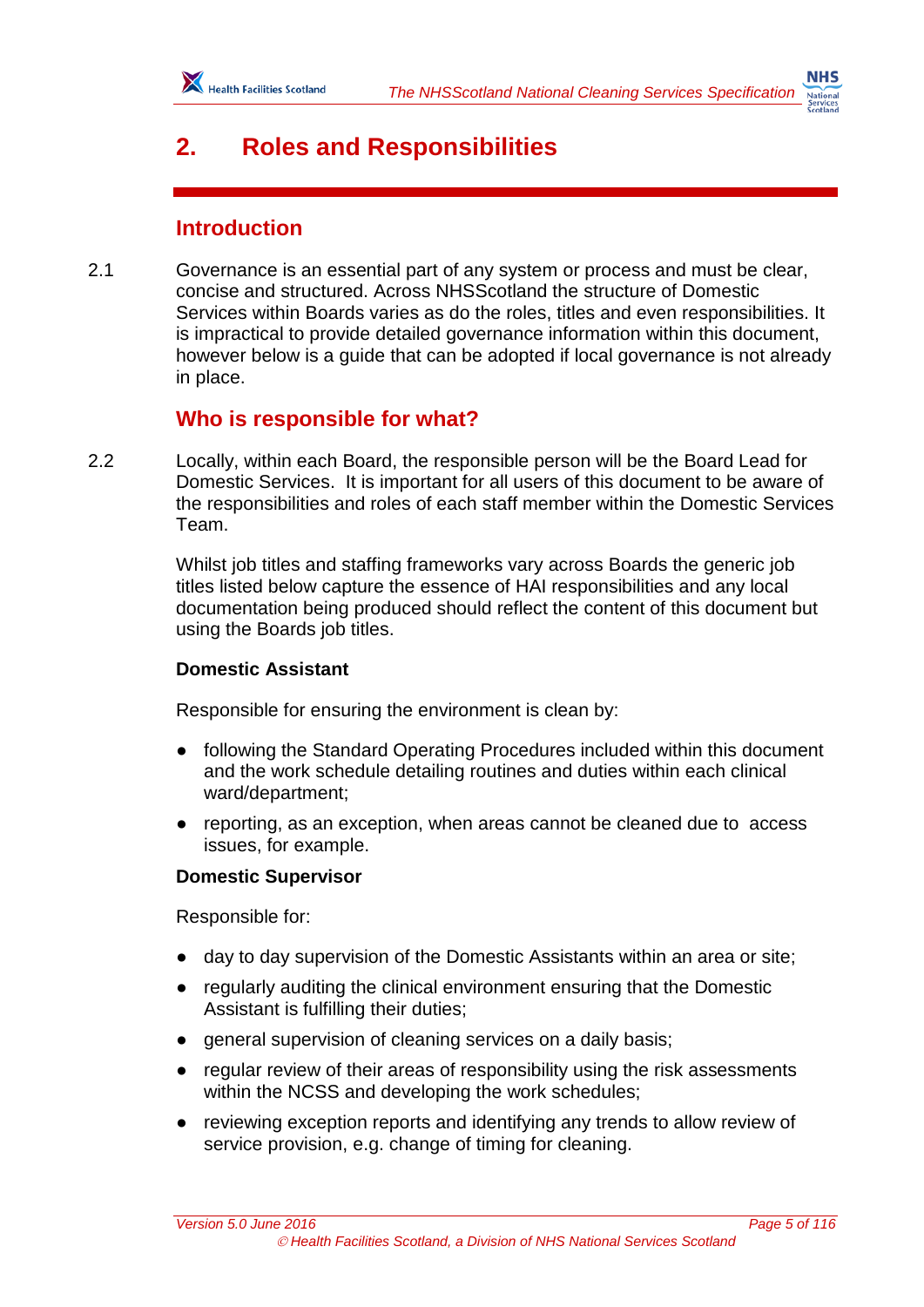<span id="page-8-0"></span>

#### **Domestic Manager**

Responsible for overseeing the implementation and effective use of the NCSS including:

- provision of advice and support relating to cleaning issues;
- developing and reviewing the work schedules with the Domestic Supervisors and agreeing review processes;
- allocation of resources to ensure that the requirements of the output specification can be achieved.

Work schedules require to be signed off every two years by the Domestic Manager, Infection Prevention and Control Team and the Charge Nurse/Head of Department for each clinical area.

### **Escalation process in the event of an outbreak**

2.3 The procedures required to ensure that an area has been cleaned appropriately during/following an outbreak requires different measures to be taken than that of routine cleaning.

Refer to local policy but consideration should be given to the following:

- when an outbreak has been identified Nursing/Infection Prevention and Control staff should communicate this to the Domestic Manager identifying the type of infection and precautions required to be put into place;
- Domestic Manager will contact the Assistant Manager and/or Domestic Supervisor;
- Domestic Supervisor will liaise with the Nurse in Charge and Domestic Assistant on shift;
- Domestic Supervisor/Managers will review staffing levels and make temporary adjustments to work schedules, including frequencies for use during the period of the outbreak following advice and recommendations from the Infection Prevention and Control team.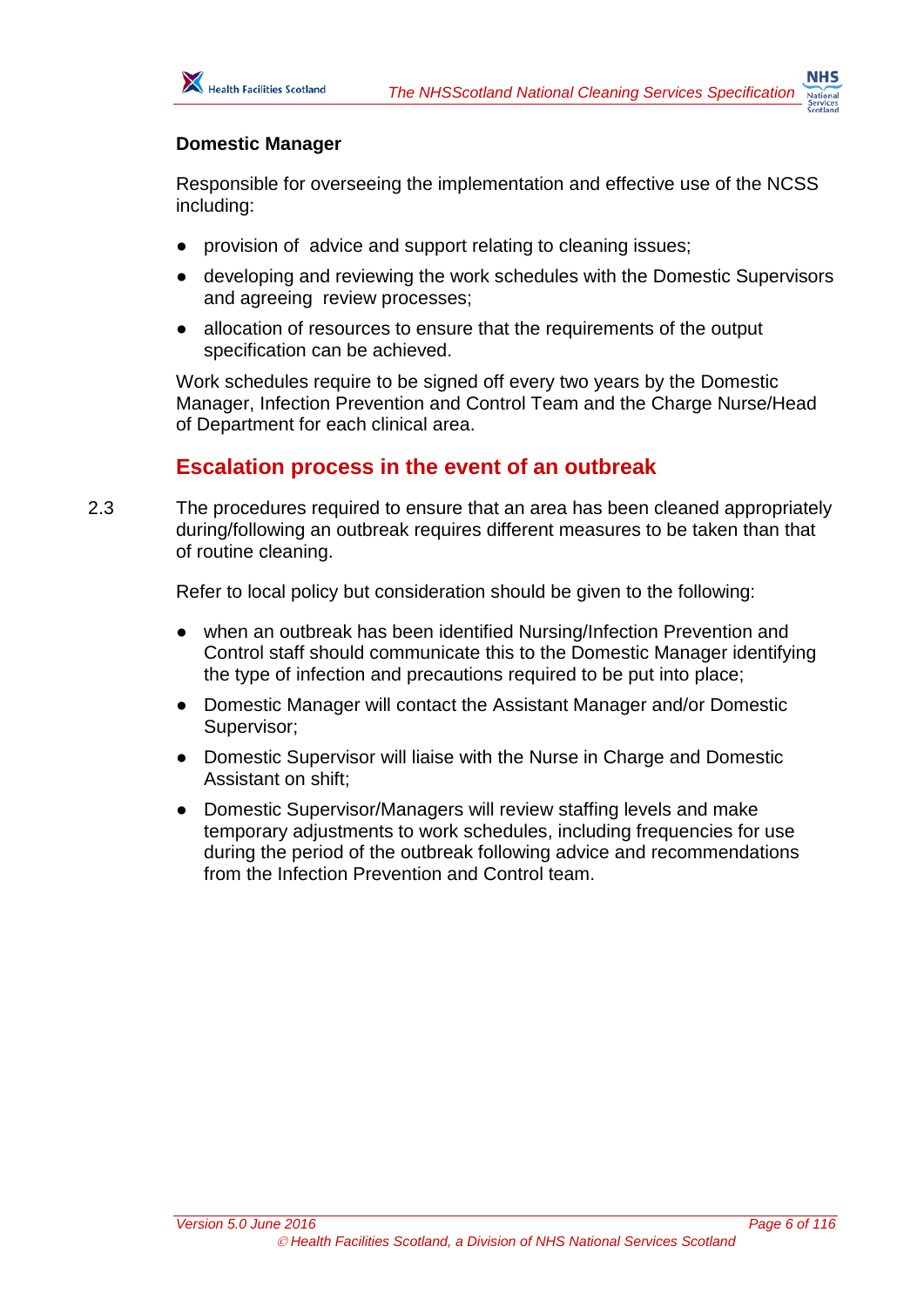### **Example of communication and notification of an outbreak**

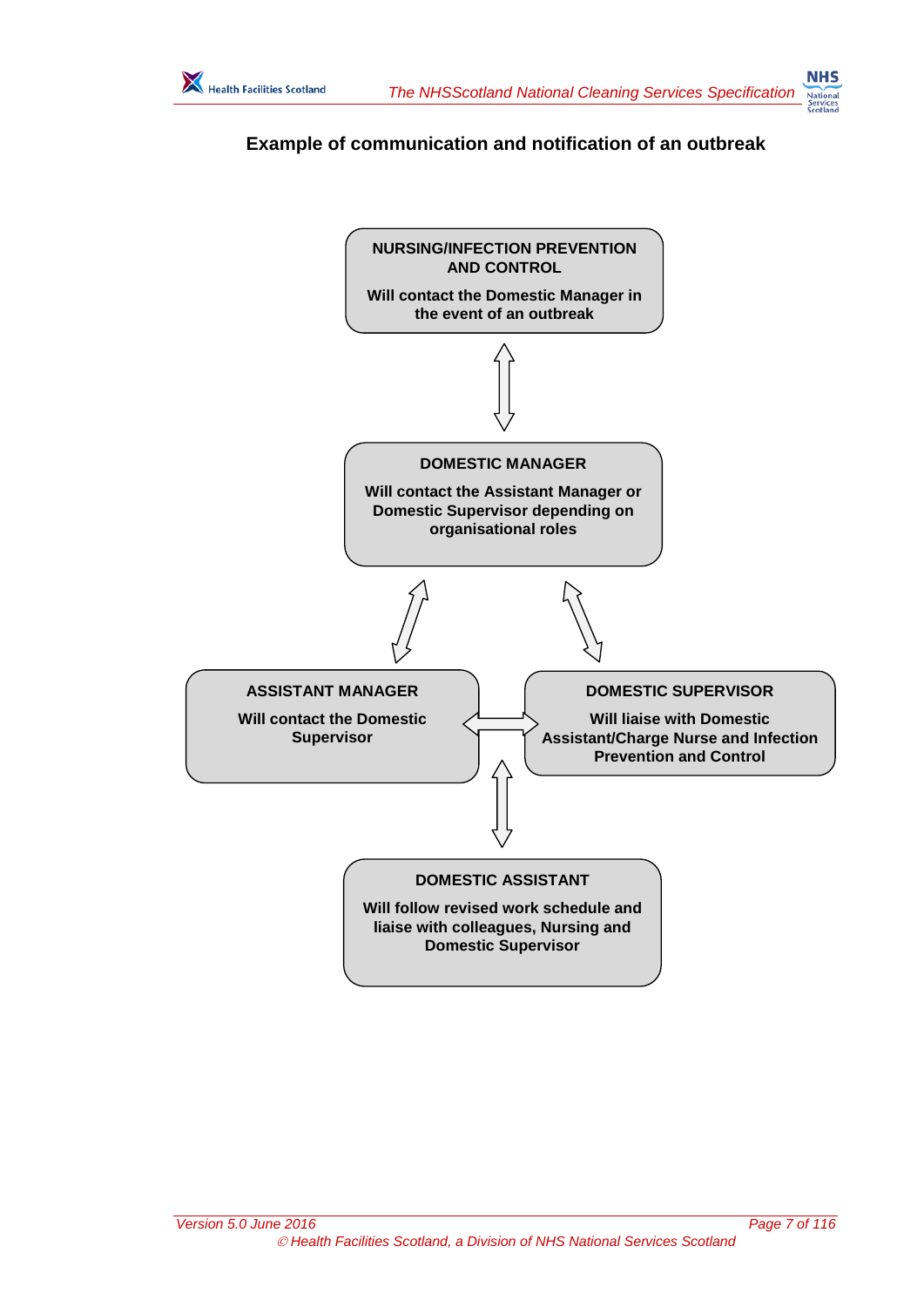### **Record Keeping**

<span id="page-10-0"></span>2.4 Effective record management allows NHS Boards to provide and maintain key documentation that can be requested by external stakeholders at any given time. This also ensures that NHS Boards are acting in accordance with legal requirements, standards, evidence based practices and professional work practice. Locally, specific records that need to be kept are work schedules, log sheets detailing additional tasks, audit results from NHS Scotland Facilities Monitoring Tool and any action plans derived from exception reports.

Refer to local Board policy for the retention of documentation.

### **When to use additional Risk Assessments**

2.5 Included within the NCSS are risk assessments for each task definition based on daily cleaning with additional risk assessments for isolation and terminal cleans. Also included are blank risk assessments for local use on occasions of outbreaks or other changes to routine cleaning within an area. (Appendix 3)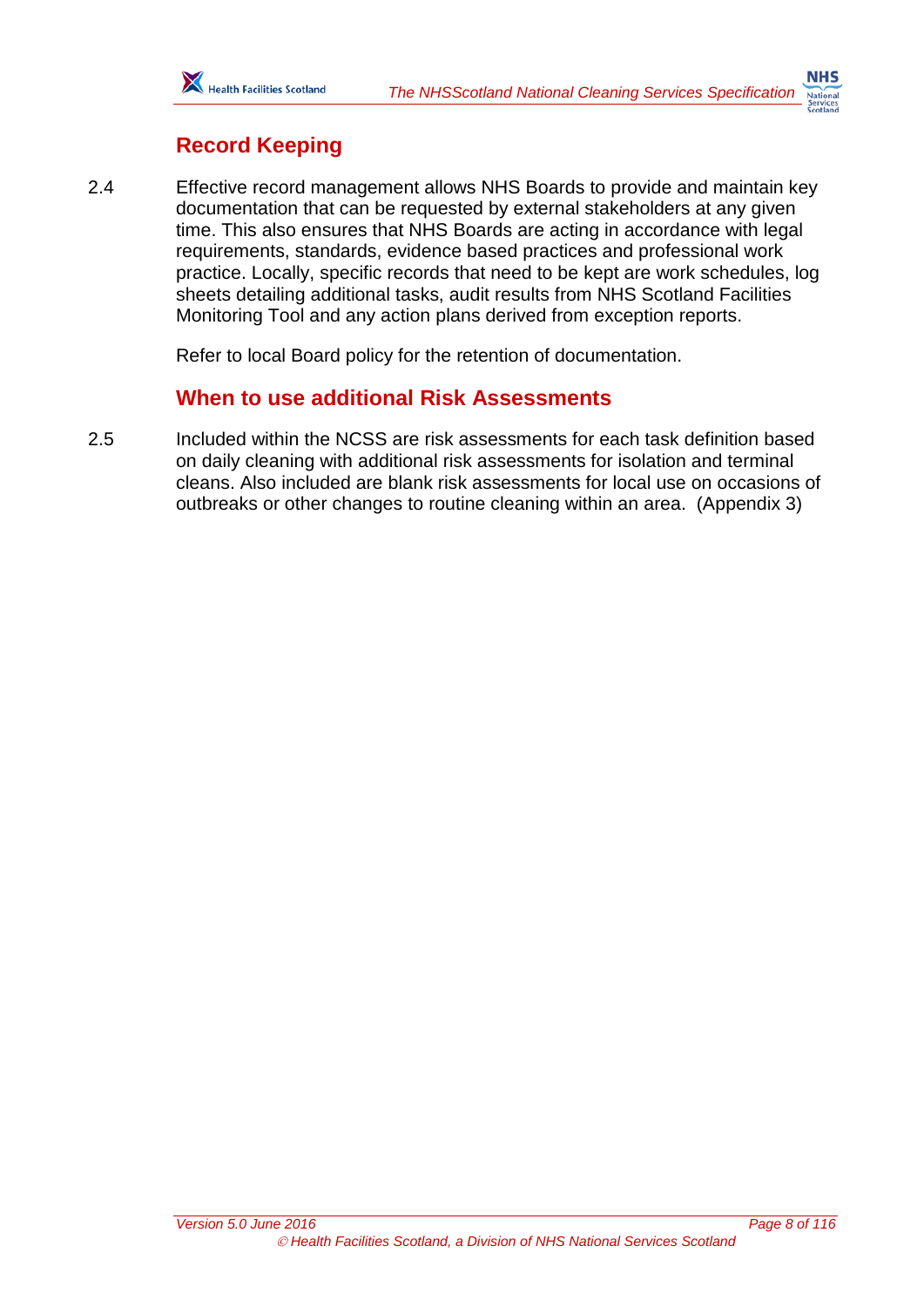### <span id="page-11-0"></span>**3. Performance Management**

### **Introduction**

3.1 Throughout the year, NHS Boards will monitor all of their facilities which deliver Healthcare services.

> Compliance is assessed within NHS Boards using the standardised NHSScotland monitoring framework.

There are two components to the monitoring:

- audits carried out on a routine basis by Domestic Services;
- audits carried out by Peer Review teams, i.e. Infection Prevention and Control, Nurse Managers, Estates and Quality Assurance Teams, and should incorporate a Public Involvement element.

Cleanliness is assessed using an observational process in accordance with the technical requirements set out in the NHSScotland National Cleaning Services Specification. The requirements vary depending on the type of area being assessed and the scores are weighted to reflect risk. For example, elements within an operating theatre (i.e. floors, furniture/fittings) will receive a higher weighting than the same elements in a lower risk area such as an office in a non-clinical department.

The rooms within an audit area to be audited are selected at random by the Facilities Monitoring Tool (FMT) in accordance with the Monitoring Framework Guidance.

### **Peer and Public Review**

3.2 The Peer and Public Review Audit process provides an independent systematic approach to the involvement of members of the public and other professionals in the auditing process, supporting confidence in the delivery of the Facilities Monitoring Framework and the Domestic Services provision to a ward/department or site.

Peer Review may include representation from any of the following groups:

- **Domestic Services;**
- Infection Prevention and Control Professionals;
- Professional Managers, estates representatives and members of the Health Board Quality Team (if applicable).

Peer Review provides an opportunity to involve and engage with colleagues during the monitoring process, strengthening communication between the teams and sharing learning from the process. Results of this review will be fed back to those who have been involved in the process.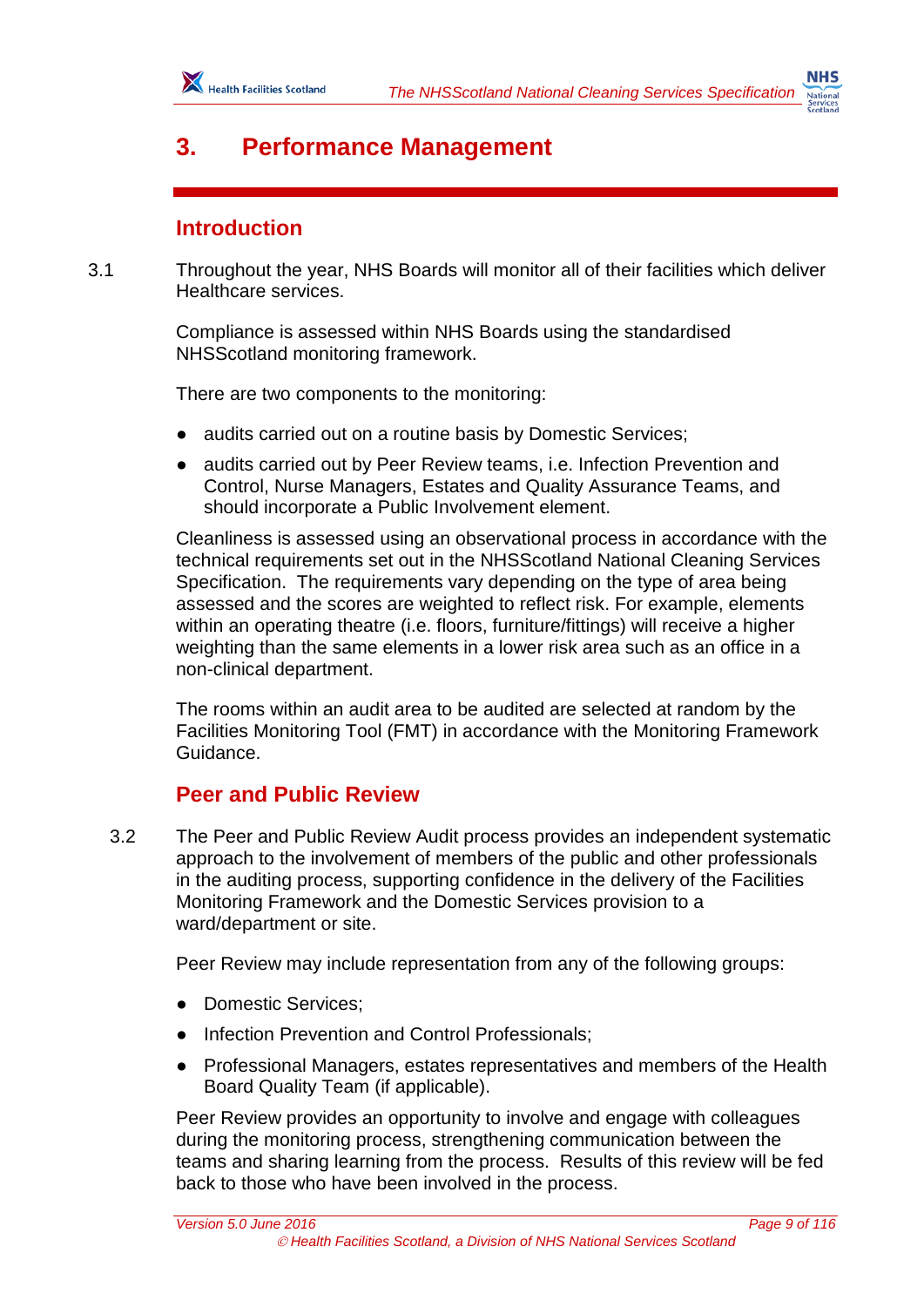<span id="page-12-0"></span>

Public Involvement Review provides public assurance of the quality of audit activity, and supports the review process. Their role is to observe the monitoring process and provide a communication route to their Public Partnership Forum (PPF) or other recognised accountable forum.

Further information can be found in the National Facilities Monitoring Framework Manual. 2

### **Summary**

3.3 Performance Management is an integral part of cleaning service provision and best carried out with full involvement of service providers.

Further details on the Performance Management Process can be found in the Monitoring Framework for NHSScotland National Cleaning Services Specification Guide for NHSScotland Managers - Version 2, April 2010**<sup>3</sup>**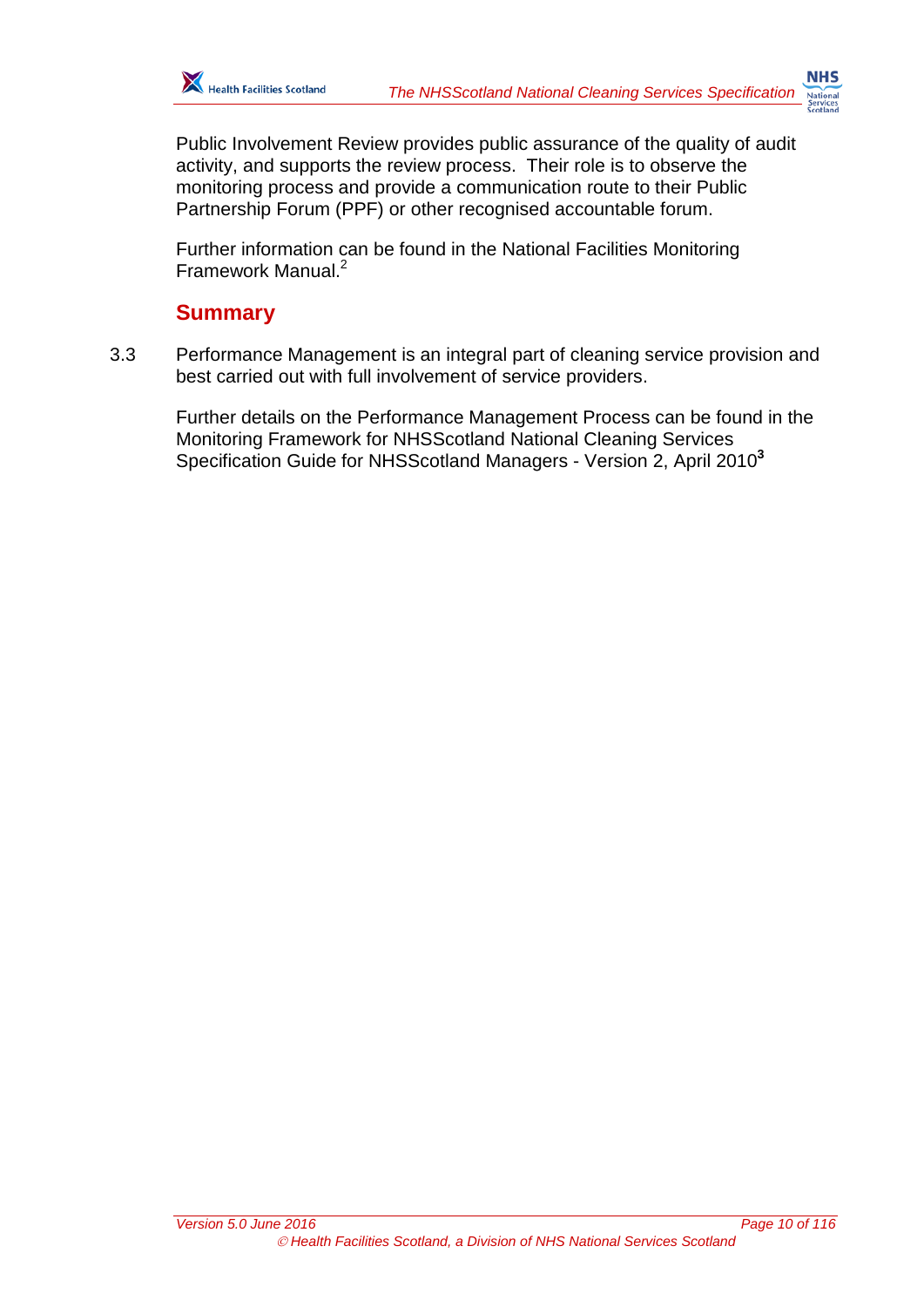### <span id="page-13-0"></span>**4. Staff Training and Development**

### **Introduction**

4.1 The National Education and Training Framework for Domestic Services can be found on the following website. http://www.hfs.scot.nhs.uk/

> In June 2013, NHS Education for Scotland (NES) and Health Facilities Scotland (HFS) published the Education Pathways for Estates Services and the Education Pathways for Facilities Services**<sup>4</sup>** . The Pathways are designed to help staff access the learning and qualifications which are most appropriate to their role, their career aspirations and to the service as a whole. They provide national tools to support succession, service and personal development planning in estates and facilities services across NHSScotland.

### **Review of Training Programmes**

4.2 Training programmes for all grades of Domestic Services staff, including Operatives and Supervisors, should be developed along with their Personal Development Plans (PDPs).

> A record of all training must be maintained and refresher training provided to all staff on a regular basis.

The content of training programmes must be subject to regular review and updates so that best practice, new developments and any legislative changes are incorporated.

To further promote and underpin consistency in training, it is recommended that there should be national reference materials/packages available throughout NHSScotland, i.e. the NHSScotland National Education and Training Framework for Domestic Services.

#### **Summary**

4.3 Staff training and development is a core activity in any department involved in Domestic Services and a structured approach to training should be developed and controlled by an appropriate Service Manager, with direct input from Infection Prevention and Control Teams and other relevant Healthcare Professionals where required.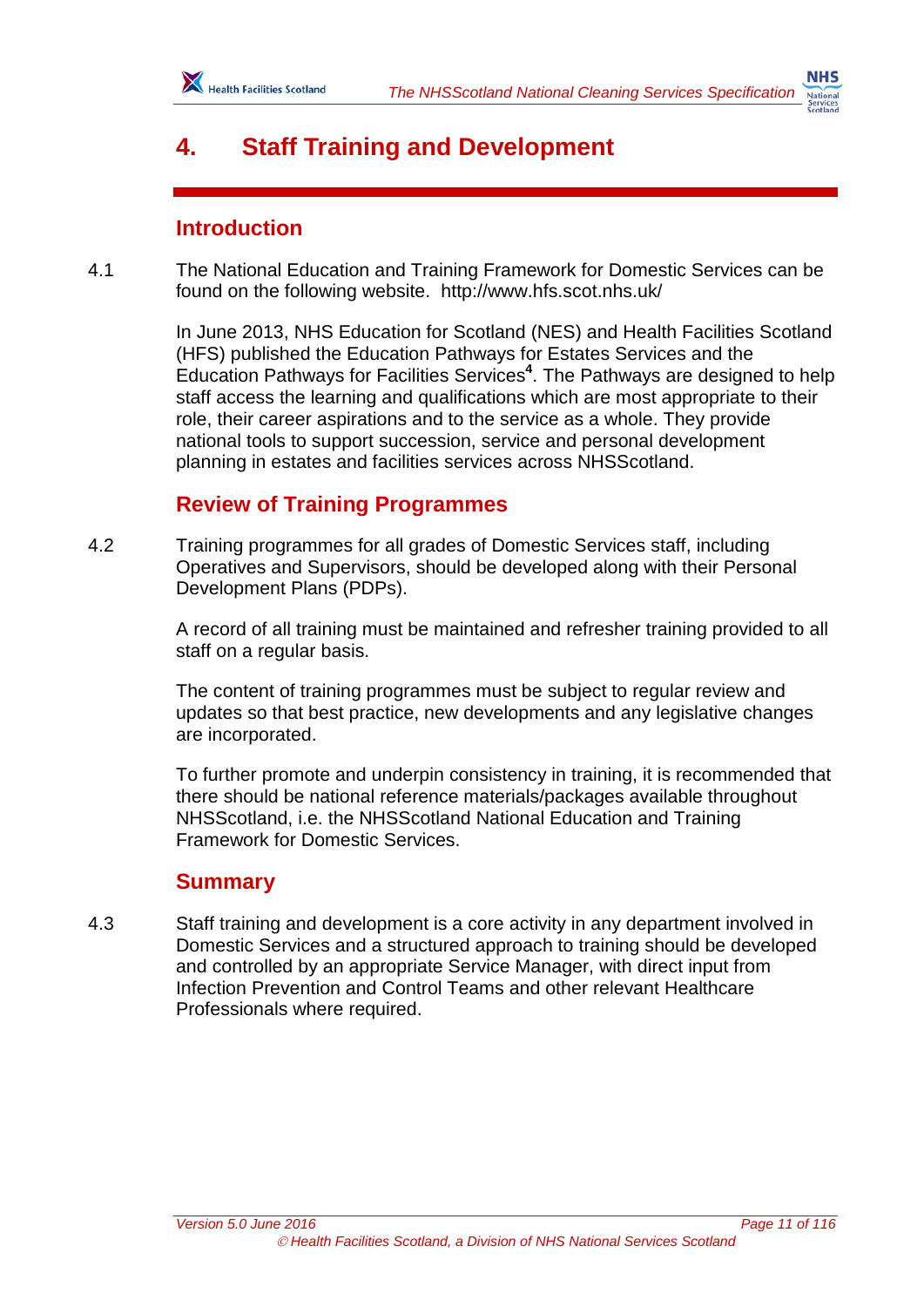### <span id="page-14-0"></span>**5. General Guidance**

### **Infection Prevention and Control**

5.1 The National Infection Prevention and Control Manual<sup>5</sup> was first published in January 2012 by the Chief Nursing Officer (CNO) and is mandatory for use throughout NHSScotland.

> Standard Infection Control Precautions (SICPs), referred to in this document , are intended for use by all staff, in all care settings, at all times, for all patients, whether infection is known to be present or not. This is to ensure the safety of those being cared for and including staff and visitors.

SICPs are the basic infection prevention and control measures necessary to reduce the risk of transmission of micro-organisms from recognised and unrecognised sources of infection. These sources of (potential) infection include blood and other bodily fluids, secretions or excretions (excluding sweat), nonintact skin or mucous membranes and any equipment or items in the Care Environment that are likely to become contaminated.

The application of SICPs during care delivery is determined by the assessment of risk and includes the task/level of interaction and/or the anticipated level of exposure to blood or other body fluids.

The ten elements of SICPs are:

- 1. Patient Placement/Assessment for infection risk
- 2. Hand Hygiene
- 3. Respiratory and Cough Hygiene
- 4. Personal Protective Equipment (PPE)
- 5. Safe Management of Care Equipment
- 6. Safe Management of the Care Environment
- 7. Safe Management of Linen
- 8. Safe Management of Blood and Body Fluid Spillages
- 9. Safe Disposal of Waste (including sharps)
- 10. Occupational Safety: Prevention and Exposure Management (including sharps)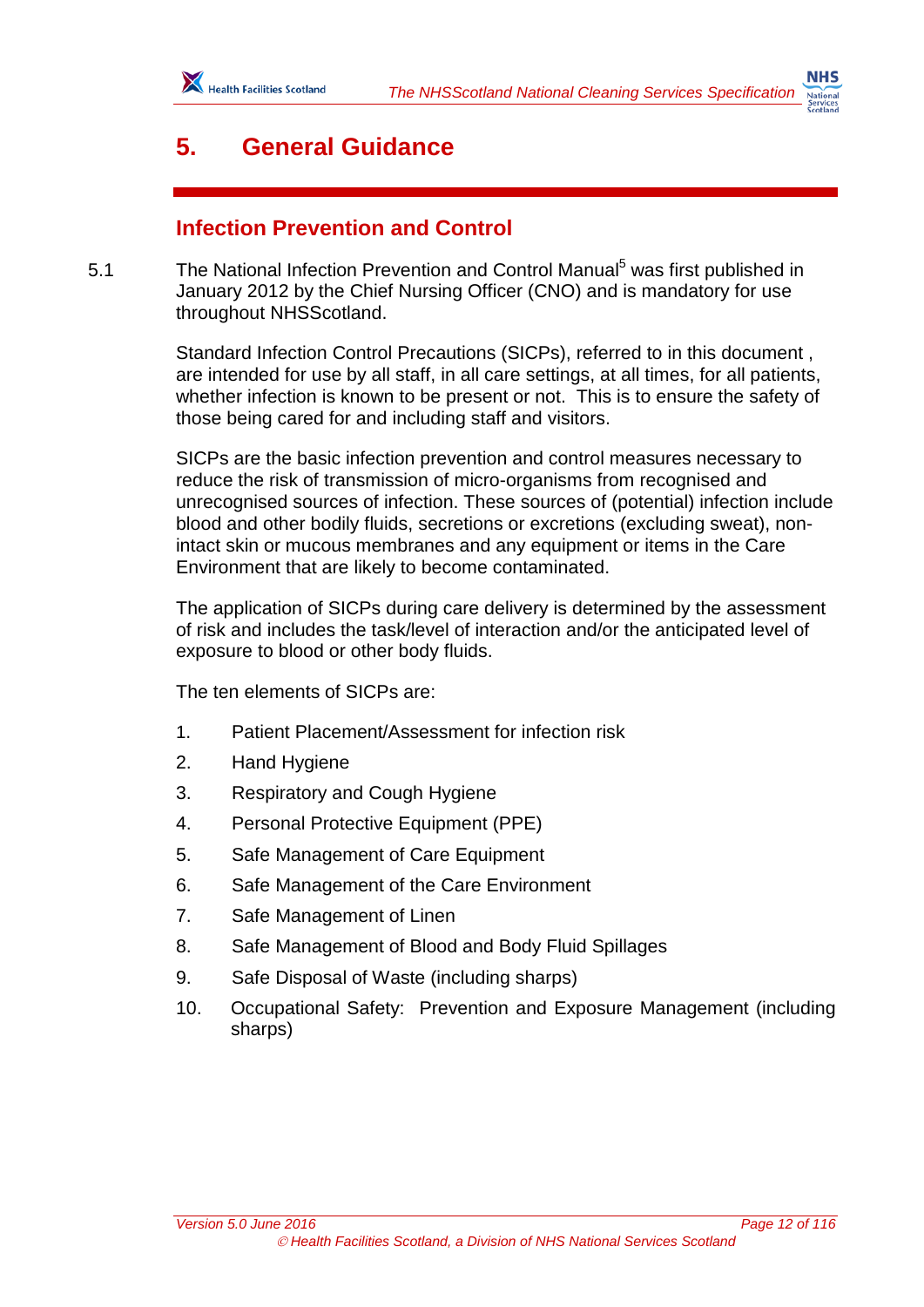### **Equipment Colour Coding**

<span id="page-15-0"></span>5.2 Health Facilities Scotland reviewed the National Colour Coding Programme in 2012, stated that while colour coding is required for flat or conventional mopping systems, colour coding is not required for micro-fibre mopping systems that are single use systems. The letter also states that colour coding is not required for single use disposable PPE (i.e. aprons, gloves).

**Red***:* Bathrooms, washrooms, showers, toilets, basins and bathroom floors

**Blue**: General areas including wards, all clinical departments, offices

**Green**: Ward kitchen areas and patient food service at ward level

**Yellow**: Isolation areas *[1,](#page-15-1)[2](#page-15-2)*

**Note:** The Colour Coding Programme is a mandatory requirement.

 $\overline{a}$ 

<span id="page-15-2"></span><span id="page-15-1"></span><sup>&</sup>lt;sup>1</sup> In Ambulance Services, the vehicle interiors are coded under Yellow

 $2$  In Ambulance Services, a yellow mop is used for cleaning the Ambulance interior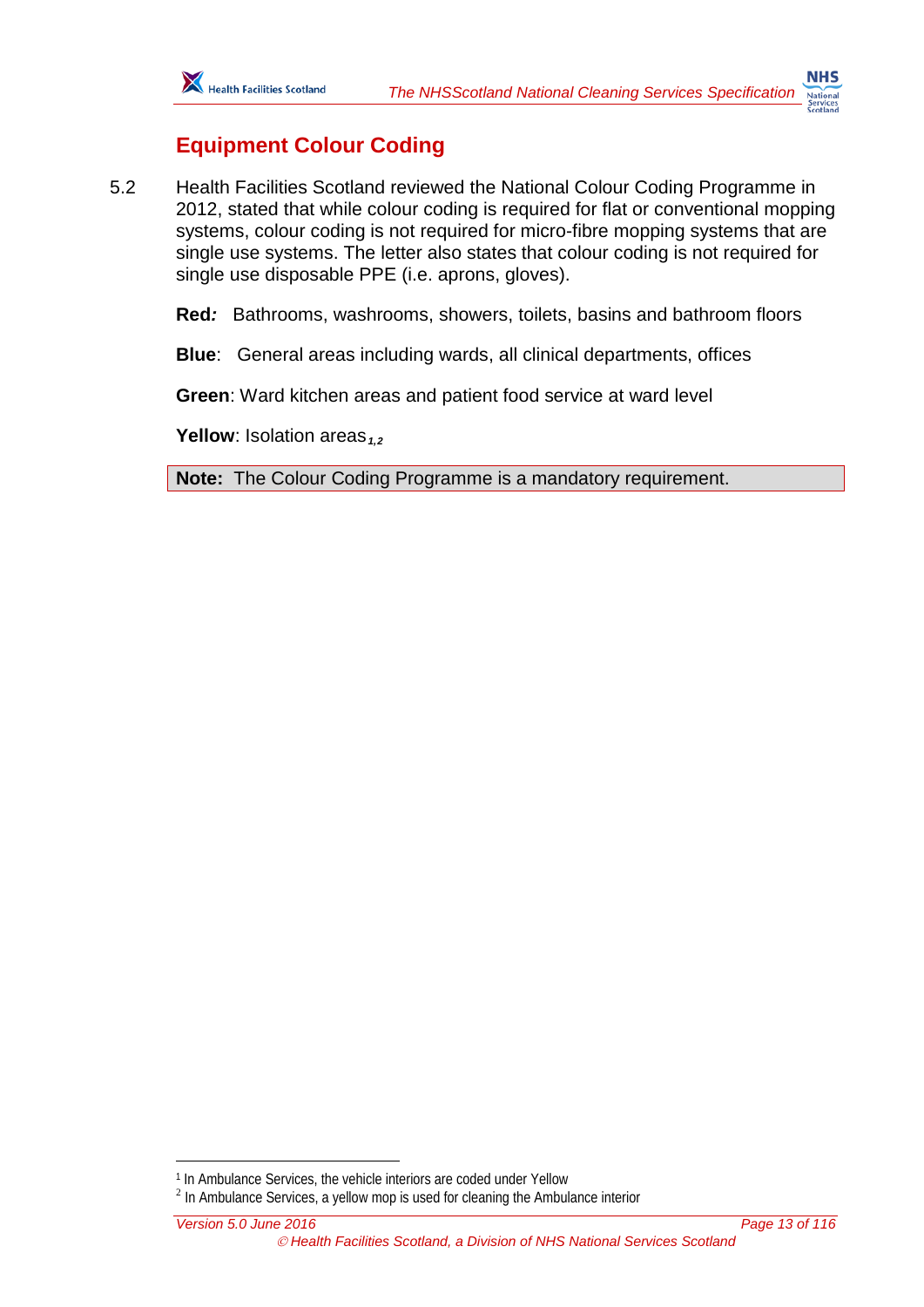### <span id="page-16-0"></span>**6. Guide to the Cleaning Services Specification**

### **Introduction**

6.1 This Section provides guidance on the interpretation and local application of the Cleaning Services Specification. It must be read in conjunction with Section 8, Professional Risk Assessments. The Cleaning Services Specification is based upon the accurate deployment of resources in accordance with the level of risk. There is Generic Risk Assessments developed for each task definition, detailed within Section 8.

### **Task Definitions**

6.2 These are arranged by surface/category to be cleaned and include all relevant tasks. Each surface/category is allocated a number indicating the Task Group number from the original 2009 specification and running from Group 1 - Group 16.

> Generic risk assessments have been compiled for each task definition and these can be found in Section 8 of this document.

| <b>Task Group</b> | <b>Description</b>                                                         |
|-------------------|----------------------------------------------------------------------------|
| Task Group 1      | <b>Floors</b>                                                              |
| Task Group 2      | Sanitary Fixtures and Fittings                                             |
| Task Group 3      | Furniture, Fixtures and Fittings                                           |
| Task Group 4      | Low Level Surfaces                                                         |
| Task Group 5      | <b>High Level Surfaces</b>                                                 |
| Task Group 6      | Telephones and Patient Entertainment Systems (as per local<br>policy) $_3$ |
| Task Group 7      | Paintwork                                                                  |
| Task Group 8      | Glass Partitions, Panels and Wall Finishes                                 |
| Task Group 9      | <b>Curtains and Screens</b>                                                |
| Task Group 10     | <b>Window Blinds</b>                                                       |
| Task Group 11     | <b>Cleaning Dispensers and Replenishing Consumables</b>                    |
| Task Group 12     | <b>Waste Collection and Disposal</b>                                       |
| Task Group 13     | <b>Cleaning Equipment</b>                                                  |
| Task Group 14     | Ambulances and Other Patient Transport Vehicles                            |
| Task Group 15     | No longer required                                                         |
| Task Group 16     | <b>Ward Kitchen/Pantry Appliances</b>                                      |

<span id="page-16-1"></span><sup>&</sup>lt;sup>3</sup> i.e. televisions

*Health Facilities Scotland, a Division of NHS National Services Scotland*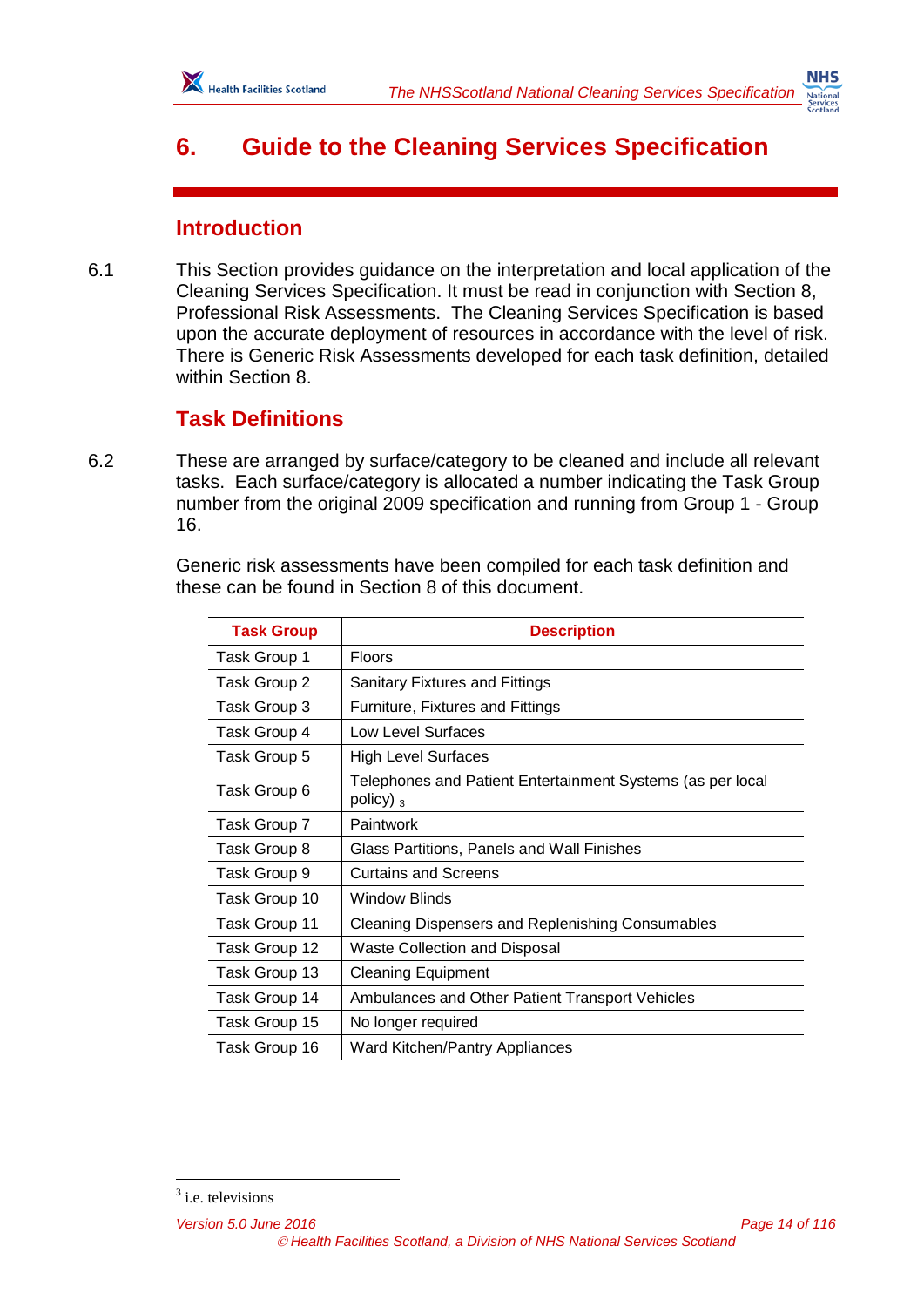### <span id="page-17-0"></span>**7. Cleaning Services Area Guidance**

### **Introduction**

7.1 The NHSScotland National Cleaning Services Specification 2009 had areas listed under coding from A - M and the decision to split these was made due to the high level of overlap.

| <b>Clinical</b>                                                       | <b>Non-Clinical</b>                                                    |
|-----------------------------------------------------------------------|------------------------------------------------------------------------|
| Ward bed area                                                         | <b>Offices</b>                                                         |
| Single patient room                                                   | Lecture rooms                                                          |
| Consult/treatment/clean utility room                                  | Corridors                                                              |
| Dirty utility                                                         | <b>Stairs</b>                                                          |
| Day rooms/recreation                                                  | Lifts                                                                  |
| Ward sanitary area                                                    | Fire escape stairs                                                     |
| Single room en-suite                                                  | Staff rest room/pantry/kitchen                                         |
| Ward pantry/kitchen (not production kitchen)                          | Shops/banks                                                            |
| Ward store rooms                                                      | Workshops                                                              |
| Ward dining rooms                                                     | Residential private areas (bedrooms)                                   |
| Ward corridors, ward offices                                          | Public toilets/mother and baby rooms/residential<br>bath/shower and WC |
| Domestic Services Room (DSR)                                          | Residential kitchen                                                    |
| High risk in-patient                                                  | On call rooms/relatives rooms                                          |
| Rehabilitation pools                                                  | Residential communal areas                                             |
| Reception areas                                                       | Cafeterias                                                             |
| Staff sanitary facilities                                             | Sanctuary rooms                                                        |
| Staff changing rooms                                                  | Entrances to non-patient care area                                     |
| Therapy workshops, i.e. plaster rooms,<br>orthotics, hairdressers etc | Foyers/public communal areas                                           |
| Waiting areas                                                         | <b>DSR</b>                                                             |
| Theatre/ICU/NICU/CCU/HDU/SCBU                                         | Waiting area                                                           |
| Laboratory/pharmacy including dispensary,<br>aseptic wards            |                                                                        |
| Sterile services                                                      |                                                                        |
| Sterile services-wash room                                            |                                                                        |
| Ambulances and other patient transport<br>vehicles***                 |                                                                        |
| Isolation room                                                        |                                                                        |
| Theatre lifts                                                         |                                                                        |

\*\*\*Within ambulance stations the majority of areas are considered non-clinical with the exception of: laundry, sluice, consumable storage, staff changing and sanitary facilities.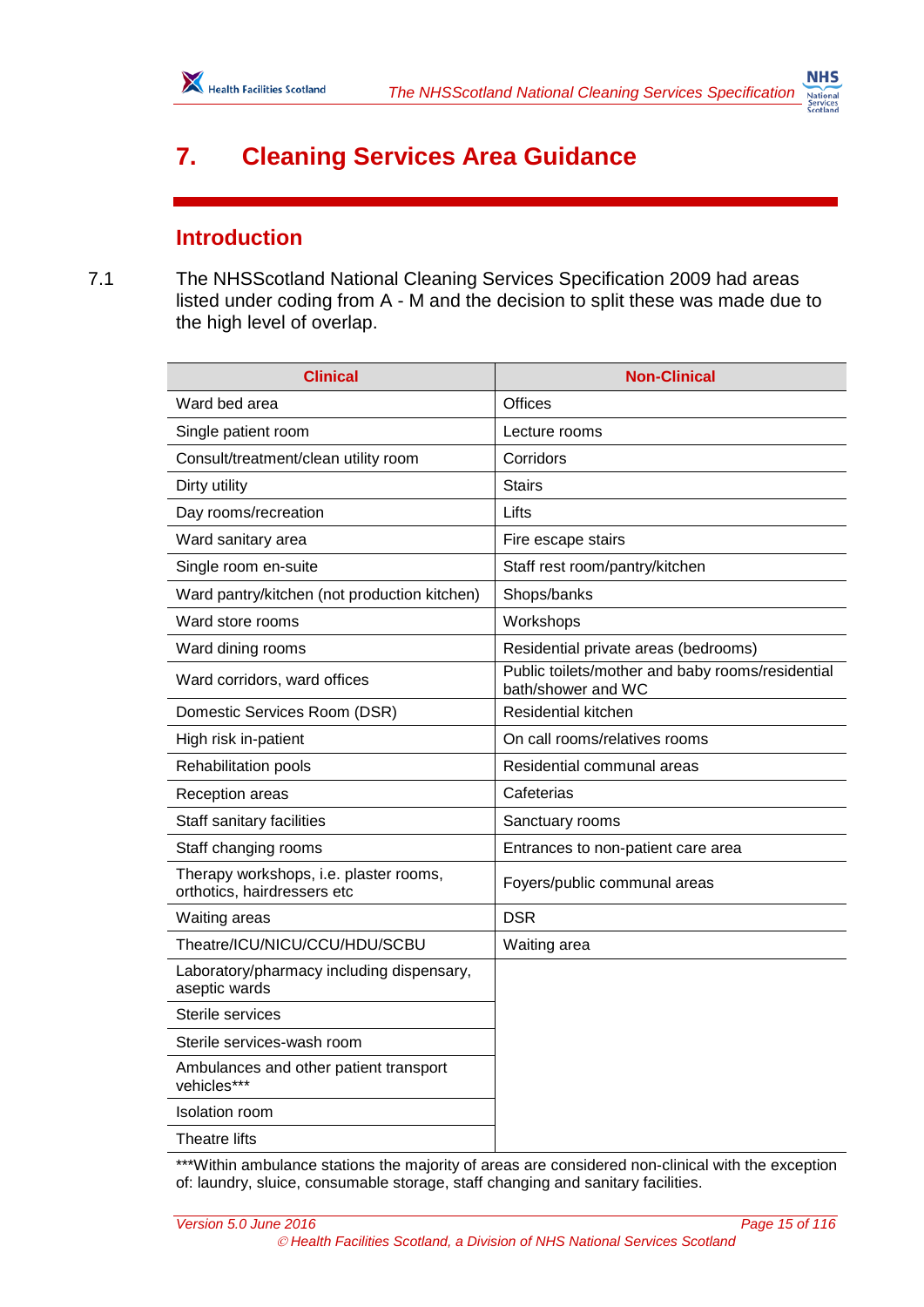### **Index of Monitoring Codes**

<span id="page-18-0"></span>7.2 Within this section below, the alphanumeric coding structure has not been removed because of their continued relationship with the NHS Scotland Facilities Monitoring Tool. Each room type has an alphanumeric specification code, e.g. a Domestic Services Room (DSR) has the specification code A12. The listings below shown as Clinical and Non Clinical should simplify the structure for the end user.

#### **Clinical: In-Patient Acute**

Example: Bed Areas, Day Room, Clinical Clean and Dirty Utility Area, Wards, Corridor and Stairs

| Alphanumeric<br>Code | <b>Room Type</b>                                                                        | Area                     |
|----------------------|-----------------------------------------------------------------------------------------|--------------------------|
| A <sub>1</sub>       | Bed Area/Day room/Clinical<br>clean and Dirty utility<br>areas/Ward Corridor and Stairs | In-patient Ward          |
| A <sub>3</sub>       | Sanitary Area                                                                           | In-patient Ward          |
| A5                   | Ward Pantry/Kitchen                                                                     | In-patient Ward          |
| A6                   | <b>Offices</b>                                                                          | In-patient Ward          |
| A8                   | Store Room                                                                              | In-patient Ward          |
| A10                  | Dining Room                                                                             | In-patient Wards         |
| D7                   | Entrance/steps/ramps                                                                    | Wards/Departments        |
| D <sub>9</sub>       | Staff changing/sanitary areas                                                           | <b>Wards/Departments</b> |
| D17                  | Fire Escape stairs                                                                      | In-patient wards         |
| A12                  | Domestic Services Room (DSR)                                                            | All Areas                |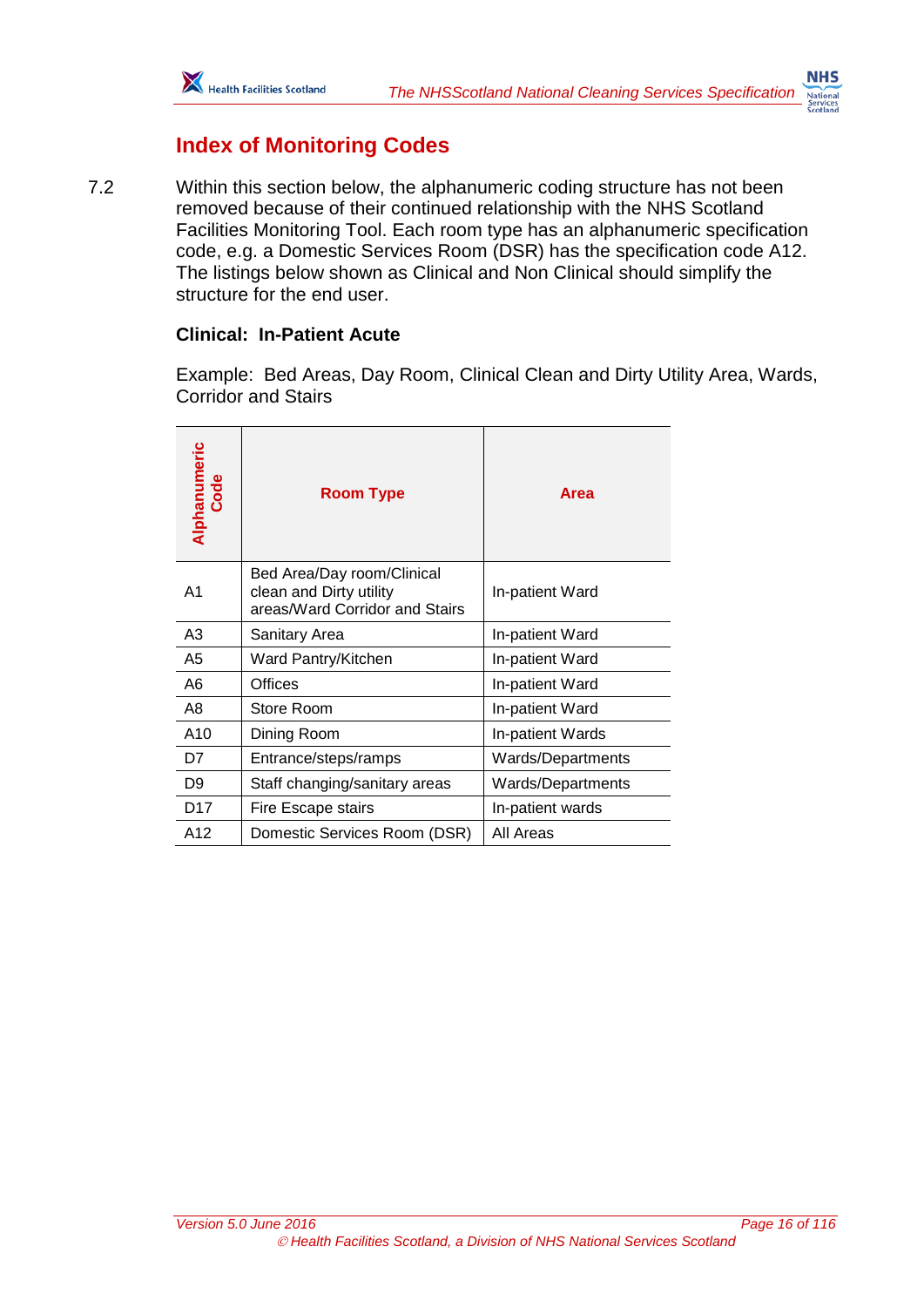

#### **Clinical: High Risk Patient Areas**

Example: Intensive Care Units (ICU), Cardiac Care Units (CCU), Renal, High Dependency Units (HDU), Oncology, Haematology, Orthopaedics, Cardio Thoracic, Neuro Surgery, Infectious Diseases Unit and A & E, Admission Units and Neonatal and Special Care Baby Units

| Alphanumeric<br>Code | <b>Room Type</b>                                                                                              | Area                     |
|----------------------|---------------------------------------------------------------------------------------------------------------|--------------------------|
| B1                   | Bed Area/A&E Treatment<br>Area/Day room/Clinical clean and<br>Dirty utility areas/Ward Corridor<br>and Stairs | In-patient Ward          |
| A3                   | Sanitary Area                                                                                                 | In-patient Ward          |
| A5                   | Ward Pantry/Kitchen                                                                                           | In-patient Ward          |
| A6                   | Offices                                                                                                       | In-patient Ward          |
| A8                   | Store Room                                                                                                    | In-patient Ward          |
| A10                  | Dining Room                                                                                                   | In-patient Ward          |
| D7                   | Entrance/steps/ramps                                                                                          | Wards/Departments        |
| D <sub>9</sub>       | Staff changing/sanitary areas                                                                                 | <b>Wards/Departments</b> |
| D17                  | Fire Escape stairs                                                                                            | In-patient wards         |
| A12                  | DSR                                                                                                           | All Areas                |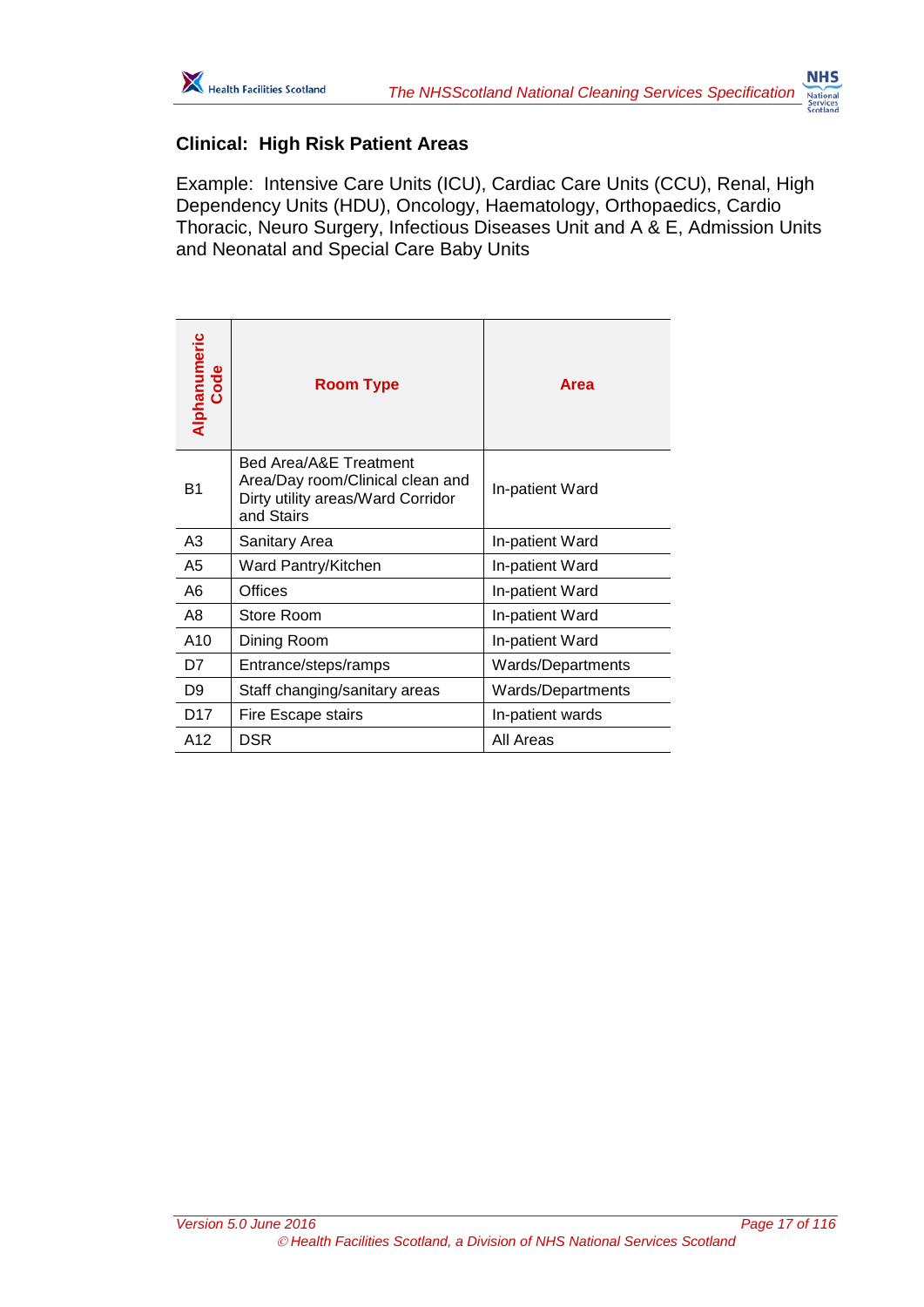

### **Clinical: In-Patient Continuing Care**

|  | Example: In-Patient Wards, Continuing Care |  |  |  |
|--|--------------------------------------------|--|--|--|
|--|--------------------------------------------|--|--|--|

| Alphanumeric<br>Code | <b>Room Type</b>                                                                               | Area                     |
|----------------------|------------------------------------------------------------------------------------------------|--------------------------|
| C <sub>11</sub>      | Day Room/Day Dining<br>Room/Recreation                                                         | In-patient Ward          |
| A <sub>1</sub>       | Bed Area/Day room/Clinical clean<br>and dirty utility areas/Ward<br><b>Corridor and Stairs</b> | In-patient Ward          |
| A <sub>3</sub>       | Sanitary Area                                                                                  | In-patient Ward          |
| A <sub>5</sub>       | Ward Pantry/Kitchen                                                                            | In-patient Ward          |
| A6                   | Offices                                                                                        | In-patient Ward          |
| A8                   | Store Room                                                                                     | In-patient Ward          |
| A <sub>10</sub>      | Dining Room                                                                                    | In-patient Ward          |
| D7                   | Entrance/steps/ramps                                                                           | Wards/Departments        |
| D <sub>9</sub>       | Staff changing/sanitary areas                                                                  | <b>Wards/Departments</b> |
| D <sub>17</sub>      | Fire escape stairs                                                                             | In-patient wards         |
| A12                  | DSR                                                                                            | All Areas                |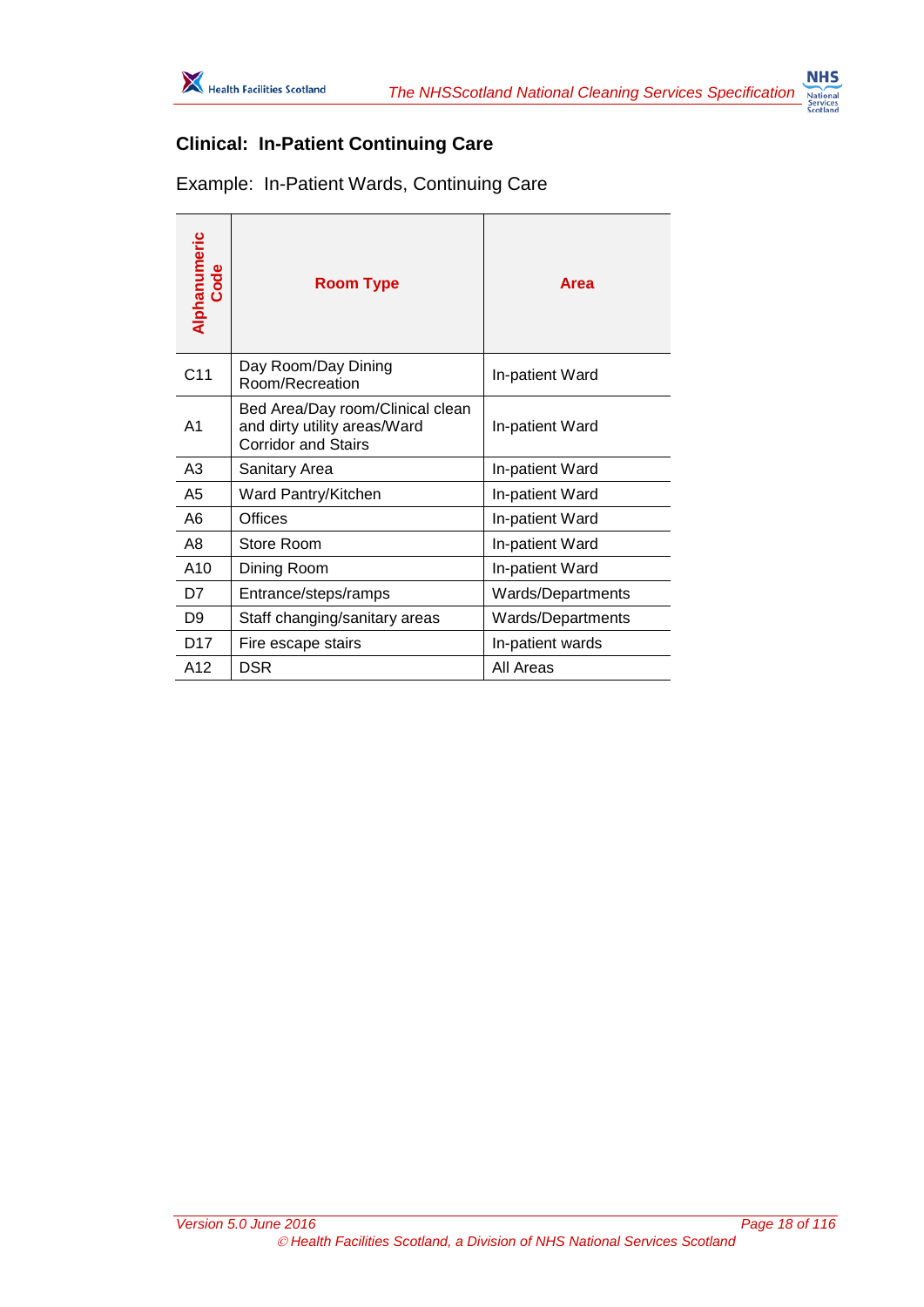

#### **Clinical: Departments**

Example: Treatment Rooms, Consulting Rooms, Patient Changing, Clinical Clean and Dirty Utility area, Domestic Services Rooms etc.

| Alphanumeric<br>Code | <b>Room Type</b>                                                                   | Area                            |
|----------------------|------------------------------------------------------------------------------------|---------------------------------|
| D1                   | <b>Treatment Room/Patient</b><br>Changing/Clinical Clean/Dirty<br>Utility areas    | Consulting Room/<br>Departments |
| D <sub>2</sub>       | Sanitary Area/rehabilitation pool                                                  | Departments                     |
| D3                   | Office/reception area/lecture<br>rooms/meeting<br>rooms/corridors/stairs and lifts | Departments                     |
| D7                   | Entrance/steps and ramps                                                           | <b>Wards/Departments</b>        |
| D <sub>9</sub>       | <b>Staff Changing/Sanitary Area</b>                                                | Departments                     |
| D <sub>14</sub>      | <b>Clinical Workshop</b>                                                           | Departments                     |
| D <sub>16</sub>      | <b>Store</b>                                                                       | Departments                     |
| D <sub>17</sub>      | Fire escape stairs                                                                 | <b>Wards/Departments</b>        |
| E <sub>13</sub>      | Pantry                                                                             | Departments                     |
| A12                  | <b>DSR</b>                                                                         | All areas                       |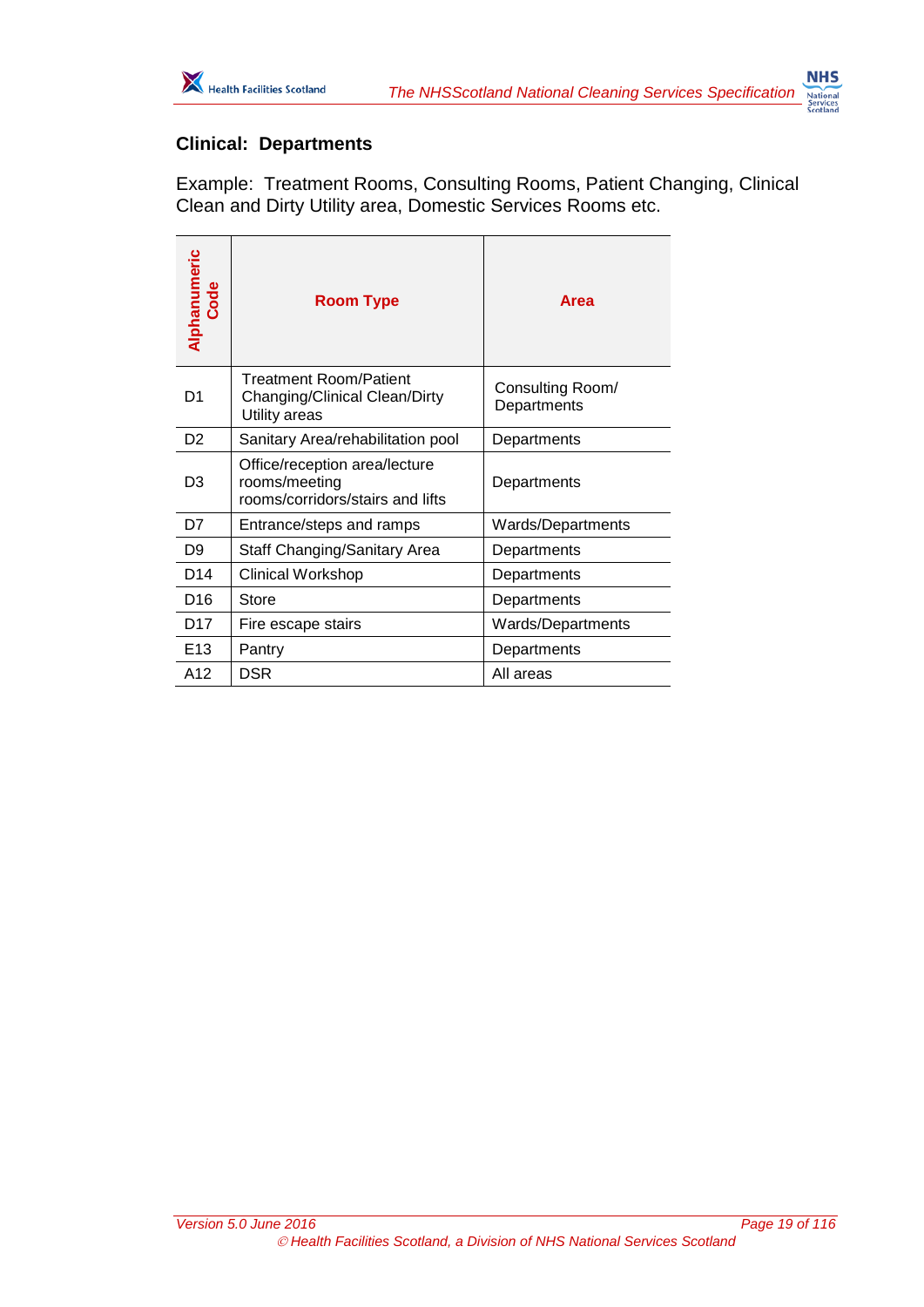

### **Non Clinical: Departments**

|  |  |  | Example: Offices and Computer Services |  |
|--|--|--|----------------------------------------|--|
|--|--|--|----------------------------------------|--|

| Alphanumeric<br>Code | <b>Room Type</b>                                                                   | Area                     |
|----------------------|------------------------------------------------------------------------------------|--------------------------|
| E <sub>3</sub>       | Office and computer services<br>non-clinical                                       | Departments              |
| D3                   | Office/reception area/lecture<br>rooms/meeting<br>rooms/corridors/stairs and lifts | Departments              |
| E10                  | Staff Dining Room/Coffee Lounge                                                    | Departments              |
| E <sub>11</sub>      | Tea Bar/Cafeteria                                                                  | Departments              |
| E <sub>12</sub>      | Shop/Bank                                                                          | Departments              |
| E <sub>13</sub>      | Pantry                                                                             | Departments              |
| E <sub>15</sub>      | Workshop - Works Dept                                                              | Departments              |
| D7                   | Entrance/steps/ramps                                                               | <b>Wards/Departments</b> |
| D9                   | Staff Changing/Sanitary Area                                                       | Departments              |
| D16                  | Store                                                                              | Departments              |
| D17                  | Fire Escape stairs                                                                 | Departments              |
| A12                  | DSR                                                                                | All areas                |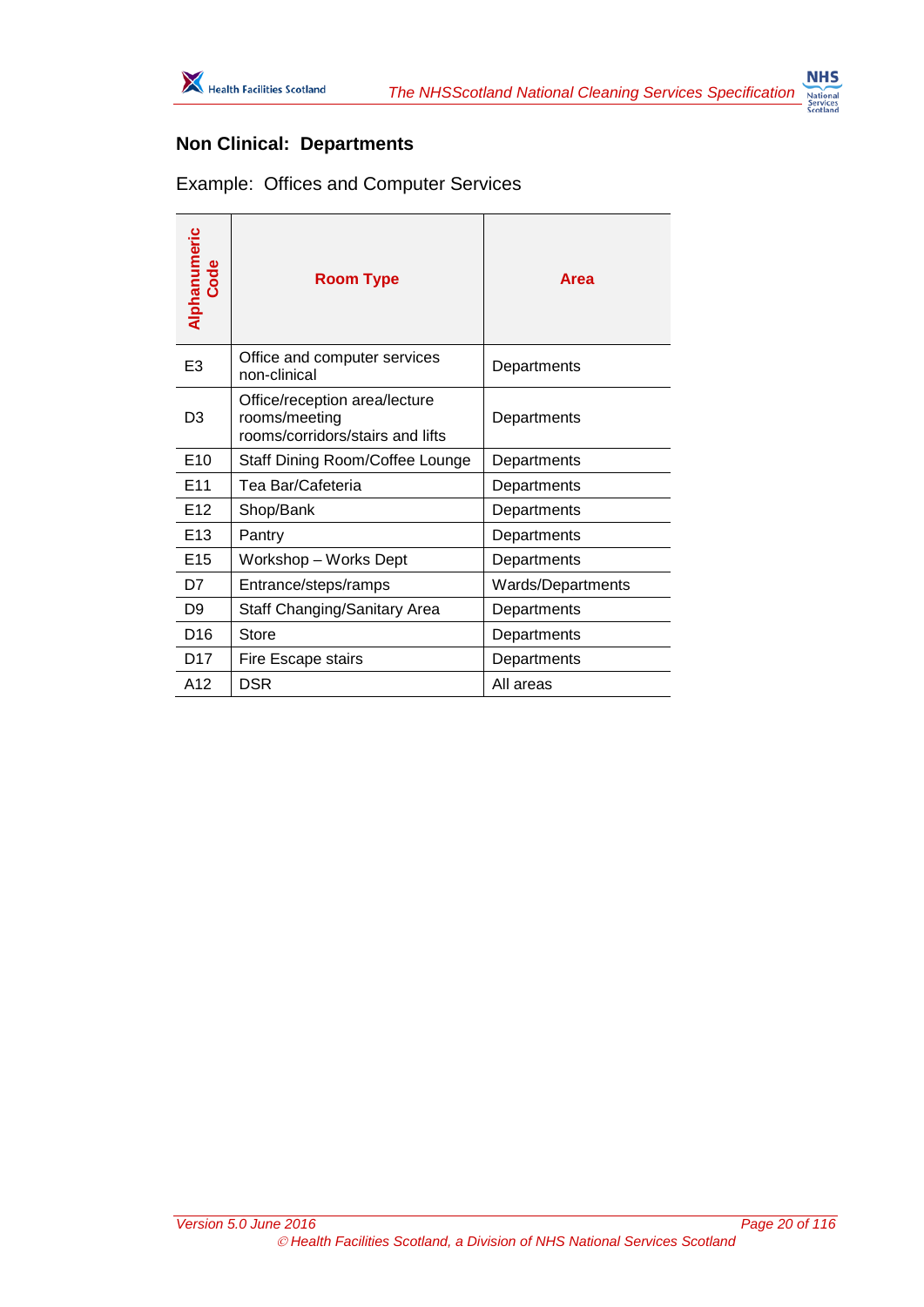

#### **Non Clinical: Residential Accommodation**

Example: Bedrooms, Bed Sitting Rooms, Private Sitting Rooms and Offices, Sanitary Areas, Utility Areas

| Alphanumeric<br>Code | Room Type                                                                 | Area                         |
|----------------------|---------------------------------------------------------------------------|------------------------------|
| F <sub>1</sub>       | Bedroom, Sitting Room, Private<br>Sitting Room, Office, Sanitary, utility | Residential<br>Accommodation |
| F <sub>2</sub>       | Sanitary Area - Communal                                                  | Residential<br>Accommodation |
| F4                   | Pantry/Kitchen                                                            | Residential<br>Accommodation |
| F5                   | On Call Room/Relatives Room                                               | Residential<br>Accommodation |
| F6                   | Communal Stairs, Corridor,<br>Entrance, Sitting Room, Recreation<br>Room  | Residential<br>Accommodation |
| A12                  | DSR                                                                       | All areas                    |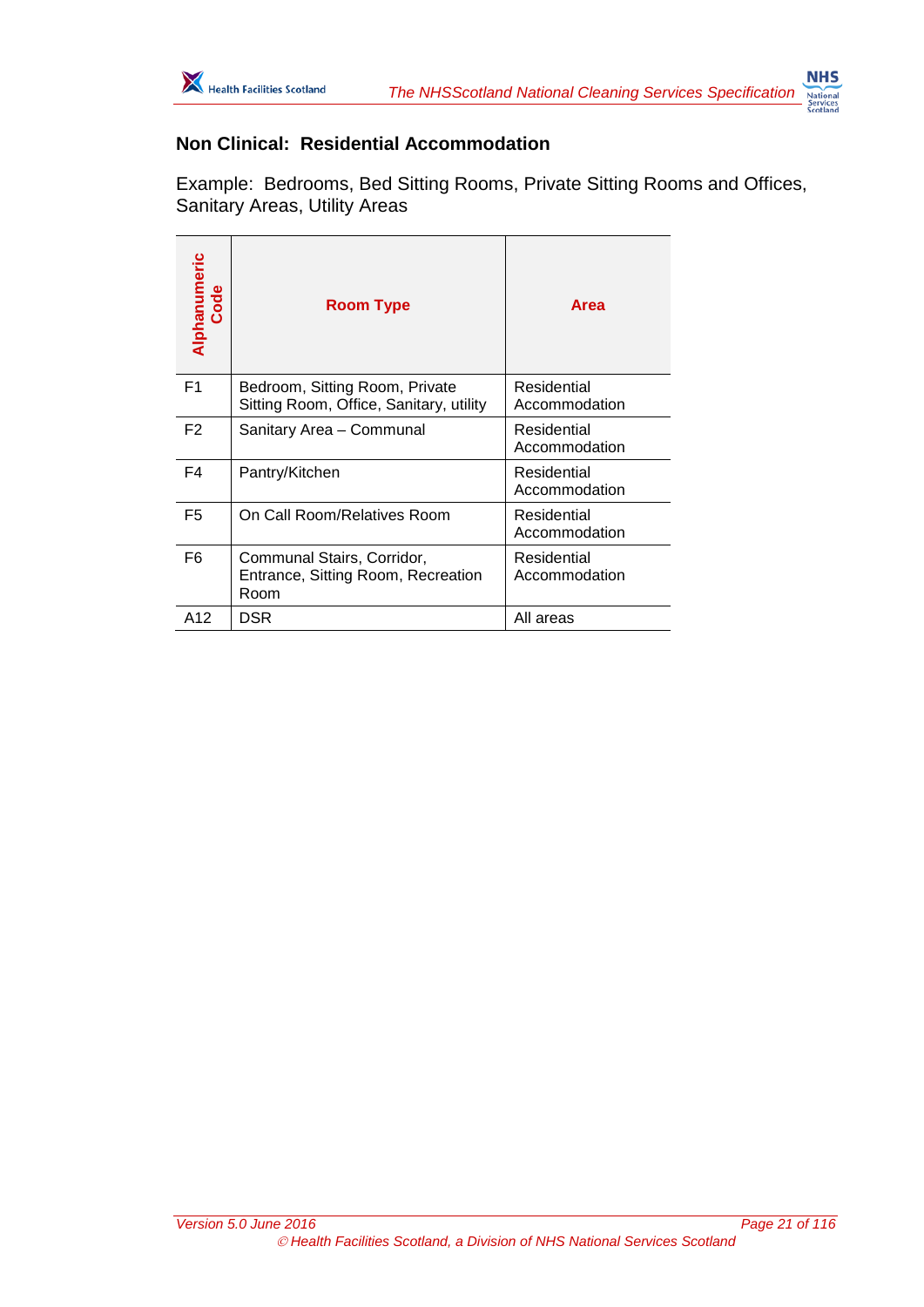

#### **Clinical: Clinic and Health Centres**

Example: Consulting Rooms, Treatment Rooms, Dirty Utility, Domestic Services Room, Dispensaries, Corridors, Waiting Areas, Entrances, Lifts and **Stairs** 

| Alphanumeric<br>Code | <b>Room Type</b>                                                                                                                                                                                                   | Area                          |
|----------------------|--------------------------------------------------------------------------------------------------------------------------------------------------------------------------------------------------------------------|-------------------------------|
| G <sub>1</sub>       | <b>Consulting Room/Clinic</b><br>Treatment Room/corridors/waiting<br>areas/entrances/lifts and<br>stairs/Clinically Clean and Dirty<br>Utility Areas/workshops and<br>dispensaries/Day room (for day<br>hospitals) | <b>Clinics/Health Centres</b> |
| G3                   | Public and patient changing<br>sanitary areas and staff rest<br>rooms                                                                                                                                              | <b>Clinics/Health Centres</b> |
| G7                   | Office                                                                                                                                                                                                             | <b>Clinics/Health Centres</b> |
| G <sub>10</sub>      | High risk Treatment Room                                                                                                                                                                                           | <b>Clinics/Health Centres</b> |
| D <sub>16</sub>      | Store                                                                                                                                                                                                              | <b>Clinics/Health Centres</b> |
| D <sub>17</sub>      | Fire Escape Stairs                                                                                                                                                                                                 | <b>Clinics/Health Centres</b> |
| E <sub>13</sub>      | Pantry                                                                                                                                                                                                             | <b>Clinics/Health Centres</b> |
| 14                   | Local Decontamination Room                                                                                                                                                                                         | <b>Clinics/Health Centres</b> |
| A <sub>12</sub>      | <b>DSR</b>                                                                                                                                                                                                         | All areas                     |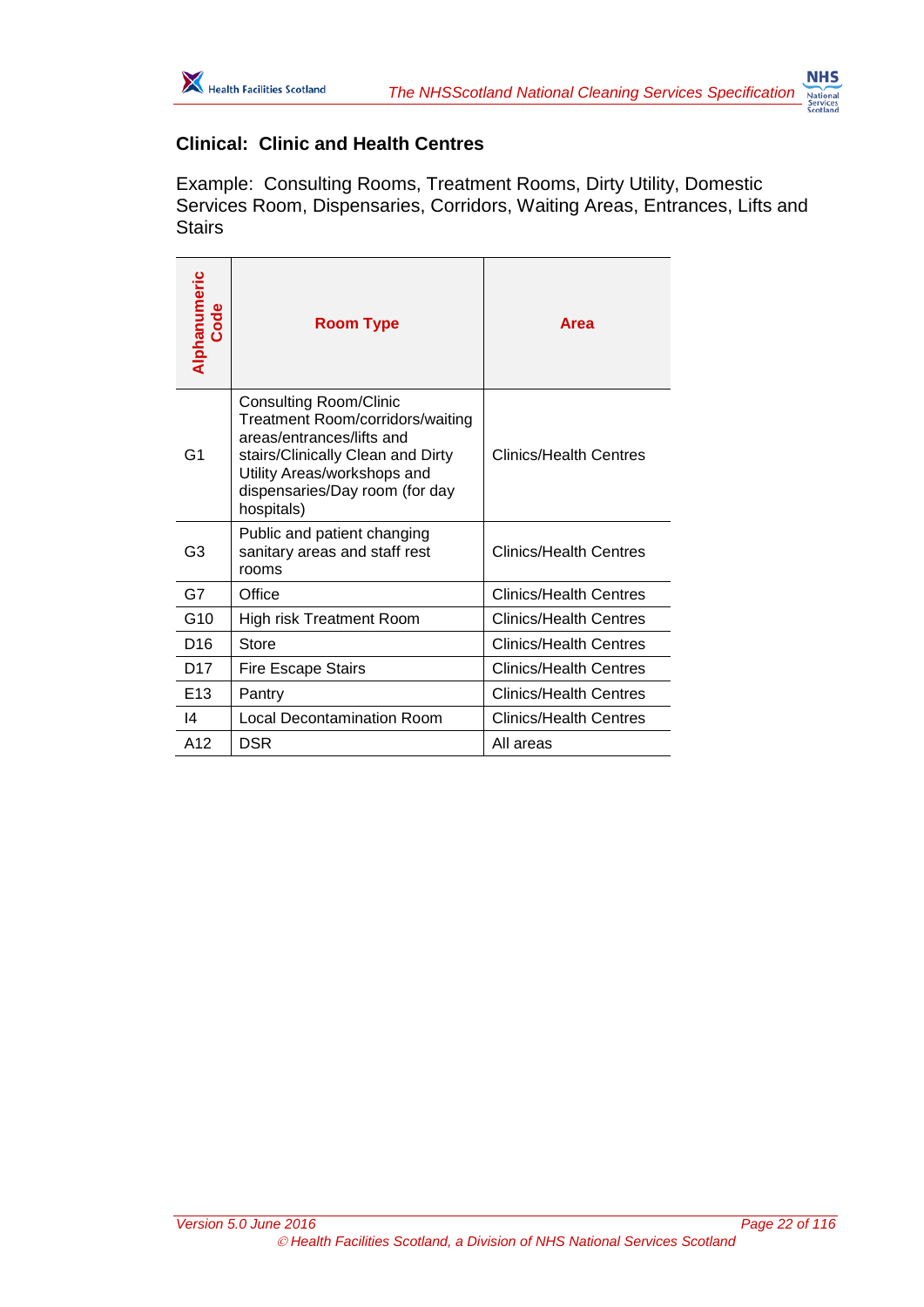

### **Clinical: Very High Risk Patient Areas**

Example: Theatres, Transplant and Bone Marrow Units, Day Surgery

| Alphanumeric<br>Code | <b>Room Type</b>                                                     | Area            |
|----------------------|----------------------------------------------------------------------|-----------------|
| H1                   | Theatre/associated anterooms,<br><b>Transplant Unit, Bone Marrow</b> | Very High Risk  |
| H <sub>2</sub>       | Corridors within theatres,<br>Transplant Units and Bone<br>Marrow    | Very High Risk  |
| A3                   | Sanitary                                                             | In-Patient ward |
| A6                   | Office                                                               | In-Patient ward |
| A5                   | Ward Pantry/Kitchen                                                  | In-Patient ward |
| E <sub>10</sub>      | Staff lounge                                                         | Departments     |
| A12                  | DSR                                                                  | All areas       |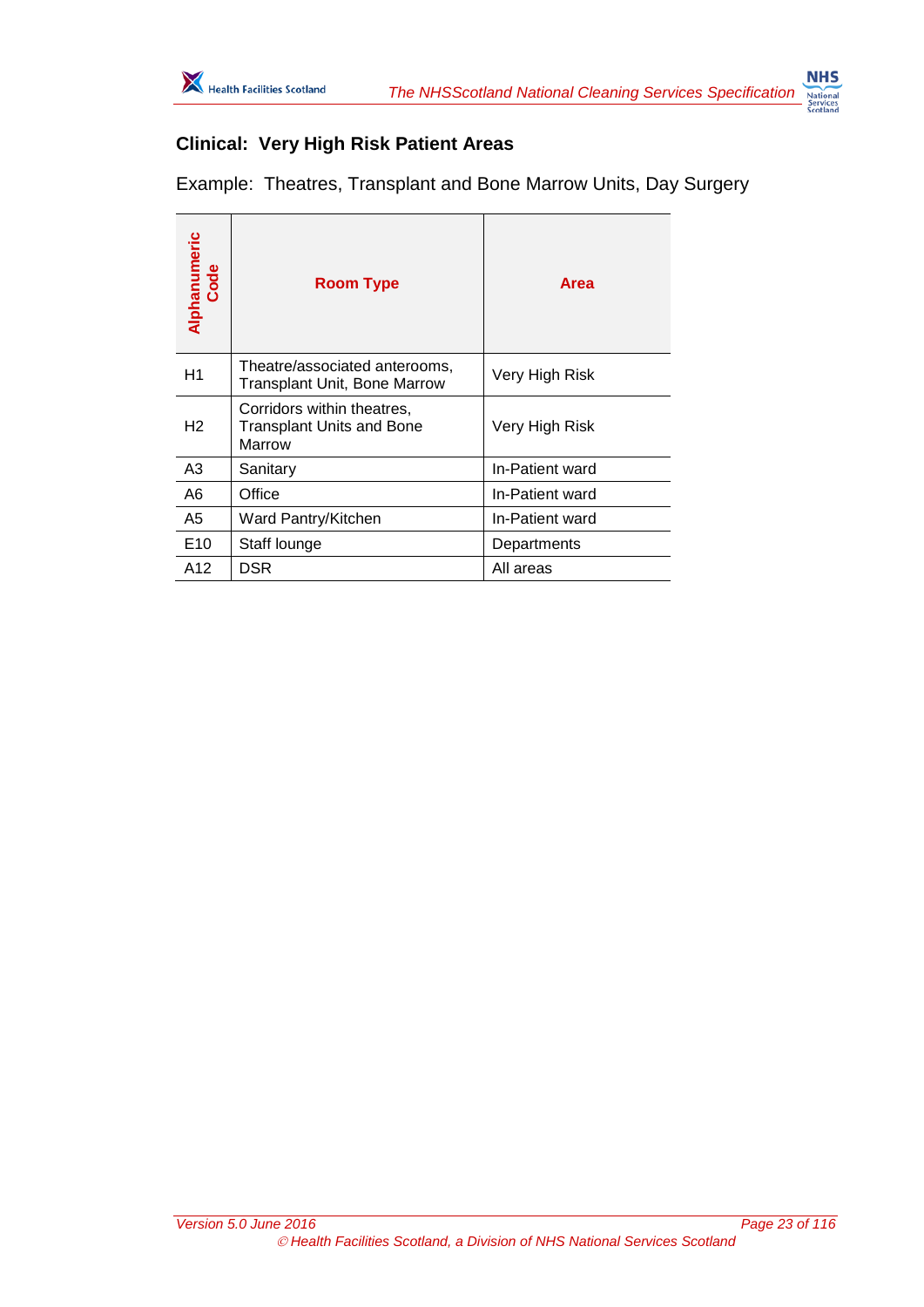#### **Clinical: Laboratory, Pharmacy, CDU and Sterile Fluid Preparation, Sterile Services and Aseptic Units**

| Alphanumeric<br>Code | <b>Room Type</b>                                                                   | Area                                   |
|----------------------|------------------------------------------------------------------------------------|----------------------------------------|
| $\mathsf{I}$         | Laboratory, Pharmacy                                                               |                                        |
| 12                   | Pharmacy sterile fluid preparation,<br>SSD                                         |                                        |
| D <sub>7</sub>       | Entrance/steps/ramps                                                               | Wards/Departments                      |
| D <sub>9</sub>       | <b>Staff Changing/Sanitary Area</b>                                                | Departments                            |
| E <sub>3</sub>       | Office and computer services                                                       |                                        |
| E10                  | Staff lounge                                                                       | Departments                            |
| 13                   | Clean Room                                                                         | <b>Sterile Preparation</b><br>Area/CDU |
| 4                    | Wash Room                                                                          | CDU                                    |
| A12                  | <b>DSR</b>                                                                         | All Areas                              |
| D <sub>2</sub>       | Sanitary Area                                                                      |                                        |
| D <sub>3</sub>       | Office/reception area/lecture<br>rooms/meeting<br>rooms/corridors/stairs and lifts |                                        |
| D <sub>14</sub>      | <b>Clinical Workshop</b>                                                           | <b>Outer Areas</b>                     |
| D <sub>16</sub>      | Store                                                                              |                                        |
| E <sub>13</sub>      | Staff Kitchen Area                                                                 |                                        |
| H <sub>2</sub>       | Changing Accommodation                                                             | Clean Room, Changing<br>Area           |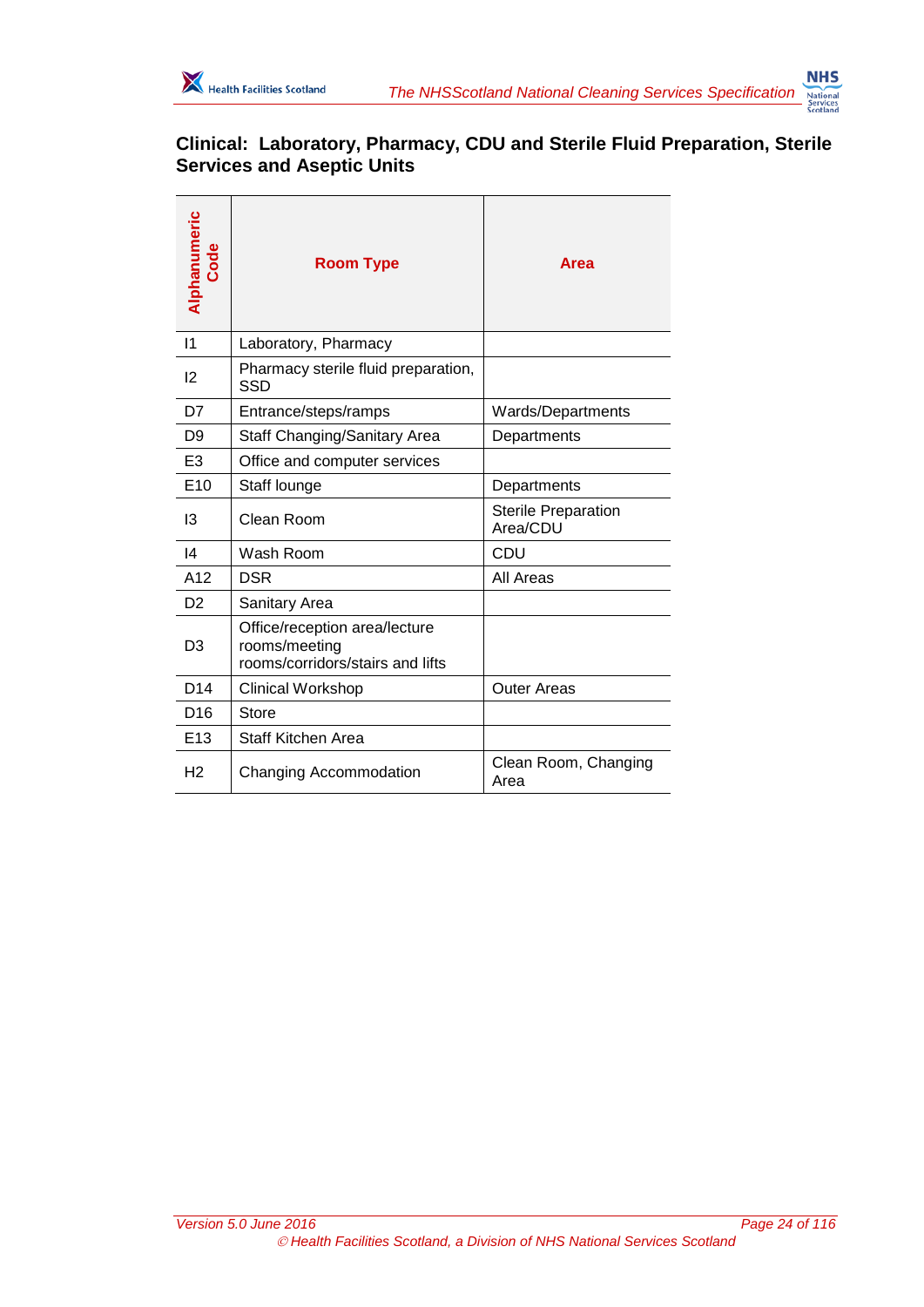### **Clinical: Ambulances and other patient transport vehicles**

| Alphanumeric<br>Code | <b>Type</b>                                       | Area                |
|----------------------|---------------------------------------------------|---------------------|
| J <sub>1</sub>       | Ambulance and other patient<br>transport vehicles | Vehicle departments |

### **Clinical: Isolation Clean**

| Alphanumeric<br>Code | <b>Type</b>            | <b>Area</b>     |
|----------------------|------------------------|-----------------|
|                      | <b>Isolation Clean</b> | In-patient area |

### **Clinical: Discharge Clean**

| Alphanumeric<br>Code | <b>Type</b>     | <b>Area</b>     |
|----------------------|-----------------|-----------------|
|                      | Discharge Clean | In-patient area |

### **Clinical: Terminal Clean**

| Alphanumeric<br>Code | <b>Type</b>           | <b>Area</b>     |
|----------------------|-----------------------|-----------------|
| М                    | <b>Terminal Clean</b> | In-patient area |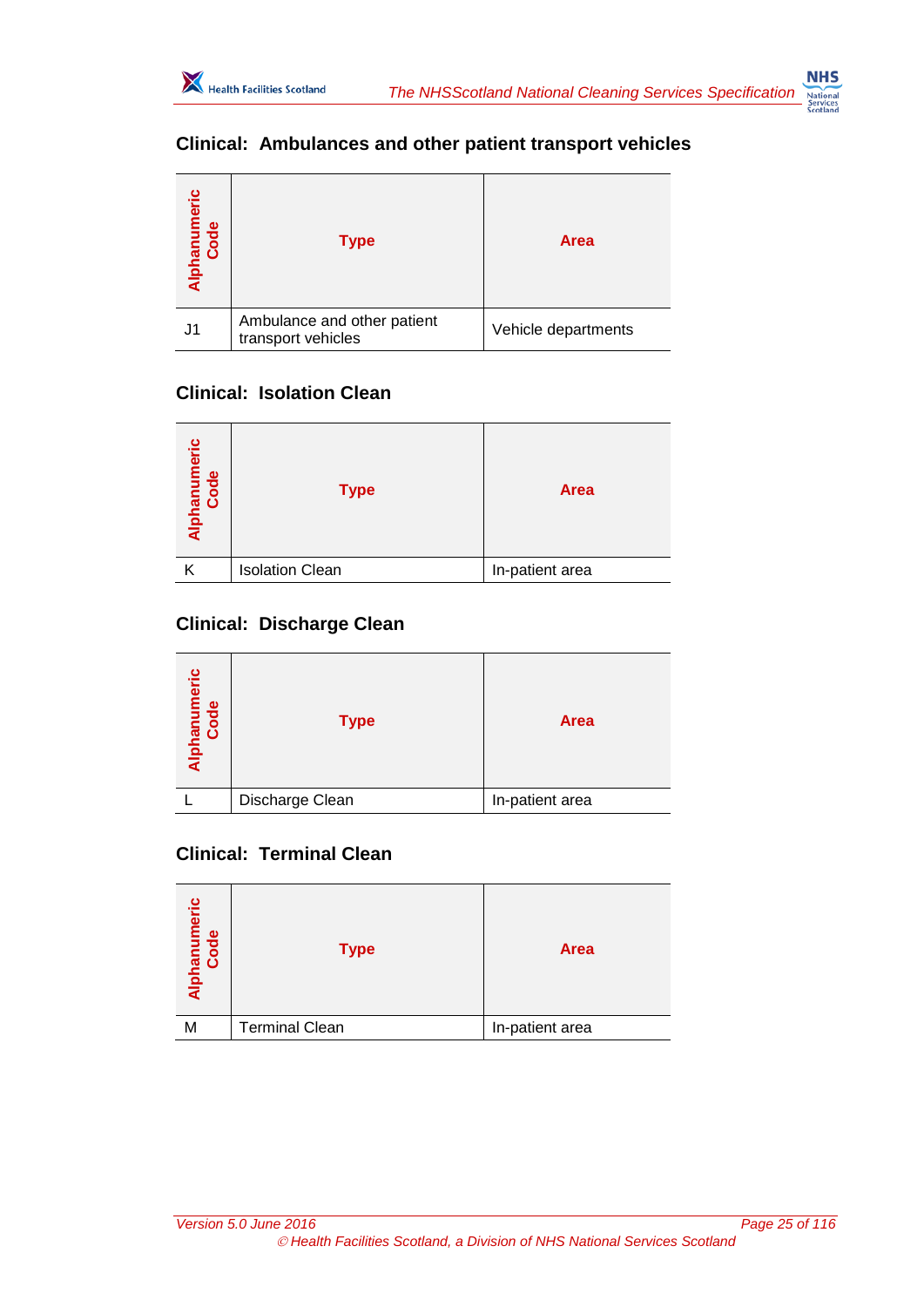### <span id="page-28-0"></span>**8. Professional Risk Assessments**

The Risk Assessments are based on the:

- Infection Risk vs. Public Perception Risk and are measured against a 3x3 matrix, taken from the PAS 5748:2014 publication;  $^6$
- these Risk Assessments DO NOT take over the requirement for NHS Boards to maintain their own Health and Safety Risk Assessments.

The Risk Assessments have been developed for each cleaning task detailed in the NCSS that may be required within NHSScotland In-Patient and Out-Patient Care Facilities. These nationally developed and agreed Risk Assessments enable the organisation to confidently demonstrate, by reference to the Task Risk Assessment, the need to vary the frequency or prioritise tasks in the case of contingency.

These Risk Assessments are measured on two categories which are as follows:

- **Infection Prevention and Control:**
- Perception and Confidence Risk. (Patients, Staff and Visitors).

|                | 3                      | 3 | 6 | 9 |  |  |  |  |  |
|----------------|------------------------|---|---|---|--|--|--|--|--|
|                | 2                      | 2 | 4 | 6 |  |  |  |  |  |
| Infection risk |                        |   | 2 | З |  |  |  |  |  |
|                |                        |   | 2 | 3 |  |  |  |  |  |
|                | <b>Perception risk</b> |   |   |   |  |  |  |  |  |

Elements carry a certain risk irrespective of where they are. A toilet for instance carries a high risk for both infection and confidence. A ceiling is a low risk for infection, but a high risk for confidence. Boards are required to assess elements on a three point numeric scale for infection and confidence risk with the combined outcomes expressed as Red, Amber or Green (RAG).

Likewise, for some parts of a site, the risk of poor standards of cleaning is greater than in others. A poorly cleaned main entrance carries a particular risk of damaging confidence. Functional areas are also risk assessed on a similar, three point numeric and then RAG-rated basis.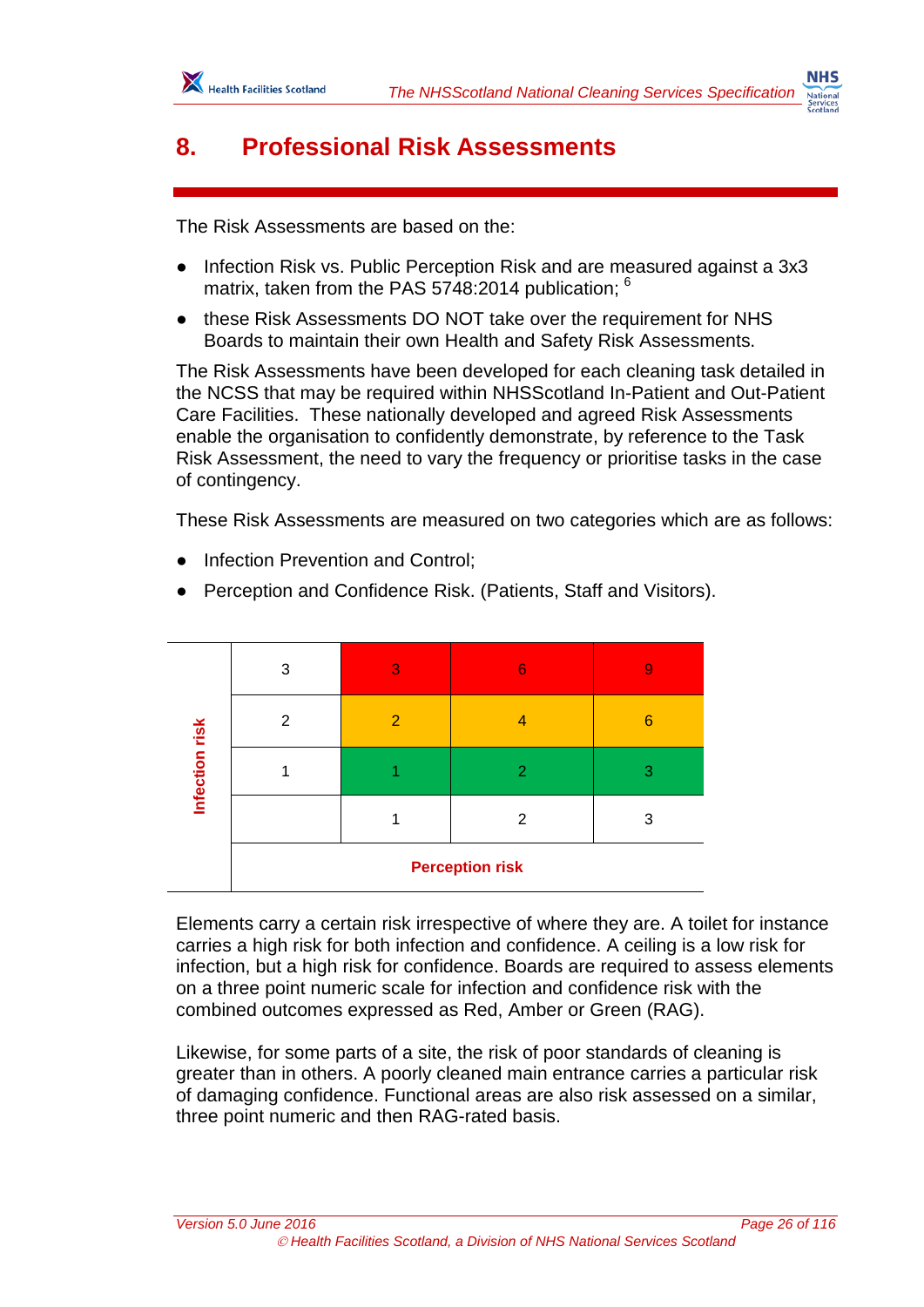

**Note:** Risk Assessments cannot guarantee a specific standard of cleanliness within any given area as the impact would vary depending on several local contributory factors. It remains the responsibility, locally, to monitor each area on an on-going basis and amend frequency of tasks accordingly to achieve an acceptable quality output.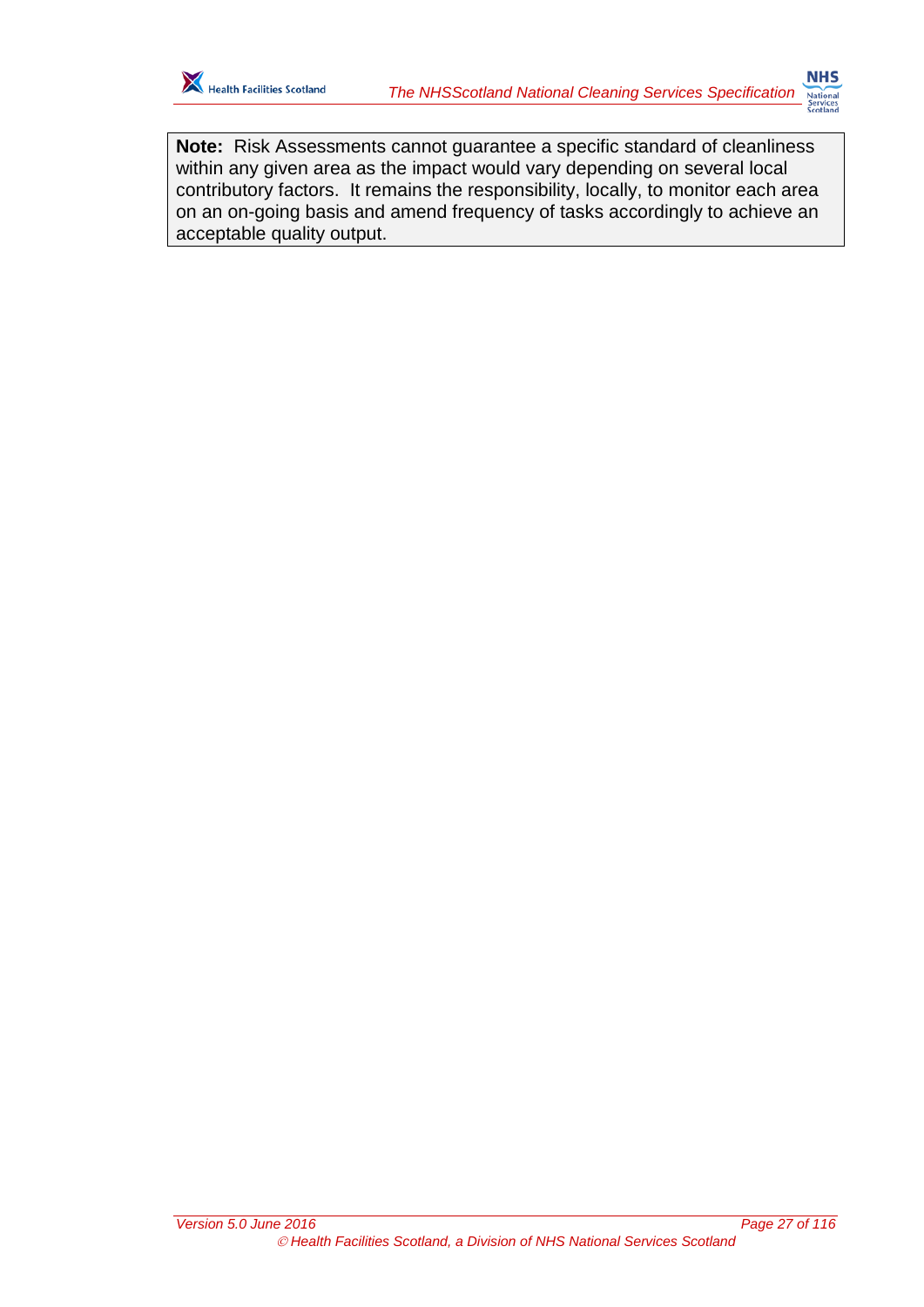

|                                              |                | Bed area/day<br>room/clinical<br>utility<br>areas/ward<br>corridor and | clean and dirty |                |                | Sanitary Area           |                | Ward<br>Pantry/Kitchen |                 |                | Offices        |                |                | Store room   |                |                | Dining room    |                | <b>Domestic Service</b><br>Room (DSR) |                |                 |  |
|----------------------------------------------|----------------|------------------------------------------------------------------------|-----------------|----------------|----------------|-------------------------|----------------|------------------------|-----------------|----------------|----------------|----------------|----------------|--------------|----------------|----------------|----------------|----------------|---------------------------------------|----------------|-----------------|--|
| <b>Cleaning</b><br><b>Specification Code</b> |                | stairs<br>A1                                                           |                 |                | A <sub>3</sub> |                         | A <sub>5</sub> |                        |                 | A6             |                |                | A8             |              |                | A10            |                |                | A12                                   |                |                 |  |
| <b>Item Checked</b>                          | IC             | PP                                                                     | <b>RAG</b>      | IC             | PP             | <b>RAG</b>              | IC             | PP                     | <b>RAG</b>      | IC             | PP             | <b>RAG</b>     | IC             | PP           | <b>RAG</b>     | IC             | PP             | <b>RAG</b>     | IC                                    | PP             | <b>RAG</b>      |  |
| <b>Floors</b>                                | $\mathbf{1}$   | 3                                                                      | 3               | $\mathbf{1}$   | 3              | $\overline{\mathbf{3}}$ | $\mathbf{1}$   | 3                      | 3               | 1              | $\overline{2}$ | $\overline{2}$ | $\mathbf{1}$   | $\mathbf{1}$ | 1              | $\mathbf{1}$   | 3              | 3              | $\mathbf{1}$                          | $\overline{2}$ | 2 <sup>1</sup>  |  |
| Toilet/Wash hand<br>basin/sink               | $\overline{3}$ | 3                                                                      | 9               | 3              | 3              | $\overline{9}$          | 3              | 3                      | 9               | 3              | 3              | $\overline{9}$ | 3              | 3            | 9              | 3              | 3              | $\overline{9}$ | 3                                     | 3              | $\overline{9}$  |  |
| <b>Furniture and Fittings</b>                | 3              | 3                                                                      | 9               | 3              | 3              | 9                       | 3              | 3                      | 9               | $\overline{2}$ | 1              | $\overline{2}$ | $\overline{2}$ | $\mathbf{1}$ | $\overline{2}$ | 3              | 3              | $\overline{9}$ | 3                                     | 3              | $\overline{9}$  |  |
| Low Level                                    | $\mathbf{1}$   | 3                                                                      | 3               | $\mathbf{1}$   | 3              | 3                       | $\mathbf{1}$   | $\overline{2}$         | $\overline{2}$  | $\mathbf{1}$   | $\mathbf{1}$   | $\mathbf{1}$   | $\mathbf{1}$   | $\mathbf{1}$ | 1              | 1              | $\overline{2}$ | $\overline{2}$ | 1                                     | 3              | 3               |  |
| <b>High Level</b>                            | $\mathbf{1}$   | 3                                                                      | 3.              | $\mathbf{1}$   | $\overline{2}$ | $\overline{2}$          | $\mathbf{1}$   | $\overline{2}$         | $\overline{2}$  | 1              | $\mathbf{1}$   | 1              | $\mathbf{1}$   | $\mathbf{1}$ | 1              | $\mathbf{1}$   | $\overline{2}$ | $\overline{2}$ | 1                                     | 3              | 3.              |  |
| Telephones                                   | $\overline{2}$ | $\overline{3}$                                                         | $6\phantom{1}$  |                |                |                         |                |                        |                 | $\overline{2}$ | $\overline{2}$ | 4              | $\overline{2}$ | $\mathbf{1}$ | $\overline{2}$ | $\overline{2}$ | 3              | 6              |                                       |                |                 |  |
| Paintwork                                    | $\mathbf{1}$   | 3                                                                      | 3.              | $\mathbf{1}$   | $\overline{2}$ | $\overline{2}$          | $\mathbf{1}$   | $\mathbf{1}$           | 1               | $\mathbf{1}$   | $\mathbf{1}$   | $\mathbf 1$    | 1              | $\mathbf{1}$ | 1              | 1              | $\overline{2}$ | $\overline{2}$ | $\mathbf{1}$                          | $\overline{2}$ | $\overline{2}$  |  |
| Glasswork                                    | $\mathbf{1}$   | 3                                                                      | 3               | $\mathbf{1}$   | $\overline{2}$ | $\overline{2}$          | $\mathbf{1}$   | $\mathbf{1}$           | $\mathbf{1}$    | 1              | $\mathbf{1}$   | $\mathbf 1$    | $\mathbf{1}$   | $\mathbf{1}$ | 1              | $\mathbf{1}$   | $\overline{2}$ | $\overline{2}$ | $\mathbf{1}$                          | $\overline{2}$ | $\overline{2}$  |  |
| <b>Curtains and Screens</b>                  | $\overline{2}$ | 3                                                                      | $6\phantom{1}$  | $\overline{2}$ | 3              | 6                       |                |                        |                 | $\mathbf{1}$   | $\mathbf{1}$   | $\mathbf{1}$   | $\overline{2}$ | $\mathbf{1}$ | $\overline{2}$ | $\overline{2}$ | 3              | 6              | $\mathbf{1}$                          | $\mathbf{1}$   | $\mathbf{1}$    |  |
| <b>Window Blinds</b>                         | $\mathbf{1}$   | $\mathbf{1}$                                                           | $\mathbf{1}$    | $\mathbf 1$    | $\overline{2}$ | $\overline{2}$          | $\mathbf{1}$   | $\mathbf{1}$           | $\mathbf{1}$    | $\mathbf{1}$   | $\mathbf{1}$   | $\mathbf{1}$   | $\mathbf{1}$   | $\mathbf{1}$ | 1              | $\mathbf{1}$   | $\mathbf{1}$   | $\mathbf{1}$   | $\mathbf{1}$                          | $\overline{2}$ | 2 <sup>1</sup>  |  |
| Soap/Handtowels                              | $\overline{3}$ | 3                                                                      | 9               | 3              | 3              | 9                       | 3              | $\overline{3}$         | 9               | 3              | 3              | $\overline{9}$ | 3              | 3            | 9              | $\overline{3}$ | 3              | 9              | 3                                     | $\overline{3}$ | $\overline{9}$  |  |
| Refuse                                       | $\overline{2}$ | 3                                                                      | $6\phantom{1}$  | $\overline{2}$ | 3              | $6\phantom{1}6$         | $\overline{2}$ | 3                      | $6\phantom{1}6$ | 1              | $\mathbf{1}$   | $\mathbf{1}$   | $\overline{2}$ | $\mathbf{1}$ | $\overline{2}$ | $\overline{2}$ | 3              | 6              | $\overline{2}$                        | 3              | $6\phantom{1}6$ |  |
| <b>Cleaning Equipment</b>                    |                |                                                                        |                 |                |                |                         |                |                        |                 |                |                |                |                |              |                |                |                |                | 3                                     | $\overline{3}$ | 9               |  |
| Appliances                                   |                |                                                                        |                 |                |                |                         | $\overline{2}$ | $\overline{2}$         | 4               |                |                |                |                |              |                |                |                |                |                                       |                |                 |  |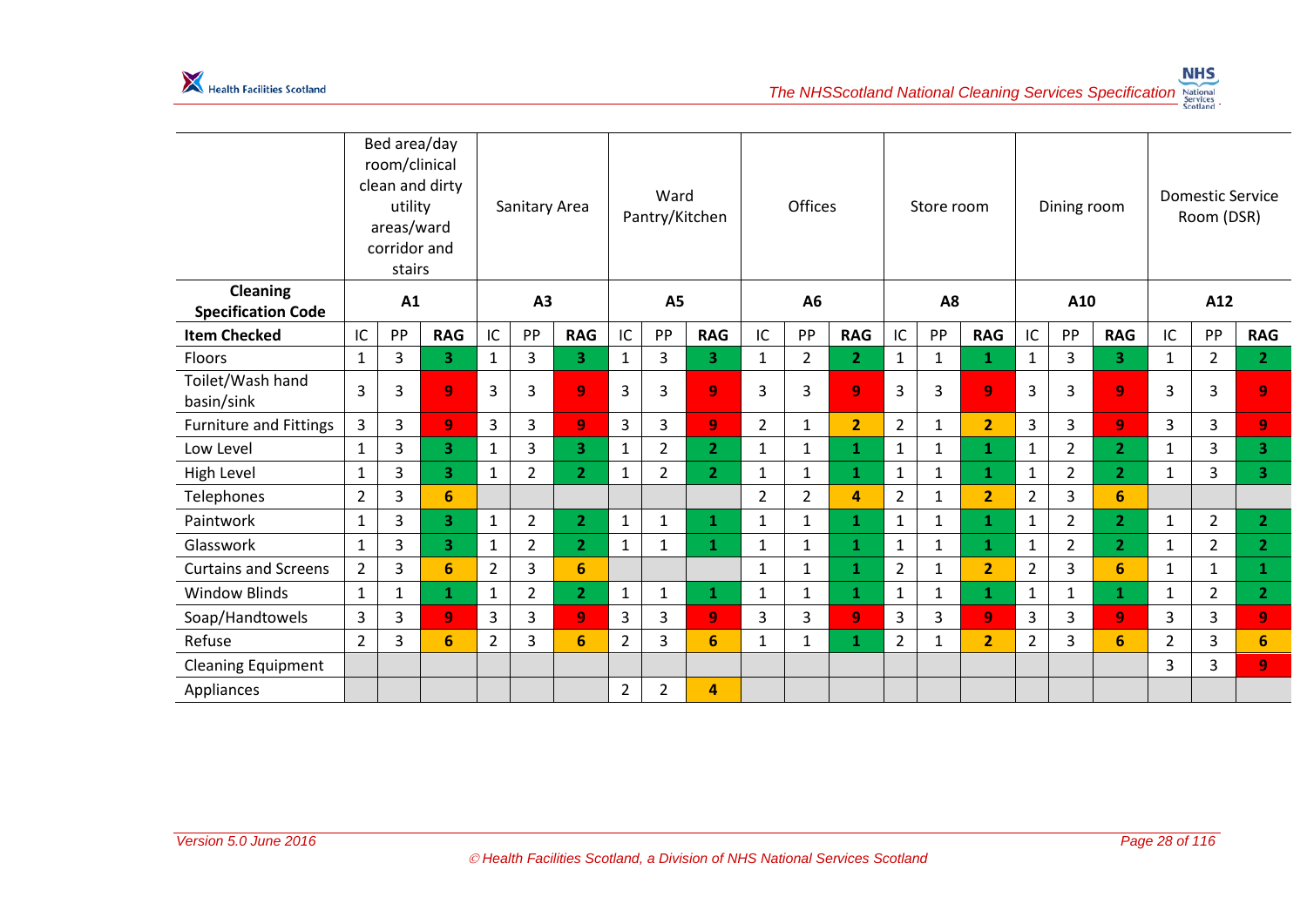

|                                       |                | Bed area/day<br>room/clinical<br>utility<br>areas/ward<br>corridor and<br>stairs | clean and dirty         |                | Day room/day<br>dining room/<br>recreation |                 |                | Treatment<br>room/patients<br>changing/clinica<br>I clean/dirty<br>utility areas |                 |                | Sanitary area/<br>rehabilitation<br>pool |                 |                | area/lecture   | Office/reception<br>rooms/meeting<br>rooms/corridors<br>/stairs and lifts |                | ramps          | Entrance/steps/ | Staff<br>changing/sanitary<br>area |                |                |  |
|---------------------------------------|----------------|----------------------------------------------------------------------------------|-------------------------|----------------|--------------------------------------------|-----------------|----------------|----------------------------------------------------------------------------------|-----------------|----------------|------------------------------------------|-----------------|----------------|----------------|---------------------------------------------------------------------------|----------------|----------------|-----------------|------------------------------------|----------------|----------------|--|
| <b>Cleaning Specification</b><br>Code | <b>B1</b>      |                                                                                  | C11                     |                | D <sub>1</sub>                             |                 |                | D <sub>2</sub>                                                                   |                 |                | D <sub>3</sub>                           |                 |                | D7             |                                                                           |                | D <sub>9</sub> |                 |                                    |                |                |  |
| <b>Item Checked</b>                   | IC             | PP                                                                               | <b>RAG</b>              | IC             | PP                                         | <b>RAG</b>      | IC             | PP                                                                               | <b>RAG</b>      | IC             | PP                                       | <b>RAG</b>      | IC             | PP             | <b>RAG</b>                                                                | IC             | PP             | <b>RAG</b>      | IC                                 | PP             | <b>RAG</b>     |  |
| Floors                                | $\mathbf{1}$   | 3                                                                                | $\overline{\mathbf{3}}$ | $\mathbf{1}$   | 3                                          | 3               | $\mathbf{1}$   | 3                                                                                | 3               | 1              | 3                                        | 3.              | 1              | $\overline{2}$ | $\overline{2}$                                                            | 1              | 3              | 3               | $\mathbf{1}$                       | $\overline{2}$ | 2 <sup>1</sup> |  |
| Toilet/Wash hand<br>basin/sink        | 3              | 3                                                                                | 9                       | 3              | 3                                          | $\overline{9}$  | 3              | 3                                                                                | 9               | 3              | 3                                        | 9               | 3              | 3              | 9                                                                         | 3              | 3              | $\overline{9}$  | 3                                  | 3              | 9              |  |
| <b>Furniture and Fittings</b>         | $\overline{3}$ | 3                                                                                | 9                       | 3              | 3                                          | $\overline{9}$  | $\overline{3}$ | 3                                                                                | 9               | 3              | 3                                        | 9               | $\overline{2}$ | $\mathbf{1}$   | $\overline{2}$                                                            | $\overline{2}$ | 3              | $6\phantom{1}$  | 3                                  | $\mathbf{1}$   | $\overline{9}$ |  |
| Low Level                             | $\mathbf{1}$   | 3                                                                                | 3                       | 1              | 3                                          | 3               | $\mathbf{1}$   | 3                                                                                | 3               | 1              | 3                                        | 3.              | 1              | 1              | $\mathbf{1}$                                                              | 1              | $\overline{2}$ | $\overline{2}$  | $\mathbf{1}$                       | 1              | $\mathbf{1}$   |  |
| High Level                            | $\mathbf{1}$   | 3                                                                                | 3                       | $\mathbf{1}$   | 3                                          | 3               | $\mathbf{1}$   | 3                                                                                | 3               | 1              | 3                                        | 3               | 1              | 1              | 1                                                                         | 1              | $\overline{2}$ | $\overline{2}$  | $\mathbf{1}$                       | $\mathbf{1}$   | 1              |  |
| Telephones                            | $\overline{2}$ | 3                                                                                | $6\phantom{1}$          | $\overline{2}$ | 3                                          | $6\phantom{1}6$ | $\overline{2}$ | 3                                                                                | $6\phantom{1}6$ |                |                                          |                 | $\overline{2}$ | $\overline{2}$ | $\overline{4}$                                                            | $\overline{2}$ | 3              | $6\phantom{1}$  | $\overline{2}$                     | $\mathbf{1}$   | $\overline{2}$ |  |
| Paintwork                             | $\mathbf{1}$   | 3                                                                                | 3                       | 1              | $\overline{2}$                             | $\overline{2}$  | $\mathbf{1}$   | $\overline{2}$                                                                   | $\overline{2}$  | 1              | $\overline{2}$                           | $\overline{2}$  | 1              | 1              | $\mathbf{1}$                                                              | 1              | $\overline{2}$ | $\overline{2}$  | $\mathbf{1}$                       | $\mathbf{1}$   | $\mathbf{1}$   |  |
| Glasswork                             | $\mathbf{1}$   | 3                                                                                | 3                       | 1              | $\overline{2}$                             | $\overline{2}$  | $\mathbf{1}$   | $\overline{2}$                                                                   | $\overline{2}$  | 1              | $\overline{2}$                           | $\overline{2}$  | 1              | 1              | 1                                                                         | 1              | $\overline{2}$ | $\overline{2}$  | $\mathbf{1}$                       | 1              | 1              |  |
| <b>Curtains and Screens</b>           | $\overline{2}$ | 3                                                                                | $6\phantom{1}$          | $\overline{2}$ | 3                                          | 6               | $\overline{2}$ | $\overline{3}$                                                                   | $6\phantom{1}$  | $\overline{2}$ | 3                                        | $6\overline{6}$ | $\mathbf{1}$   | 1              | 1                                                                         | 1              | $\overline{2}$ | $\overline{2}$  | $\overline{2}$                     | $\mathbf{1}$   | $\overline{2}$ |  |
| <b>Window Blinds</b>                  | $\mathbf{1}$   | $\overline{2}$                                                                   | $\overline{2}$          | $\mathbf{1}$   | $\mathbf{1}$                               | 1               | $\mathbf{1}$   | 1                                                                                | 1               | 1              | $\mathbf{1}$                             | $\mathbf{1}$    | 1              | $\mathbf{1}$   | $\mathbf{1}$                                                              | $\mathbf{1}$   | $\mathbf{1}$   | 1               | 1                                  | 1              | $\mathbf{1}$   |  |
| Soap/Handtowels                       | $\mathbf{3}$   | 3                                                                                | 9                       | 3              | 3                                          | $\overline{9}$  | 3              | 3                                                                                | 9               | 3              | 3                                        | 9               | $\overline{3}$ | 3              | 9                                                                         | 3              | 3              | $\overline{9}$  | 3                                  | 3              | 9              |  |
| Refuse                                | $\overline{2}$ | 3                                                                                | 6                       | 2              | 3                                          | 6               | $\overline{2}$ | 3                                                                                | 6               | 2              | 3                                        | 6               | 1              | 1              | 1                                                                         | 2              | 3              | 6               | $\overline{2}$                     | $\overline{2}$ | 4              |  |
| <b>Cleaning Equipment</b>             |                |                                                                                  |                         |                |                                            |                 |                |                                                                                  |                 |                |                                          |                 |                |                |                                                                           |                |                |                 |                                    |                |                |  |
| Appliances                            |                |                                                                                  |                         |                |                                            |                 |                |                                                                                  |                 |                |                                          |                 |                |                |                                                                           |                |                |                 |                                    |                |                |  |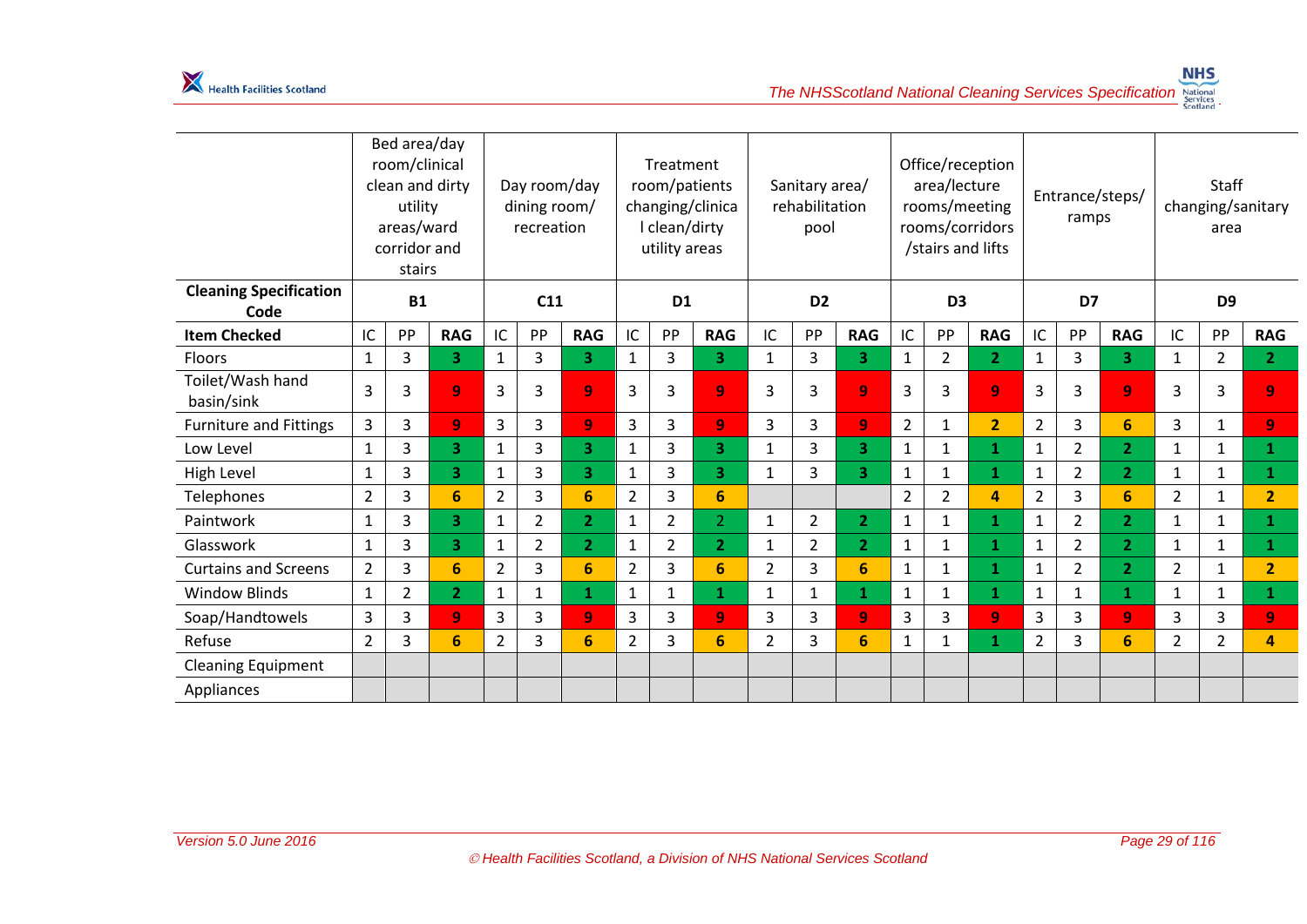

**Example 18 All Seconds Accept Accept Accept Accept Accept Accept Accept Accept Accept Accept Accept Accept Accept Accept Accepted Accepted Accepted Accepted Accepted Accepted Accepted Accepted Accepted Accepted Accepted A** 

|                                       | Clinical<br>workshop |                |                | Store           |              |                | Fire escape<br>stairs |                |                | Office and<br>computer<br>services non-<br>clinical |              |                | Staff dining<br>room/coffee<br>lounge |                |                |                | Tea<br>bar/cafeteria |                | Shop/bank |                |                |
|---------------------------------------|----------------------|----------------|----------------|-----------------|--------------|----------------|-----------------------|----------------|----------------|-----------------------------------------------------|--------------|----------------|---------------------------------------|----------------|----------------|----------------|----------------------|----------------|-----------|----------------|----------------|
| <b>Cleaning Specification</b><br>Code | D14                  |                |                | D <sub>16</sub> |              |                | D17                   |                |                | E <sub>3</sub>                                      |              |                | E10                                   |                |                |                | E11                  |                | E12       |                |                |
| <b>Item Checked</b>                   | IC                   | PP             | <b>RAG</b>     | IC              | PP           | <b>RAG</b>     | IC                    | PP             | <b>RAG</b>     | IC                                                  | PP           | <b>RAG</b>     | IC                                    | PP             | <b>RAG</b>     | IC             | PP                   | <b>RAG</b>     | IC        | PP             | <b>RAG</b>     |
| <b>Floors</b>                         | $\mathbf{1}$         | $\overline{2}$ | $\overline{2}$ | 1               | 1            | 1              | $\mathbf{1}$          | $\overline{2}$ | $\overline{2}$ | 1                                                   | $\mathbf{1}$ | 1              | $\overline{2}$                        | $\overline{2}$ | 4              | $\overline{2}$ | $\overline{2}$       | 4              | 1         | 2              | $\mathbf{2}$   |
| Toilet/Wash hand<br>basin/sink        | 3                    | 3              | 9              | 3               | 3            | $\overline{9}$ |                       |                |                |                                                     |              |                | 3                                     | 3              | $\overline{9}$ | 3              | 3                    | 9              |           |                |                |
| <b>Furniture and Fittings</b>         | $\overline{2}$       | 1              | $\overline{2}$ | $\overline{2}$  | $\mathbf{1}$ | $\overline{2}$ | 1                     | $\overline{2}$ | $\overline{2}$ | 1                                                   | $\mathbf{1}$ | $\mathbf{1}$   | $\overline{2}$                        | $\overline{2}$ | 4              | $\overline{2}$ | $\overline{2}$       | 4              |           |                |                |
| Low Level                             | $\mathbf{1}$         | $\mathbf{1}$   | 1              | 1               | $\mathbf{1}$ | 1              | $\mathbf{1}$          | 1              | $\mathbf{1}$   | 1                                                   | $\mathbf{1}$ | 1              | 1                                     | 1              | 1              | $\mathbf{1}$   | $\overline{2}$       | $\overline{2}$ | 1         | $\overline{2}$ | 2 <sup>1</sup> |
| High Level                            | $\mathbf{1}$         | 1              | 1              | 1               | 1            | 1              | $\mathbf{1}$          | $\mathbf{1}$   | 1              | 1                                                   | $\mathbf 1$  | 1              | 1                                     | 1              | 1              | $\mathbf 1$    | $\overline{2}$       | $\overline{2}$ | 1         | $\overline{2}$ | $\overline{2}$ |
| Telephones                            | $\overline{2}$       | 1              | $\overline{2}$ | $\overline{2}$  | 1            | $\overline{2}$ |                       |                |                | $\overline{2}$                                      | $\mathbf{1}$ | $\overline{2}$ | $\overline{2}$                        | 1              | $\overline{2}$ | $\overline{2}$ | $\overline{2}$       | 4              |           |                |                |
| Paintwork                             | $\mathbf{1}$         | 1              | 1              | 1               | 1            | $\mathbf{1}$   | $\mathbf{1}$          | $\mathbf{1}$   | $\mathbf{1}$   | 1                                                   | $\mathbf{1}$ | $\mathbf{1}$   | 1                                     | $\mathbf{1}$   | 1              | $\mathbf{1}$   | $\overline{2}$       | $\overline{2}$ | 1         | $\overline{2}$ | $\overline{2}$ |
| Glasswork                             | $\mathbf{1}$         | $\mathbf{1}$   | 1              | 1               | $\mathbf{1}$ | $\mathbf{1}$   | $\mathbf{1}$          | $\mathbf{1}$   | $\mathbf{1}$   | $\mathbf 1$                                         | $\mathbf{1}$ | 1              | $\mathbf{1}$                          | $\mathbf{1}$   | 1              | $\mathbf{1}$   | 1                    | 1              | 1         | $\overline{2}$ | $\overline{2}$ |
| <b>Curtains and Screens</b>           | $\overline{2}$       | 1              | $\overline{2}$ | 2               | 1            | $\overline{2}$ |                       |                |                | $\mathbf{1}$                                        | $\mathbf{1}$ | $\mathbf{1}$   | 1                                     | 1              | 1              | $\mathbf 1$    | $\overline{2}$       | $\overline{2}$ | 1         | $\overline{2}$ | $\overline{2}$ |
| <b>Window Blinds</b>                  | $\mathbf{1}$         | 1              | 1              | 1               | 1            | 1              |                       |                |                | 1                                                   | $\mathbf{1}$ | 1              | 1                                     | 1              | 1              | $\mathbf{1}$   | 1                    | 1              | 1         | 1              | 1              |
| Soap/Handtowels                       | 3                    | 3              | $\overline{9}$ | 3               | 3            | $\overline{9}$ |                       |                |                |                                                     |              |                | 3                                     | 3              | 9              | 3              | 3                    | 9              |           |                |                |
| Refuse                                | $\overline{2}$       | $\mathbf{1}$   | $\overline{2}$ | $\overline{2}$  | 1            | $\overline{2}$ |                       |                |                | $\overline{2}$                                      | $\mathbf{1}$ | $\overline{2}$ | $\overline{2}$                        | $\overline{2}$ | 4              | $\overline{2}$ | $\overline{2}$       | 4              | 2         | $\overline{2}$ | 4              |
| <b>Cleaning Equipment</b>             |                      |                |                |                 |              |                |                       |                |                |                                                     |              |                |                                       |                |                |                |                      |                |           |                |                |
| Appliances                            |                      |                |                |                 |              |                |                       |                |                |                                                     |              |                |                                       |                |                |                |                      |                |           |                |                |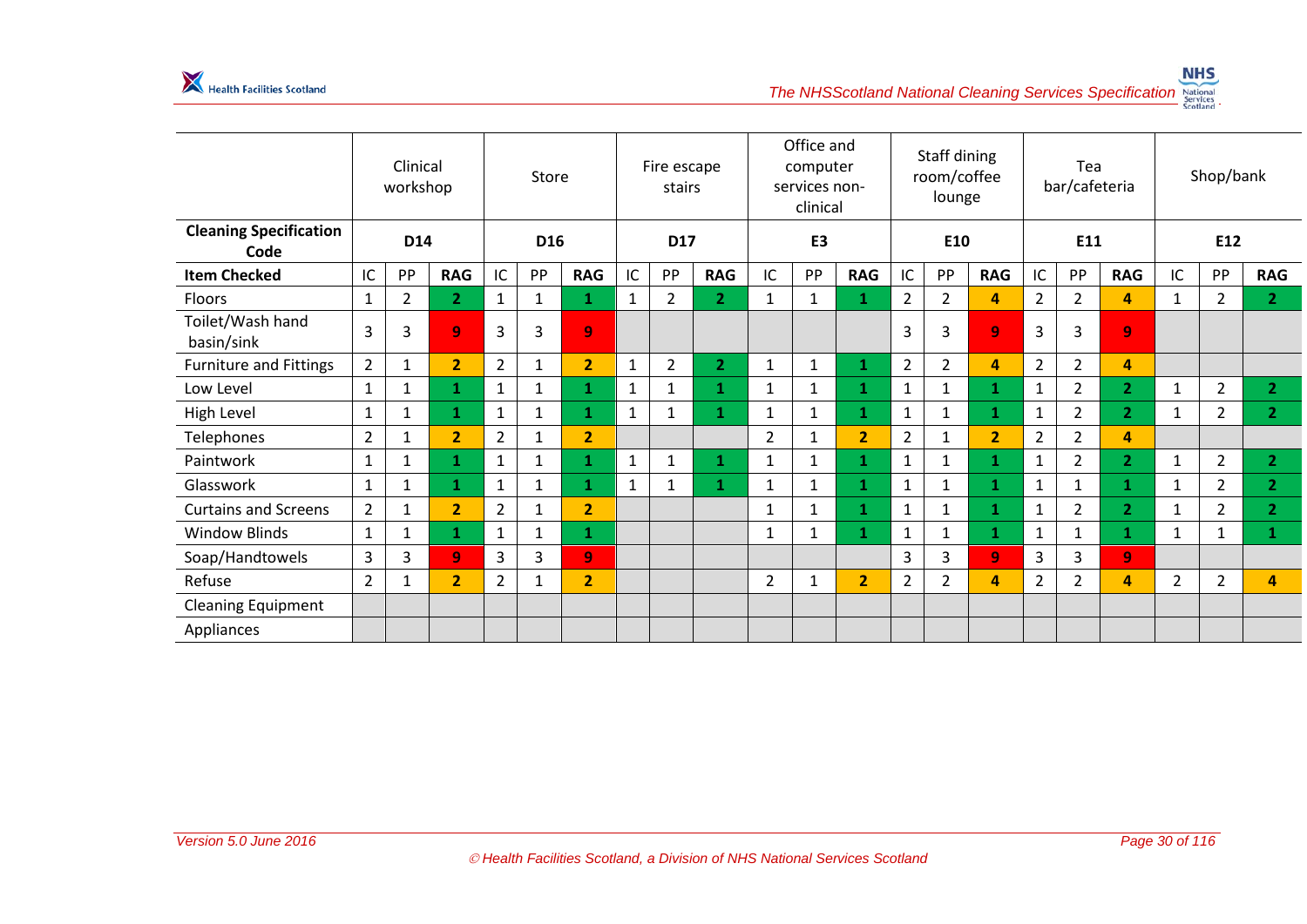**NHS The NHSScotland National Cleaning Services Specification** National **The NHSScotland National Cleaning Services Specification**<br>Services Specification

|                                       |                | Pantry         |                | Workshops<br>works<br>department |              |                | Consulting<br>room/clinic<br>treatment<br>room/corridors/<br>waiting<br>areas/entrances<br>/lifts and<br>stairs/clinically<br>clean and dirty<br>areas/<br>workshops and<br>dispensaries |    |                | Public and patient<br>changing sanitary<br>areas and staff<br>rest rooms |                |                |                | Office         |                |              | High risk | treatment room | Theatre,<br>transplant<br>unit/bone<br>marrow |    |                |
|---------------------------------------|----------------|----------------|----------------|----------------------------------|--------------|----------------|------------------------------------------------------------------------------------------------------------------------------------------------------------------------------------------|----|----------------|--------------------------------------------------------------------------|----------------|----------------|----------------|----------------|----------------|--------------|-----------|----------------|-----------------------------------------------|----|----------------|
| <b>Cleaning Specification</b><br>Code | E13            |                |                | E15                              |              | G <sub>1</sub> |                                                                                                                                                                                          |    | G <sub>3</sub> |                                                                          |                | G7             |                |                |                | G10          |           | H1             |                                               |    |                |
| <b>Item Checked</b>                   | IC.            | PP             | <b>RAG</b>     | IC                               | PP           | <b>RAG</b>     | IC                                                                                                                                                                                       | PP | <b>RAG</b>     | IC.                                                                      | PP             | <b>RAG</b>     | IC             | PP             | <b>RAG</b>     | IC.          | PP        | <b>RAG</b>     | IC.                                           | PP | <b>RAG</b>     |
| Floors                                | $\overline{2}$ | 2              | $\overline{4}$ | 1                                | 1            | 1              | 1                                                                                                                                                                                        | 3  | 3              | 1                                                                        | 3              | 3              | 1              | $\overline{2}$ | 2 <sup>1</sup> | 1            | 3         | $\mathbf{3}$   | $\overline{2}$                                | 3  | 6              |
| Toilet/Wash hand<br>basin/sink        | 3              | 3              | 9              | $\overline{2}$                   | $\mathbf{1}$ | $\overline{2}$ | 3                                                                                                                                                                                        | 3  | $\overline{9}$ | 3                                                                        | 3              | 9              | 3              | 3              | 9              | 3            | 3         | 9              | 3                                             | 3  | 9              |
| <b>Furniture and Fittings</b>         | $\overline{2}$ | $\overline{2}$ | 4              | $\overline{2}$                   | $\mathbf{1}$ | $\overline{2}$ | 3                                                                                                                                                                                        | 3  | $\overline{9}$ | 3                                                                        | 3              | $\overline{9}$ | $\overline{2}$ | 1              | $\overline{2}$ | 3            | 3         | $\overline{9}$ | 3                                             | 3  | $\overline{9}$ |
| Low Level                             |                | 1              | 1              |                                  | 1            | 1              | 1                                                                                                                                                                                        | 3  | 3              | 1                                                                        | 3              | 3              | 1              |                | 1              | $\mathbf{1}$ | 3         | 3              | $\overline{2}$                                | 3  | 6              |
| <b>High Level</b>                     |                |                |                | $\mathbf 1$                      | 1            |                | 1                                                                                                                                                                                        | 3  | 3              | 1                                                                        | $\overline{2}$ | $\overline{2}$ | 1              |                |                | $\mathbf{1}$ | 3         | 3.             | 2                                             | 3  | 6              |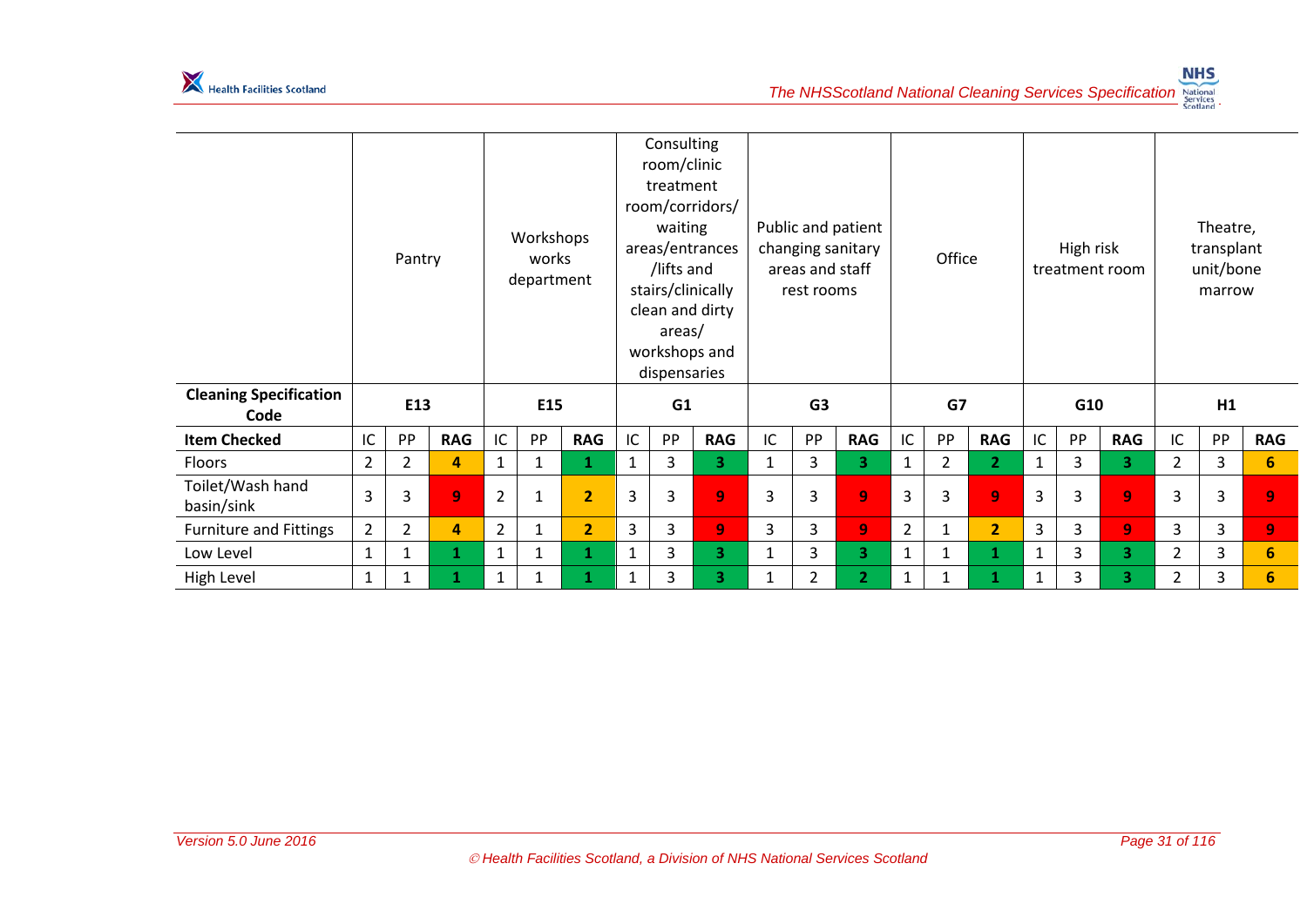**NHS Exercise Scotland**<br> **The NHSScotland National Cleaning Services Specification**<br> **Exercises**<br>
Services Specification

|                                              |                | Pantry       |                |                | Workshops<br>works<br>department |                | Consulting     | room/clinic<br>treatment<br>room/corridors/<br>waiting<br>areas/entrances<br>/lifts and<br>stairs/clinically<br>clean and dirty<br>areas/workshop<br>s and<br>dispensaries |                |                | Public and<br>patient<br>changing<br>sanitary areas<br>and staff rest<br>rooms |                |                | Office         |            |                | High risk      | treatment room | Theatre,<br>transplant<br>unit/bone<br>marrow |                |                |  |
|----------------------------------------------|----------------|--------------|----------------|----------------|----------------------------------|----------------|----------------|----------------------------------------------------------------------------------------------------------------------------------------------------------------------------|----------------|----------------|--------------------------------------------------------------------------------|----------------|----------------|----------------|------------|----------------|----------------|----------------|-----------------------------------------------|----------------|----------------|--|
| <b>Cleaning</b><br><b>Specification Code</b> | E13            |              |                | E15            |                                  |                | G1             |                                                                                                                                                                            |                | G <sub>3</sub> |                                                                                |                | G7             |                |            | G10            |                |                | H1                                            |                |                |  |
| <b>Item Checked</b>                          | IC             | PP           | <b>RAG</b>     | IC             | PP                               | <b>RAG</b>     | IC             | PP                                                                                                                                                                         | <b>RAG</b>     | IC             | PP                                                                             | <b>RAG</b>     | IC             | PP             | <b>RAG</b> | IC             | PP             | <b>RAG</b>     | IC.                                           | PP             | <b>RAG</b>     |  |
| Telephones                                   | $\overline{2}$ | 1            | $\overline{2}$ | $\overline{2}$ | 1                                | $\overline{2}$ | 2              | 3                                                                                                                                                                          | 6              |                |                                                                                |                | $\overline{2}$ | $\overline{2}$ | 4          | $\overline{2}$ | 3              | 6              | $\overline{2}$                                | 3              | 6              |  |
| Paintwork                                    | 1              | 1            | 1              | 1              | 1                                | 1              | 1              | $\overline{2}$                                                                                                                                                             | $\overline{2}$ | 1              | $\overline{2}$                                                                 | $\overline{2}$ | 1              | $\mathbf{1}$   | 1          | 1              | $\overline{2}$ | $\overline{2}$ | $\overline{2}$                                | 3              | 6              |  |
| Glasswork                                    | $\mathbf{1}$   | $\mathbf{1}$ | $\mathbf{1}$   | $\mathbf{1}$   | $\mathbf{1}$                     | 1              | $\mathbf{1}$   | $\overline{2}$                                                                                                                                                             | $\overline{2}$ | $\mathbf{1}$   | $\overline{2}$                                                                 | $\overline{2}$ | $\mathbf{1}$   | $\mathbf{1}$   | 1          | $\mathbf{1}$   | $\overline{2}$ | $\overline{2}$ | $\overline{2}$                                | 3              | 6              |  |
| <b>Curtains and Screens</b>                  | $\mathbf{1}$   | $\mathbf{1}$ | 1              |                |                                  |                | $\overline{2}$ | 3                                                                                                                                                                          | $6\phantom{1}$ | $\overline{2}$ | 3                                                                              | $6\phantom{1}$ | $\mathbf{1}$   | $\mathbf{1}$   | 1          | $\overline{2}$ | 3              | $6\phantom{1}$ | $\overline{2}$                                | 3              | 6              |  |
| <b>Window Blinds</b>                         | $\mathbf{1}$   | $\mathbf{1}$ | 1              | $\mathbf{1}$   | $\mathbf{1}$                     | 1              | 1              | 1                                                                                                                                                                          | $\mathbf{1}$   | 1              | $\overline{2}$                                                                 | 2 <sup>1</sup> | 1              | 1              | 1          | 1              | $\mathbf{1}$   | 1              | $\mathbf{1}$                                  | $\overline{2}$ | $\overline{2}$ |  |
| Soap/Handtowels                              | $\overline{3}$ | 3            | 9              | 3              | 3                                | 9              | 3              | 3                                                                                                                                                                          | 9              | 3              | 3                                                                              | 9              | 3              | 3              | 9          | 3              | 3              | 9              | 3                                             | 3              | 9              |  |
| Refuse                                       | $\overline{2}$ | 2            | 4              | $\overline{2}$ | 1                                | $\overline{2}$ | 2              | 3                                                                                                                                                                          | 6              | 2              | 3                                                                              | 6              | 1              | 1              | 1          | $\overline{2}$ | 3              | 6              | $\overline{2}$                                | 3              | 6              |  |
| <b>Cleaning Equipment</b>                    |                |              |                |                |                                  |                |                |                                                                                                                                                                            |                |                |                                                                                |                |                |                |            |                |                |                |                                               |                |                |  |
| Appliances                                   |                |              |                |                |                                  |                |                |                                                                                                                                                                            |                |                |                                                                                |                |                |                |            |                |                |                |                                               |                |                |  |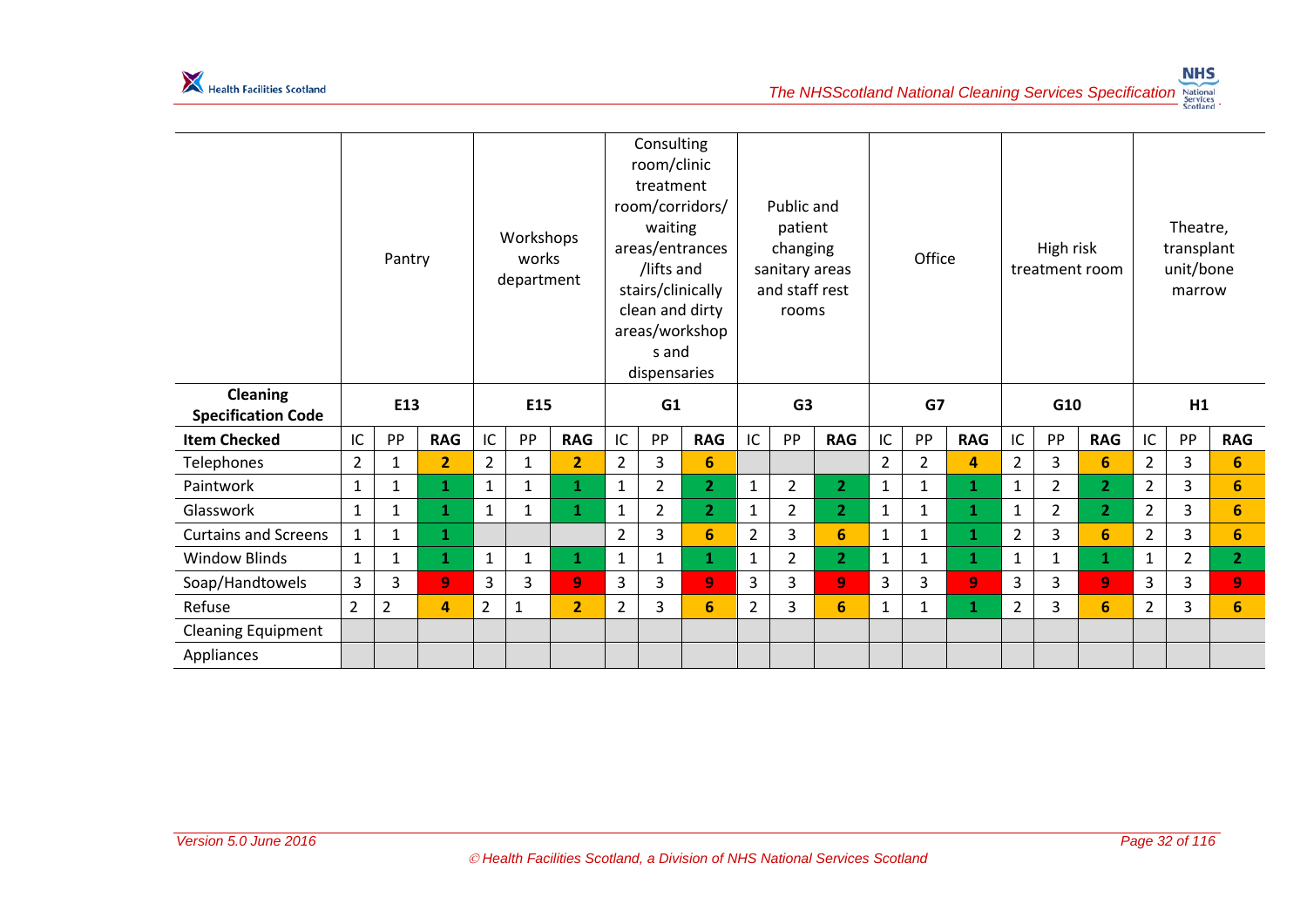|                                              |                | Changing<br>and corridors | accommodation   |                | Laboratory,<br>pharmacy |                |    | Pharmacy<br>sterile fluid,<br>aseptic suite | preparation/SSD |                | Clean room     |                |                | Wash room      |                | Ambulance<br>vehicle |                |            |  |
|----------------------------------------------|----------------|---------------------------|-----------------|----------------|-------------------------|----------------|----|---------------------------------------------|-----------------|----------------|----------------|----------------|----------------|----------------|----------------|----------------------|----------------|------------|--|
| <b>Cleaning</b><br><b>Specification Code</b> | H2             |                           |                 | 1              |                         |                |    | 12                                          |                 |                | 13             |                |                | 4              |                | J1                   |                |            |  |
| <b>Item Checked</b>                          | IC             | PP                        | <b>RAG</b>      | IC             | PP                      | <b>RAG</b>     | IC | PP                                          | <b>RAG</b>      | IC             | PP             | <b>RAG</b>     | IC             | PP             | <b>RAG</b>     | IC                   | PP             | <b>RAG</b> |  |
| <b>Floors</b>                                | 2              | 3                         | $6\phantom{1}6$ | 2              | $\overline{2}$          | 4              | 3  | 3                                           | 9               | $\overline{2}$ | 2              | 4              | $\overline{2}$ | 2              | 4              | 1                    | 3              | 3          |  |
| Toilet/Wash hand<br>basin/sink               | 3              | 3                         | 9               | 3              | 3                       | 9              | 3  | 3                                           | 9               | 3              | 3              | 9              | 3              | 3              | 9              |                      |                |            |  |
| <b>Furniture and Fittings</b>                | 3              | $\overline{2}$            | $6\phantom{1}$  | 3              | 3                       | 9              | 3  | 3                                           | 9               | 3              | 3              | 9              | 3              | 3              | 9              | 3                    | 3              | 9          |  |
| Low Level                                    | $\overline{2}$ | $\overline{2}$            | 4               | $\overline{2}$ | $\overline{2}$          | 4              | 3  | 3                                           | 9               | 2              | $\overline{2}$ | 4              | $\overline{2}$ | $\overline{2}$ | 4              | $\mathbf{1}$         | 3              | 3          |  |
| High Level                                   | $\overline{2}$ | $\overline{2}$            | 4               | $\overline{2}$ | $\overline{2}$          | 4              | 3  | 3                                           | 9               | $\overline{2}$ | $\overline{2}$ | 4              | $\overline{2}$ | $\overline{2}$ | 4              | $\mathbf{1}$         | 3              | 3          |  |
| Telephones                                   | $\overline{2}$ | 3                         | 6               | $\overline{2}$ | 3                       | 6              | 3  | 3                                           | 9               | $\overline{2}$ | 3              | 6              | $\overline{2}$ | 3              | $6\phantom{1}$ | $\overline{2}$       | $\overline{2}$ | 4          |  |
| Paintwork                                    | $\mathbf{1}$   | 2                         | $\overline{2}$  | $\overline{2}$ | 1                       | $\overline{2}$ | 3  | 3                                           | 9               | $\overline{2}$ | 1              | $\overline{2}$ | $\overline{2}$ | $\mathbf{1}$   | $\overline{2}$ | $\mathbf{1}$         | 3              | 3          |  |
| Glasswork                                    | $\overline{2}$ | $\overline{2}$            | 4               | $\mathbf{1}$   | 1                       | 1              | 3  | 3                                           | 9               | $\mathbf{1}$   | 1              | 1              | 1              | $\mathbf{1}$   | $\mathbf{1}$   | 1                    | 3              | 3          |  |
| <b>Curtains and Screens</b>                  | $\overline{2}$ | 3                         | $6\phantom{1}6$ |                |                         |                |    |                                             |                 |                |                |                |                |                |                |                      |                |            |  |
| <b>Window Blinds</b>                         | 1              | 1                         | 1               | 1              | 1                       | 1              | 3  | 3                                           | 9               | $\mathbf{1}$   | 1              | 1              | 1              | 1              | 1              | 1                    | 1              | 1          |  |
| Soap/Handtowels                              | 3              | 3                         | 9               | 3              | 3                       | 9              | 3  | 3                                           | 9               | 3              | 3              | 9              | 3              | 3              | 9              | 3                    | 3              | 9          |  |
| Refuse                                       | $\overline{2}$ | 3                         | 6               | $\overline{2}$ | $\overline{2}$          | 4              | 3  | 3                                           | 9               | $\overline{2}$ | $\overline{2}$ | 4              | $\overline{2}$ | $\overline{2}$ | 4              | $\overline{2}$       | $\overline{2}$ | 4          |  |
| <b>Cleaning Equipment</b>                    |                |                           |                 |                |                         |                |    |                                             |                 |                |                |                |                |                |                |                      |                |            |  |
| Appliances                                   |                |                           |                 |                |                         |                |    |                                             |                 |                |                |                |                |                |                |                      |                |            |  |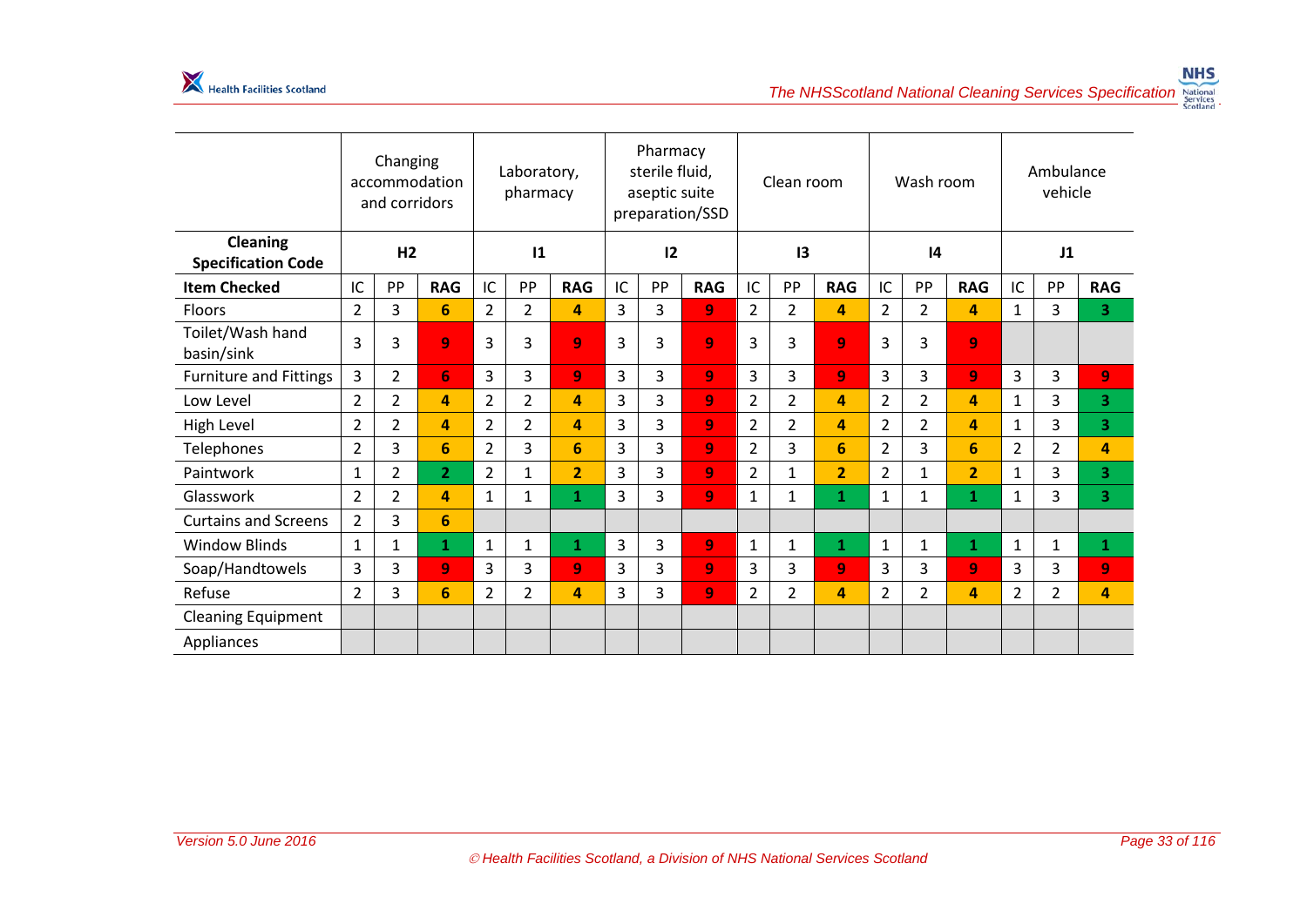

**NHS** 

Generic Risk Assessments have been compiled to be used during the following scenarios to:

- develop a safe system of work to ensure that appropriate resources are deployed;
- change the designated use within a particular area causing need for increased or decreased cleaning frequencies, e.g. theatres, A&E and overflow wards;
- develop Work Schedules in order to effectively deploy resources;
- to support cases for increasing manpower or to support transferring staffing resources from lower risk areas to higher risk areas/tasks.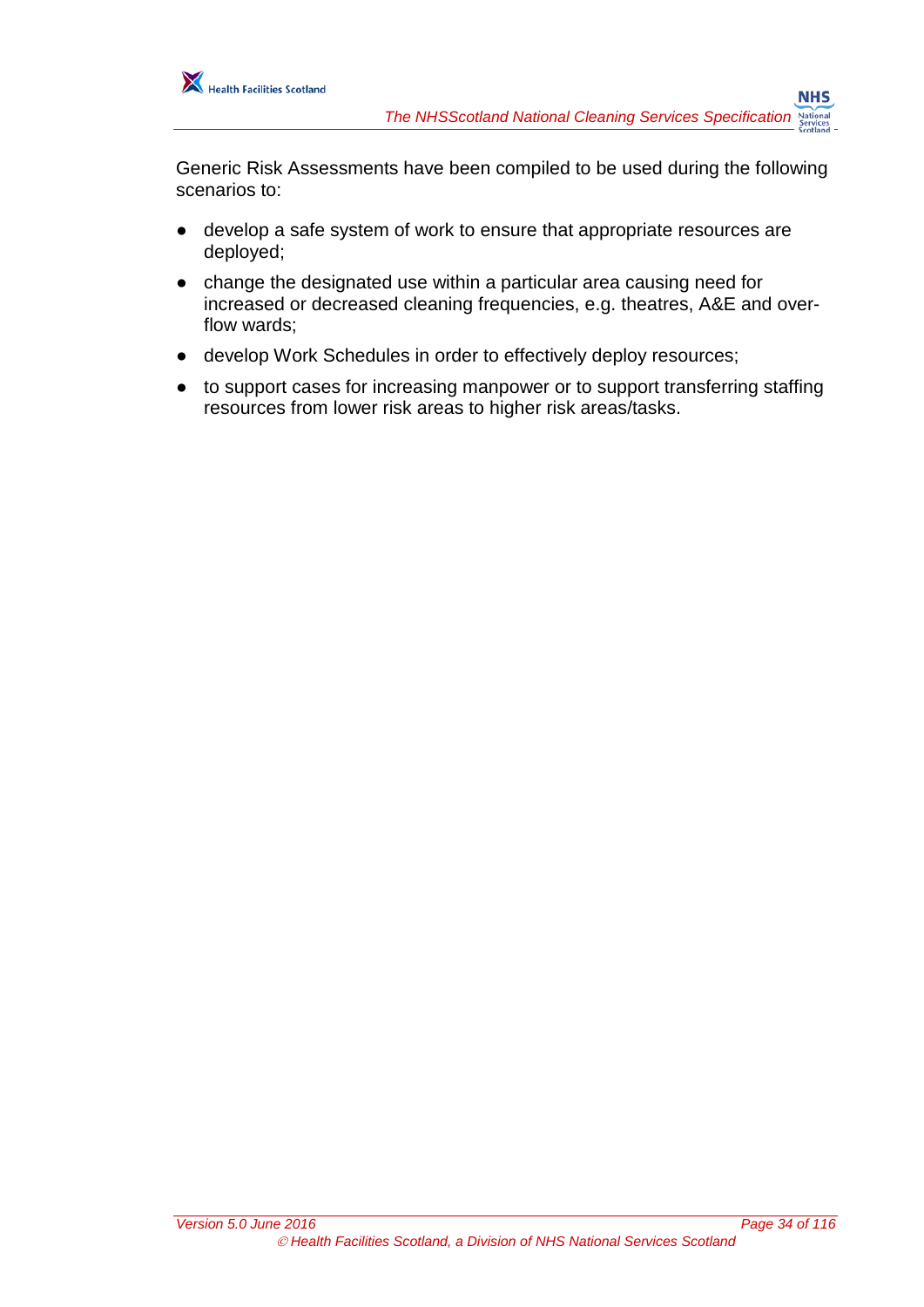

## **Generic Risk Assessment for Cleaning Floors**

| ≘<br>Unique       | <b>Associated risks</b><br>If the hazard is not controlled or<br>removed                                                                                                                                                                                                                                                                                                                                                        | <b>Persons</b><br>affected                   | What are the current control<br>measures<br>Provide details of control measures<br>already in place. If measures are<br>detailed in other documents, state<br>where                                                                                                                                                                                                                                                                                | What, if any, further control<br>measures are required<br>Note the action required, responsible<br>person and target date                                                                                                                                                                                                                                                                    | <b>Risk Rating</b><br>Clinical area | area<br>Risk Rating<br><b>Non-Clinical</b> |
|-------------------|---------------------------------------------------------------------------------------------------------------------------------------------------------------------------------------------------------------------------------------------------------------------------------------------------------------------------------------------------------------------------------------------------------------------------------|----------------------------------------------|----------------------------------------------------------------------------------------------------------------------------------------------------------------------------------------------------------------------------------------------------------------------------------------------------------------------------------------------------------------------------------------------------------------------------------------------------|----------------------------------------------------------------------------------------------------------------------------------------------------------------------------------------------------------------------------------------------------------------------------------------------------------------------------------------------------------------------------------------------|-------------------------------------|--------------------------------------------|
| cleaning<br>Floor | slips, trips and falls<br>$\overline{\phantom{a}}$<br>HAI and reputational risk<br>loss of confidence if public<br>٠.<br>see dirty floors (public<br>perception risk)<br>complaints<br>poor publicity<br>negative environmental<br>audits and HEI inspection<br>reports<br>damaged or poorly<br>maintained floors prohibits<br>effective cleaning<br>routine cleaning duties are<br>overlooked due to<br>additional ad hoc work | patients<br>staff<br>visitors<br>contractors | <b>NHSScotland National Cleaning</b><br>$\blacksquare$<br>Services Specification and<br>incorporated SOPs<br>monitoring<br>$\overline{\phantom{a}}$<br>responding to audit results<br>$\blacksquare$<br>training and retraining of staff<br>supervision<br>$\overline{\phantom{a}}$<br>appropriately maintained<br>equipment<br>National Infection Prevention<br>and Control Manual<br>communication links between<br>facilities and nursing staff | clear guidance must be<br>available in each ward<br>department to identify where<br>additional tasks are requested<br>to be carried out<br>continued review of national<br>guidance<br>review and analyse audit<br>$\sim$<br>results from NHSScotland<br><b>Facilities Monitoring Tool</b><br>develop generic action plan<br>within the system identifying<br>increased cleaning if required | <b>Amber</b>                        | Amber                                      |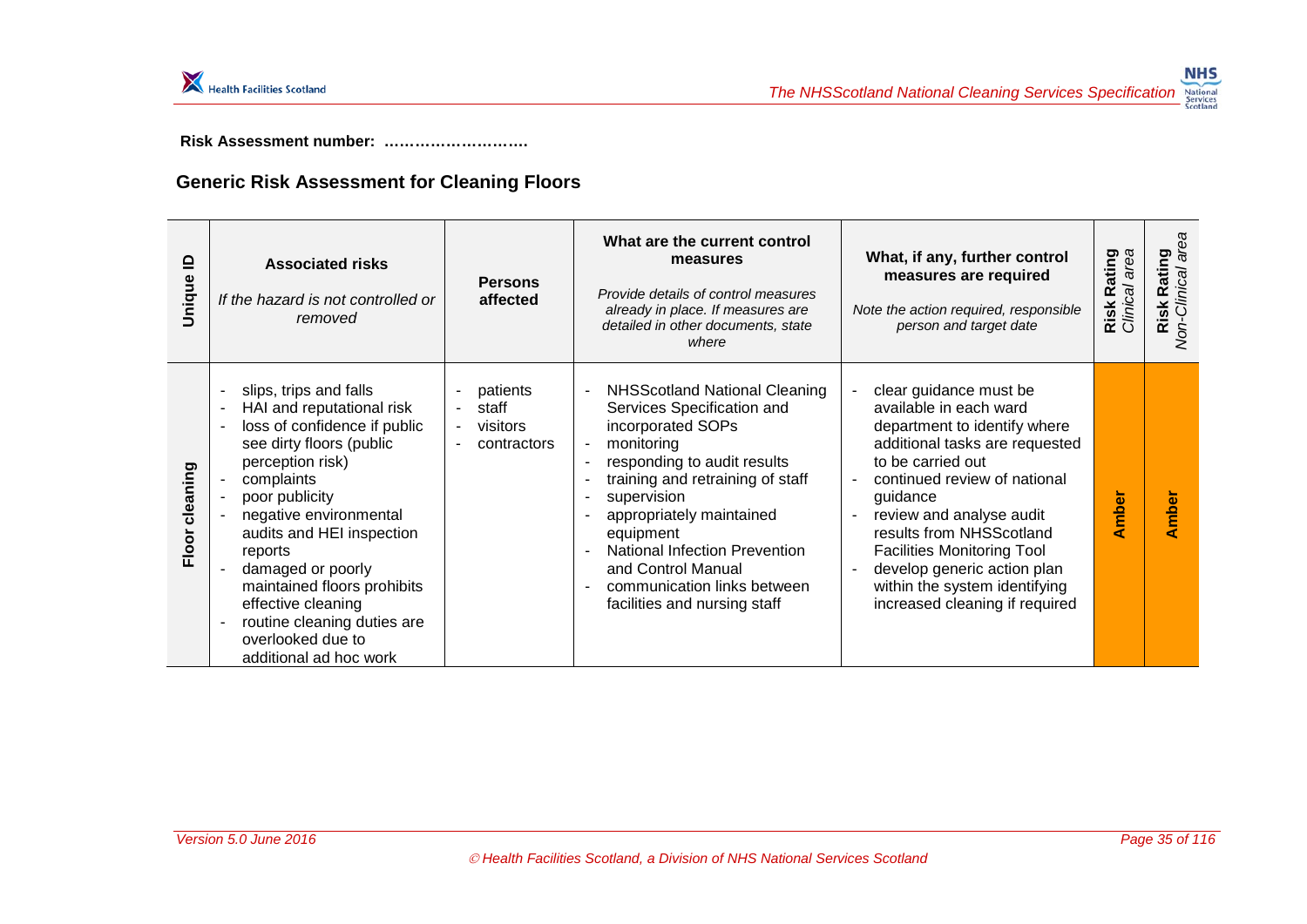

### **Generic Risk Assessment for Low Level Surfaces**

| ≘<br>Unique | <b>Associated risks</b><br>If the hazard is not controlled<br>or removed                                                                                                                                                                                                                                                                                                                                                                                                                                                                                                                                              | <b>Persons</b><br>affected                             | What are the current control<br>measures<br>Provide details of control measures<br>already in place. If measures are<br>detailed in other documents, state<br>where                                                                                                                                                                                                                              | What, if any, further control<br>measures are required<br>Note the action required,<br>responsible person and target<br>date                                                                                                                                                                                                                                                             | Clinical area<br><b>Risk Rating</b> | Non-Clinical area<br>Risk Rating |
|-------------|-----------------------------------------------------------------------------------------------------------------------------------------------------------------------------------------------------------------------------------------------------------------------------------------------------------------------------------------------------------------------------------------------------------------------------------------------------------------------------------------------------------------------------------------------------------------------------------------------------------------------|--------------------------------------------------------|--------------------------------------------------------------------------------------------------------------------------------------------------------------------------------------------------------------------------------------------------------------------------------------------------------------------------------------------------------------------------------------------------|------------------------------------------------------------------------------------------------------------------------------------------------------------------------------------------------------------------------------------------------------------------------------------------------------------------------------------------------------------------------------------------|-------------------------------------|----------------------------------|
| Level<br>No | HAI and reputational risk<br>$\overline{\phantom{a}}$<br>loss of confidence if<br>$\overline{\phantom{a}}$<br>public see dirty low level<br>surfaces (public<br>perception risk)<br>complaints<br>$\blacksquare$<br>poor publicity<br>٠<br>negative environmental<br>٠<br>audits and HEI<br><b>Inspection Reports</b><br>inability to clear debris -<br>transfer to equipment<br>and patient<br>contamination<br>damaged or poorly<br>٠<br>maintained low level<br>surfaces prohibits<br>effective cleaning<br>routine cleaning duties<br>$\overline{\phantom{a}}$<br>are overlooked due to<br>additional ad hoc work | patients<br>٠<br>staff<br>visitors<br>contractors<br>٠ | <b>NHSScotland National</b><br><b>Cleaning Services</b><br>Specification and incorporated<br><b>SOPs</b><br>monitoring<br>$\blacksquare$<br>responding to audit results<br>training and retraining of staff<br>supervision<br>appropriately maintained<br>equipment<br><b>National Infection Prevention</b><br>and Control Manual<br>communication links between<br>facilities and nursing staff | clear guidance must be<br>available in each ward<br>department to identify<br>where additional tasks are<br>requested to be carried<br>out<br>continued review of<br>national guidance<br>review and analyse audit<br>results from NHSScotland<br><b>Facilities Monitoring Tool</b><br>develop generic action<br>plan within the system<br>identifying increased<br>cleaning if required | Amber                               | Green                            |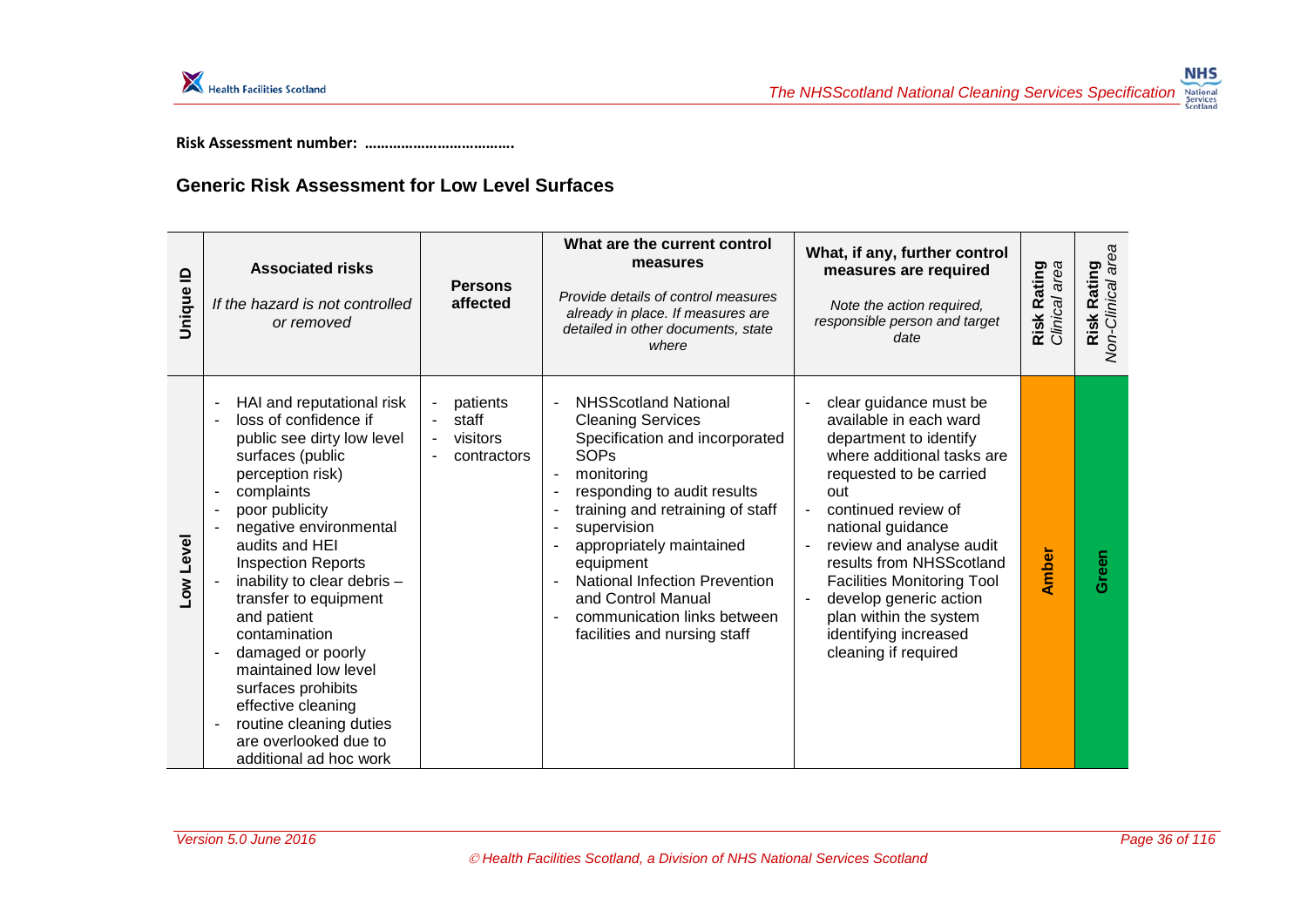

# **Generic Risk Assessment for High Level Surfaces**

| $\mathbf{\underline{a}}$<br>Unique | <b>Associated risks</b><br>If the hazard is not controlled<br>or removed                                                                                                                                                                                                                                                                                                                                                                                                   | <b>Persons</b><br>affected                        | What are the current control<br>measures<br>Provide details of control measures<br>already in place. If measures are detailed<br>in other documents, state where                                                                                                                                                                                                                | What, if any, further control<br>measures are required<br>Note the action required,<br>responsible person and target date                                                                                                                                                                                                                                                                               | <b>Risk Rating</b><br>Clinical area | area<br><b>Risk Rating</b><br>Non-Clinical are |
|------------------------------------|----------------------------------------------------------------------------------------------------------------------------------------------------------------------------------------------------------------------------------------------------------------------------------------------------------------------------------------------------------------------------------------------------------------------------------------------------------------------------|---------------------------------------------------|---------------------------------------------------------------------------------------------------------------------------------------------------------------------------------------------------------------------------------------------------------------------------------------------------------------------------------------------------------------------------------|---------------------------------------------------------------------------------------------------------------------------------------------------------------------------------------------------------------------------------------------------------------------------------------------------------------------------------------------------------------------------------------------------------|-------------------------------------|------------------------------------------------|
| Level<br>High I                    | HAI and reputational risk<br>$\overline{\phantom{a}}$<br>loss of confidence if public<br>see dirty high level<br>surfaces (public perception<br>risk)<br>complaints<br>poor publicity<br>negative HEI Inspection<br>reports<br>spillage<br>damaged or poorly<br>maintained high level<br>surfaces prohibits effective<br>cleaning<br>falling debris - equipment<br>and patient contamination<br>routine cleaning duties are<br>overlooked due to<br>additional ad hoc work | patients<br>staff<br>visitors<br>contractors<br>۰ | <b>NHSScotland National Cleaning</b><br>Services Specification and<br>incorporated SOPs<br>monitoring<br>$\blacksquare$<br>responding to audit results<br>training and retraining of staff<br>supervision<br>appropriately maintained<br>equipment<br>National Infection Prevention and<br><b>Control Manual</b><br>communication links between<br>facilities and nursing staff | clear guidance must be<br>available in each ward<br>department to identify where<br>additional tasks are<br>requested to be carried out<br>continued review of national<br>$\blacksquare$<br>guidance<br>review and analyse audit<br>results from NHSScotland<br><b>Facilities Monitoring Tool</b><br>develop generic action plan<br>within the system identifying<br>increased cleaning if<br>required | Amber                               | Green                                          |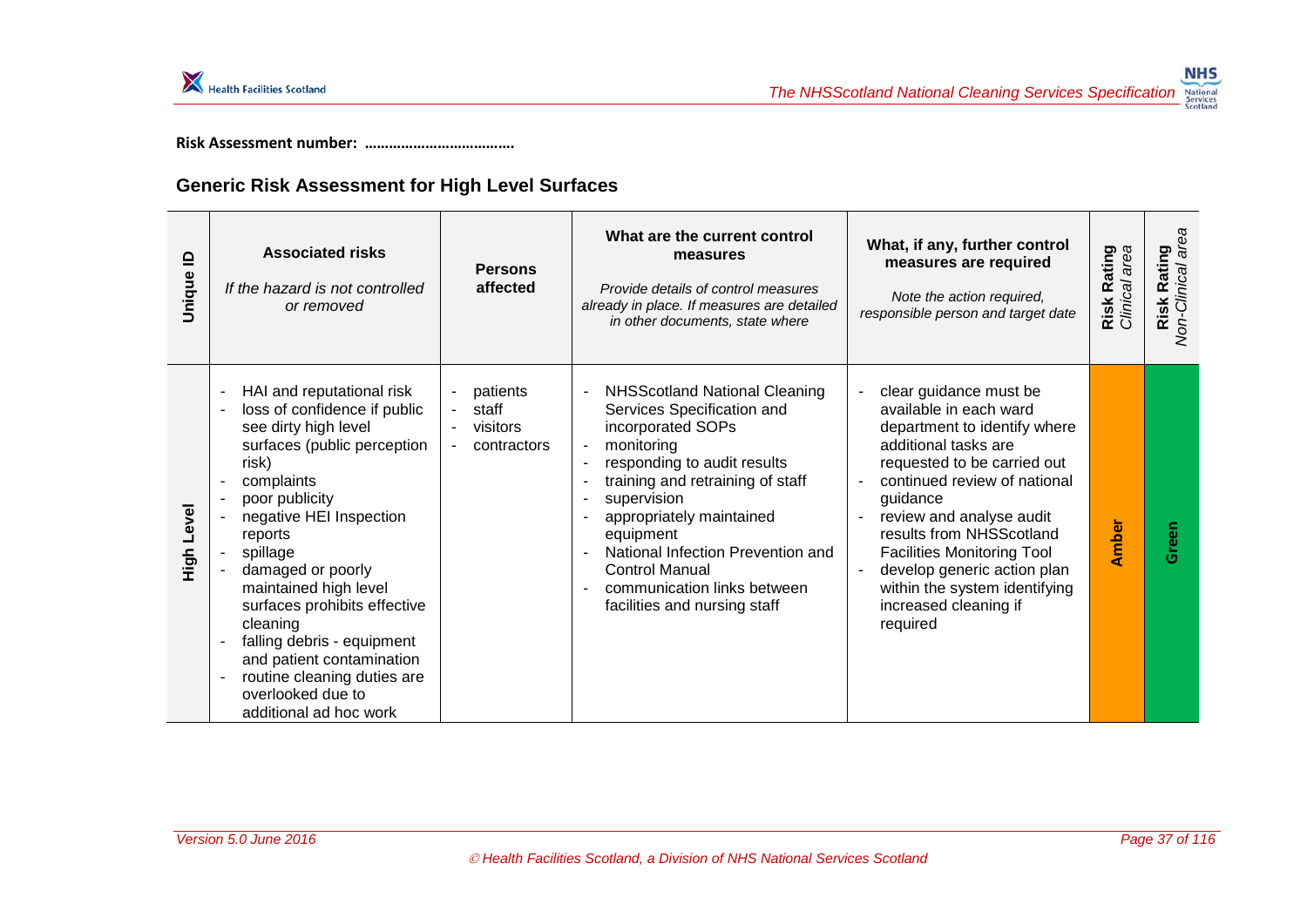

### **Generic Risk Assessment for Paintwork**

| ≘<br>Unique | <b>Associated risks</b><br>If the hazard is not controlled<br>or removed                                                                                                                                                                                                                            | <b>Persons</b><br>affected                                                       | What are the current control<br>measures<br>Provide details of control measures<br>already in place. If measures are detailed<br>in other documents, state where                                                                                                                                                                                                                                                                         | What, if any, further control<br>measures are required<br>Note the action required,<br>responsible person and target date                                                                                                                                                                                                                                                                                                                   | <b>Risk Rating</b><br>Clinical area | area<br>Rating<br>Von-Clinical<br>Risk |
|-------------|-----------------------------------------------------------------------------------------------------------------------------------------------------------------------------------------------------------------------------------------------------------------------------------------------------|----------------------------------------------------------------------------------|------------------------------------------------------------------------------------------------------------------------------------------------------------------------------------------------------------------------------------------------------------------------------------------------------------------------------------------------------------------------------------------------------------------------------------------|---------------------------------------------------------------------------------------------------------------------------------------------------------------------------------------------------------------------------------------------------------------------------------------------------------------------------------------------------------------------------------------------------------------------------------------------|-------------------------------------|----------------------------------------|
| Paintwork   | HAI and reputational risk<br>$\overline{\phantom{a}}$<br>loss of confidence if public<br>see dirty paintwork (public<br>perception risk)<br>damaged or poorly<br>maintained paintwork<br>prohibits effective cleaning<br>routine cleaning duties are<br>overlooked due to<br>additional ad hoc work | patients<br>$\blacksquare$<br>staff<br>$\blacksquare$<br>visitors<br>contractors | NHSScotland National Cleaning<br>$\blacksquare$<br>Services Specification and<br>incorporated SOPs<br>monitoring<br>$\blacksquare$<br>responding to audit results<br>training and retraining of staff<br>supervision<br>$\overline{\phantom{a}}$<br>appropriately maintained<br>equipment<br>National Infection Prevention and<br><b>Control Manual</b><br>communication links between<br>$\blacksquare$<br>facilities and nursing staff | clear guidance must be<br>$\blacksquare$<br>available in each ward<br>department to identify where<br>additional tasks are<br>requested to be carried out<br>continued review of national<br>$\blacksquare$<br>guidance<br>review and analyse audit<br>$\blacksquare$<br>results from NHSScotland<br><b>Facilities Monitoring Tool</b><br>develop generic action plan<br>within the system identifying<br>increased cleaning if<br>required | mber                                | <u>ଟ</u><br>(ŋ                         |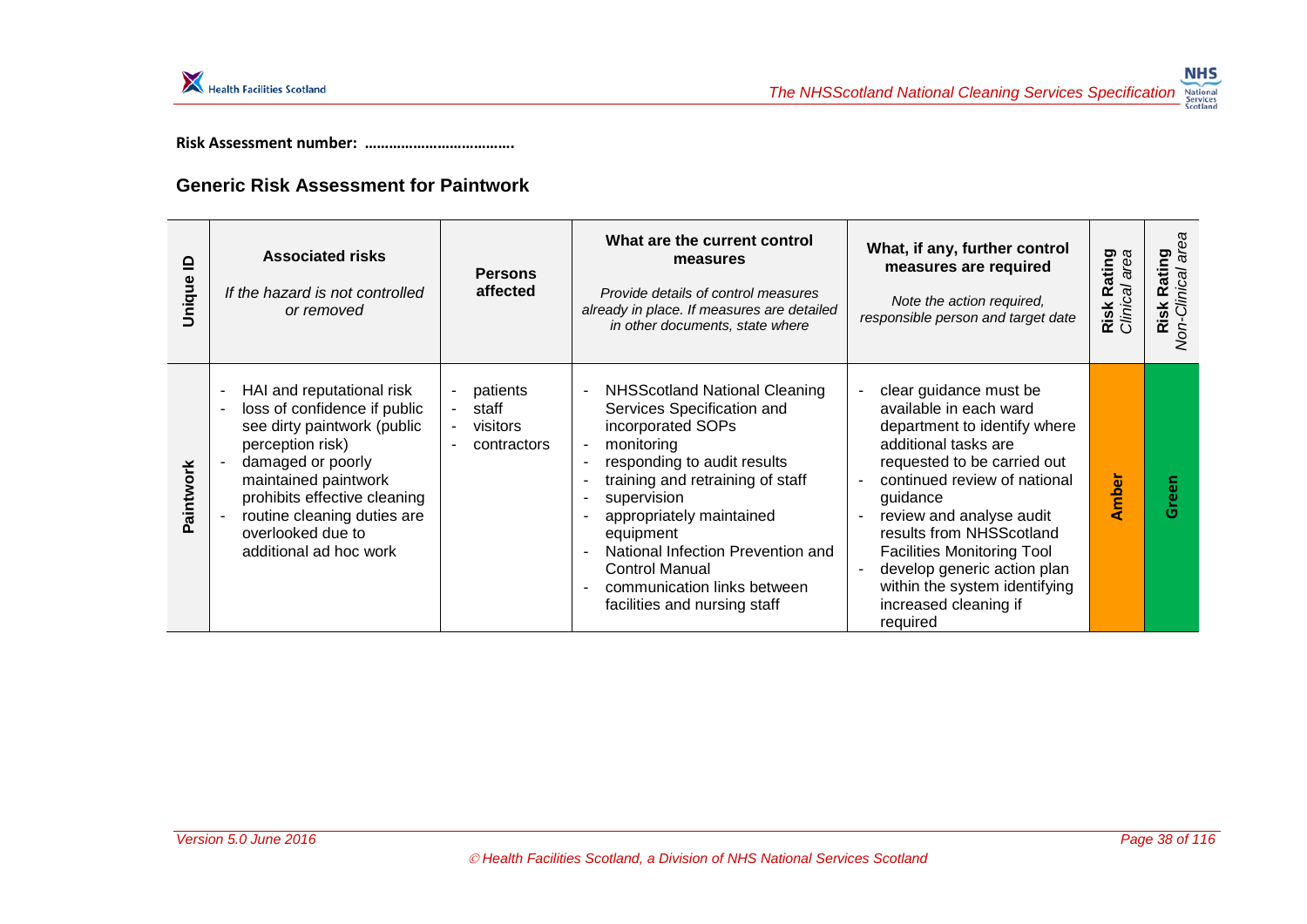

### **Generic Risk Assessment for Internal Glasswork**

| ≘<br>Unique | <b>Associated risks</b><br>If the hazard is not controlled<br>or removed                                                                                                                                                                                                                                                                                                  | <b>Persons</b><br>affected                                     | What are the current control<br>measures<br>Provide details of control measures<br>already in place. If measures are detailed<br>in other documents, state where                                                                                                                                                                                                                                     | What, if any, further control<br>measures are required<br>Note the action required,<br>responsible person and target date                                                                                                                                                                                                                                                                               | <b>Risk Rating</b><br>Clinical area | Rating<br><b>Risk Ratir</b><br>Non-Clinical |
|-------------|---------------------------------------------------------------------------------------------------------------------------------------------------------------------------------------------------------------------------------------------------------------------------------------------------------------------------------------------------------------------------|----------------------------------------------------------------|------------------------------------------------------------------------------------------------------------------------------------------------------------------------------------------------------------------------------------------------------------------------------------------------------------------------------------------------------------------------------------------------------|---------------------------------------------------------------------------------------------------------------------------------------------------------------------------------------------------------------------------------------------------------------------------------------------------------------------------------------------------------------------------------------------------------|-------------------------------------|---------------------------------------------|
| Glasswork   | HAI and reputational risk<br>loss of confidence if public<br>see dirty glasswork (public<br>perception risk)<br>complaints<br>poor publicity<br>negative environmental<br>audits and HEI inspection<br>Reports<br>damaged or poorly<br>maintained glasswork<br>prohibits effective cleaning<br>routine cleaning duties are<br>overlooked due to<br>additional ad hoc work | patients<br>staff<br>visitors<br>contractors<br>$\blacksquare$ | NHSScotland National Cleaning<br>$\overline{\phantom{a}}$<br>Services Specification and<br>incorporated SOPs<br>monitoring<br>$\blacksquare$<br>responding to audit results<br>training and retraining of staff<br>supervision<br>appropriately maintained<br>equipment<br>National Infection Prevention and<br><b>Control Manual</b><br>communication links between<br>facilities and nursing staff | clear guidance must be<br>available in each ward<br>department to identify where<br>additional tasks are<br>requested to be carried out<br>continued review of national<br>$\blacksquare$<br>guidance<br>review and analyse audit<br>results from NHSScotland<br><b>Facilities Monitoring Tool</b><br>develop generic action plan<br>within the system identifying<br>increased cleaning if<br>required | Amber                               | Green                                       |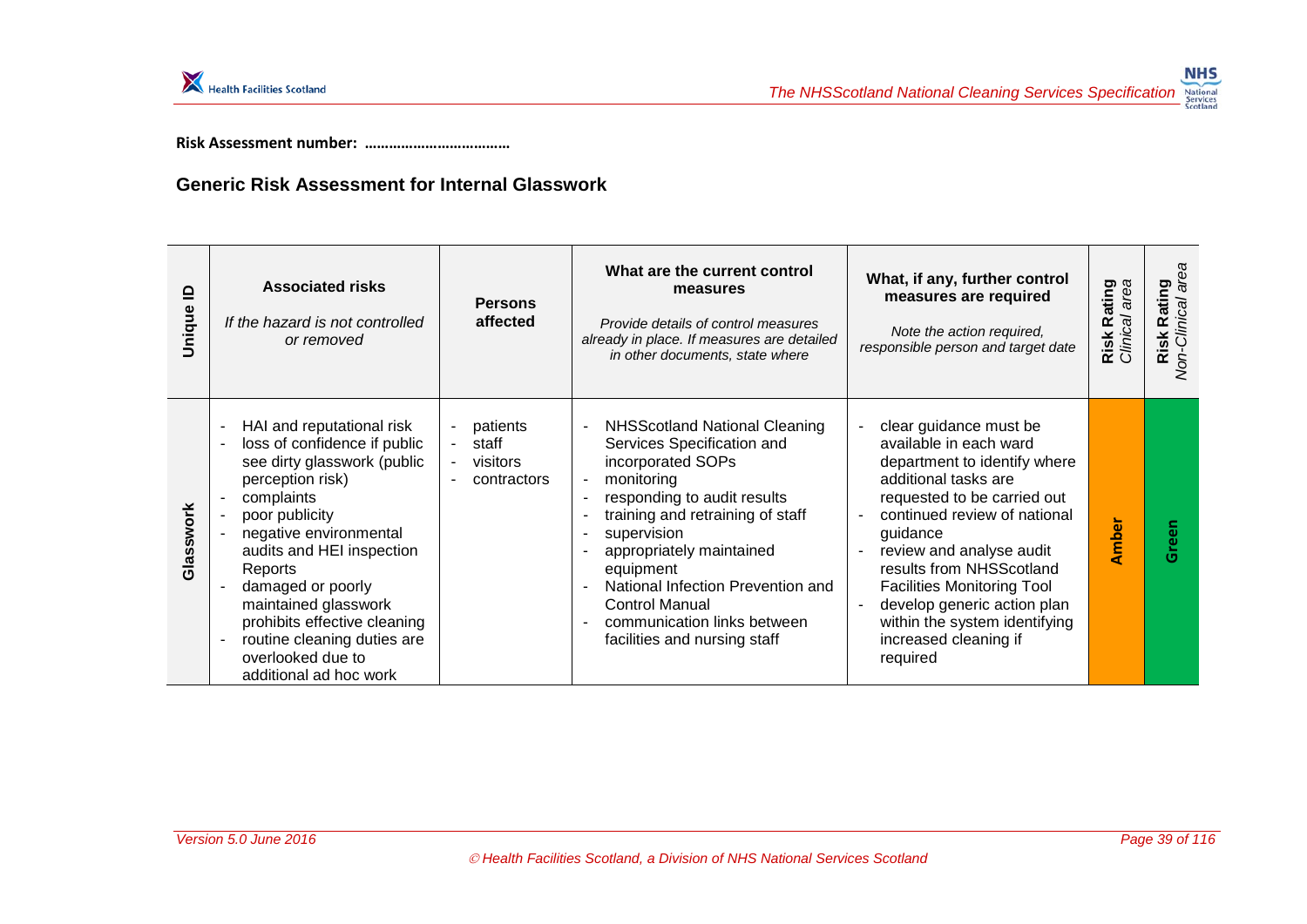

### **Generic Risk Assessment for Curtains and Screens**

| ≘<br>Unique                           | <b>Associated risks</b><br>If the hazard is not controlled<br>or removed                                                                                                                                                                                                                                                                                                                | <b>Persons</b><br>affected                   | What are the current control<br>measures<br>Provide details of control measures<br>already in place. If measures are detailed<br>in other documents, state where                                                                                                                                                                                              | What, if any, further control<br>measures are required<br>Note the action required,<br>responsible person and target date                                                                                                                                                                                                                                                                                                 | Rating<br>cal area<br><b>Clinical</b><br><b>Risk</b> | Rating<br><b>Non-Clinical</b><br>Risk l |
|---------------------------------------|-----------------------------------------------------------------------------------------------------------------------------------------------------------------------------------------------------------------------------------------------------------------------------------------------------------------------------------------------------------------------------------------|----------------------------------------------|---------------------------------------------------------------------------------------------------------------------------------------------------------------------------------------------------------------------------------------------------------------------------------------------------------------------------------------------------------------|---------------------------------------------------------------------------------------------------------------------------------------------------------------------------------------------------------------------------------------------------------------------------------------------------------------------------------------------------------------------------------------------------------------------------|------------------------------------------------------|-----------------------------------------|
| <b>Screens</b><br>and<br>urtains<br>ت | HAI and reputational risk<br>loss of confidence if public<br>see dirty curtains and<br>screens (public perception<br>risk)<br>lack of privacy and dignity<br>general appearance<br>lack of replacement curtain<br>damaged or poorly<br>maintained curtains and<br>screens prohibits effective<br>cleaning<br>routine cleaning duties are<br>overlooked due to<br>additional ad hoc work | patients<br>staff<br>visitors<br>contractors | <b>NHSScotland National Cleaning</b><br>Services Specification and<br>incorporated SOPs<br>monitoring<br>responding to audit results<br>training and retraining of staff<br>supervision<br>appropriately maintained<br>equipment<br>National Infection Prevention and<br><b>Control Manual</b><br>communication links between<br>facilities and nursing staff | clear guidance must be<br>available in each ward<br>department to identify where<br>additional tasks are<br>requested to be carried out<br>continued review of national<br>$\blacksquare$<br>guidance<br>review and analyse audit<br>$\blacksquare$<br>results from NHSScotland<br><b>Facilities Monitoring Tool</b><br>develop generic action plan<br>within the system identifying<br>increased cleaning if<br>required | Amber                                                | reen<br>ō                               |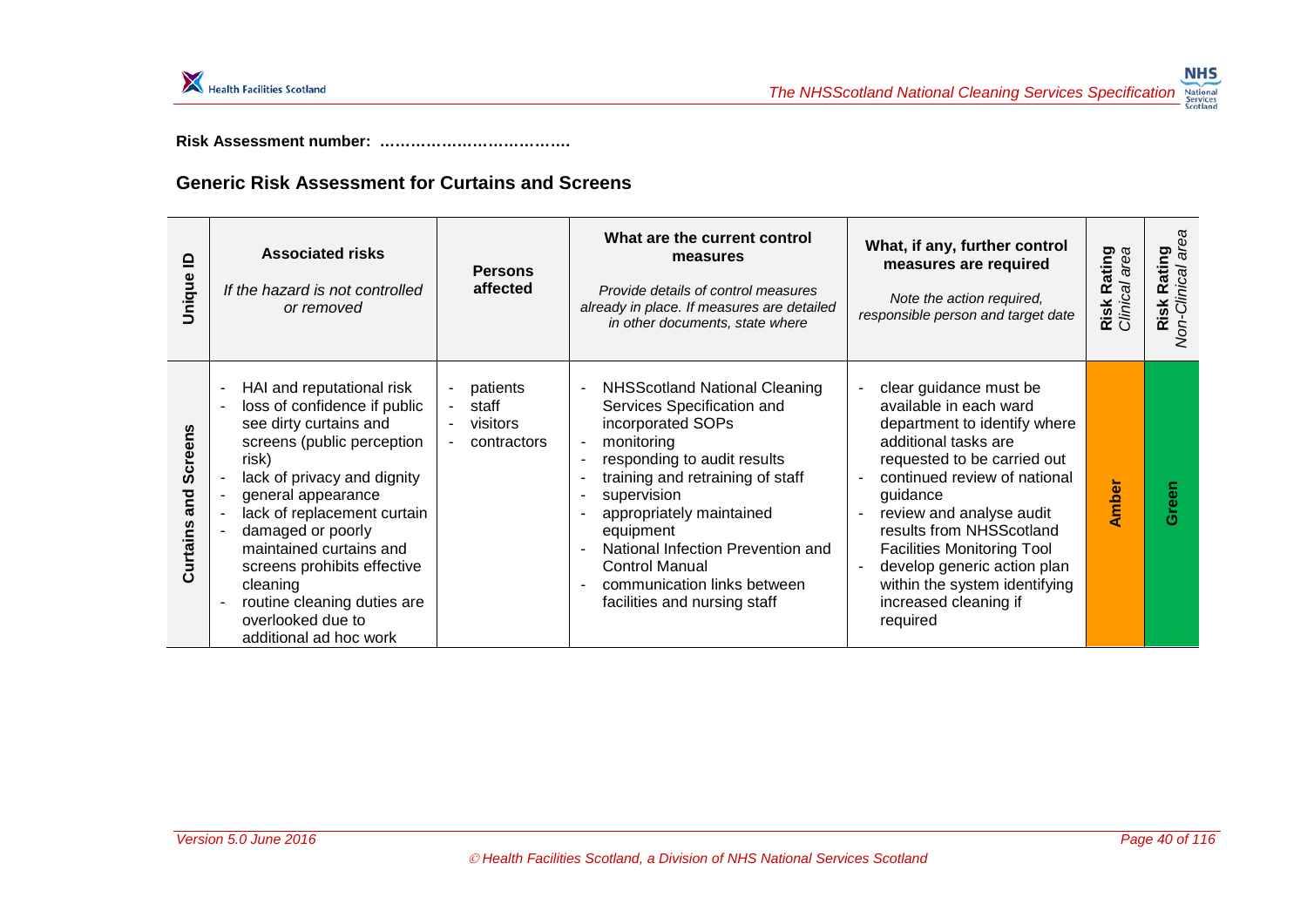

### **Generic Risk Assessment for Window Blinds**

| ≘<br>Unique      | <b>Associated Risks</b><br>If the hazard is not controlled<br>or removed                                                                                                                                                                                                                       | <b>Persons</b><br>affected                   | What are the current control<br>measures<br>Provide details of control measures<br>already in place. If measures are detailed<br>in other documents, state where                                                                                                                                                                                              | What, if any, further control<br>measures are required<br>Note the action required,<br>responsible person and target date                                                                                                                                                                                                                                                                                                 | <b>Risk Rating</b><br>Clinical area | area<br><b>Risk Rating</b><br>Non-Clinical are |
|------------------|------------------------------------------------------------------------------------------------------------------------------------------------------------------------------------------------------------------------------------------------------------------------------------------------|----------------------------------------------|---------------------------------------------------------------------------------------------------------------------------------------------------------------------------------------------------------------------------------------------------------------------------------------------------------------------------------------------------------------|---------------------------------------------------------------------------------------------------------------------------------------------------------------------------------------------------------------------------------------------------------------------------------------------------------------------------------------------------------------------------------------------------------------------------|-------------------------------------|------------------------------------------------|
| Blinds<br>Window | HAI and reputational risk<br>loss of confidence if public<br>see stained or marked<br>window blinds (public<br>perception risk)<br>damaged or poorly<br>maintained window blinds<br>prohibits effective cleaning<br>routine cleaning duties are<br>overlooked due to<br>additional ad hoc work | patients<br>staff<br>visitors<br>contractors | <b>NHSScotland National Cleaning</b><br>Services Specification and<br>incorporated SOPs<br>monitoring<br>responding to audit results<br>training and retraining of staff<br>supervision<br>appropriately maintained<br>equipment<br>National Infection Prevention and<br><b>Control Manual</b><br>communication links between<br>facilities and nursing staff | clear guidance must be<br>available in each ward<br>department to identify where<br>additional tasks are<br>requested to be carried out<br>continued review of national<br>$\blacksquare$<br>guidance<br>review and analyse audit<br>$\blacksquare$<br>results from NHSScotland<br><b>Facilities Monitoring Tool</b><br>develop generic action plan<br>within the system identifying<br>increased cleaning if<br>required | Amber                               | Green                                          |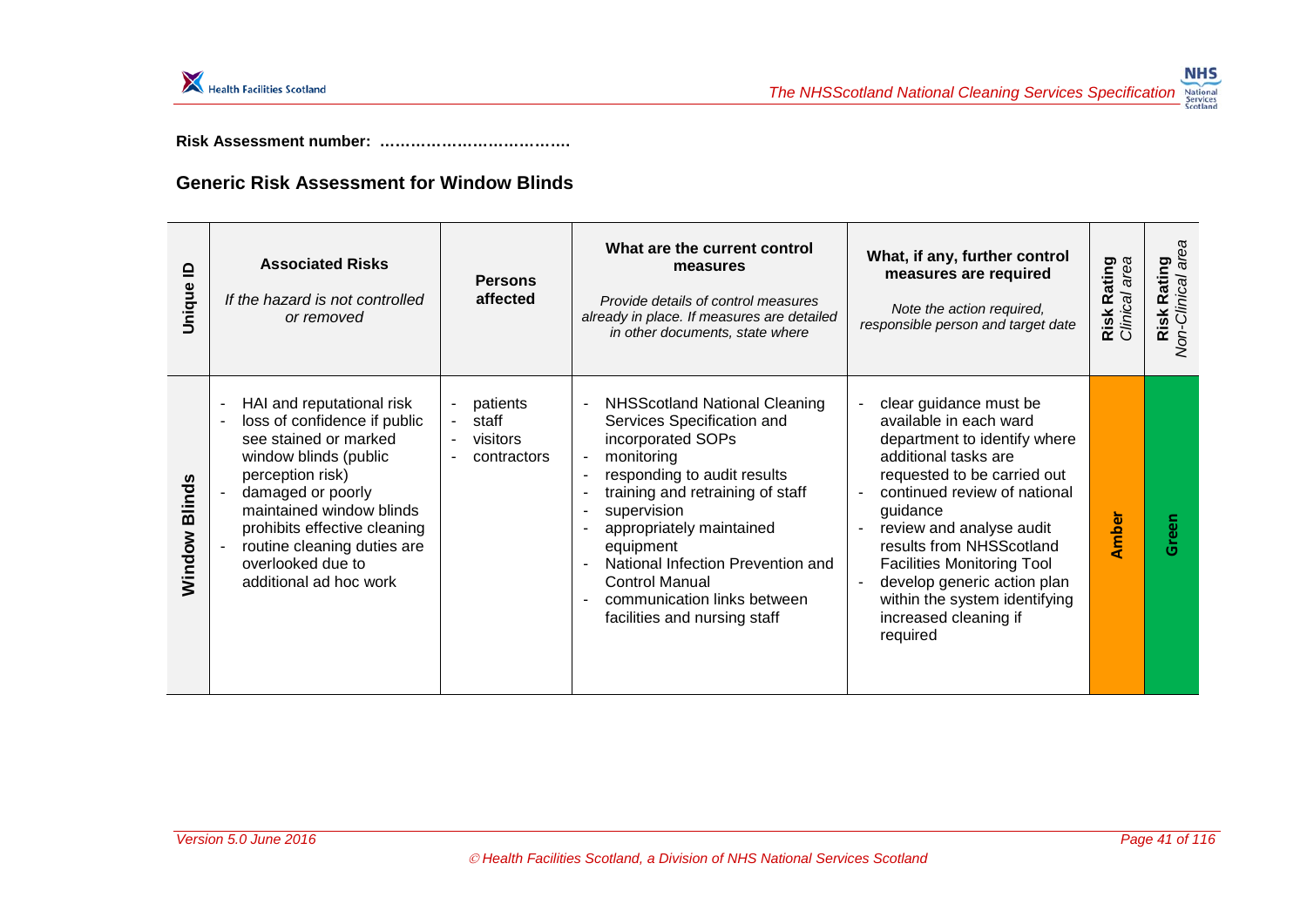

## **Generic Risk Assessment for Sanitary Fixtures and Fittings**

| ≘<br>Unique                                        | <b>Associated risks</b><br>If the hazard is not controlled<br>or removed                                                                                                                                                                                                                                                                                                                                                    | <b>Persons</b><br>affected                   | What are the current control<br>measures<br>Provide details of control measures<br>already in place. If measures are detailed<br>in other documents, state where                                                                                                                                                                                              | What, if any, further control<br>measures are required<br>Note the action required,<br>responsible person and target date                                                                                                                                                                                                                                                                                                 | <b>Risk Rating</b><br>Clinical area | area<br><b>Risk Rating</b><br><b>Non-Clinical</b> |
|----------------------------------------------------|-----------------------------------------------------------------------------------------------------------------------------------------------------------------------------------------------------------------------------------------------------------------------------------------------------------------------------------------------------------------------------------------------------------------------------|----------------------------------------------|---------------------------------------------------------------------------------------------------------------------------------------------------------------------------------------------------------------------------------------------------------------------------------------------------------------------------------------------------------------|---------------------------------------------------------------------------------------------------------------------------------------------------------------------------------------------------------------------------------------------------------------------------------------------------------------------------------------------------------------------------------------------------------------------------|-------------------------------------|---------------------------------------------------|
| <b>Fittings</b><br>and<br><b>Sanitary Fixtures</b> | HAI and reputational risk<br>loss of confidence if public<br>and patients see<br>dirty/damaged sanitary<br>fixtures and fittings (public<br>perception risk)<br>Inability to clean therefore<br>risk of infection/cross<br>contamination<br>damaged or poorly<br>maintained sanitary<br>fixtures and fittings<br>prohibits effective cleaning<br>routine cleaning duties are<br>overlooked due to<br>additional ad hoc work | patients<br>staff<br>visitors<br>contractors | <b>NHSScotland National Cleaning</b><br>Services Specification and<br>incorporated SOPs<br>monitoring<br>responding to audit results<br>training and retraining of staff<br>supervision<br>appropriately maintained<br>equipment<br>National Infection Prevention and<br><b>Control Manual</b><br>communication links between<br>facilities and nursing staff | clear guidance must be<br>$\blacksquare$<br>available in each ward<br>department to identify where<br>additional tasks are<br>requested to be carried out<br>continued review of national<br>$\blacksquare$<br>guidance<br>review and analyse audit<br>results from NHSScotland<br><b>Facilities Monitoring Tool</b><br>develop generic action plan<br>within the system identifying<br>increased cleaning if<br>required | <b>Red</b>                          | Red<br>Kl                                         |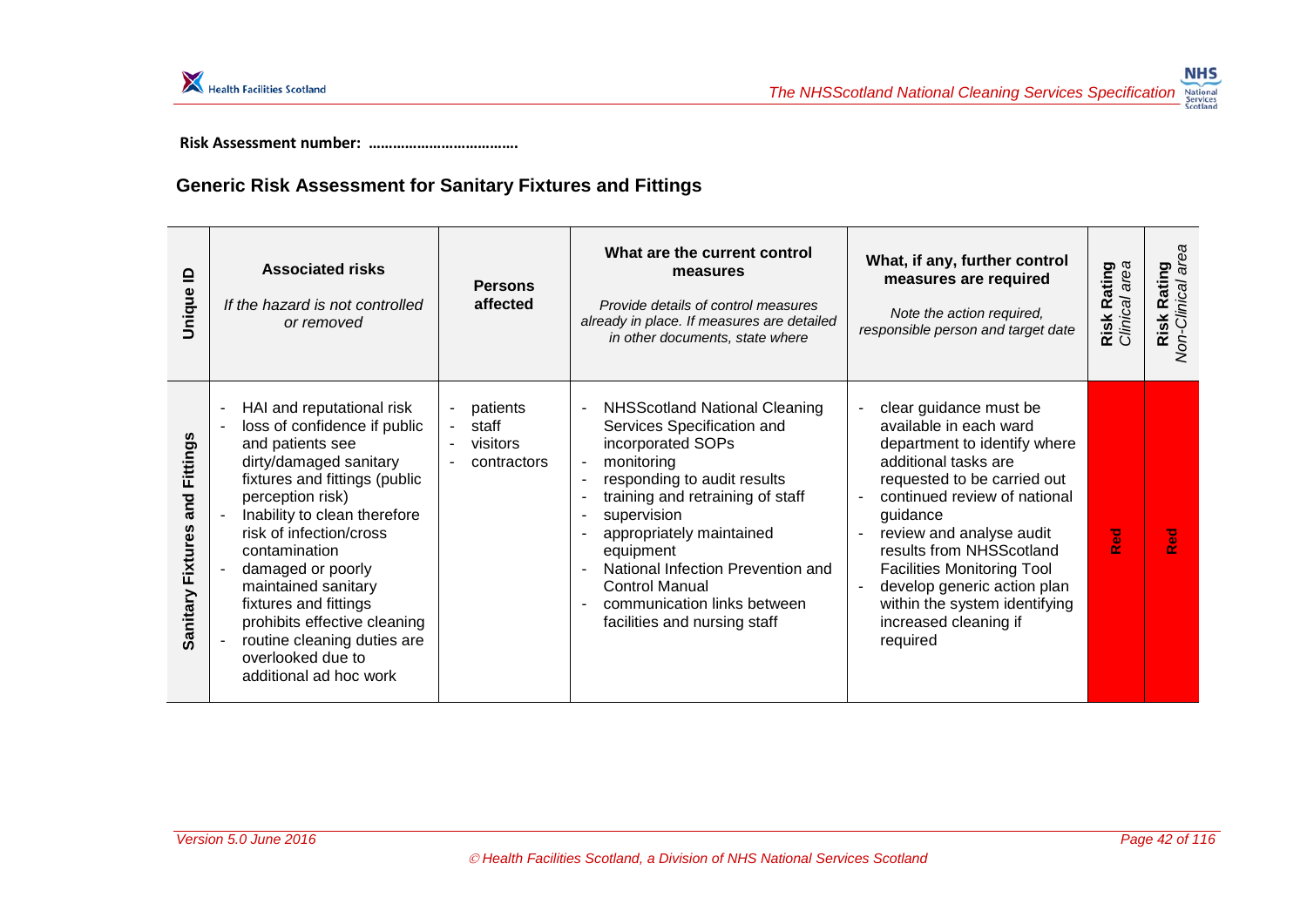

## **Generic Risk Assessment for Furniture, Fixtures and Fittings**

| ≘<br>Unique                                                    | <b>Associated risks</b><br>If the hazard is not controlled<br>or removed                                                                                                                                                                                                                                                                             | <b>Persons</b><br>affected                   | What are the current control<br>measures<br>Provide details of control measures<br>already in place. If measures are detailed<br>in other documents, state where                                                                                                                                                                                                                          | What, if any, further control<br>measures are required<br>Note the action required,<br>responsible person and target date                                                                                                                                                                                                                                                                       | Rating<br>cal area<br>Clinical<br>Risk | area<br>Rating<br>-Clinical<br>Risk I<br>Non-Clin |
|----------------------------------------------------------------|------------------------------------------------------------------------------------------------------------------------------------------------------------------------------------------------------------------------------------------------------------------------------------------------------------------------------------------------------|----------------------------------------------|-------------------------------------------------------------------------------------------------------------------------------------------------------------------------------------------------------------------------------------------------------------------------------------------------------------------------------------------------------------------------------------------|-------------------------------------------------------------------------------------------------------------------------------------------------------------------------------------------------------------------------------------------------------------------------------------------------------------------------------------------------------------------------------------------------|----------------------------------------|---------------------------------------------------|
| <b>Fittings</b><br>and<br><b>Fixtures</b><br>urnishings,<br>L. | HAI and reputational risk<br>loss of confidence if public<br>see dirty furniture, fixtures<br>or fittings (public<br>perception risk)<br>increase in complaints<br>damaged or poorly<br>maintained furniture,<br>fixtures and fittings<br>prohibits effective cleaning<br>routine cleaning duties are<br>overlooked due to<br>additional ad hoc work | patients<br>staff<br>visitors<br>contractors | <b>NHSScotland National Cleaning</b><br>Services Specification and<br>incorporated SOPs<br>monitoring<br>$\overline{\phantom{a}}$<br>responding to audit results<br>training and retraining of staff<br>supervision<br>appropriately maintained<br>equipment<br>National Infection Prevention and<br><b>Control Manual</b><br>communication links between<br>facilities and nursing staff | clear guidance must be<br>available in each ward<br>department to identify where<br>additional tasks are<br>requested to be carried out<br>continued review of national<br>$\sim$<br>guidance<br>review and analyse audit<br>results from NHSScotland<br><b>Facilities Monitoring Tool</b><br>develop generic action plan<br>within the system identifying<br>increased cleaning if<br>required | 공<br>$\alpha$                          | Amber                                             |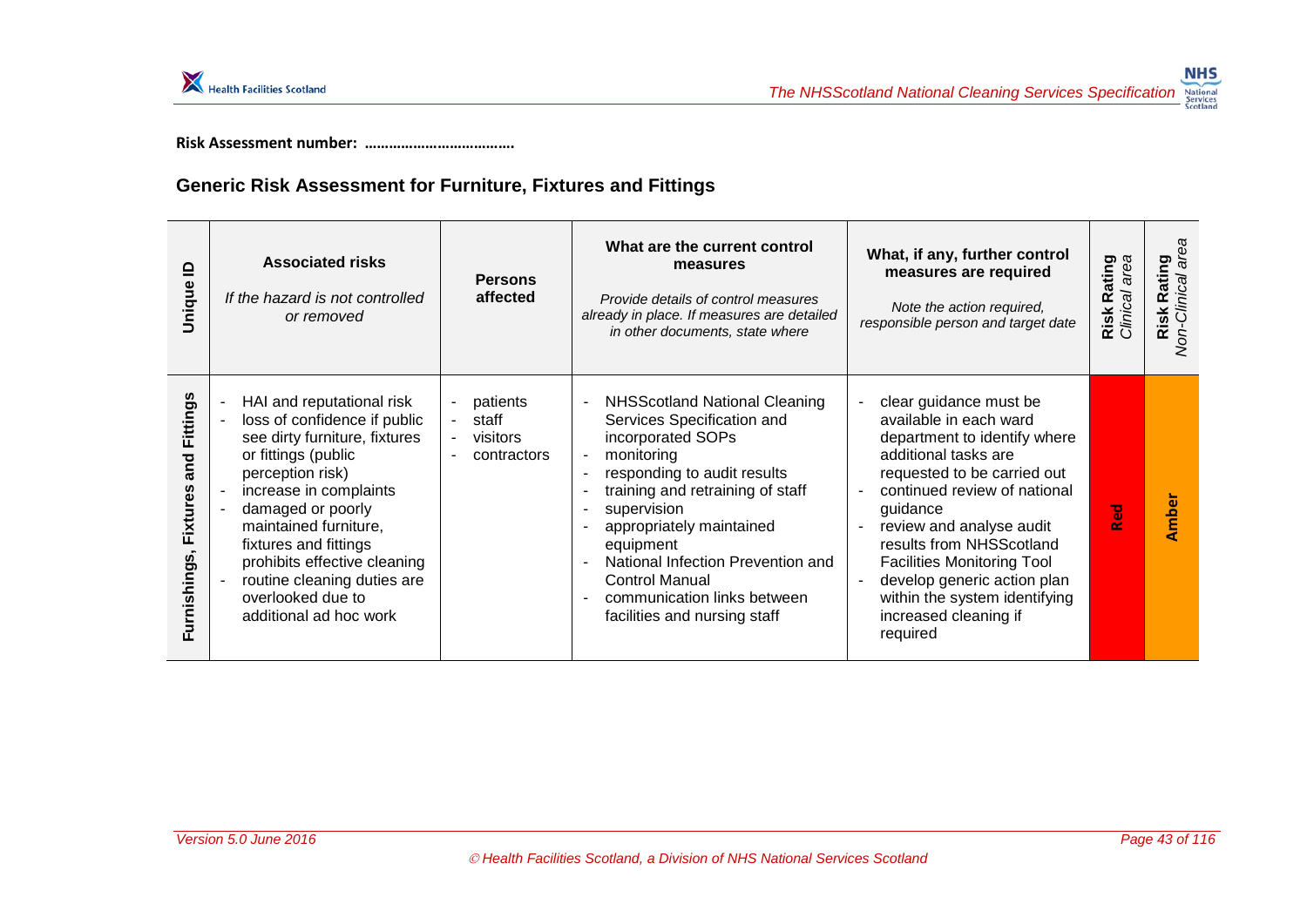

## **Generic Risk Assessment for Telephones and Patient Entertainment Systems**

| ≘<br>Unique                                           | <b>Associated risks</b><br>If the hazard is not controlled<br>or removed                                                                                                                                                                                                                                                                                    | <b>Persons</b><br>affected                                       | What are the current control<br>measures<br>Provide details of control measures<br>already in place. If measures are detailed<br>in other documents, state where                                                                                                                                                                                                                                  | What, if any, further control<br>measures are required<br>Note the action required,<br>responsible person and target date                                                                                                                                                                                                                                                                                                 | Rating<br>cal area<br>Clinical<br>Risk I | area<br>Rating<br><b>Risk Ratin</b><br>Non-Clinical a |
|-------------------------------------------------------|-------------------------------------------------------------------------------------------------------------------------------------------------------------------------------------------------------------------------------------------------------------------------------------------------------------------------------------------------------------|------------------------------------------------------------------|---------------------------------------------------------------------------------------------------------------------------------------------------------------------------------------------------------------------------------------------------------------------------------------------------------------------------------------------------------------------------------------------------|---------------------------------------------------------------------------------------------------------------------------------------------------------------------------------------------------------------------------------------------------------------------------------------------------------------------------------------------------------------------------------------------------------------------------|------------------------------------------|-------------------------------------------------------|
| and Patient<br>Systems<br>Entertainment<br>Telephones | HAI and reputational risk<br>loss of confidence if public<br>see dirty telephones and<br>patient entertainment<br>equipment (public<br>perception risk)<br>damaged or poorly<br>maintained telephones and<br>patient entertainment<br>systems prohibits effective<br>cleaning<br>routine cleaning duties are<br>overlooked due to<br>additional ad hoc work | patients<br>staff<br>$\sim$<br>visitors<br>contractors<br>$\sim$ | <b>NHSScotland National Cleaning</b><br>Services Specification and<br>incorporated SOPs<br>monitoring<br>$\blacksquare$<br>responding to audit results<br>training and retraining of staff<br>supervision<br>appropriately maintained<br>equipment<br>National Infection Prevention and<br>$\blacksquare$<br><b>Control Manual</b><br>communication links between<br>facilities and nursing staff | clear guidance must be<br>available in each ward<br>department to identify where<br>additional tasks are<br>requested to be carried out<br>continued review of national<br>$\blacksquare$<br>guidance<br>review and analyse audit<br>$\blacksquare$<br>results from NHSScotland<br><b>Facilities Monitoring Tool</b><br>develop generic action plan<br>within the system identifying<br>increased cleaning if<br>required | <b>Ped</b>                               | <b>Amber</b>                                          |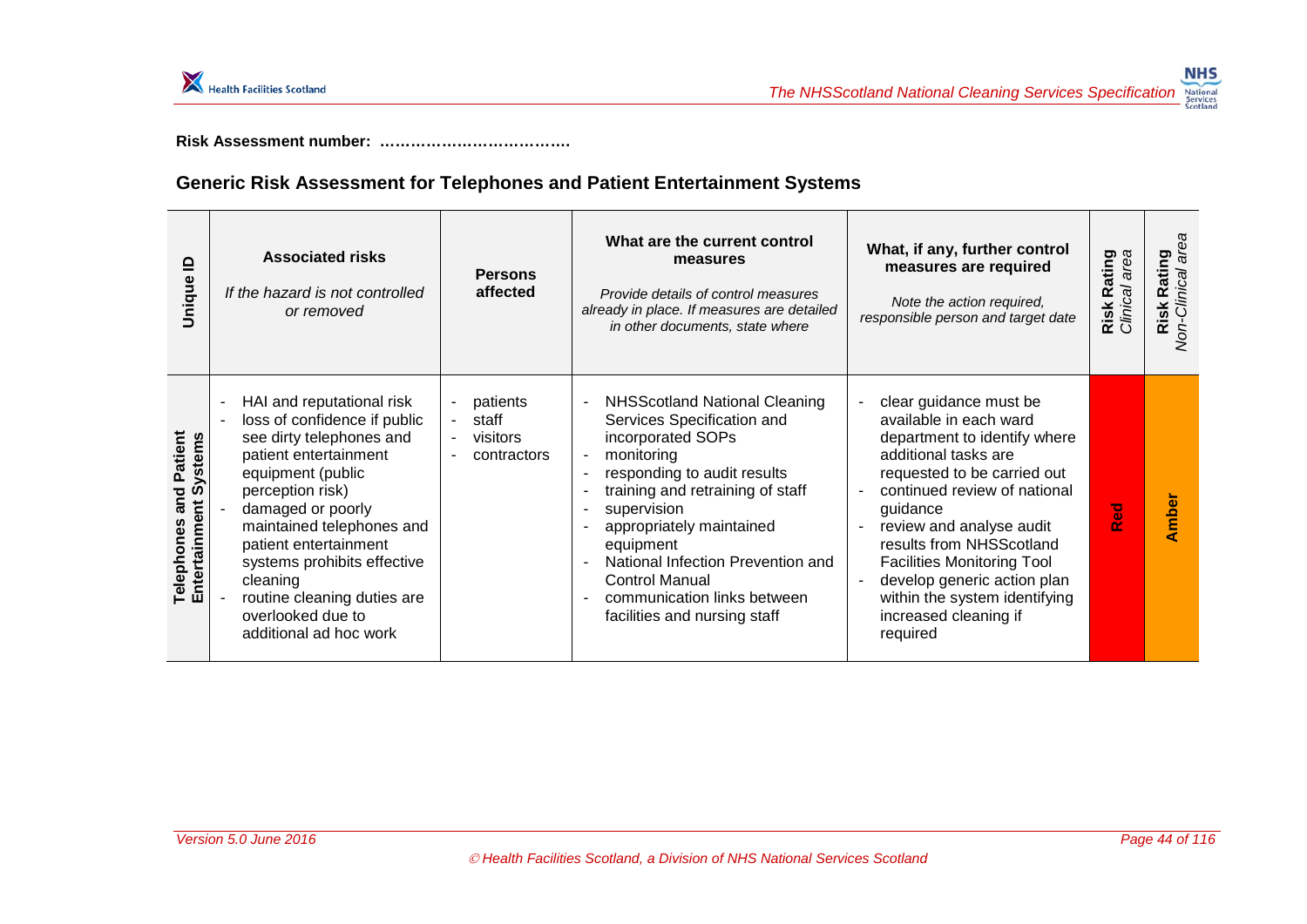

## **Generic Risk Assessment for Cleaning Dispensers and Replenishing Consumables**

| $\mathbf{r}$<br>Unique                         | <b>Associated risks</b><br>If the hazard is not<br>controlled or removed                                                                                                                                                                                                                                                                                    | <b>Persons</b><br>affected                   | What are the current control<br>measures<br>Provide details of control measures<br>already in place. If measures are<br>detailed in other documents, state<br>where                                                                                                        | What, if any, further control<br>measures are required<br>Note the action required,<br>responsible person and target<br>date                                                                                                                                                                                                                                                                                  | Clinical area<br><b>Risk Rating</b> | Non-Clinical area<br>Risk Rating |
|------------------------------------------------|-------------------------------------------------------------------------------------------------------------------------------------------------------------------------------------------------------------------------------------------------------------------------------------------------------------------------------------------------------------|----------------------------------------------|----------------------------------------------------------------------------------------------------------------------------------------------------------------------------------------------------------------------------------------------------------------------------|---------------------------------------------------------------------------------------------------------------------------------------------------------------------------------------------------------------------------------------------------------------------------------------------------------------------------------------------------------------------------------------------------------------|-------------------------------------|----------------------------------|
| Replenishing<br>Consumables<br>and<br>Cleaning | HAI and reputational risk<br>loss of confidence if<br>public are unable to<br>access consumables<br>(public perception risk)<br>inability to<br>decontaminate hands as<br>per SICPs<br>damaged or poorly<br>maintained cleaning<br>dispensers prohibits<br>effective cleaning<br>routine cleaning duties<br>are overlooked due to<br>additional ad hoc work | patients<br>staff<br>visitors<br>contractors | effective procurement<br>processes<br>staff training<br>$\blacksquare$<br>monitoring<br>$\blacksquare$<br>signage/product labelling<br>stock control<br>National Infection Prevention<br>and Control Manual<br>communication links between<br>facilities and nursing staff | clear guidance must be<br>available in each ward<br>department to identify<br>where additional tasks are<br>requested to be carried<br>out<br>checking dates: stock<br>$\blacksquare$<br>rotation<br>review and analyse audit<br>$\sim$<br>results from NHSScotland<br><b>Facilities Monitoring Tool</b><br>develop generic action<br>plan within the system<br>identifying increased<br>cleaning if required | Red                                 | Red                              |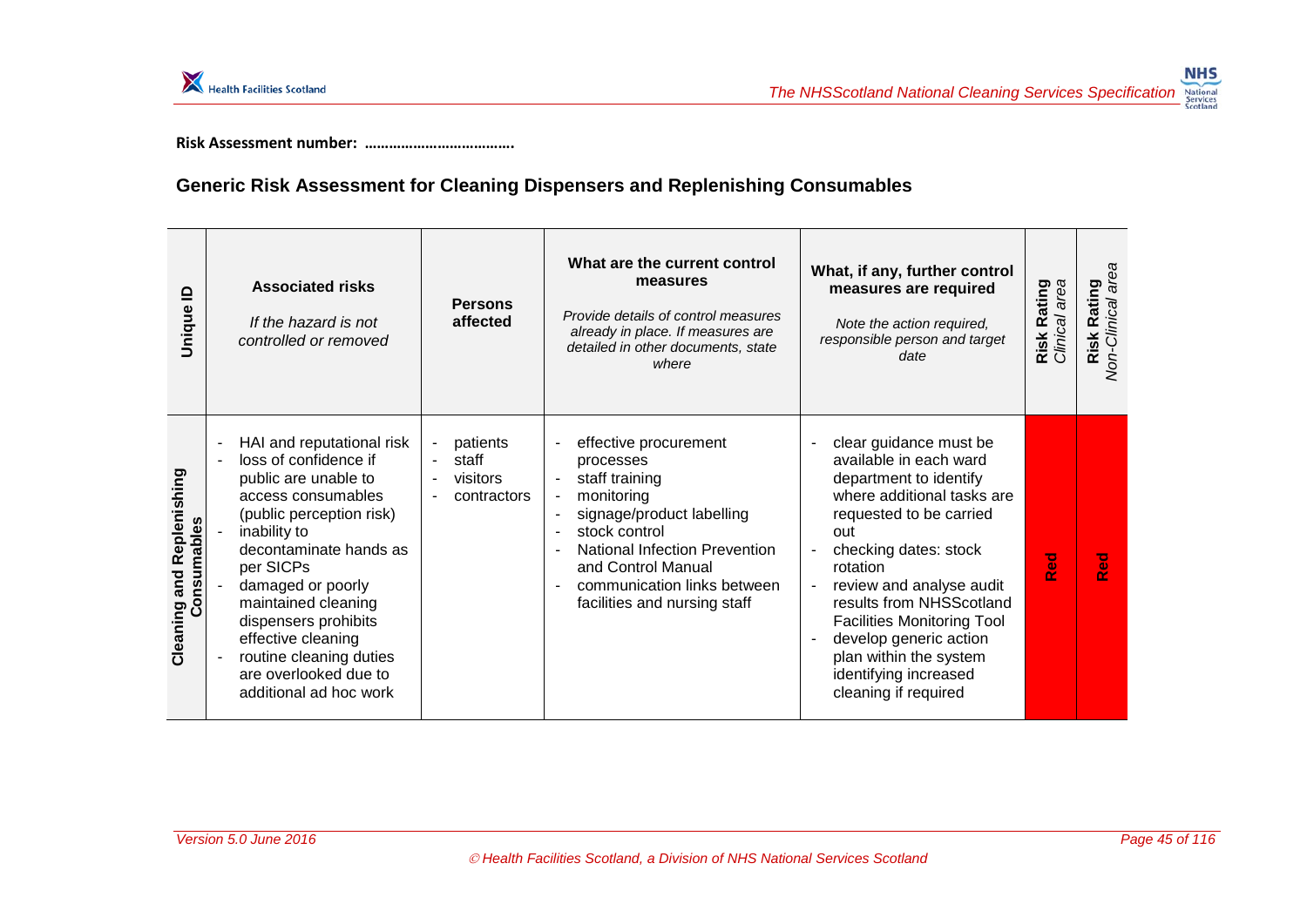

## **Generic Risk Assessment for Waste Collection and Disposal**

| ≘<br>Unique                             | <b>Associated risks</b><br>If the hazard is not controlled or<br>removed                                                                                                                                                                                                                                                                                                                                                                                                                                                                                                       | <b>Persons</b><br>affected                                                       | What are the current control<br>measures<br>Provide details of control measures<br>already in place. If measures are<br>detailed in other documents, state<br>where                                                                                                                                                                                     | What, if any, further control<br>measures are required<br>Note the action required, responsible<br>person and target date                                                                                                                                                                                                                                                          | <b>Risk Rating</b><br>Clinical area | area<br>Risk Rating<br>Non-Clinical |
|-----------------------------------------|--------------------------------------------------------------------------------------------------------------------------------------------------------------------------------------------------------------------------------------------------------------------------------------------------------------------------------------------------------------------------------------------------------------------------------------------------------------------------------------------------------------------------------------------------------------------------------|----------------------------------------------------------------------------------|---------------------------------------------------------------------------------------------------------------------------------------------------------------------------------------------------------------------------------------------------------------------------------------------------------------------------------------------------------|------------------------------------------------------------------------------------------------------------------------------------------------------------------------------------------------------------------------------------------------------------------------------------------------------------------------------------------------------------------------------------|-------------------------------------|-------------------------------------|
| Disposal<br><b>Naste Collection and</b> | HAI and reputational risk<br>$\overline{\phantom{a}}$<br>loss of confidence if public<br>see dirty and overflowing<br>waste receptacles (public<br>perception risk)<br>Infection risk (potentially<br>resulting in an outbreak of<br>infection) (HAI) causing a<br>risk to patients and staff<br>higher risk associated to<br>clinical waste stream due to<br>contents of the bag<br>unable to clean appropriately<br>damaged or poorly<br>maintained waste bins<br>prohibits effective cleaning<br>routine cleaning duties are<br>overlooked due to additional<br>ad hoc work | patients<br>$\blacksquare$<br>staff<br>visitors<br>contractors<br>$\blacksquare$ | Work schedules identifying the<br>frequency of refuse collection<br>and disposal and the cleaning<br>of receptacles aligned to the<br>output specification<br><b>NHSScotland National</b><br><b>Cleaning Specification</b><br><b>National Infection Prevention</b><br>and Control Manual<br>communication links between<br>facilities and nursing staff | clear guidance must be<br>available in each ward<br>department to identify where<br>additional tasks are requested<br>to be carried out<br>continued review of national<br>quidance<br>review and analyse audit<br>results from NHSScotland<br><b>Facilities Monitoring Tool</b><br>develop generic action plan<br>within the system identifying<br>increased cleaning if required | <b>Red</b>                          | <b>Amber</b>                        |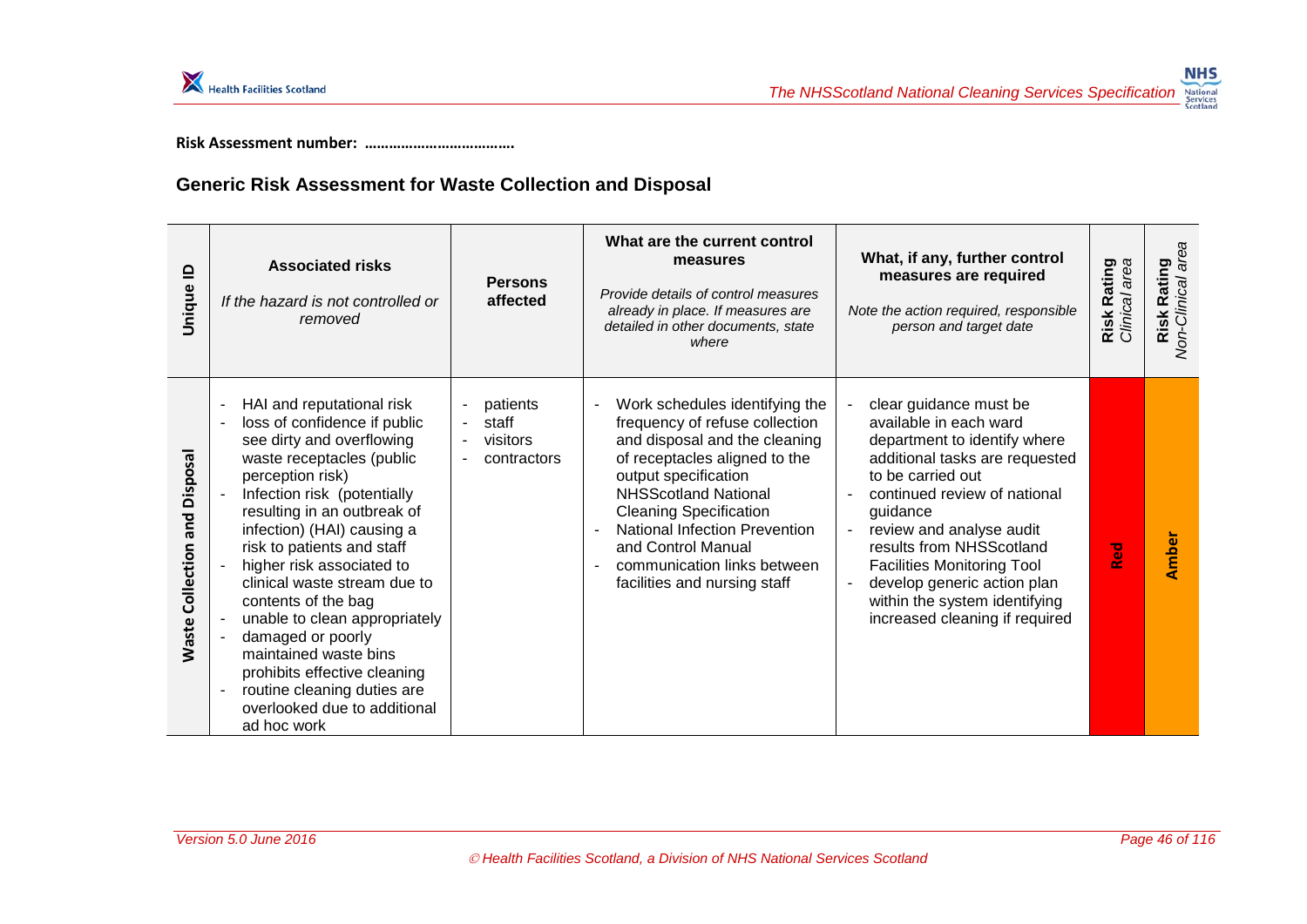

# **Generic Risk Assessment for Cleaning Equipment**

| ≘<br>Unique               | <b>Associated risks</b><br>If the hazard is not controlled or<br>removed                                                                                                                                                                                                                                                                                                         | <b>Persons</b><br>affected                                                                         | What are the current control<br>measures<br>Provide details of control measures<br>already in place. If measures are<br>detailed in other documents, state<br>where                                                                                                              | What, if any, further control<br>measures are required<br>Note the action required, responsible<br>person and target date                                                                                                                                                                                                                                                                                                                                         | Rating<br><b>Clinical</b><br>Risk | area<br>Rating<br><b>Non-Clinical</b><br>Risk |
|---------------------------|----------------------------------------------------------------------------------------------------------------------------------------------------------------------------------------------------------------------------------------------------------------------------------------------------------------------------------------------------------------------------------|----------------------------------------------------------------------------------------------------|----------------------------------------------------------------------------------------------------------------------------------------------------------------------------------------------------------------------------------------------------------------------------------|-------------------------------------------------------------------------------------------------------------------------------------------------------------------------------------------------------------------------------------------------------------------------------------------------------------------------------------------------------------------------------------------------------------------------------------------------------------------|-----------------------------------|-----------------------------------------------|
| <b>Cleaning Equipment</b> | HAI and reputational risk<br>loss of confidence if public<br>see dirty cleaning equipment<br>(public perception risk)<br>high risk of cross<br>contamination<br>inability to clean<br>not fit for purpose<br>damaged or poorly<br>maintained cleaning<br>equipment prohibits effective<br>cleaning<br>routine cleaning duties are<br>overlooked due to additional<br>ad hoc work | patients<br>$\blacksquare$<br>staff<br>$\blacksquare$<br>visitors<br>$\blacksquare$<br>contractors | training<br>supervision<br>auditing<br>information sharing through<br>expert groups<br>procurement replacement<br>programme of damaged<br>equipment<br><b>National Infection Prevention</b><br>and Control Manual<br>communication links between<br>facilities and nursing staff | clear guidance must be<br>available in each ward<br>department to identify where<br>additional tasks are requested<br>to be carried out<br>standardising NHSScotland<br>equipment<br>research and innovation<br>communication strategy<br>$\overline{\phantom{a}}$<br>review and analyse audit<br>results from NHSScotland<br><b>Facilities Monitoring Tool</b><br>develop generic action plan<br>within the system identifying<br>increased cleaning if required | <b>Red</b>                        | <b>Red</b>                                    |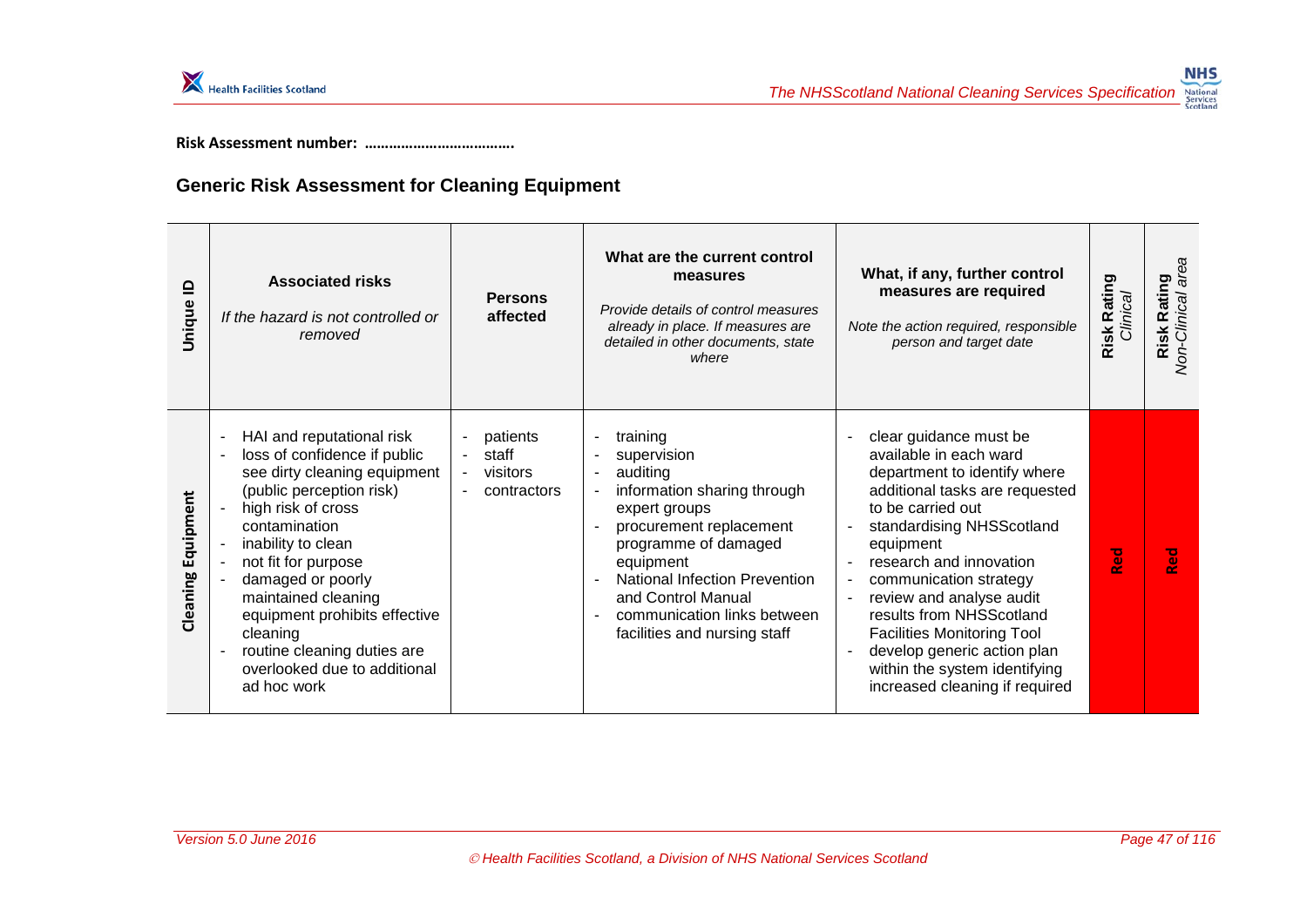

#### **Generic Risk Assessment for Ambulance Vehicles and Ambulance Stations**

| ≘<br>Unique                | <b>Associated risks</b><br>If the hazard is not controlled or<br>removed                                                                                                                                                                                                                                                                                                                                                                                                      | <b>Persons</b><br>affected                                                                                                                          | What are the current control<br>measures<br>Provide details of control measures<br>already in place. If measures are<br>detailed in other documents, state<br>where                                                                                                                                                                                                                                                        | What, if any, further control<br>measures are required<br>Note the action required, responsible<br>person and target date                                                                                                                                                                                                                                                                 | <b>Risk Rating</b><br>Clinical | area<br>Rating<br>Non-Clinical<br>Risk l |
|----------------------------|-------------------------------------------------------------------------------------------------------------------------------------------------------------------------------------------------------------------------------------------------------------------------------------------------------------------------------------------------------------------------------------------------------------------------------------------------------------------------------|-----------------------------------------------------------------------------------------------------------------------------------------------------|----------------------------------------------------------------------------------------------------------------------------------------------------------------------------------------------------------------------------------------------------------------------------------------------------------------------------------------------------------------------------------------------------------------------------|-------------------------------------------------------------------------------------------------------------------------------------------------------------------------------------------------------------------------------------------------------------------------------------------------------------------------------------------------------------------------------------------|--------------------------------|------------------------------------------|
| Patient Transport Vehicles | HAI and reputational risk<br>loss of confidence if public<br>see dirty ambulance vehicles<br>(public perception risk)<br>complaints<br>negative HEI and internal<br>inspection reports<br>prohibits effective cleaning<br>risk of contamination<br>slips, trips and falls<br>injury to self and others<br>damaged or poorly<br>maintained ambulance<br>vehicles prohibits effective<br>cleaning<br>routine cleaning duties are<br>overlooked due to additional<br>ad hoc work | patients<br>$\overline{\phantom{a}}$<br>staff<br>$\blacksquare$<br>escorts<br>$\blacksquare$<br>public<br>$\overline{a}$<br>external<br>contractors | <b>NHSScotland National</b><br><b>Cleaning Services</b><br>Specification and incorporated<br><b>SOPs</b><br>service SOPs<br>monitoring<br>training and re-training of staff<br>supervision<br>maintenance of equipment<br>(tagging, cleaning records)<br>responsiveness - incident<br>investigations<br>National Infection Prevention<br>and Control Manual<br>communication links between<br>facilities and nursing staff | clear guidance must be<br>available in each ward<br>department to identify where<br>additional tasks are requested<br>to be carried out<br>fault reporting<br>observational awareness<br>review and analyse audit<br>÷<br>results from NHSScotland<br><b>Facilities Monitoring Tool</b><br>develop generic action plan<br>within the system identifying<br>increased cleaning if required | <b>Red</b>                     | Green                                    |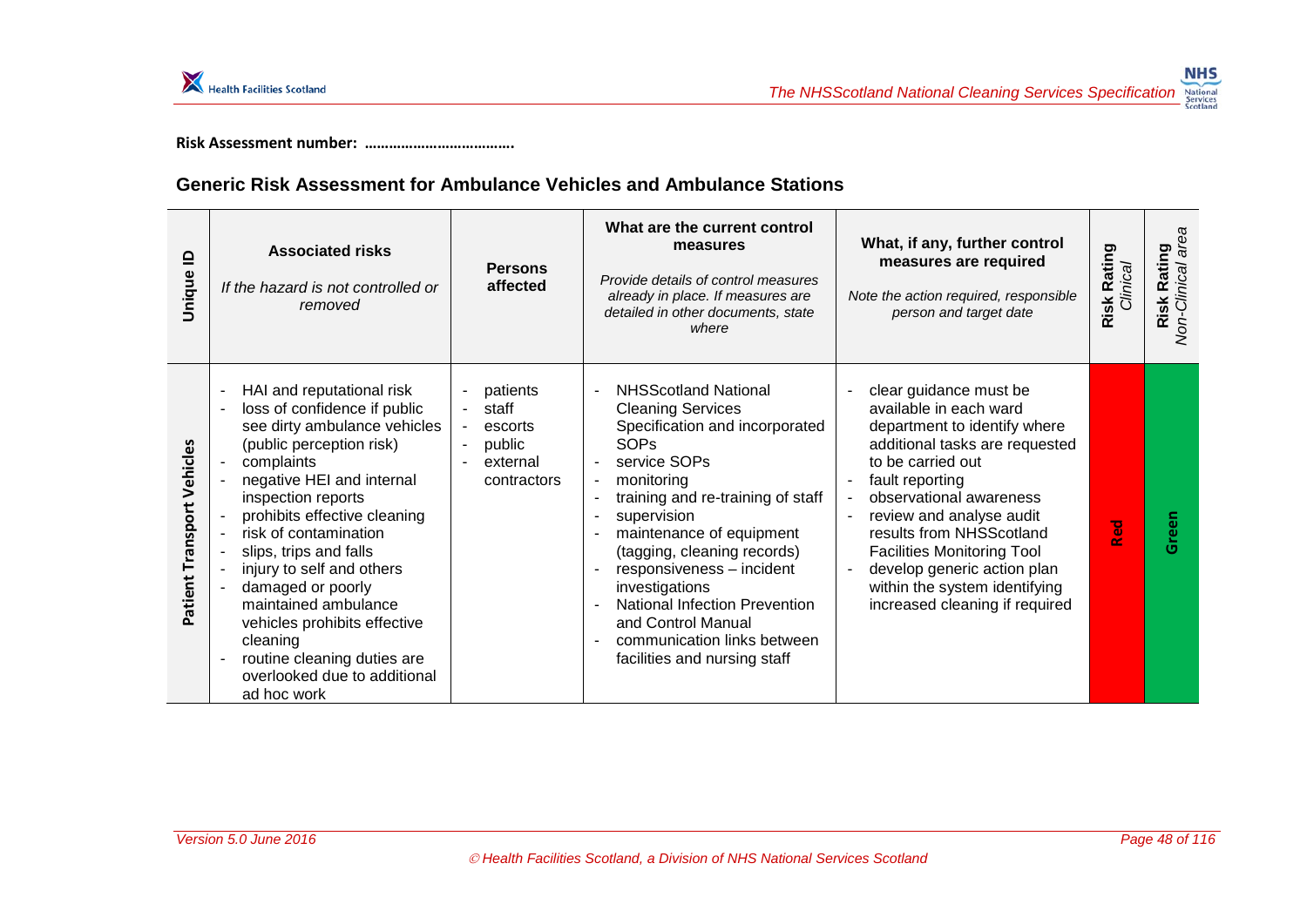

## **Generic Risk Assessment for Reusable Colour Coded Equipment**

| $\mathbf{\underline{0}}$<br><b>Unique</b> | <b>Associated risks</b><br>If the hazard is not controlled or<br>removed                                                                                                                                                                                                                                                                                                                                                                                                                                                                 | <b>Persons</b><br>affected                   | What are the current control<br>measures<br>Provide details of control measures<br>already in place. If measures are<br>detailed in other documents, state<br>where                                                                                                                                                                                                                                                                                         | What, if any, further control<br>measures are required<br>Note the action required, responsible<br>person and target date                                                                                                                                                                                                                                                                                                                             | <b>Risk Rating</b><br><b>Clinical</b> | <b>Risk Rating</b><br>Non-Clinical<br>area |
|-------------------------------------------|------------------------------------------------------------------------------------------------------------------------------------------------------------------------------------------------------------------------------------------------------------------------------------------------------------------------------------------------------------------------------------------------------------------------------------------------------------------------------------------------------------------------------------------|----------------------------------------------|-------------------------------------------------------------------------------------------------------------------------------------------------------------------------------------------------------------------------------------------------------------------------------------------------------------------------------------------------------------------------------------------------------------------------------------------------------------|-------------------------------------------------------------------------------------------------------------------------------------------------------------------------------------------------------------------------------------------------------------------------------------------------------------------------------------------------------------------------------------------------------------------------------------------------------|---------------------------------------|--------------------------------------------|
| <b>Colour Coding</b>                      | HAI and reputational risk<br>$\overline{\phantom{a}}$<br>loss of confidence if colour<br>coding is not followed<br>correctly (public perception<br>risk)<br>incorrect use of colour coded<br>equipment could result in an<br>increase of infection<br>(potentially resulting in an<br>outbreak of infection) (HAI)<br>causing a risk to patients<br>and staff<br>damaged or poorly<br>maintained colour coded<br>equipment prohibits effective<br>cleaning<br>routine cleaning duties are<br>overlooked due to additional<br>ad hoc work | patients<br>staff<br>visitors<br>contractors | information in the National<br><b>Cleaning Specification stating</b><br>where each colour should be<br>used<br>Information on posters<br>displayed in Domestic<br><b>Services Rooms</b><br>When staff commences<br>employment full training is<br>given ensuring they are aware<br>of the NHS Scotland Colour<br><b>Coding Policy</b><br>National Infection Prevention<br>and Control Manual<br>communication links between<br>facilities and nursing staff | clear guidance must be<br>available in each ward<br>department to identify where<br>additional tasks are requested<br>to be carried out<br>more signage and promotion<br>$\overline{\phantom{a}}$<br>of the NHSScotland Colour<br><b>Coding Policy</b><br>review and analyse audit<br>results from NHSScotland<br><b>Facilities Monitoring Tool</b><br>develop generic action plan<br>within the system identifying<br>increased cleaning if required | <b>Red</b>                            | Red                                        |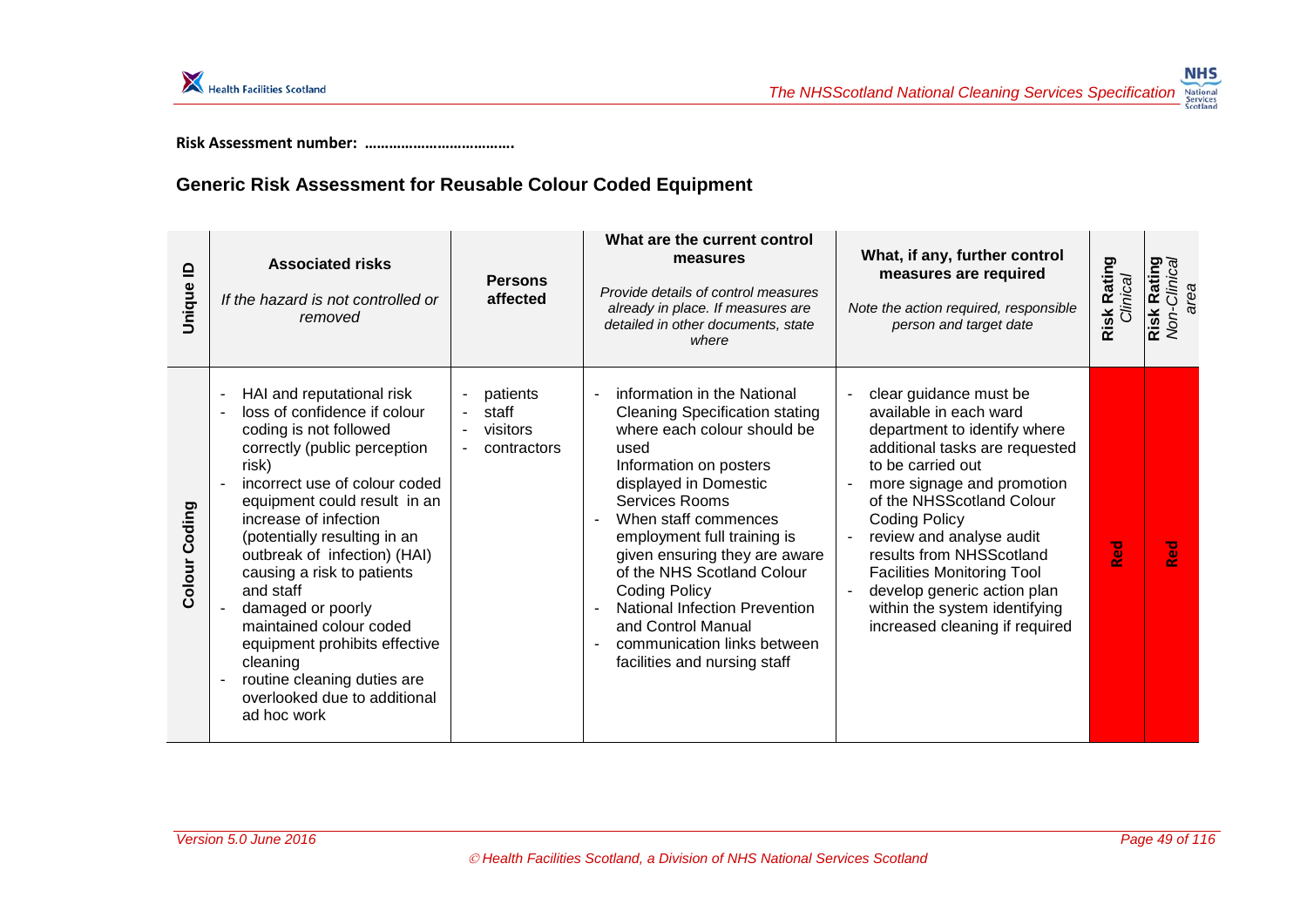

# **Generic Risk Assessment for Appliances**

| $\mathbf{r}$<br>Unique | <b>Associated risks</b><br>If the hazard is not controlled<br>or removed                                                                                                                                                                                                  | <b>Persons</b><br>affected                                                                                                               | What are the current control<br>measures<br>Provide details of control measures<br>already in place. If measures are<br>detailed in other documents, state<br>where                                                                                                                                  | What, if any, further control<br>measures are required<br>Note the action required,<br>responsible person and target date                                                                                                                                                                                                                                                                                                                                               | Clinical area<br><b>Risk Rating</b> | Non-Clinical area<br>Risk Rating |
|------------------------|---------------------------------------------------------------------------------------------------------------------------------------------------------------------------------------------------------------------------------------------------------------------------|------------------------------------------------------------------------------------------------------------------------------------------|------------------------------------------------------------------------------------------------------------------------------------------------------------------------------------------------------------------------------------------------------------------------------------------------------|-------------------------------------------------------------------------------------------------------------------------------------------------------------------------------------------------------------------------------------------------------------------------------------------------------------------------------------------------------------------------------------------------------------------------------------------------------------------------|-------------------------------------|----------------------------------|
| Appliances             | HAI and reputational risk<br>loss of confidence if public<br>see dirty appliances<br>(public perception risk)<br>damaged or poorly<br>maintained appliances<br>prohibits effective cleaning<br>routine cleaning duties are<br>overlooked due to<br>additional ad hoc work | patients<br>$\blacksquare$<br>staff<br>$\overline{\phantom{a}}$<br>visitors<br>$\overline{\phantom{a}}$<br>contractors<br>$\blacksquare$ | national contract<br>national equipment<br>specification<br>information sharing through<br>$\blacksquare$<br>expert groups<br>training<br>supervision<br>auditing<br>National Infection<br><b>Prevention and Control</b><br>Manual<br>communication links<br>between facilities and<br>nursing staff | clear guidance must be<br>available in each ward<br>department to identify<br>where additional tasks are<br>requested to be carried out<br>continued review of national<br>guidance<br>communication strategy<br>review and analyse audit<br>$\overline{\phantom{a}}$<br>results from NHSScotland<br><b>Facilities Monitoring Tool</b><br>develop generic action plan<br>$\overline{\phantom{a}}$<br>within the system identifying<br>increased cleaning if<br>required | <b>Amber</b>                        | Amber                            |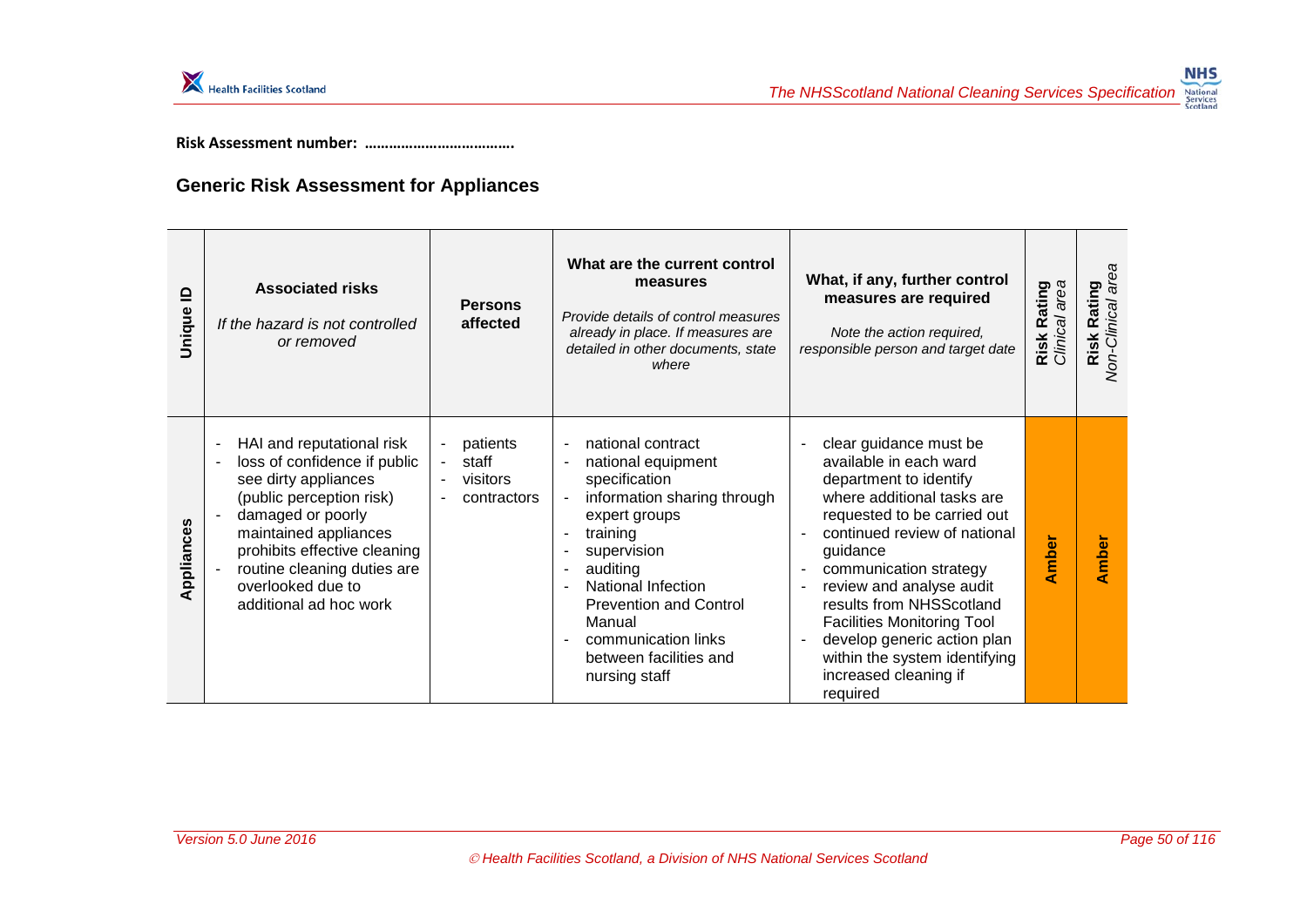

### **Generic Risk Assessment for Isolation Clean**

| ≘<br>Unique    | <b>Associated risks</b><br>If cleaning tasks are not carried<br>out                                                                                                                                                                                                                                                                                                                                                                                                            | <b>Persons</b><br>affected                      | What are the current control<br>measures<br>Provide details of control measures<br>already in place. If measures are<br>detailed in other documents, state<br>where                                                                                                                                                                                                                                                                                                                                                                                                                                       | What, if any, further control<br>measures are required<br>Note the action required, responsible<br>person and target date                                                                                     | <b>Risk Rating</b><br>Clinical area |
|----------------|--------------------------------------------------------------------------------------------------------------------------------------------------------------------------------------------------------------------------------------------------------------------------------------------------------------------------------------------------------------------------------------------------------------------------------------------------------------------------------|-------------------------------------------------|-----------------------------------------------------------------------------------------------------------------------------------------------------------------------------------------------------------------------------------------------------------------------------------------------------------------------------------------------------------------------------------------------------------------------------------------------------------------------------------------------------------------------------------------------------------------------------------------------------------|---------------------------------------------------------------------------------------------------------------------------------------------------------------------------------------------------------------|-------------------------------------|
| solation Clean | HAI and reputational risk<br>loss of confidence if public<br>$\overline{\phantom{a}}$<br>see dirty areas (public<br>perception risk)<br>not compliant with output<br>specification within<br><b>NHSScotland National</b><br><b>Cleaning Services</b><br>Specification<br>complaints<br>poor publicity<br>damaged or poorly<br>maintained isolation clean<br>area prohibits effective<br>cleaning<br>routine cleaning duties are<br>overlooked due to additional<br>ad hoc work | patients<br>staff<br>$\blacksquare$<br>visitors | <b>NHSScotland National Cleaning</b><br>Services Specification and<br>incorporated SOPs<br>training and retraining of staff in<br>$\sim$<br>the process and wearing of<br>appropriate PPE<br>supervision<br>$\sim$<br>compliance with National<br>Guidance e.g. National Infection<br><b>Prevention and Control Manual</b><br>and colour coding of re-usable<br>equipment section<br>staff review room/area against<br>generic risk assessment and<br>SOPs and develop frequency of<br>cleaning documented within<br>local work schedules.<br>communication links between<br>facilities and nursing staff | clear guidance must be<br>available in each ward<br>department to identify where<br>additional tasks are<br>requested to be carried out<br>continued review of national<br>guidance and isolation<br>occasion | Red                                 |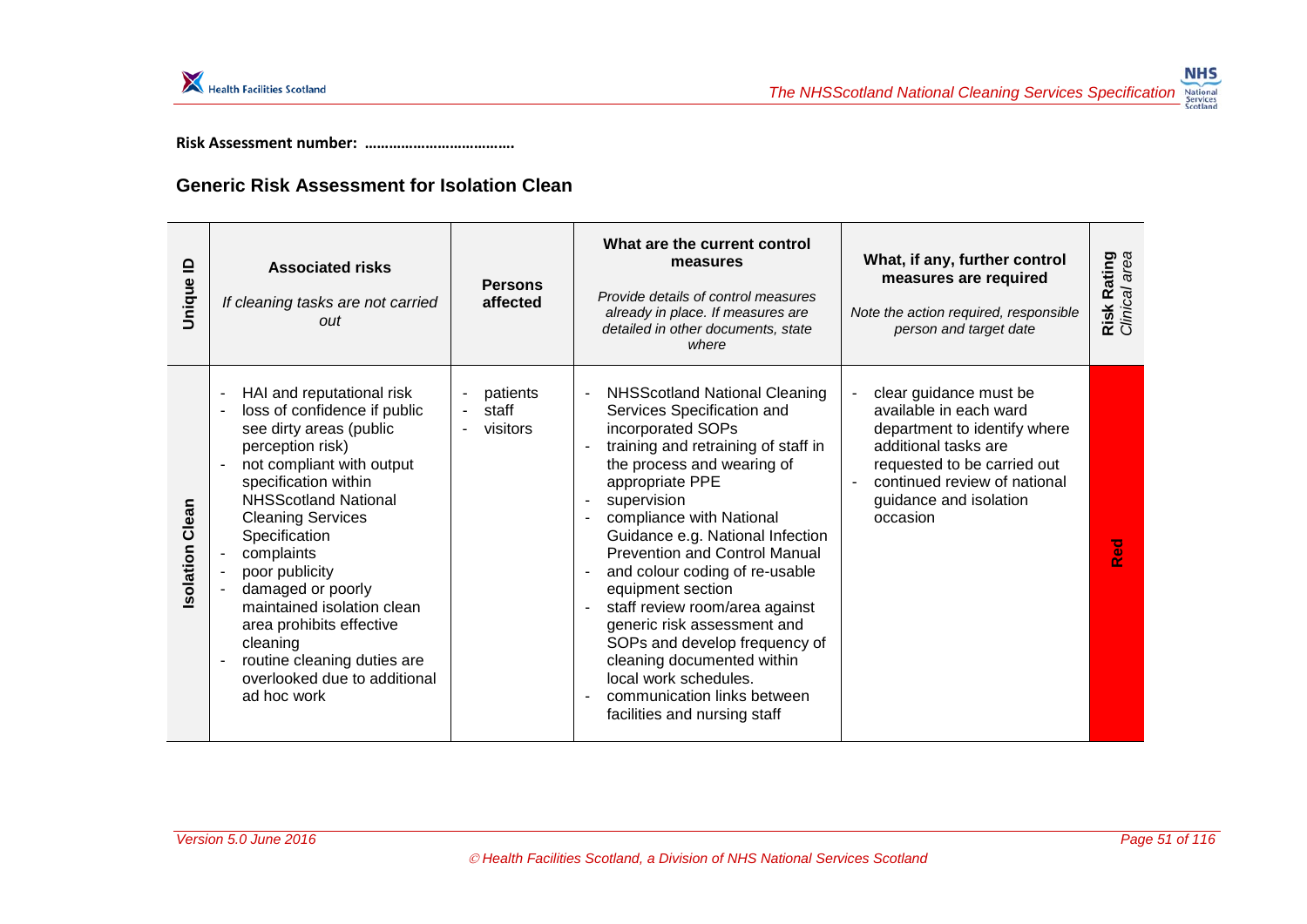

### **Generic Risk Assessment for Terminal Clean**

| ≘<br>Unique           | <b>Associated risks</b><br>If cleaning tasks are not carried<br>out                                                                                                                                                                                                                                                                                                                                                                               | <b>Persons</b><br>affected    | What are the current control<br>measures<br>Provide details of control measures<br>already in place. If measures are<br>detailed in other documents, state<br>where                                                                                                                                                                                                                                                                                                                                                                                                                                                       | What, if any, further control<br>measures are required<br>Note the action required, responsible<br>person and target date                                                           | <b>Risk Rating</b><br>Clinical area |
|-----------------------|---------------------------------------------------------------------------------------------------------------------------------------------------------------------------------------------------------------------------------------------------------------------------------------------------------------------------------------------------------------------------------------------------------------------------------------------------|-------------------------------|---------------------------------------------------------------------------------------------------------------------------------------------------------------------------------------------------------------------------------------------------------------------------------------------------------------------------------------------------------------------------------------------------------------------------------------------------------------------------------------------------------------------------------------------------------------------------------------------------------------------------|-------------------------------------------------------------------------------------------------------------------------------------------------------------------------------------|-------------------------------------|
| <b>Terminal Clean</b> | HAI and reputational risk<br>loss of confidence if public<br>see dirty areas (public<br>perception risk)<br>not compliant with output<br>specification within<br><b>NHSScotland National</b><br><b>Cleaning Services</b><br>Specification<br>complaints<br>poor publicity<br>damaged or poorly<br>maintained terminal clean<br>area prohibits effective<br>cleaning<br>routine cleaning duties are<br>overlooked due to additional<br>ad hoc work | patients<br>staff<br>visitors | <b>NHSScotland National Cleaning</b><br>Services Specification and<br>incorporated SOPs<br>training and retraining of staff in<br>$\blacksquare$<br>the process and wearing of<br>appropriate PPE<br>supervision<br>$\blacksquare$<br>compliance with national<br>guidance e.g. National Infection<br><b>Prevention and Control Manual</b><br>and colour coding of re-usable<br>equipment section<br>staff review room/area against<br>generic risk assessment and<br>SOPs and develop frequency of<br>cleaning documented within<br>local work schedules.<br>communication links between<br>facilities and nursing staff | clear guidance must be<br>available in each ward<br>department to identify where<br>additional tasks are<br>requested to be carried out<br>continued review of national<br>guidance | <b>Red</b>                          |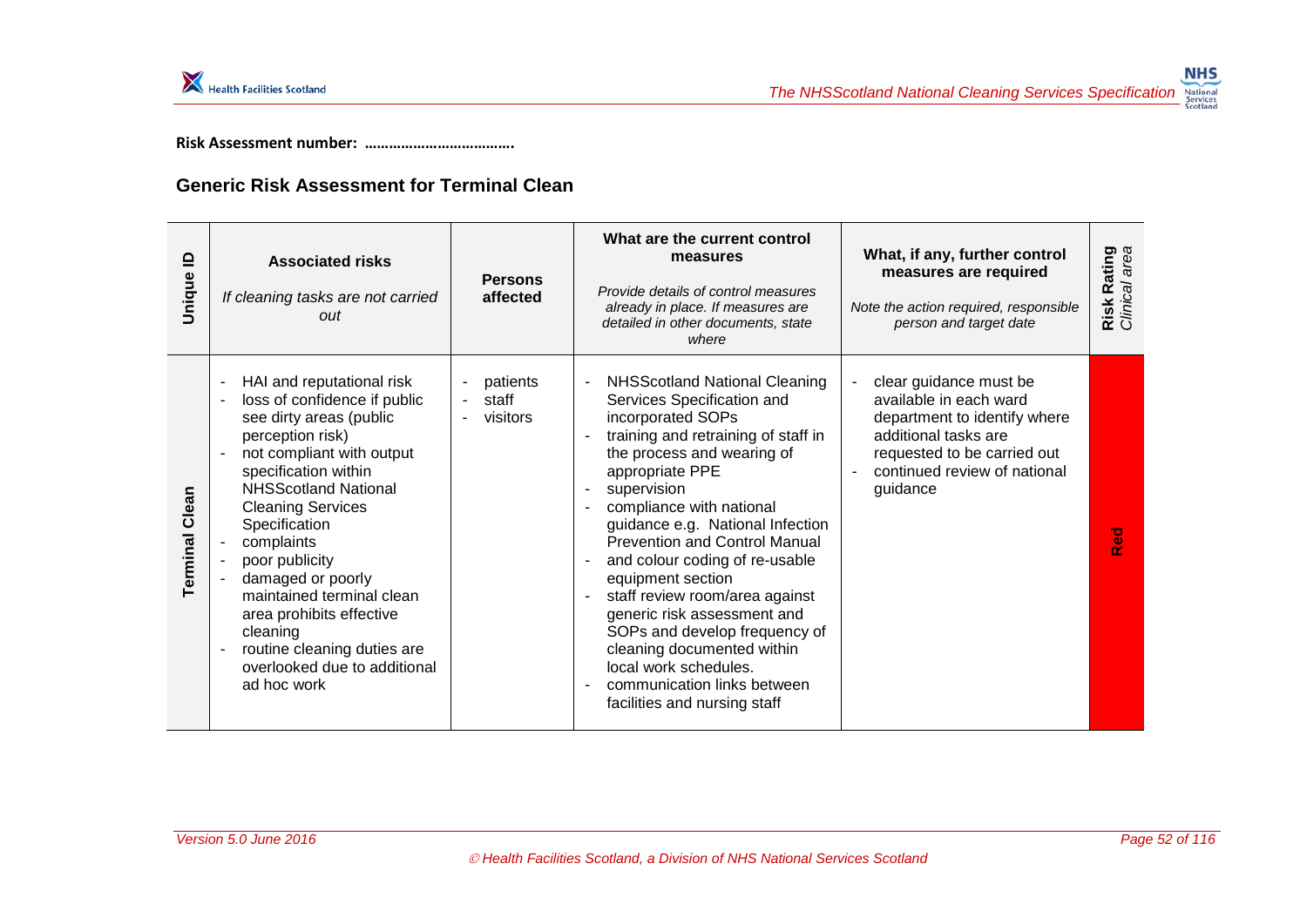

## **Generic Risk Assessment for Discharge Clean**

| $\mathbf{\underline{0}}$<br>Unique | <b>Associated risks</b><br>If cleaning tasks are not carried<br>out                                                                                                                                                                                                                                                                                                                                                                                | <b>Persons</b><br>affected    | What are the current control<br>measures<br>Provide details of control measures<br>already in place. If measures are<br>detailed in other documents, state<br>where                                                                                                                                                                                                                                                                                                                                                                                                                                                                                   | What, if any, further control<br>measures are required<br>Note the action required, responsible<br>person and target date                                                                                       | <b>Risk Rating</b><br>Clinical area |
|------------------------------------|----------------------------------------------------------------------------------------------------------------------------------------------------------------------------------------------------------------------------------------------------------------------------------------------------------------------------------------------------------------------------------------------------------------------------------------------------|-------------------------------|-------------------------------------------------------------------------------------------------------------------------------------------------------------------------------------------------------------------------------------------------------------------------------------------------------------------------------------------------------------------------------------------------------------------------------------------------------------------------------------------------------------------------------------------------------------------------------------------------------------------------------------------------------|-----------------------------------------------------------------------------------------------------------------------------------------------------------------------------------------------------------------|-------------------------------------|
| Clean<br>Discharge                 | HAI and reputational risk<br>loss of confidence if public<br>see dirty areas (public<br>perception risk)<br>Not compliant with output<br>specification within<br><b>NHSScotland National</b><br><b>Cleaning Services</b><br>Specification<br>complaints<br>poor publicity<br>damaged or poorly<br>maintained discharge clean<br>area prohibits effective<br>cleaning<br>routine cleaning duties are<br>overlooked due to additional<br>ad hoc work | patients<br>staff<br>visitors | <b>NHSScotland National Cleaning</b><br>$\blacksquare$<br>Services Specification and<br>incorporated SOPs<br>training and retraining of staff in<br>$\blacksquare$<br>the process and wearing of<br>appropriate PPE<br>supervision<br>$\blacksquare$<br>compliance with national<br>guidance e.g. National Infection<br><b>Prevention and Control Manual</b><br>and colour coding of re-usable<br>$\sim$<br>equipment section<br>staff review room/area against<br>generic risk assessment and<br>SOPs and develop frequency of<br>cleaning documented within<br>local work schedules.<br>communication links between<br>facilities and nursing staff | clear guidance must be<br>$\overline{\phantom{a}}$<br>available in each ward<br>department to identify where<br>additional tasks are<br>requested to be carried out<br>continued review of national<br>guidance | <b>Red</b>                          |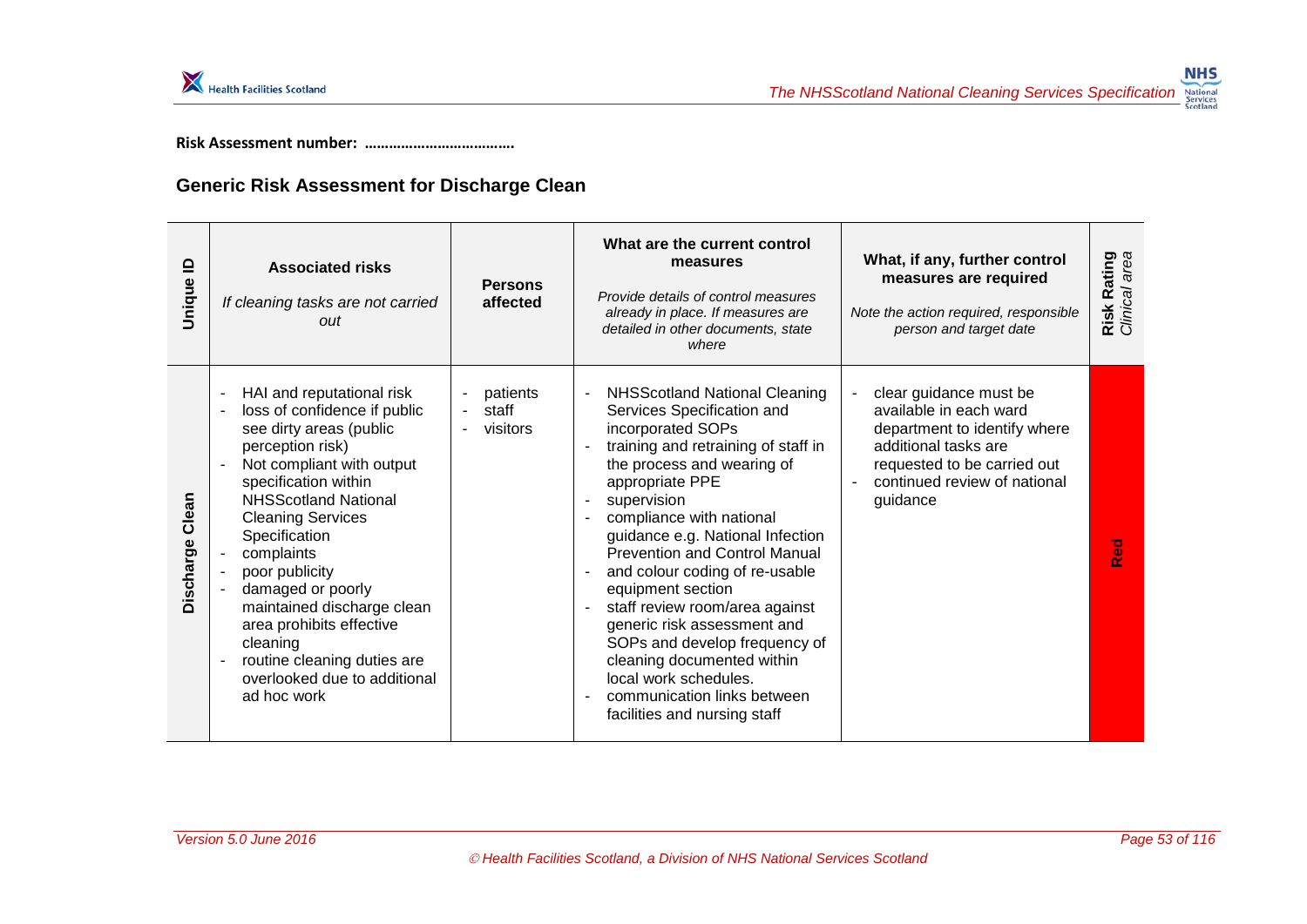# **9. Standard Operating Procedures (SOPs)**

# **Introduction**

9.1 This section details the procedures specific to the tasks which have been risk assessed and describes each step of the activity that needs to be followed to achieve the standard required. It also details the required outcome to ensure consistency across NHSScotland Boards. It is important to emphasise that the required outcome is only achieved **at the point that the cleaning process has been completed.** Due to the nature of healthcare; environments are busy and can become re-contaminated and untidy quickly.

> It is the responsibility of each Board/location to ensure that they have the necessary inputs to ensure that a clean, safe and pleasant environment is provided in clinical and public facing areas.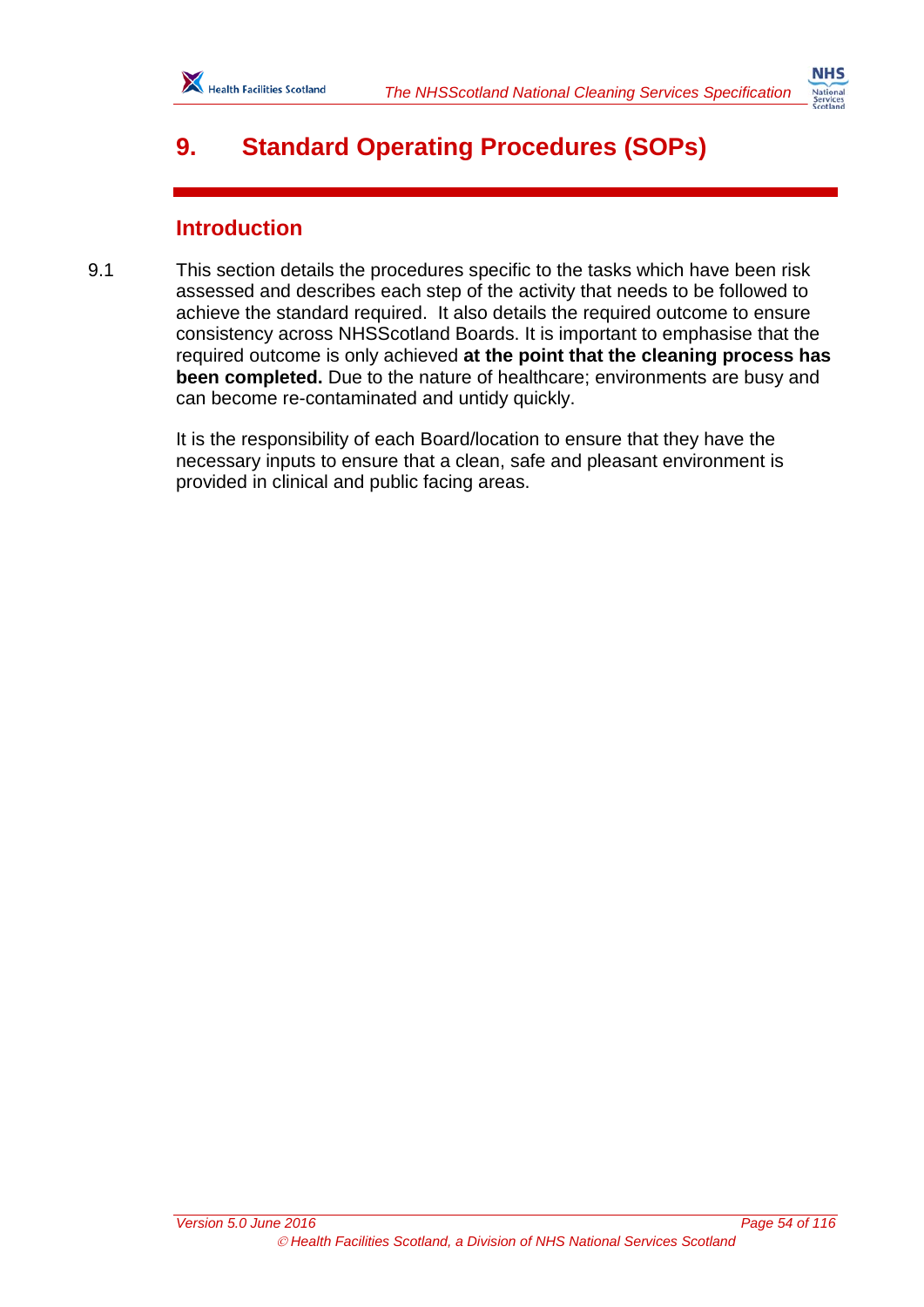

# **Soft and Hard Flooring**

## **Routine cleaning of soft flooring**

Routine cleaning of soft floor generally involves removal of debris and suction cleaning of carpeted flooring.

|                                       | <b>Detail</b>                                                                                                                                                                                                                 | <b>Safety and Hygiene</b>                                                                                                                     |
|---------------------------------------|-------------------------------------------------------------------------------------------------------------------------------------------------------------------------------------------------------------------------------|-----------------------------------------------------------------------------------------------------------------------------------------------|
| equipment/materials<br><b>Collect</b> | wet floor sign<br>$\overline{\phantom{0}}$<br>suction cleaner (cylinder/upright) including<br>attachments, filters etc<br>PPE (i.e. apron, gloves, safety goggles etc) as per<br>$\qquad \qquad \blacksquare$<br>local policy | Ensure all equipment<br>is clean prior to use,<br>PAT tested, cables are<br>in good condition,<br>clean and dried prior to<br>return to store |
|                                       | wear appropriate PPE                                                                                                                                                                                                          | Decontaminate hands,<br>prior to wearing<br>appropriate PPE                                                                                   |
|                                       | remove larger items of debris from floor and dispose<br>of in an appropriate waste stream                                                                                                                                     | Ensure to follow local<br>procedure when<br>disposing waste into<br>waste streams                                                             |
|                                       | before cleaning takes place, visually inspect the<br>$\overline{\phantom{0}}$<br>room or area being cleaned; if large objects or<br>furniture can be moved, remove these safely and<br>place out of the way of traffic        | Ensure to follow local<br><b>Manual Handling</b><br>Policy to prevent any<br>injury to you or others                                          |
|                                       | assemble the suction cleaner and check that bag<br>and filters (HEPA if applicable) are in place and<br>serviceable                                                                                                           |                                                                                                                                               |
| <b>Method</b>                         | unwind cable and run the length of cable through<br>$\qquad \qquad \blacksquare$<br>your fingers to ensure that there are no breaks in it                                                                                     | Check the cable is free<br>from splits and plug is<br>not loose or broken                                                                     |
|                                       | plug into the nearest available socket and switch on<br>$\overline{\phantom{0}}$<br>the power                                                                                                                                 | NEVER place the<br>cable over shoulder                                                                                                        |
|                                       | when suction cleaning stand upright with feet,<br>shoulder width apart and using even strokes,<br>correctly position wet floor sign to identify cleaning<br>task taking place                                                 | Do not move from<br>room to room or run<br>cable across/through<br>doorways causing trip<br>hazard                                            |
|                                       |                                                                                                                                                                                                                               | Wet floor sign to raise<br>awareness to patients,<br>visitors and staff                                                                       |
|                                       | adjust position on suction cleaner head to suit<br>flooring height                                                                                                                                                            | Bend at the knees to<br>reach under furniture                                                                                                 |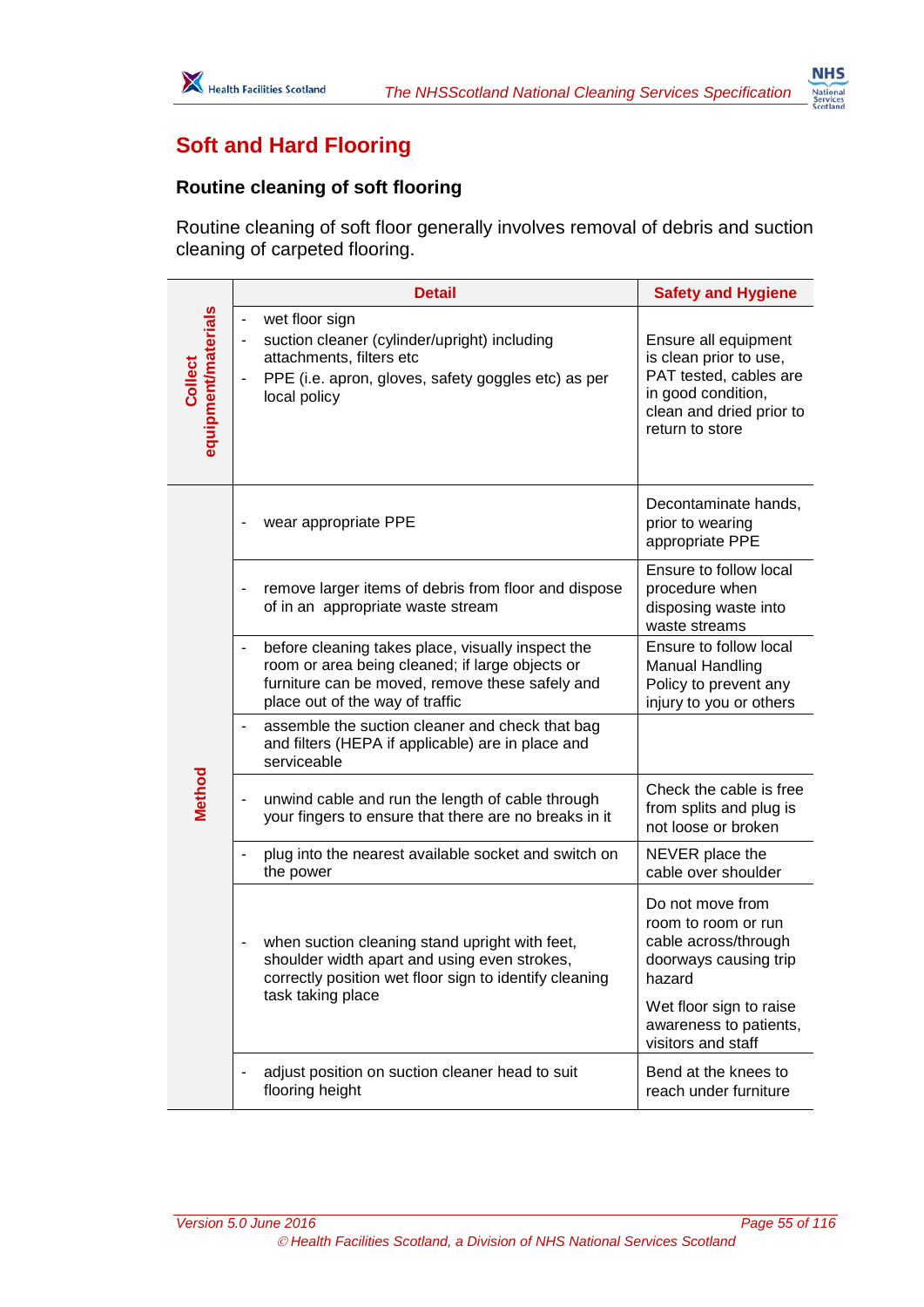

| <b>Detail</b>                                                                                                       | <b>Safety and Hygiene</b>                                                                         |
|---------------------------------------------------------------------------------------------------------------------|---------------------------------------------------------------------------------------------------|
| divide area in sections to ensure the whole floor is<br>covered                                                     | Ensure the cable stays<br>behind operator when<br>working                                         |
| suction clean the edges and corners using<br>appropriate attachments                                                |                                                                                                   |
| return large objects or furniture which were removed<br>prior to the cleaning process taking place                  | Ensure to follow local<br>Manual Handling<br>Policy to prevent any<br>injury to you and<br>others |
| remove wet floor signs                                                                                              |                                                                                                   |
| remove PPE and dispose of in appropriate waste<br>stream                                                            | Ensure to follow local<br>procedure when<br>disposing waste into<br>waste streams                 |
|                                                                                                                     | Decontaminate hands                                                                               |
| return suction cleaner to DSR                                                                                       |                                                                                                   |
| suction clean filters regularly and replace when<br>required; check if bag needs replaced and change as<br>required |                                                                                                   |
| remove hose from body; hang separately so that<br>hose is not bent causing stress and weakening                     |                                                                                                   |
| remove head, wash, and leave to dry on paper                                                                        |                                                                                                   |
| clean and wind cable around body of suction cleaner<br>-<br>securing the plug                                       |                                                                                                   |
| ensure all equipment used is cleaned and stored<br>correctly                                                        | Dispose of PPE<br>appropriately and<br>decontaminate hands                                        |

### **Required Outcome:**

Following the cleaning process the required standards are as follows:

- the floor is free from debris, dust, grit;
- inaccessible areas are free from debris and dust;
- barrier matting is free from ingrained debris, dust, grit, stains and chewing gum;
- stains that cannot be removed by suction cleaning should be spot cleaned or deep cleaned using carpet cleaning kit.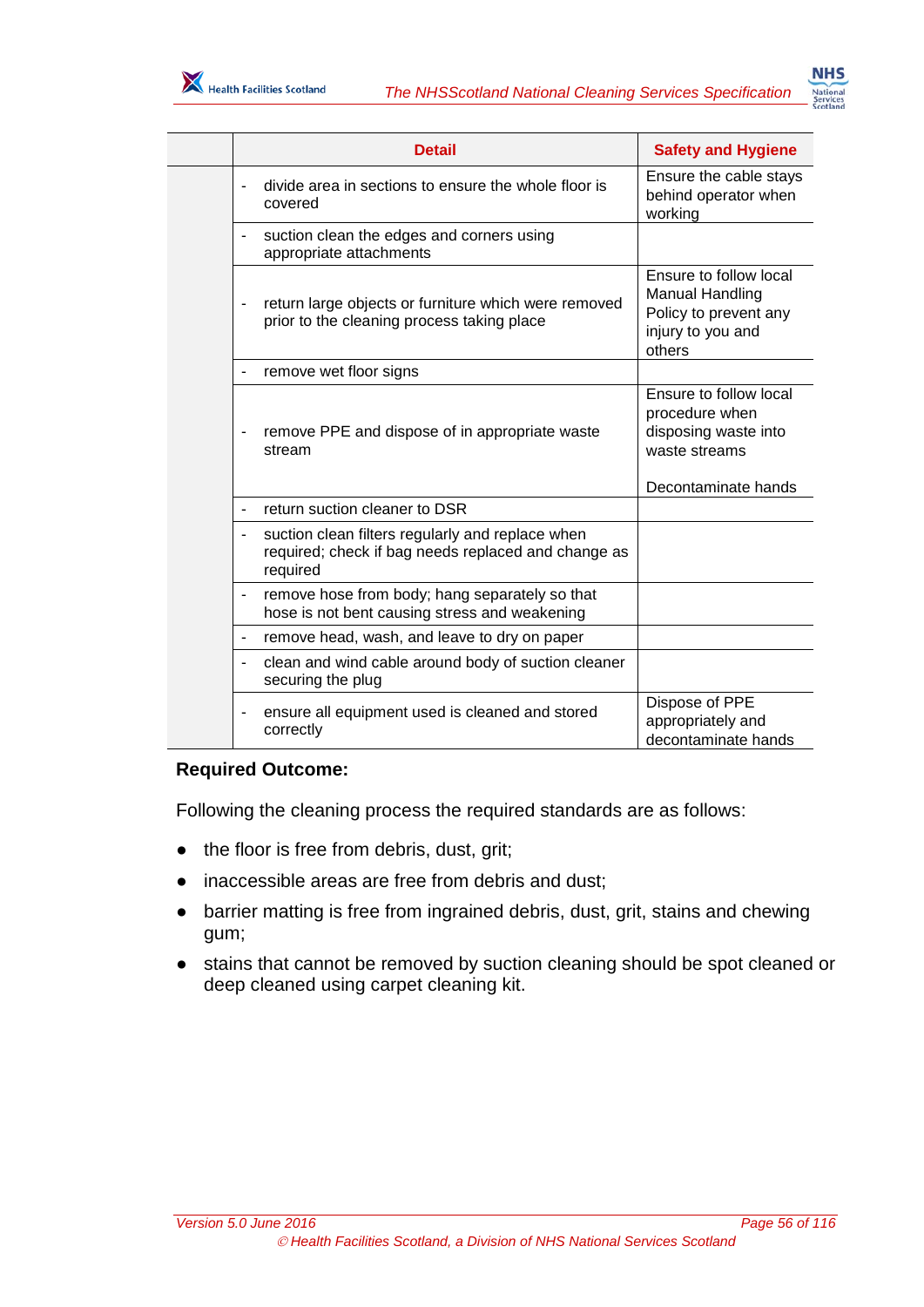### **Routine cleaning of hard flooring**

Hard floor cleaning applies to all the stages of floor cleaning for all surfaces which might attract dirt, dust and spillages.

- **Stage 1:** *Dust Control Mopping -* applies to the removal of adherent dust and dirt from floor surfaces using Dust Control Mopping equipment.
- **Stage 2:** *Suction Cleaning -* applies to the removal of adherent dust and dirt from floor surfaces using a suction cleaner.
- **Stage 3:** *Damp Mopping* removal of floor soil or ingrained dirt using mopping system.
- **Stage 4:** *Scrubbing -* removal of floor soil, ingrained dirt and scuff marks using a floor scrubbing machine.
- **Stage 5:** *Buffing* (where applicable) provides a uniform, streak free appearance to the floor surface.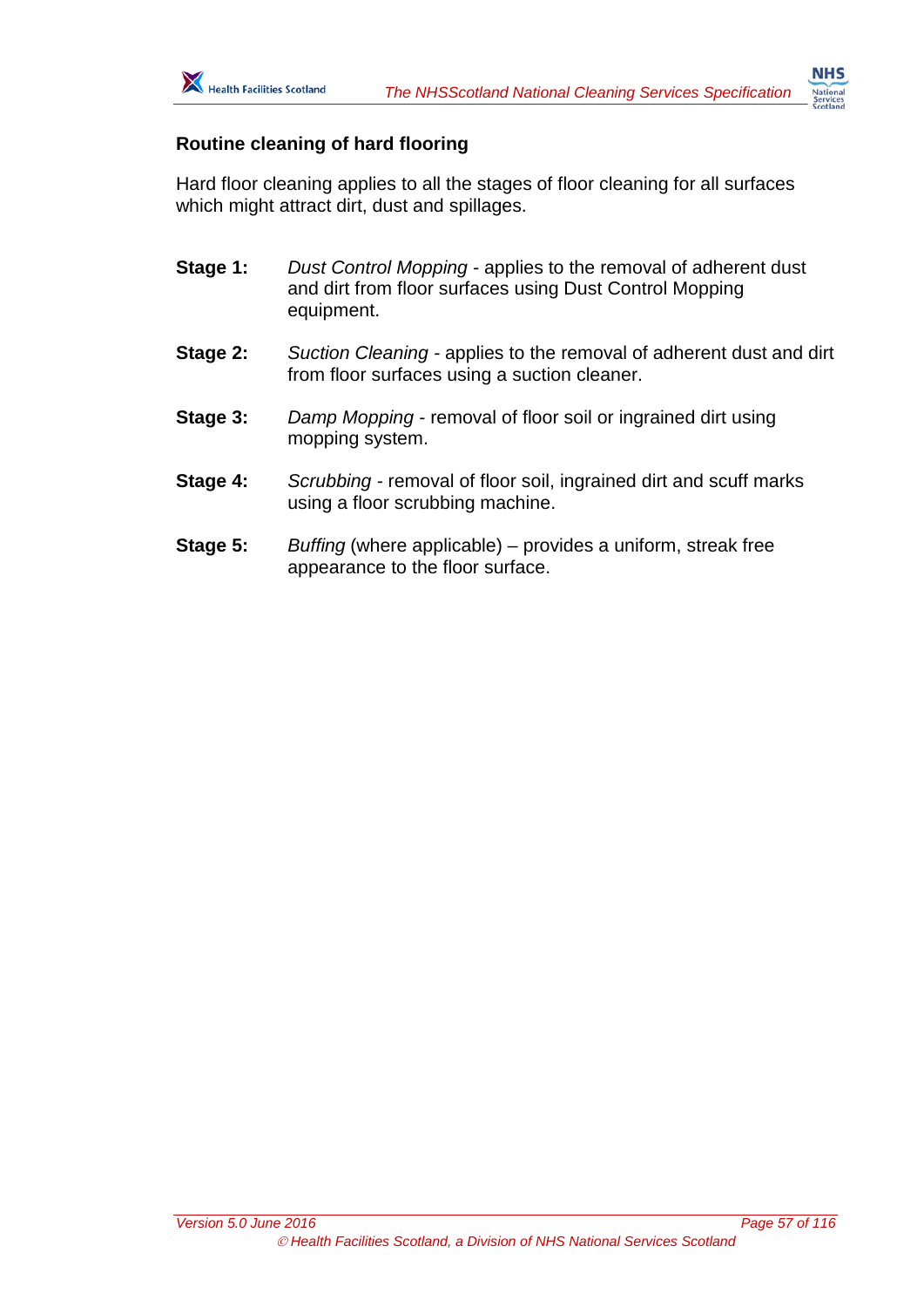

**NHS** 

# **Stage 1: Dust Control Mopping**

To ensure the floor is cleaned in a systematic way to reduce the risk of cross infection.

|                                       | <b>Detail</b>                                                                                                                                                                                                                                                                                                           | <b>Safety and Hygiene</b>                                                                             |
|---------------------------------------|-------------------------------------------------------------------------------------------------------------------------------------------------------------------------------------------------------------------------------------------------------------------------------------------------------------------------|-------------------------------------------------------------------------------------------------------|
| equipment/materials<br><b>Collect</b> | wet floor sign<br>mop frame/tool<br>dust pan and brush if applicable<br>disposable cloth or reusable or disposable mop head<br>appropriate bag for soiled mops<br>$\qquad \qquad \blacksquare$<br>PPE (i.e. apron, gloves, safety goggles etc) as per<br>local policy<br>refuse sack<br>÷,                              | Ensure all equipment<br>is clean prior to use<br>and cleaned and<br>dried prior to return<br>to store |
|                                       | wear appropriate PPE<br>٠                                                                                                                                                                                                                                                                                               | Decontaminate<br>hands, prior to<br>wearing appropriate<br>PPE                                        |
|                                       | remove larger items of debris from floor and dispose of<br>in an appropriate waste stream                                                                                                                                                                                                                               | Ensure to follow local<br>procedure when<br>disposing waste into<br>waste streams                     |
|                                       | fit appropriate microfibre or disposable mop head to<br>frame                                                                                                                                                                                                                                                           | Place wet floor signs<br>where appropriate                                                            |
| <b>Method</b>                         | with frame, width wide in front of you, walk forward<br>round edges of room against skirting board                                                                                                                                                                                                                      | Do not lift mop head<br>from the floor surface                                                        |
|                                       |                                                                                                                                                                                                                                                                                                                         | NEVER brush off<br>debris with bare<br>hands                                                          |
|                                       | visually divide room into wide strips. Hold mop with<br>narrow end facing you and sweep to one side. At end<br>of side sweep, twist the mop head so that the narrow<br>end is facing towards you and sweep the next line. In<br>this way the dust will be pushed in front of the mop<br>head and not left against edges | NEVER brush off<br>debris in a clinical<br>area as dust must<br>never be allowed to<br>scatter        |
|                                       | mop the remaining floor using leading edge, working<br>backwards towards the door                                                                                                                                                                                                                                       |                                                                                                       |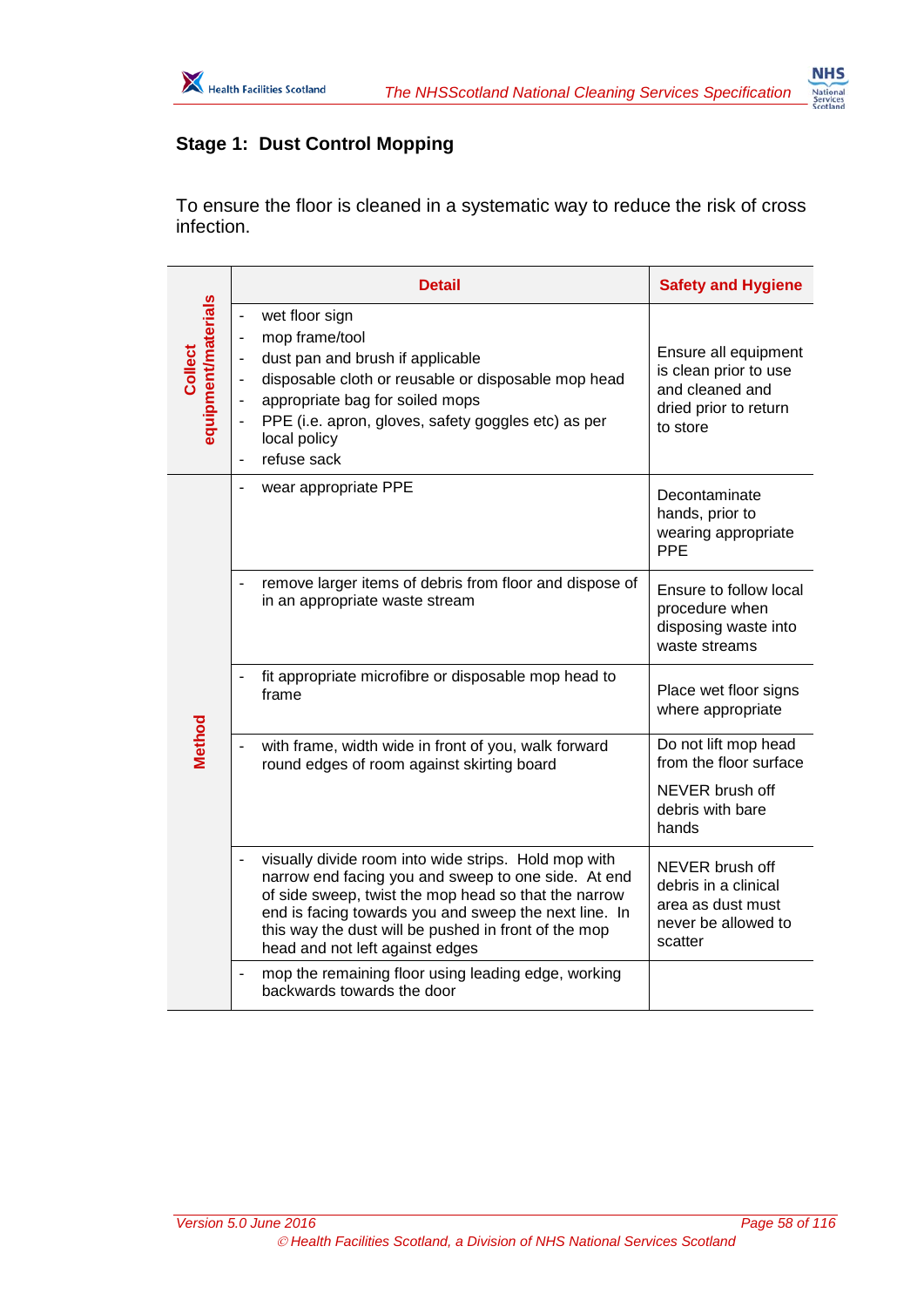

| <b>Detail</b>                                                                         | <b>Safety and Hygiene</b>                                                          |
|---------------------------------------------------------------------------------------|------------------------------------------------------------------------------------|
| remove wet floor signs                                                                |                                                                                    |
| remove PPE and dispose of in appropriate waste<br>stream                              | Ensure and follow<br>local procedure when<br>disposing waste into<br>waste streams |
|                                                                                       | Decontaminate<br>hands                                                             |
| return equipment back to DSR, ensure all equipment is<br>cleaned and stored correctly | Dispose of PPE in<br>the appropriate<br>waste stream                               |

#### **Required Outcome:**

Following the cleaning process the required standards are as follows:

- hard surfaces should be free from soil, spots and dust;
- edges and corners are free from soil, dust and film;
- surfaces should be free from tape and sticky residue.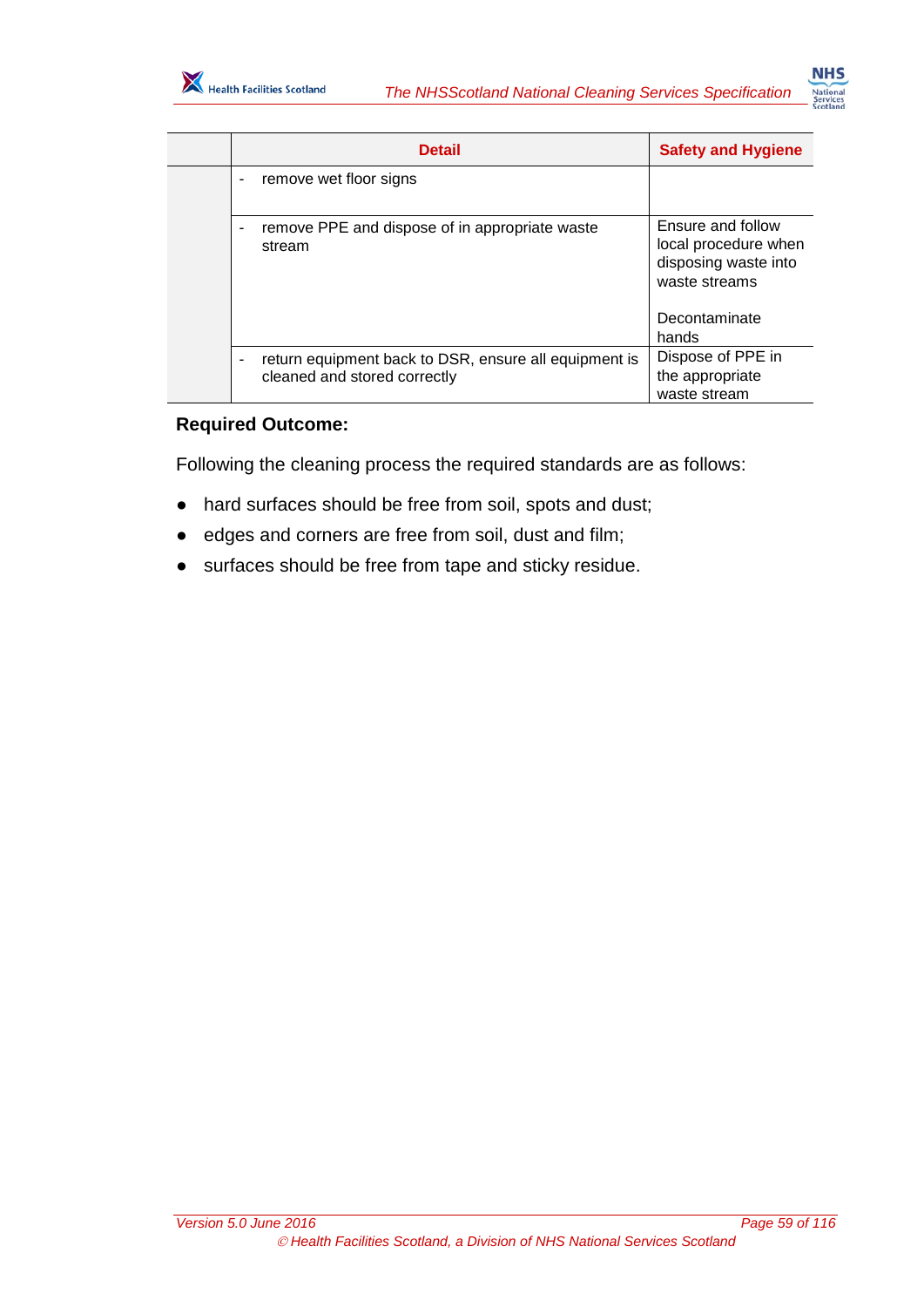**NHS** 

# **Stage 2: Suction Cleaning**

To ensure the floor is cleaned in a systematic way to reduce the risk of cross infection.

|                                 | <b>Detail</b>                                                                                                                                                                                                                                                                                                          | <b>Safety and Hygiene</b>                                                                                                                                        |
|---------------------------------|------------------------------------------------------------------------------------------------------------------------------------------------------------------------------------------------------------------------------------------------------------------------------------------------------------------------|------------------------------------------------------------------------------------------------------------------------------------------------------------------|
| Collect equipment/<br>naterials | wet floor sign<br>-<br>suction cleaner and appropriate attachments<br>$\overline{\phantom{0}}$<br>dust pan and brush<br>$\overline{\phantom{0}}$<br>filters/bags<br>$\overline{\phantom{0}}$<br>refuse sack<br>$\qquad \qquad \blacksquare$<br>PPE (i.e apron, gloves, safety goggles etc) as per<br>-<br>local policy | Ensure all equipment<br>is clean prior to use,<br>PAT tested, cables are<br>in good condition,<br>clean and dried prior to<br>return to store                    |
|                                 | wear appropriate PPE<br>٠                                                                                                                                                                                                                                                                                              | Decontaminate hands,<br>prior to wearing<br>appropriate PPE                                                                                                      |
|                                 | remove larger items and obvious debris from floor<br>and dispose of in an appropriate waste stream                                                                                                                                                                                                                     | Ensure to follow local<br>procedure when<br>disposing waste into<br>waste streams                                                                                |
|                                 | before cleaning takes place, visually inspect the room<br>$\overline{\phantom{m}}$<br>or area being cleaned; if large objects or furniture can<br>be moved, remove these safely and place out of the<br>way of traffic                                                                                                 | Ensure to follow local<br>Manual Handling<br>Policy to prevent any<br>injury to you or others                                                                    |
|                                 | assemble the suction cleaner and check that bag and<br>$\overline{\phantom{a}}$<br>filters (HEPA if applicable) are in place and<br>serviceable                                                                                                                                                                        |                                                                                                                                                                  |
| <b>Method</b>                   | unwind cable and run the length of cable through<br>your fingers to ensure that there are no breaks in it                                                                                                                                                                                                              | Check the cable is free<br>from splits and plug is<br>not loose or broken                                                                                        |
|                                 | plug the suction cleaner into the nearest available<br>$\overline{\phantom{0}}$<br>socket and switch on the power                                                                                                                                                                                                      | Do not move from<br>room to room or run<br>cable across/through<br>doorways as someone<br>may trip over the<br>cable, wires may<br>accidentally be pulled<br>out |
|                                 |                                                                                                                                                                                                                                                                                                                        | NEVER place the<br>cable over shoulder                                                                                                                           |
|                                 |                                                                                                                                                                                                                                                                                                                        | Ensure the cable stays<br>behind operator when<br>working. Always leave<br>a clear walkway                                                                       |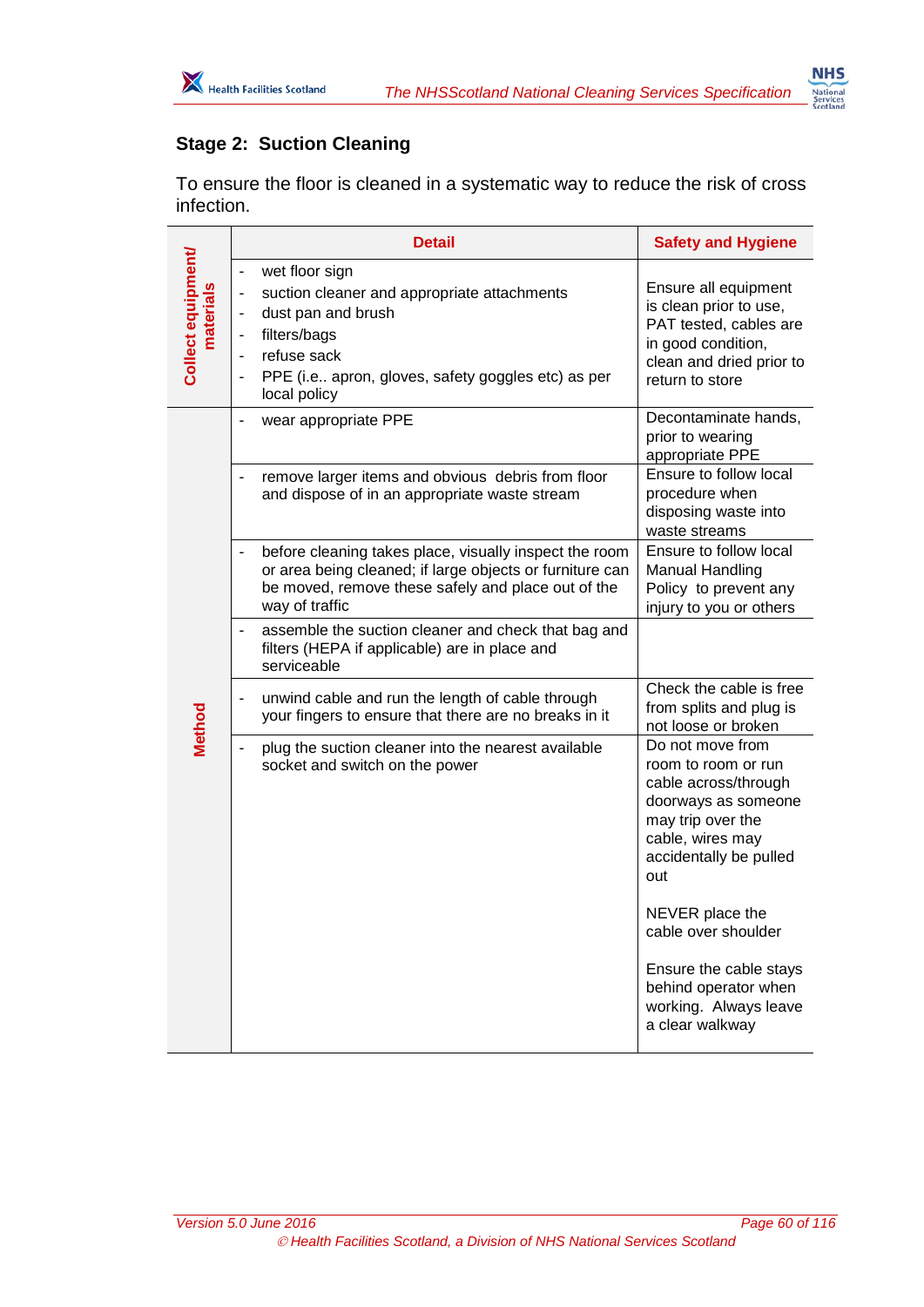

| <b>Detail</b>                                                                                                                                                                | <b>Safety and Hygiene</b>                                                                            |
|------------------------------------------------------------------------------------------------------------------------------------------------------------------------------|------------------------------------------------------------------------------------------------------|
| when suction cleaning stand upright with feet<br>shoulder width apart and using even strokes;<br>correctly position wet floor sign to identify cleaning<br>task taking place | Bend at the knees to<br>reach under furniture.<br>Ensure the cable<br>remains behind when<br>working |
|                                                                                                                                                                              | Wet floor sign to raise<br>awareness to patients,<br>visitors and staff                              |
| adjust position on suction cleaner head to suit<br>flooring height                                                                                                           | Bend at the knees to<br>reach under furniture                                                        |
| divide area into sections to ensure complete area is<br>covered                                                                                                              | <b>NEVER</b> place the<br>cable over your<br>shoulder as this can<br>cause serious injury.           |
|                                                                                                                                                                              | Always leave a clear<br>walk way                                                                     |
| suction clean the edges and corner using the hose<br>attachments if available                                                                                                | Do not transport<br>machine from one<br>area to another by<br>pulling along by the<br>hose           |
| return large objects or furniture which were removed<br>$\overline{\phantom{0}}$<br>prior to the cleaning process taking place                                               | Ensure to follow local<br>Manual Handling<br>Policy to prevent any<br>injury to you and<br>others    |
| remove wet floor signs                                                                                                                                                       |                                                                                                      |
| remove PPE and dispose of in appropriate waste<br>stream                                                                                                                     | Ensure to follow local<br>procedure when<br>disposing waste into<br>waste streams                    |
|                                                                                                                                                                              | Decontaminate hands                                                                                  |
| return suction cleaner to DSR                                                                                                                                                |                                                                                                      |
| suction clean filters regularly and replace when<br>۰<br>required; check if bag needs replaced and change as<br>required                                                     |                                                                                                      |
| remove hose from body; hang separately so that<br>hose is not bent causing stress and weakening                                                                              |                                                                                                      |
| remove head, wash, and leave to dry on paper                                                                                                                                 |                                                                                                      |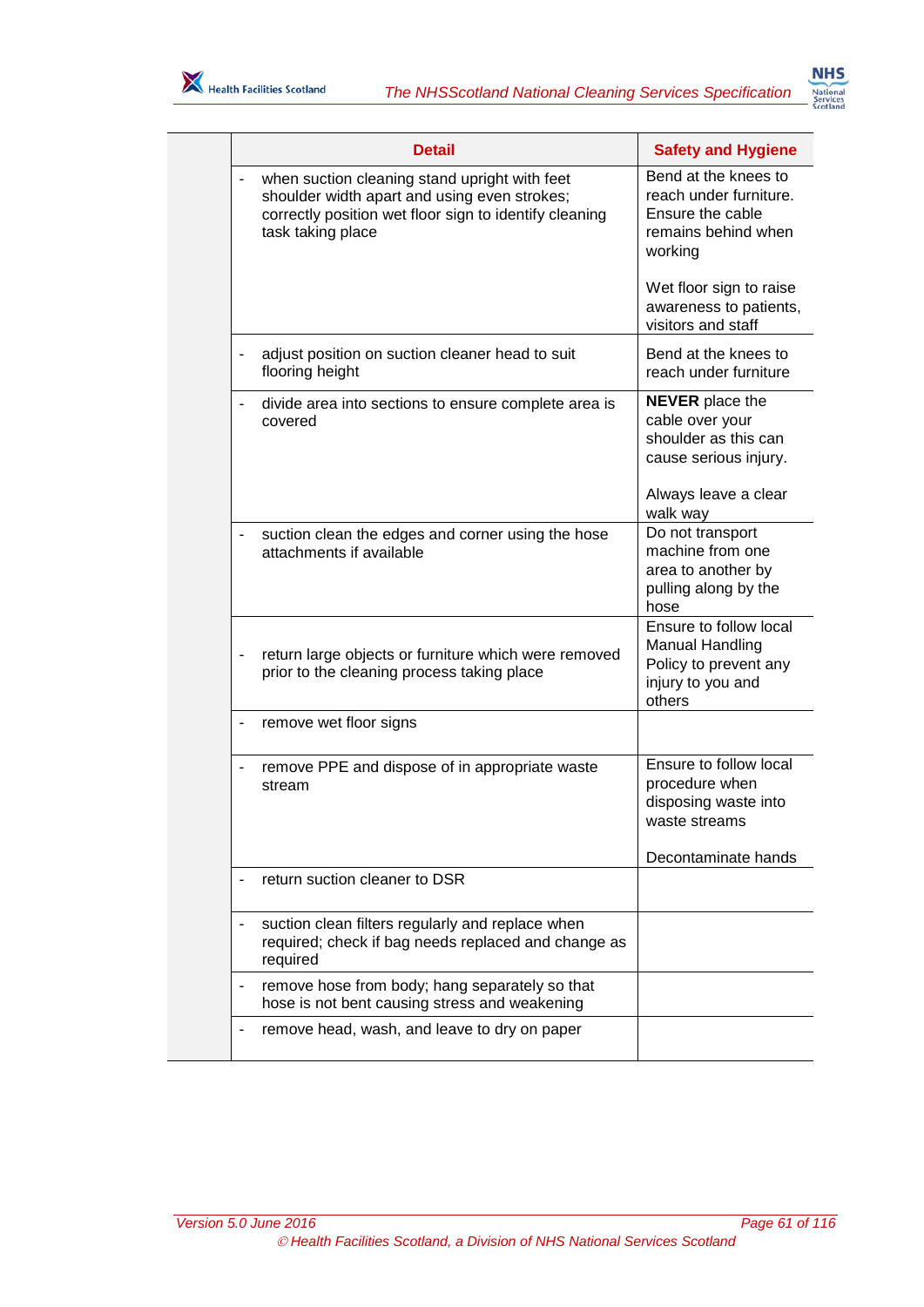

| <b>Detail</b>                                                                 | <b>Safety and Hygiene</b>                                  |
|-------------------------------------------------------------------------------|------------------------------------------------------------|
| clean and wind cable around body of suction cleaner<br>۰<br>securing the plug |                                                            |
| ensure all equipment used is cleaned and stored<br>correctly                  | Dispose of PPE<br>appropriately and<br>decontaminate hands |

### **Required Outcome**

Following the cleaning process the required standards are as follows:

- hard surfaces should be free from soil, spots and dust;
- edges and corners are free from soil, dust and film;
- surfaces should be free from tape and sticky residue.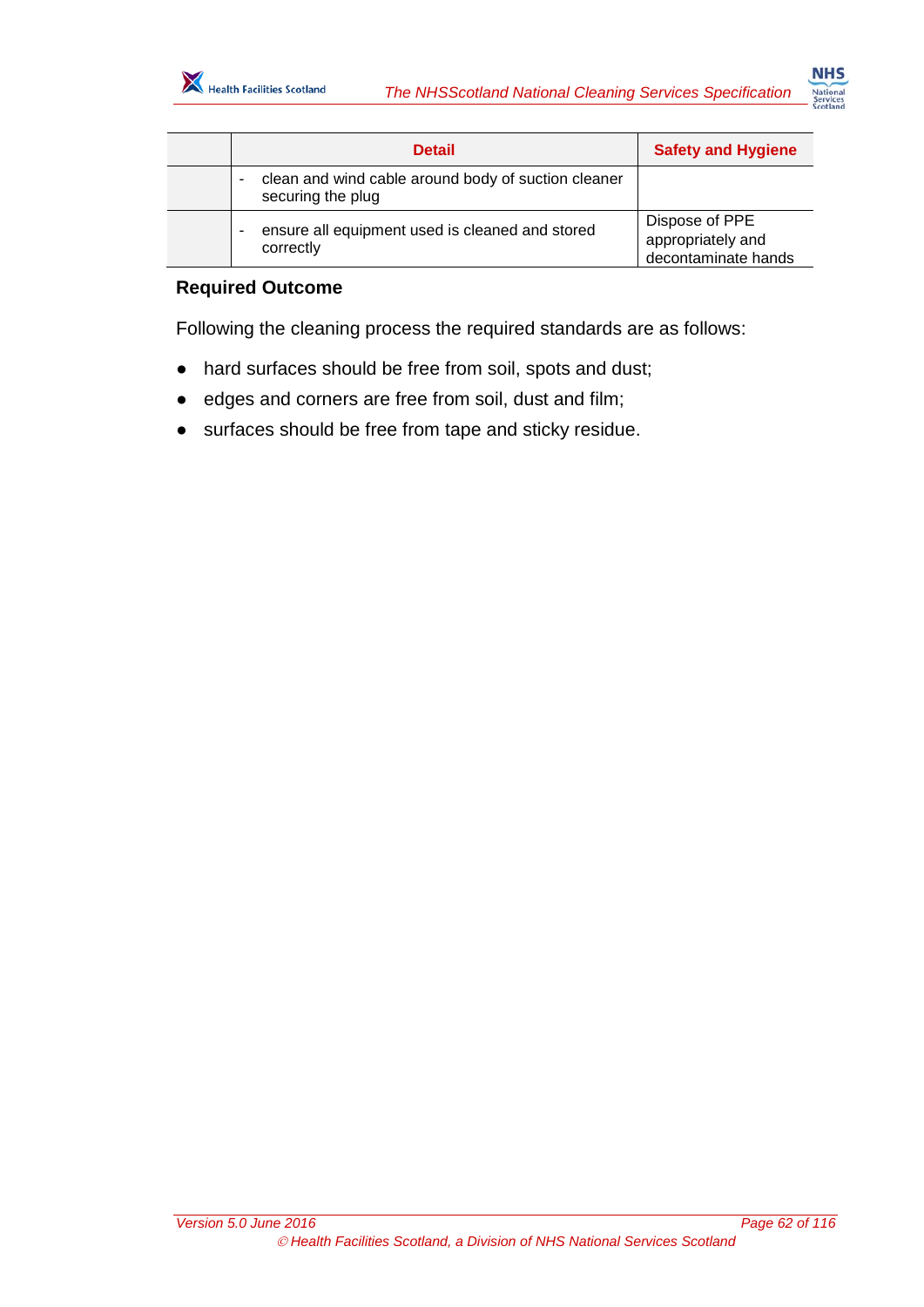# **Stage 3: Damp Mopping**

To ensure the floor is cleaned in a systematic way to reduce the risk of cross infection.

|                                       | <b>Detail</b>                                                                                                                                                                                                                                                                                                                                                          | <b>Safety and Hygiene</b>                                                                                         |
|---------------------------------------|------------------------------------------------------------------------------------------------------------------------------------------------------------------------------------------------------------------------------------------------------------------------------------------------------------------------------------------------------------------------|-------------------------------------------------------------------------------------------------------------------|
| equipment/materials<br><b>Collect</b> | wet floor signs<br>$\qquad \qquad \blacksquare$<br>dosing containers<br>$\qquad \qquad \blacksquare$<br>colour coded equipment (buckets, mops, mop<br>frames, microfibre)<br>mop wringer (traditional mopping system only)<br>-<br>disposable cloth or paper<br>appropriate bag for soiled mops<br>PPE (i.e. apron, gloves, safety goggles etc) as per<br>local policy | Ensure all equipment<br>is clean prior to use<br>and cleaned and dried<br>prior to return to store                |
|                                       | wear appropriate PPE                                                                                                                                                                                                                                                                                                                                                   | Decontaminate hands<br>prior to wearing<br>appropriate PPE                                                        |
|                                       | remove larger items of debris from floor and dispose<br>of in an appropriate waste stream                                                                                                                                                                                                                                                                              | Ensure to follow local<br>procedure when<br>disposing waste into<br>waste streams                                 |
|                                       | before cleaning takes place, visually inspect the room<br>or area being cleaned; if large objects or furniture can<br>be moved, remove these safely and place out of the<br>way of traffic                                                                                                                                                                             | Ensure to follow local<br>Moving and Handling<br>Policy to prevent any<br>injury to you or others.                |
|                                       | put on safety goggles, prepare a solution of water<br>and make up the cleaning agent in accordance with<br>manufacturer's instructions                                                                                                                                                                                                                                 | Safety goggles are<br>available and<br>recommended to<br>protect you from<br>solution splashing into<br>your eyes |
| <b>Method</b>                         | fold the mop heads into the dosing container                                                                                                                                                                                                                                                                                                                           |                                                                                                                   |
|                                       | pour the cleaning agent over the mop heads and<br>leave for a minute to allow the mops to absorb the<br>liquid. The mops should be damp - not wet or follow<br>your local procedure for dampening floor mop prior to<br>use                                                                                                                                            |                                                                                                                   |
|                                       | place the container of mops onto the trolley                                                                                                                                                                                                                                                                                                                           |                                                                                                                   |
|                                       | standard mopping system use a clean mop head for<br>each room or section of room, wringing the mop head<br>as dry as possible in the cleaning solution prior to<br>mopping                                                                                                                                                                                             |                                                                                                                   |
|                                       | plan the work route by starting at the furthest point<br>٠<br>from the exit working backwards to avoid standing on<br>cleaned sections                                                                                                                                                                                                                                 | Wet floor sign to raise<br>awareness to patients,<br>visitors and staff                                           |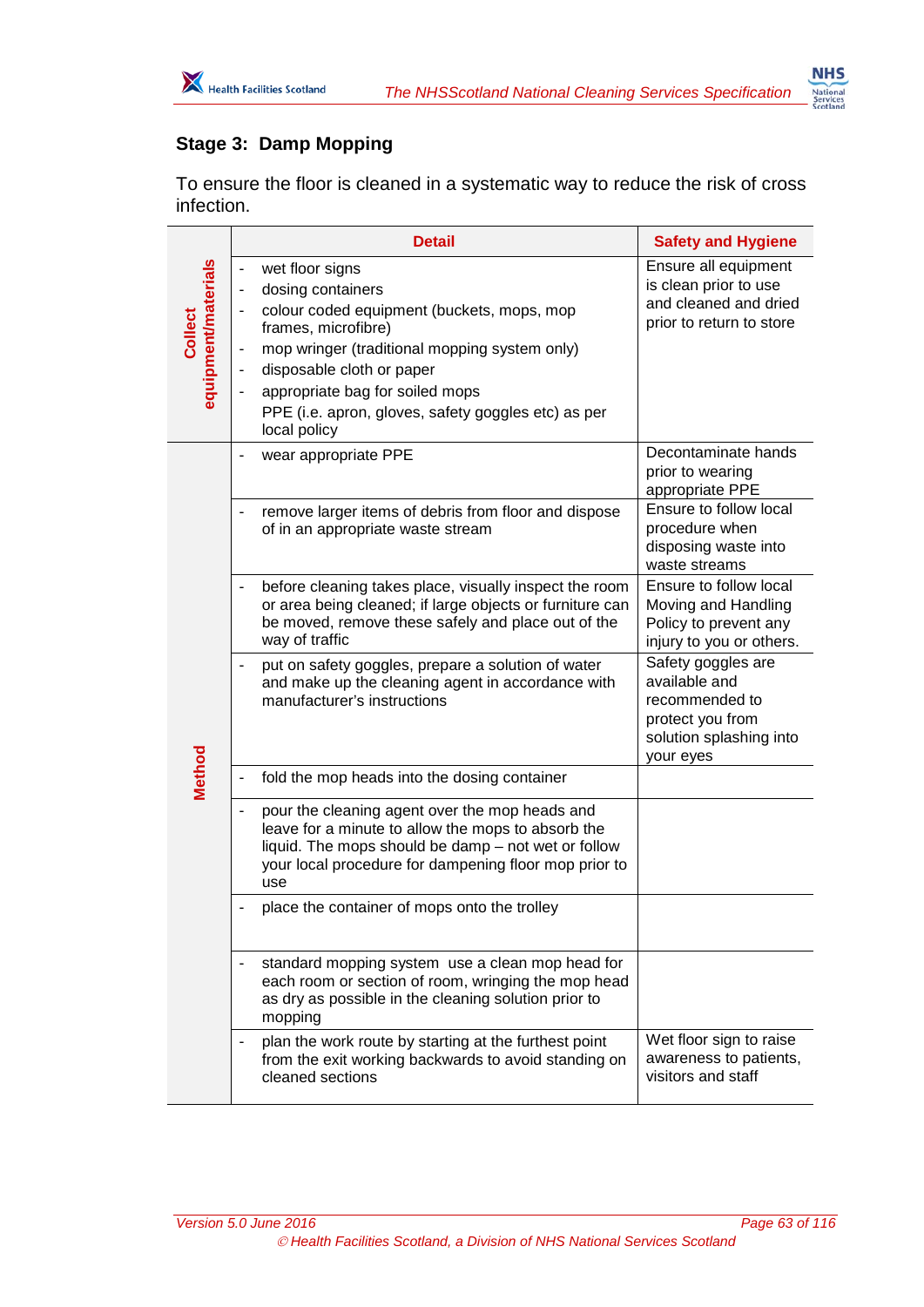

| <b>Detail</b>                                                                                                                                  | <b>Safety and Hygiene</b>                                                                         |
|------------------------------------------------------------------------------------------------------------------------------------------------|---------------------------------------------------------------------------------------------------|
| mop the floor edges using a straight stroke to reach<br>corners and skirting. Flip the mop head up to clean<br>the skirting and reach the edge |                                                                                                   |
| mop the remaining floor using leading edge, working<br>backwards towards the door                                                              | Always leave a clear<br>walk way                                                                  |
| after each room change the mop head and place it in<br>the clear bag for laundering                                                            |                                                                                                   |
| remove wet floor signs                                                                                                                         |                                                                                                   |
| remove PPE and dispose of in appropriate waste<br>stream                                                                                       | Ensure to follow local<br>procedure when<br>disposing waste into<br>waste streams                 |
| return large objects or furniture which were removed<br>prior to the cleaning process taking place                                             | Ensure to follow local<br>Manual Handling<br>Policy to prevent any<br>injury to you and<br>others |
| return equipment to DSR                                                                                                                        |                                                                                                   |
| ensure all equipment is cleaned and stored correctly                                                                                           | Dispose of PPE<br>appropriately and<br>decontaminate hands                                        |

### **Required Outcome:**

Following the cleaning process the required standards are as follows:

- hard surfaces should be free from soil, spots and dust;
- edges, corners are free from soil, dust and film;
- surfaces should be free from tape and sticky residue.

**NHS** Nationa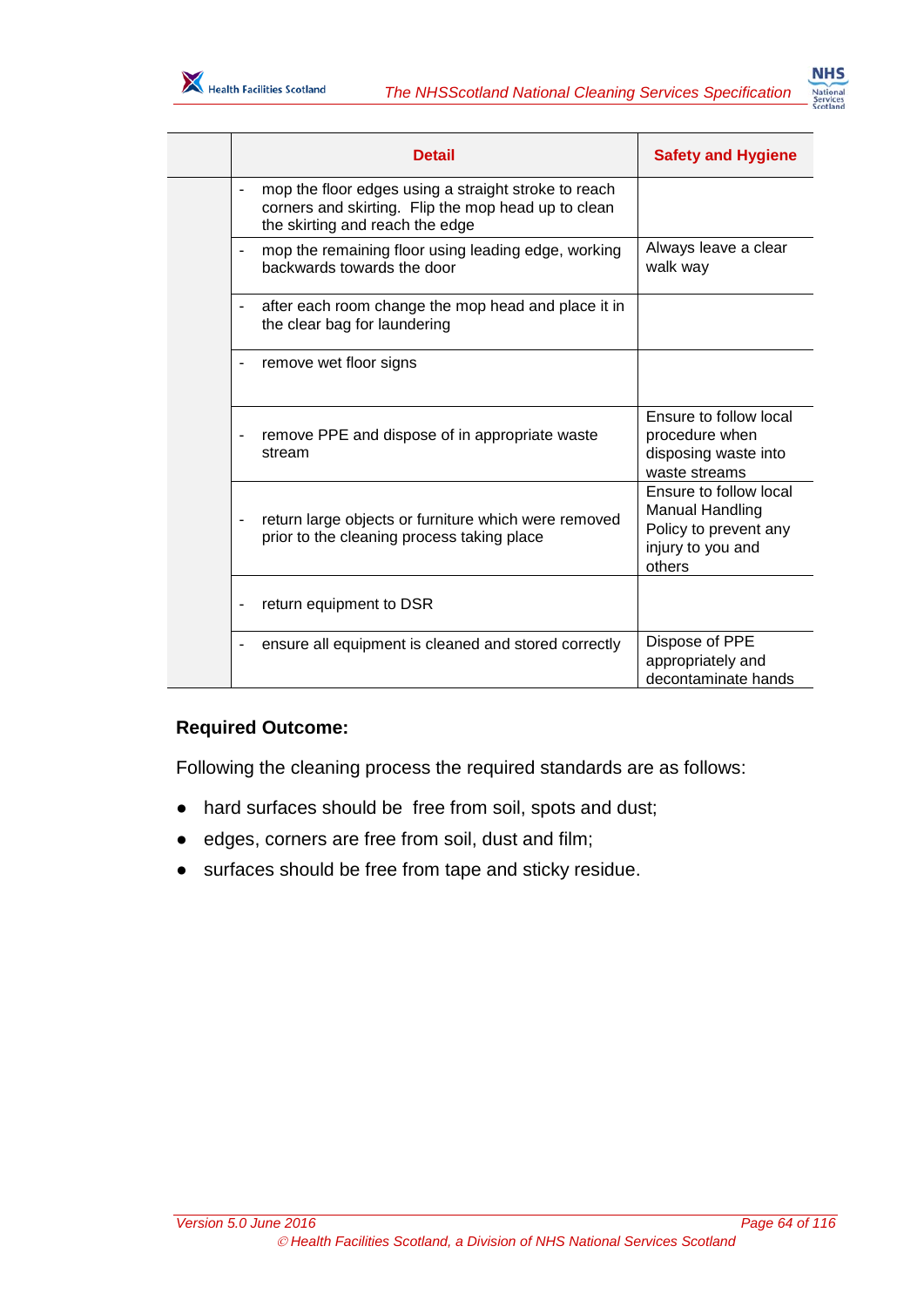## **Stage 4: Machine Scrubbing**

To ensure the floor is cleaned in a systematic way to reduce the risk of cross infection.

|                             | <b>Detail</b>                                                                                                                                                                                                                                                                                                                                                                                                                                                                   | <b>Safety and Hygiene</b>                                                                                                                     |
|-----------------------------|---------------------------------------------------------------------------------------------------------------------------------------------------------------------------------------------------------------------------------------------------------------------------------------------------------------------------------------------------------------------------------------------------------------------------------------------------------------------------------|-----------------------------------------------------------------------------------------------------------------------------------------------|
| Collect equipment/materials | wet floor sign<br>$\overline{\phantom{a}}$<br>scrubbing machine with disc and scrubbing pad or<br>scrubbing brush<br>solution tank<br>wet suction machine<br>$\overline{\phantom{a}}$<br>colour coded equipment (buckets, mops, mop<br>$\overline{\phantom{a}}$<br>frames, microfibre)<br>mop wringer<br>$\overline{\phantom{a}}$<br>appropriate bag for soiled mops<br>$\overline{a}$<br>PPE (i.e. apron, gloves, safety goggles etc) as per<br>$\overline{a}$<br>local policy | Ensure all equipment<br>is clean prior to use,<br>PAT tested, cables are<br>in good condition,<br>clean and dried prior to<br>return to store |
|                             | wear appropriate PPE                                                                                                                                                                                                                                                                                                                                                                                                                                                            | Decontaminate hands<br>prior to wearing PPE                                                                                                   |
|                             | remove larger items of debris from floor and dispose<br>of in an appropriate waste stream                                                                                                                                                                                                                                                                                                                                                                                       | Ensure to follow local<br>procedure when<br>disposing waste into<br>waste streams                                                             |
|                             | before cleaning takes place, visually inspect the room<br>or area being cleaned; if large objects or furniture can<br>be moved, remove these safely and place out of the<br>way of traffic;                                                                                                                                                                                                                                                                                     | Ensure to follow local<br>Moving and Handling<br>Policy to prevent any<br>injury to you or others                                             |
|                             | assemble scrubbing machine and wet suction<br>machine                                                                                                                                                                                                                                                                                                                                                                                                                           |                                                                                                                                               |
| <b>Method</b>               | put on safety goggles, prepare a solution of water<br>and make up the cleaning agent in accordance with<br>manufacturer's instructions; fill solution tank with<br>water and appropriate cleaning agent                                                                                                                                                                                                                                                                         | Safety goggles are<br>available and<br>recommended to<br>protect you from<br>solution splashing into<br>your eyes                             |
|                             | assemble mop and pole                                                                                                                                                                                                                                                                                                                                                                                                                                                           |                                                                                                                                               |
|                             | correctly position wet floor sign to identify cleaning<br>task taking place                                                                                                                                                                                                                                                                                                                                                                                                     | Wet floor sign to raise<br>awareness to patients,<br>visitors and staff                                                                       |
|                             | starting at the furthest away point scrub floor moving<br>along the wall edge of the floor then going from side<br>to side overlapping whilst doing so. (small sections at<br>a time)                                                                                                                                                                                                                                                                                           | Always leave a clear<br>dry walkway                                                                                                           |
|                             | dry floor using wet suction machine                                                                                                                                                                                                                                                                                                                                                                                                                                             |                                                                                                                                               |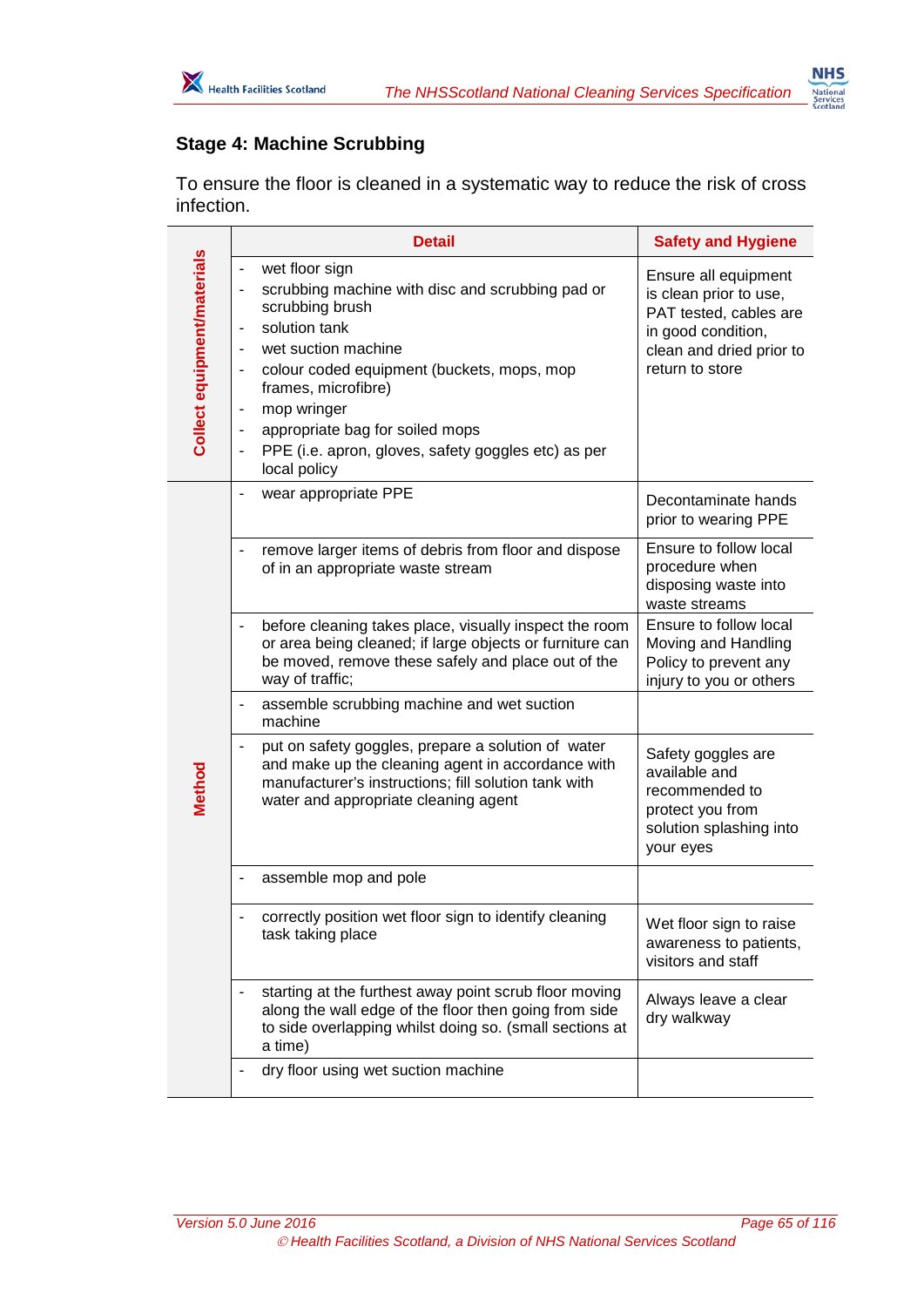

| <b>Detail</b>                                                                                      | <b>Safety and Hygiene</b>                                                                         |
|----------------------------------------------------------------------------------------------------|---------------------------------------------------------------------------------------------------|
| rinse floor area with plain water as per damp<br>٠<br>mopping stage 3;                             |                                                                                                   |
| when the floor is dry remove wet floor signs                                                       |                                                                                                   |
| remove PPE and dispose of in appropriate waste<br>stream                                           | Ensure to follow local<br>procedure when<br>disposing waste into<br>waste streams                 |
| return large objects or furniture which were removed<br>prior to the cleaning process taking place | Ensure to follow local<br>Manual Handling<br>Policy to prevent any<br>injury to you and<br>others |
| return equipment to DSR                                                                            |                                                                                                   |
| ensure to clean and store all used equipment away<br>۰<br>appropriately                            | Dispose of PPE<br>appropriately and<br>decontaminate hands                                        |

### **Required Outcome:**

Following the cleaning process the required standards are as follows:

- hard surfaces should be free from soil, spots and dust;
- edges and corners are free from soil, dust and film;
- surfaces should be free from tape and sticky residue.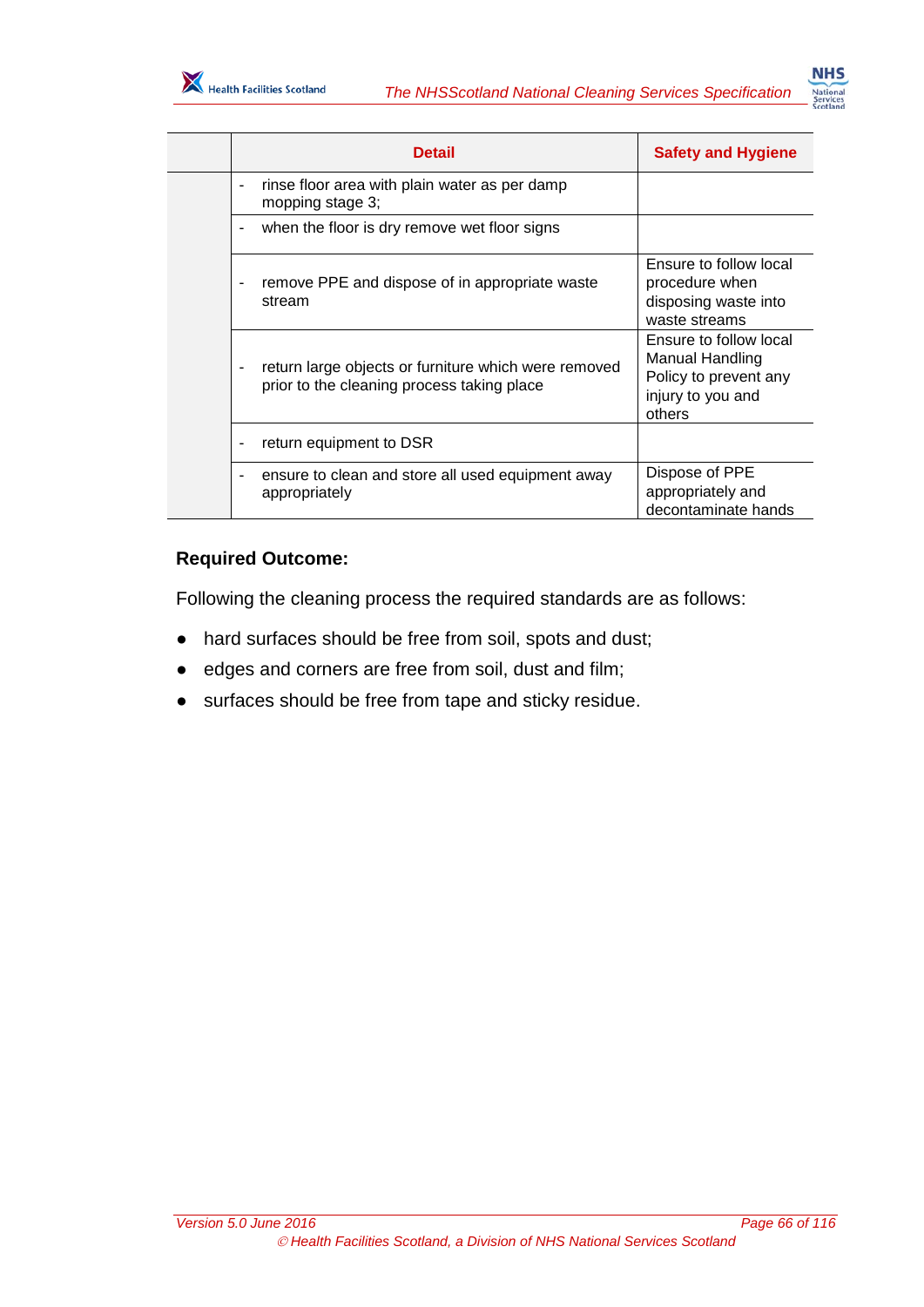# **Stage 5: Machine Buffing Where Applicable**

To ensure the floor is cleaned in a systematic way to reduce the risk of cross infection.

|                                       | <b>Detail</b>                                                                                                                                                                              | <b>Safety and Hygiene</b>                                                                                                                      |
|---------------------------------------|--------------------------------------------------------------------------------------------------------------------------------------------------------------------------------------------|------------------------------------------------------------------------------------------------------------------------------------------------|
| equipment/materials<br><b>Collect</b> | wet floor signs<br>scrubbing machine with disc and buffing pad or<br>buffing brush<br>PPE (i.e. apron, gloves, safety goggles etc) as per<br>٠<br>local policy                             | Ensure all equipment<br>is clean prior to use,<br>PAT tested, cables are<br>in good condition,<br>clean and dried prior to<br>return to store. |
|                                       | wear appropriate PPE                                                                                                                                                                       | Decontaminate hands<br>prior to wearing PPE                                                                                                    |
|                                       | remove larger items of debris from floor and dispose<br>of in an appropriate waste stream                                                                                                  | Ensure to follow local<br>procedure when<br>disposing waste into<br>waste streams                                                              |
|                                       | before cleaning takes place, visually inspect the room<br>or area being cleaned; if large objects or furniture can<br>be moved, remove these safely and place out of the<br>way of traffic | Ensure to follow local<br>Moving and Handling<br>Policy to prevent any<br>injury to you or others                                              |
|                                       | assemble machine with attachments                                                                                                                                                          |                                                                                                                                                |
|                                       | correctly position wet floor sign to identify cleaning<br>task taking place                                                                                                                | Wet floor sign to raise<br>awareness to patients,<br>visitors and staff                                                                        |
| <b>Method</b>                         | starting at the furthest away point from the door, buff<br>floor moving along wall edges from side to side with a<br>slight overlap                                                        | Always leave a clear<br>walk way                                                                                                               |
|                                       | return large objects or furniture which were removed<br>$\overline{\phantom{0}}$<br>prior to the cleaning process taking place                                                             | Ensure to follow local<br>Moving and Handling<br>Policy to prevent any<br>injury to you and<br>others                                          |
|                                       | remove wet floor signs                                                                                                                                                                     |                                                                                                                                                |
|                                       | remove PPE and dispose of in appropriate waste<br>-<br>stream                                                                                                                              | Ensure to follow local<br>procedure when<br>disposing waste into<br>waste streams                                                              |
|                                       | return equipment to DSR<br>۰                                                                                                                                                               |                                                                                                                                                |
|                                       | ensure to clean and store all used equipment away<br>-<br>appropriately.                                                                                                                   | Dispose of PPE<br>appropriately and<br>decontaminate hands                                                                                     |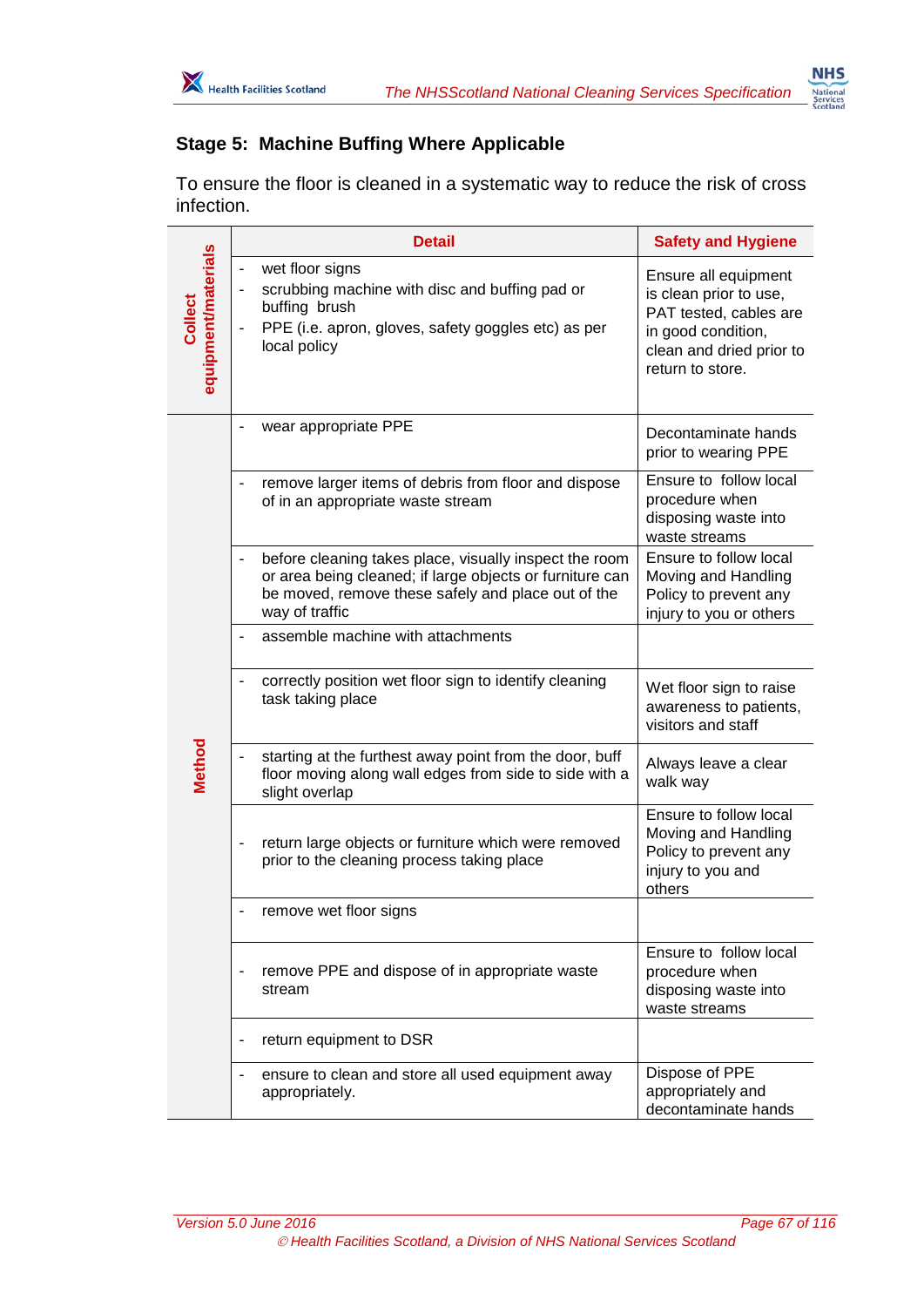### **Required Outcome:**

Following the cleaning process the required standards are as follows:

- hard surfaces should be free from soil, spots and dust;
- edges and corners are free from soil, dust and film;
- surfaces should be free from tape and sticky residue.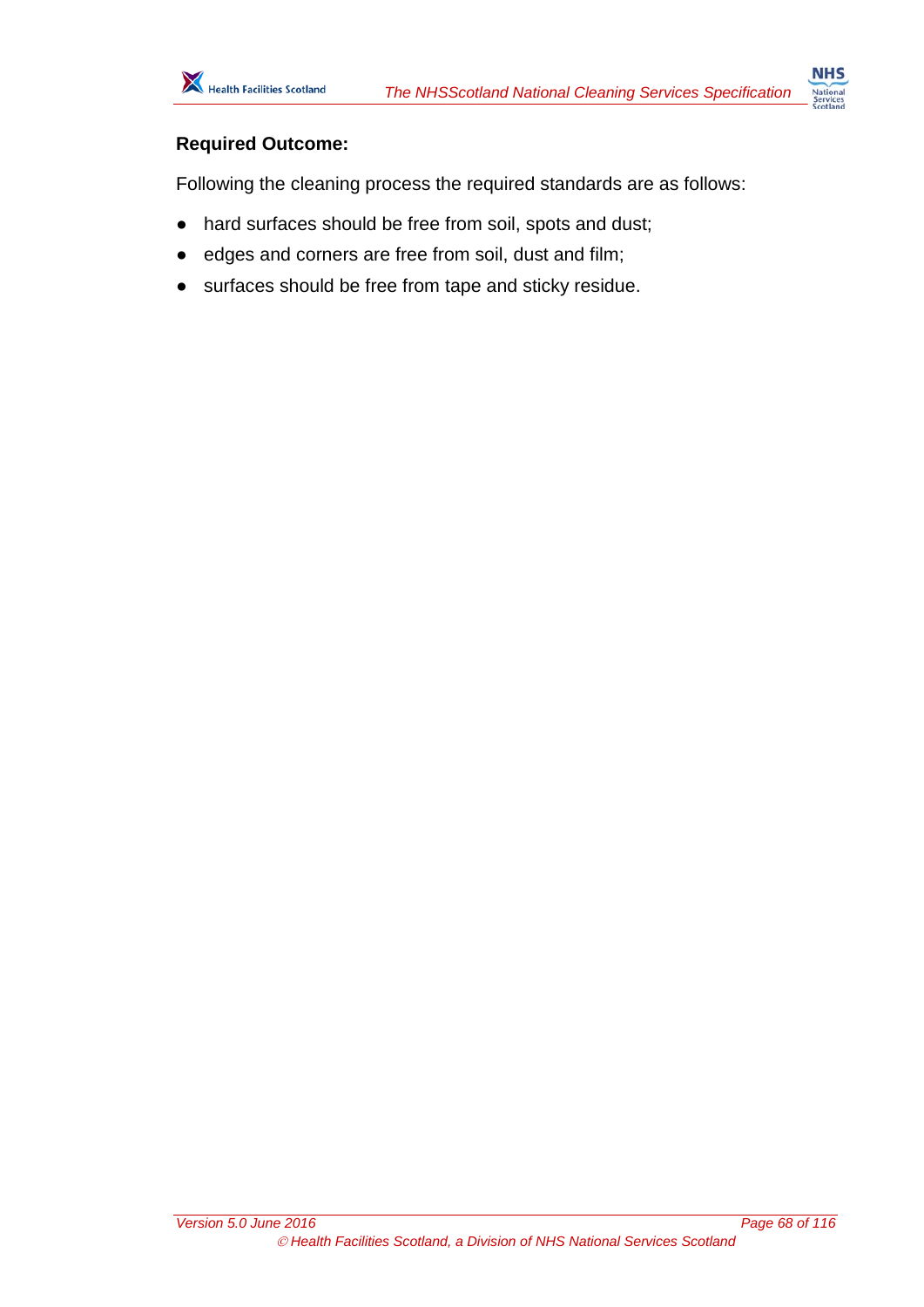

# **High Level Cleaning**

Particular attention should be given to the cleaning of high level surfaces to prevent the build up of dust.

|                                       | <b>Detail</b>                                                                                                                                                                                                                                                                                                                 | <b>Safety and Hygiene</b>                                                                                         |
|---------------------------------------|-------------------------------------------------------------------------------------------------------------------------------------------------------------------------------------------------------------------------------------------------------------------------------------------------------------------------------|-------------------------------------------------------------------------------------------------------------------|
| equipment/materials<br><b>Collect</b> | wet floor signs<br>$\overline{\phantom{a}}$<br>colour coded equipment (buckets, microfibre,<br>$\overline{\phantom{a}}$<br>cloths), disposable cloth or paper                                                                                                                                                                 | Ensure all equipment<br>is clean prior to use<br><b>Adhere to National</b>                                        |
|                                       | Cleaning agent;<br>PPE (i.e. apron, gloves, safety goggles etc) as per<br>local policy                                                                                                                                                                                                                                        | <b>Cleaning Specification</b><br>colour coding                                                                    |
|                                       | safety ladder if cleaning above hand height<br>-<br>high duster frame and head<br>$\blacksquare$                                                                                                                                                                                                                              |                                                                                                                   |
|                                       | wear appropriate PPE<br>$\qquad \qquad \blacksquare$                                                                                                                                                                                                                                                                          | Decontaminate hands<br>prior to wearing PPE                                                                       |
|                                       | Wear safety goggles and half fill bucket with water<br>and add the cleaning agent in line with<br>manufacturers' instructions; change cleaning solution<br>as appropriate                                                                                                                                                     | Safety goggles are<br>available and<br>recommended to<br>protect you from<br>solution splashing into<br>your eyes |
|                                       | correctly position wet floor sign to identify cleaning<br>task taking place                                                                                                                                                                                                                                                   | Wet floor sign to raise<br>awareness to patients,<br>visitors and staff                                           |
|                                       | remove any debris, sticky tape from the surfaces;                                                                                                                                                                                                                                                                             |                                                                                                                   |
| <b>Method</b>                         | dampen and concertina the cloth, which will give you<br>a number of clean cloth surfaces, wipe all high level<br>surfaces with the damp cloth using one swipe, fold a<br>section of the cloth over to reveal a clean unused<br>surface and wipe again. Ensure to always work clean<br>to dirty preventing cross contamination |                                                                                                                   |
|                                       | continue to do this until all the clean surfaces on the<br>cloth have been used then replace the cloth                                                                                                                                                                                                                        |                                                                                                                   |
|                                       | remove wet floor signs                                                                                                                                                                                                                                                                                                        |                                                                                                                   |
|                                       | remove PPE and dispose of in appropriate waste<br>$\overline{\phantom{0}}$<br>stream                                                                                                                                                                                                                                          | Ensure to follow local<br>procedure when<br>disposing waste into<br>waste streams                                 |
|                                       | return equipment to DSR<br>-                                                                                                                                                                                                                                                                                                  |                                                                                                                   |
|                                       | ensure to clean and store all used equipment away<br>appropriately                                                                                                                                                                                                                                                            | Dispose of PPE<br>appropriately and<br>decontaminate hands                                                        |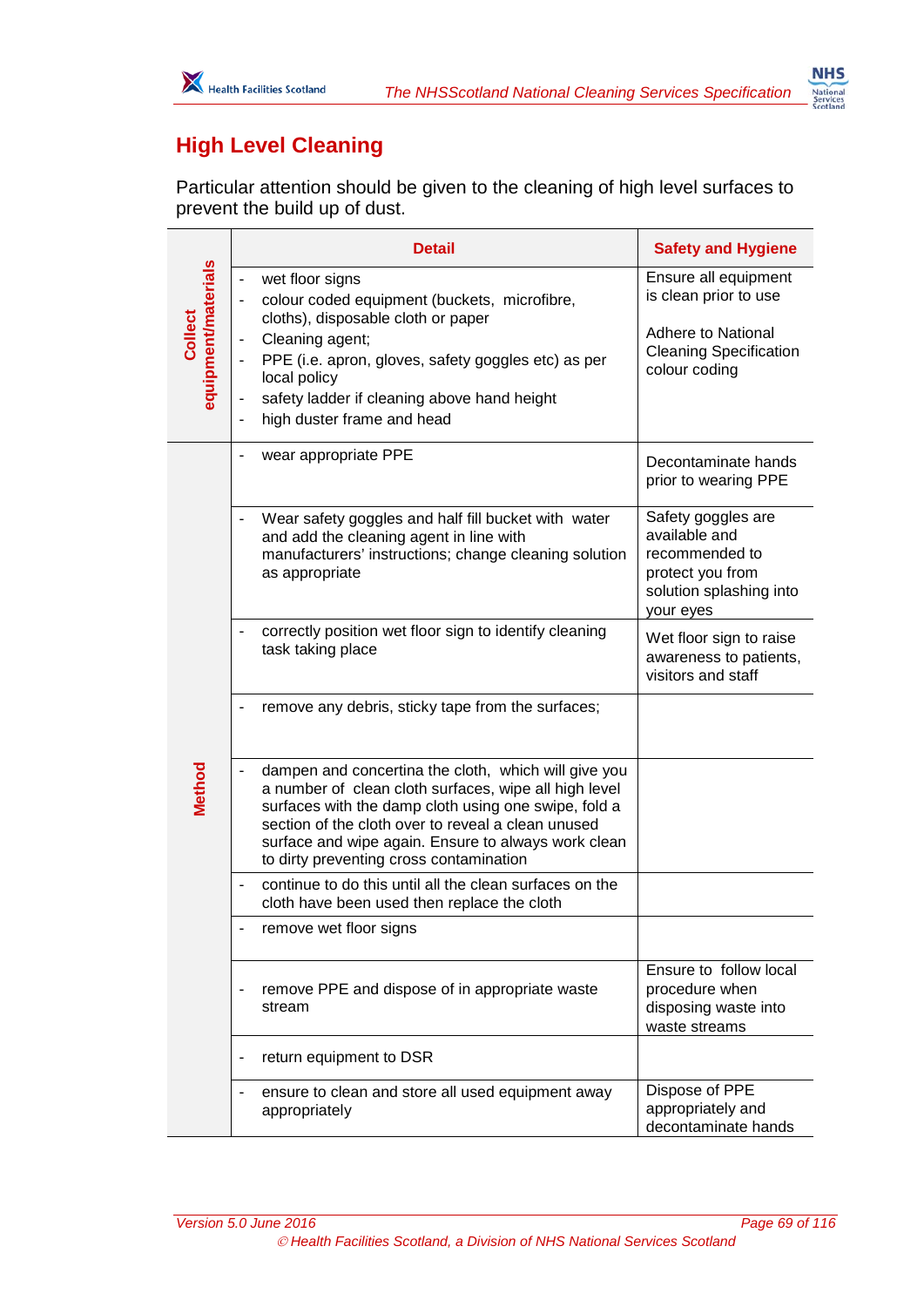#### **Required Outcome:**

- each item is cleaned in a systematic way to reduce the risk of cross infection;
- hard surfaces should be free from soil, spots and dust;
- soft surfaces should be free from soil, stains, film and dust;
- edges, corners and wheels are free from soil, dust and film;
- surfaces should be free from tape and sticky residue.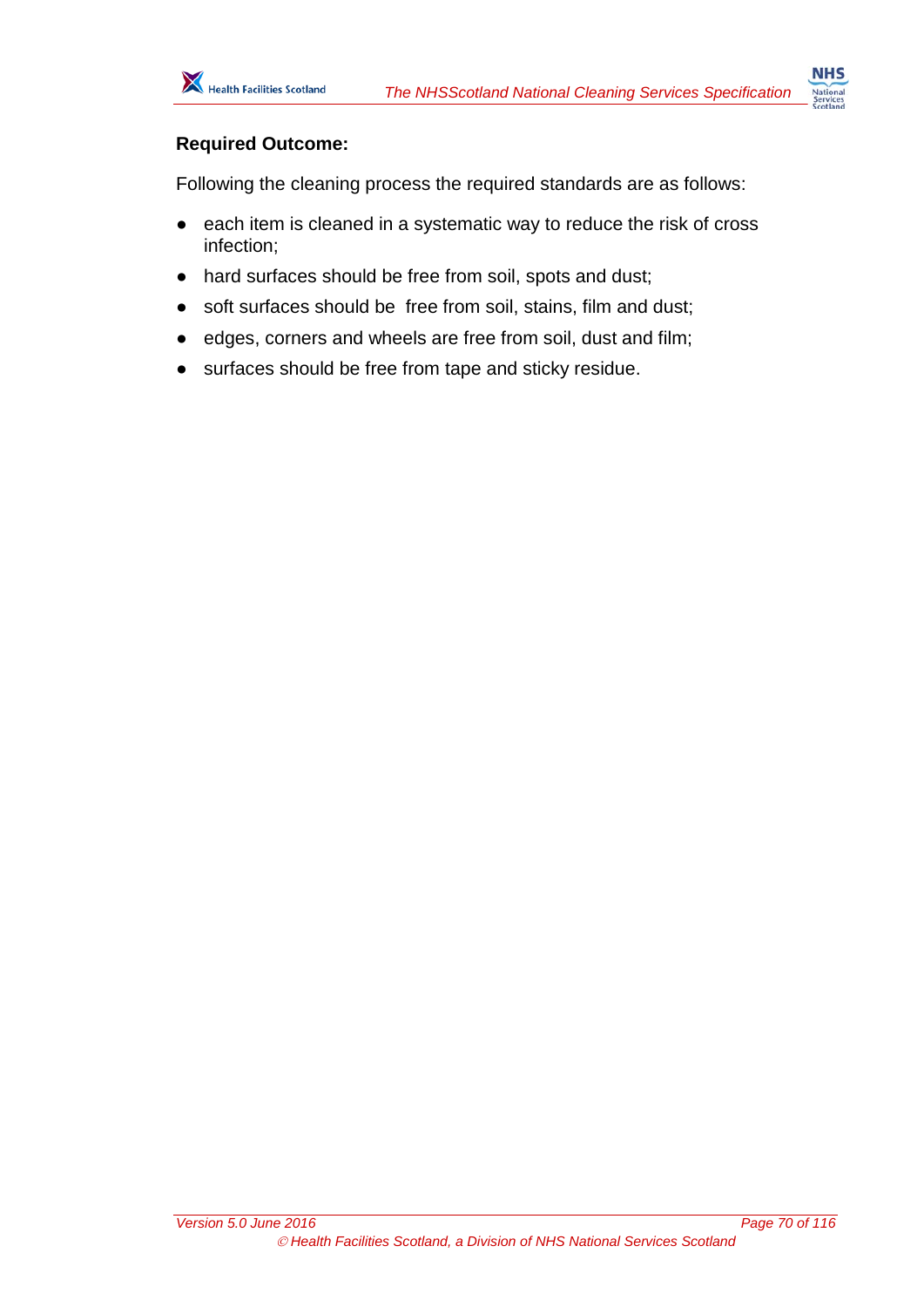

# **Low Level Cleaning**

Low level cleaning applies to any surface which might attract dust and spillages.

|                                       | <b>Detail</b>                                                                                                                                                                                                                                                                                                    | <b>Safety and Hygiene</b>                                                                                                                       |
|---------------------------------------|------------------------------------------------------------------------------------------------------------------------------------------------------------------------------------------------------------------------------------------------------------------------------------------------------------------|-------------------------------------------------------------------------------------------------------------------------------------------------|
| equipment/materials<br><b>Collect</b> | wet floor signs<br>colour coded equipment (buckets, microfibre,<br>$\blacksquare$<br>cloths), disposable cloth or paper<br>cleaning agent<br>PPE (i.e. apron, gloves, safety goggles etc) as per<br>local policy<br>kneeling pad if required.                                                                    | Ensure all equipment<br>is clean prior to use<br><b>Adhere to National</b><br><b>Cleaning Specification</b><br>colour coding                    |
|                                       | wear appropriate PPE                                                                                                                                                                                                                                                                                             | Decontaminate hands<br>prior to wearing PPE                                                                                                     |
|                                       | wear safety goggles and half fill bucket with water<br>and add the cleaning agent in line with<br>manufacturers' instructions; change cleaning solution<br>as appropriate<br>Where possible eliminate the need for using buckets<br>$\overline{a}$<br>by using fresh running water from the sink in the<br>room. | Safety goggles are<br>available and<br>recommended to<br>protect you from<br>solution splashing into<br>your eyes whilst<br>mixing the chemical |
|                                       | correctly position wet floor sign to identify cleaning<br>task taking place                                                                                                                                                                                                                                      | Wet floor sign to raise<br>awareness to patients,<br>visitors and staff                                                                         |
|                                       | remove any debris, sticky tape from the surface                                                                                                                                                                                                                                                                  |                                                                                                                                                 |
| <b>Method</b>                         | dampen the cloth and clean all low level surfaces                                                                                                                                                                                                                                                                |                                                                                                                                                 |
|                                       | wipe the surface with the damp cloth using one<br>÷,<br>swipe, fold a section of the cloth over to reveal a<br>clean unused surface and wipe again. Ensure to<br>always work clean to dirty                                                                                                                      |                                                                                                                                                 |
|                                       | continue to do this until all the clean surfaces on the<br>cloth have been used then replace the cloth                                                                                                                                                                                                           |                                                                                                                                                 |
|                                       | remove wet floor signs                                                                                                                                                                                                                                                                                           |                                                                                                                                                 |
|                                       | remove PPE and dispose of in appropriate waste<br>$\overline{\phantom{0}}$<br>stream                                                                                                                                                                                                                             | Ensure to follow local<br>procedure when<br>disposing waste into<br>waste streams                                                               |
|                                       | return equipment to DSR<br>۰                                                                                                                                                                                                                                                                                     |                                                                                                                                                 |
|                                       | ensure to clean and store all used equipment away<br>appropriately                                                                                                                                                                                                                                               | Dispose of PPE<br>appropriately and<br>decontaminate hands                                                                                      |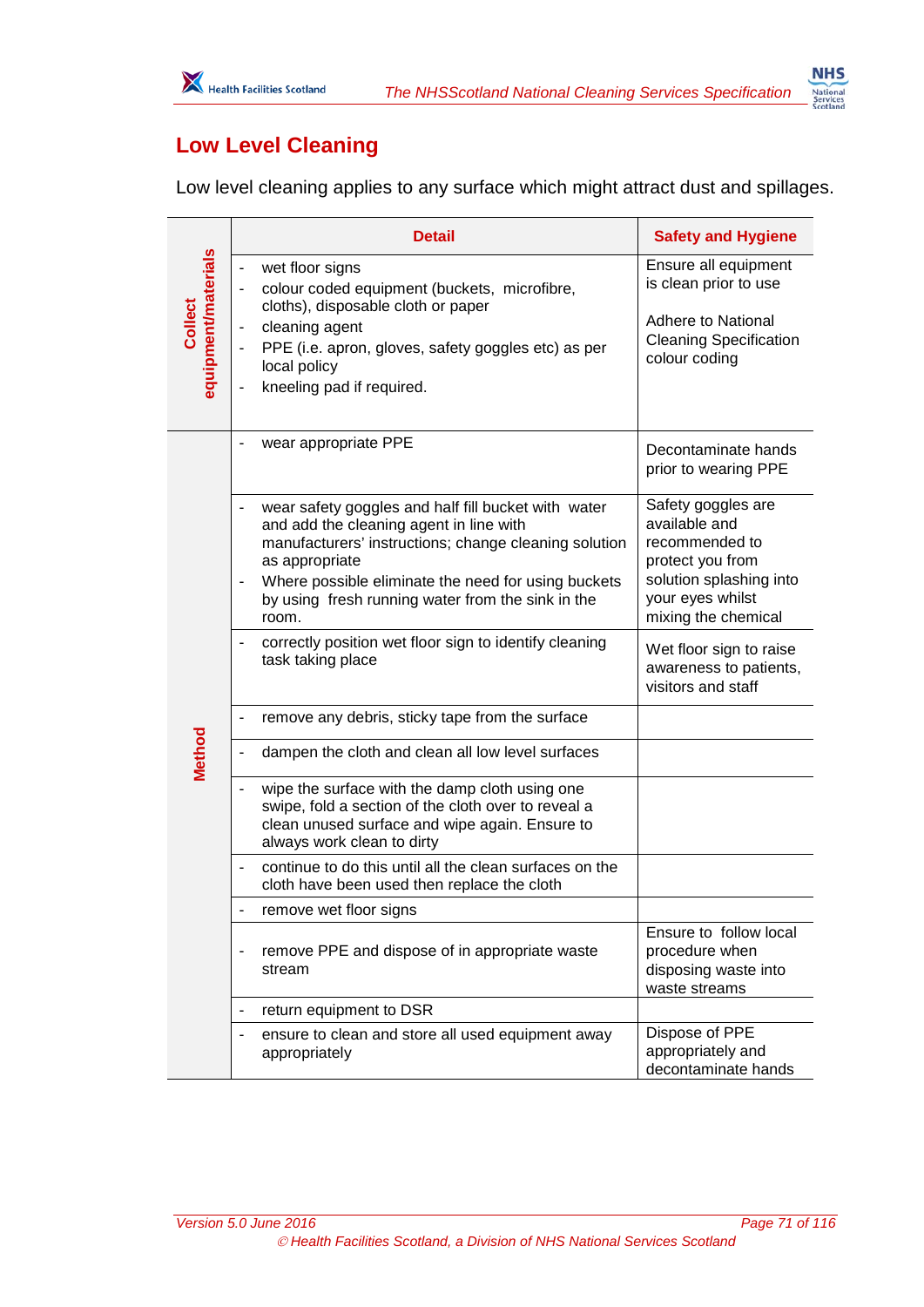### **Required Outcome:**

- hard surfaces should be free from soil, spots and dust;
- soft surfaces should be free from soil, stains, film and dust;
- edges, corners and wheels are free from soil, dust and film;
- surfaces should be free from tape and sticky residue.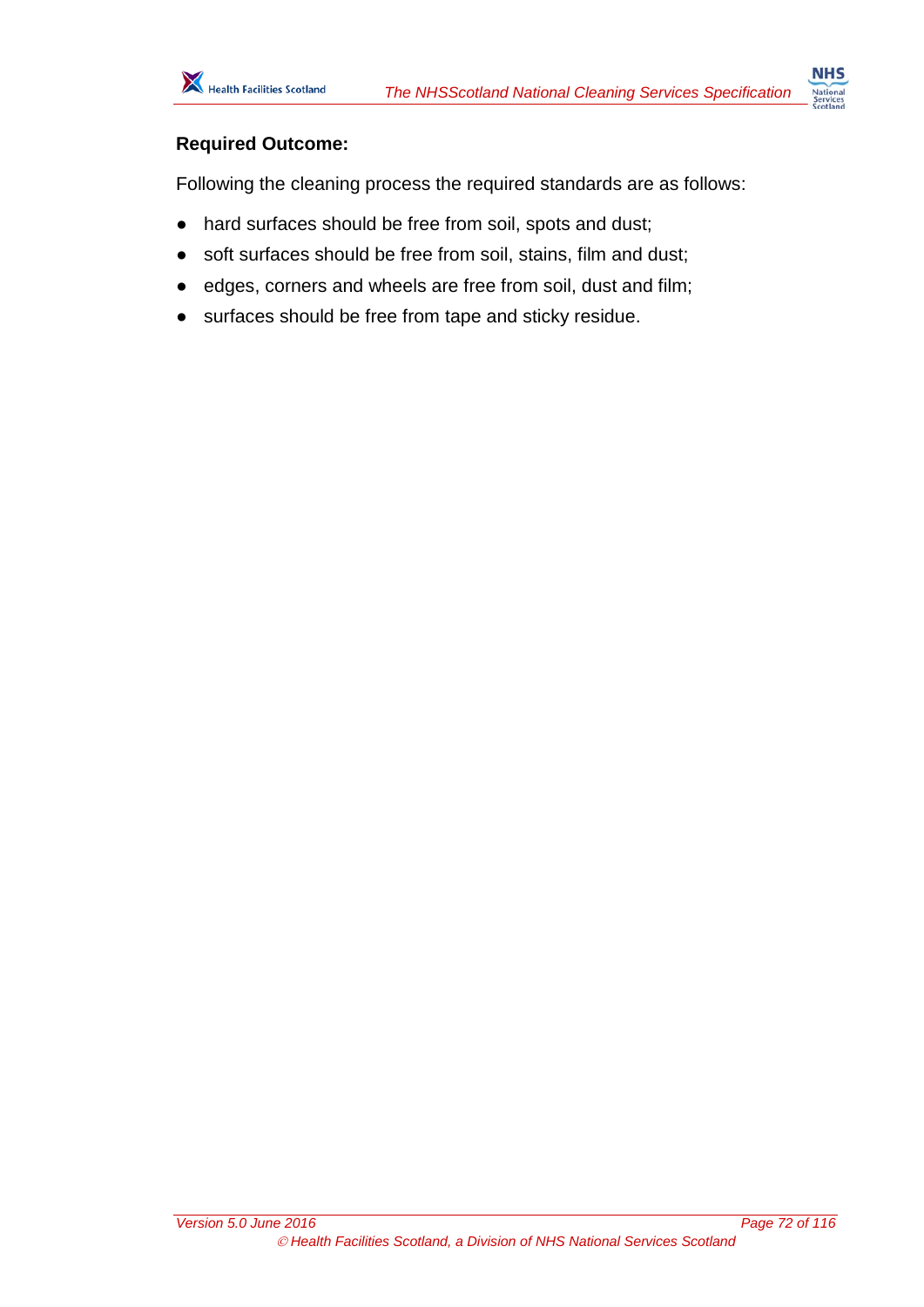# **Paintwork, Walls and Doors**

Paintwork, walls and doors are cleaned in a systematic way to reduce the risk of cross infection.

|                                       | Detail                                                                                                                                                                                                                                                                                             | <b>Safety and Hygiene</b>                                                                                                                       |
|---------------------------------------|----------------------------------------------------------------------------------------------------------------------------------------------------------------------------------------------------------------------------------------------------------------------------------------------------|-------------------------------------------------------------------------------------------------------------------------------------------------|
| equipment/materials<br><b>Collect</b> | wet floor;<br>colour coded equipment (buckets, microfibre, cloths),<br>disposable cloth or paper<br>cleaning agent<br>PPE (i.e. apron, gloves, safety goggles etc) as per<br>local policy<br>safety ladder if cleaning above hand height<br>high duster frame and head<br>$\overline{\phantom{a}}$ | Ensure all equipment<br>is clean prior to use<br>Adhere to National<br>Cleaning<br>Specification colour<br>coding                               |
|                                       | wear appropriate PPE                                                                                                                                                                                                                                                                               | Decontaminate<br>hands prior to<br>wearing PPE                                                                                                  |
|                                       | wear safety goggles and half fill bucket with warm<br>water and add the cleaning agent in line with<br>manufacturers' instructions; change cleaning solution<br>as appropriate                                                                                                                     | Safety goggles are<br>available and<br>recommended to<br>protect you from<br>solution splashing<br>into your eyes whilst<br>mixing the chemical |
|                                       | correctly position wet floor sign to identify cleaning task<br>taking place                                                                                                                                                                                                                        | Wet floor sign to<br>raise awareness to<br>patients, visitors and<br>staff                                                                      |
| <b>Method</b>                         | remove all forms of soiling and graffiti from the surface<br>to be cleaned                                                                                                                                                                                                                         |                                                                                                                                                 |
|                                       | wipe the surface with the damp cloth using one swipe,<br>fold a section of the cloth over to reveal a clean<br>unused surface and wipe again. Ensure to always<br>work clean to dirty                                                                                                              |                                                                                                                                                 |
|                                       | mop the remaining floor using leading edge, working<br>backwards towards the door                                                                                                                                                                                                                  |                                                                                                                                                 |
|                                       | continue to do this until all the clean surfaces on the<br>cloth or paper have been used then replace the cloth                                                                                                                                                                                    |                                                                                                                                                 |
|                                       | remove wet floor signs                                                                                                                                                                                                                                                                             |                                                                                                                                                 |
|                                       | remove PPE and dispose of in appropriate waste<br>stream                                                                                                                                                                                                                                           | Ensure to follow<br>local procedure when<br>disposing waste into<br>waste streams                                                               |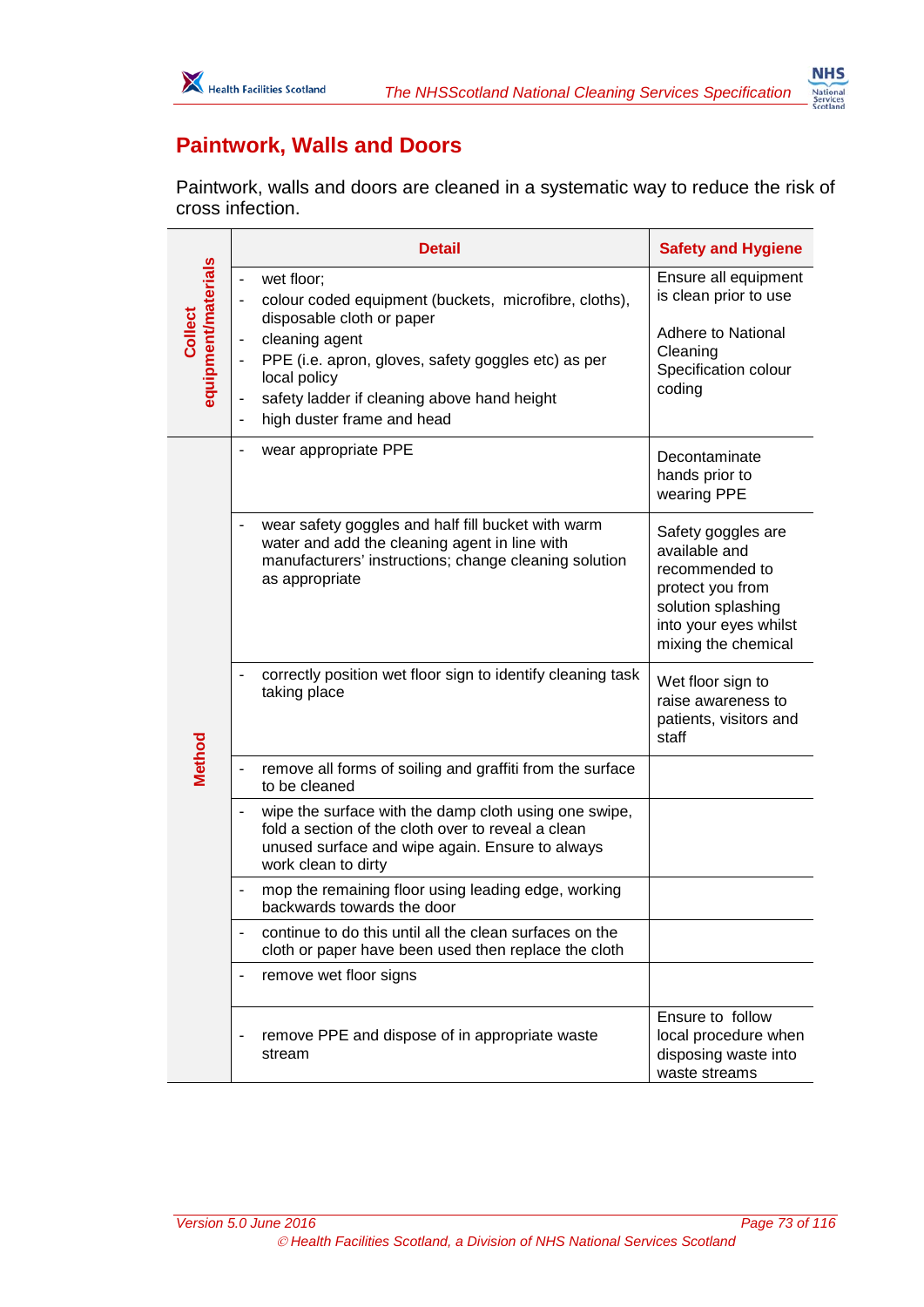

| <b>Detail</b>                                                      | <b>Safety and Hygiene</b>                                     |
|--------------------------------------------------------------------|---------------------------------------------------------------|
| return equipment to DSR                                            |                                                               |
| ensure to clean and store all used equipment away<br>appropriately | Dispose of PPE<br>appropriately and<br>decontaminate<br>hands |

#### **Required Outcome:**

- all surfaces should be free from soil, spots, dust and fingerprints;
- low level air vents, grilles and any other air outlets are unblocked and free from dust, grit, soil and cobwebs;
- door tracks and jambs are free from grit and other debris;
- all surfaces are free from tape and sticky residue.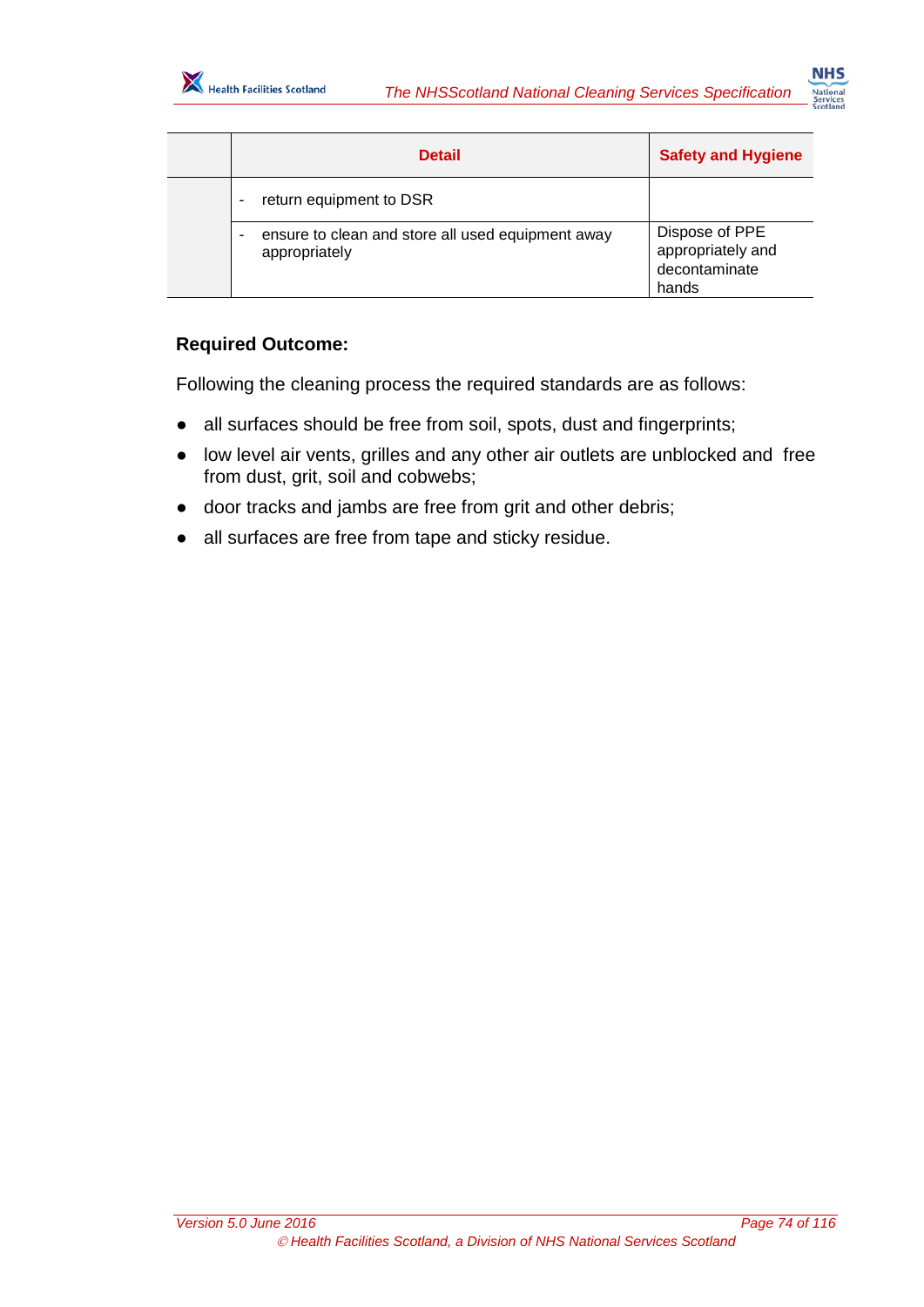# **Changing/Hanging Curtains and Bed Screens**

Applies when removing and hanging curtains and bed screens in all clinical and non- clinical areas.

|                             | <b>Detail</b>                                                                                                                                                                                                                                                                                                                                           | <b>Safety and Hygiene</b>                                                                                                                                                                                                                                                                       |
|-----------------------------|---------------------------------------------------------------------------------------------------------------------------------------------------------------------------------------------------------------------------------------------------------------------------------------------------------------------------------------------------------|-------------------------------------------------------------------------------------------------------------------------------------------------------------------------------------------------------------------------------------------------------------------------------------------------|
| Collect equipment/materials | wet floor sign<br>$\blacksquare$<br>colour coded equipment (buckets, microfibre,<br>$\blacksquare$<br>cloths), disposable cloth or paper<br>cleaning solution<br>$\blacksquare$<br>PPE (i.e. apron, gloves, safety goggles etc) as per<br>local policy laundry bags<br>curtain hooks and container<br>suitable safety ladder/platform<br>clean curtains | A local *risk<br>assessment should be<br>carried out to<br>determine the number<br>of operatives and type<br>of kit required to<br>undertake the task<br>safely and effectively.<br>This is essential when<br>working at heights, in<br>occupied areas and<br>handling large, heavy<br>curtains |
|                             |                                                                                                                                                                                                                                                                                                                                                         | Ensure<br>curtains/screens are<br>freshly laundered and<br>in good state of repair                                                                                                                                                                                                              |
|                             | wear appropriate PPE                                                                                                                                                                                                                                                                                                                                    | Decontaminate hands<br>prior to wearing PPE                                                                                                                                                                                                                                                     |
|                             | correctly position wet floor sign to identify cleaning<br>task taking place                                                                                                                                                                                                                                                                             | Wet floor sign to raise<br>awareness to patients,<br>visitors and staff                                                                                                                                                                                                                         |
|                             | *using the safety ladder/platform, and in line with<br>outcome of risk assessment, take down the bed<br>screen/curtain                                                                                                                                                                                                                                  |                                                                                                                                                                                                                                                                                                 |
| <b>Method</b>               | wear safety goggles and half fill bucket with warm<br>water and add the cleaning agent in line with<br>manufacturers' instructions; change cleaning solution<br>as appropriate                                                                                                                                                                          | Safety goggles are<br>available and<br>recommended to<br>protect you from<br>solution splashing into<br>your eyes                                                                                                                                                                               |
|                             | remove the curtain hooks and place in the container                                                                                                                                                                                                                                                                                                     |                                                                                                                                                                                                                                                                                                 |
|                             | bag curtains and label bags, for transfer to laundry as<br>per local policy                                                                                                                                                                                                                                                                             | Adhere to local policy<br>when packing curtains<br>for transportation                                                                                                                                                                                                                           |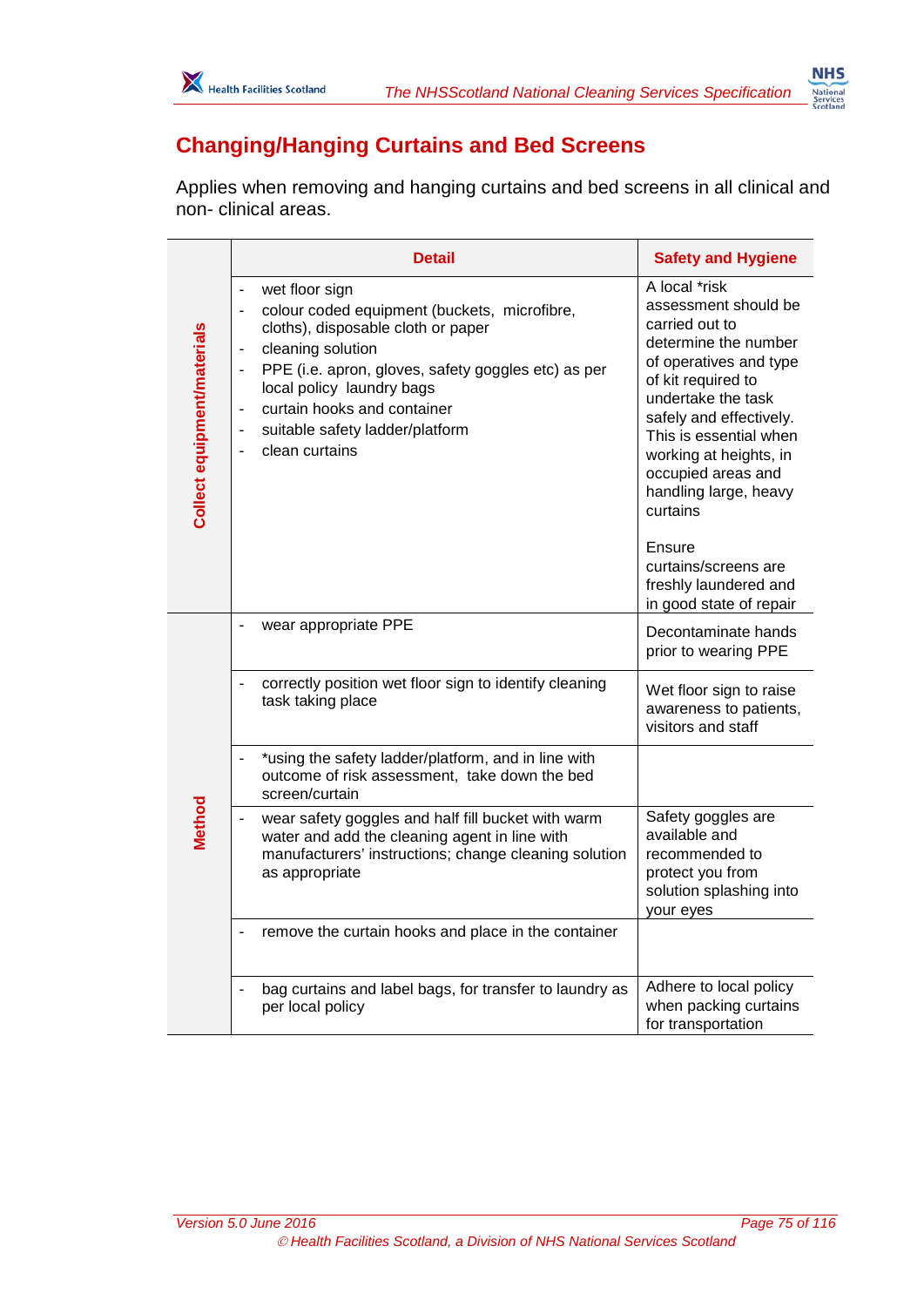

**NHS** 

| <b>Detail</b>                                                                                                                                                                                                                                              | <b>Safety and Hygiene</b>                                                         |
|------------------------------------------------------------------------------------------------------------------------------------------------------------------------------------------------------------------------------------------------------------|-----------------------------------------------------------------------------------|
| dampen cloth/paper and wipe curtain rail and<br>associated fixtures. Wipe the surface with the damp<br>cloth using one swipe, fold a section of the cloth over<br>to reveal a clean unused surface and wipe again.<br>Ensure to always work clean to dirty |                                                                                   |
| wash curtain hooks in cleaning solution and dry                                                                                                                                                                                                            |                                                                                   |
| fit the curtain hooks to a clean curtain at appropriate,<br>evenly spaced intervals                                                                                                                                                                        |                                                                                   |
| carry and hang curtain as per recommendations from<br>risk assessment                                                                                                                                                                                      |                                                                                   |
| remove stepladders and wet floor signs                                                                                                                                                                                                                     |                                                                                   |
| remove PPE and dispose of in appropriate waste<br>stream                                                                                                                                                                                                   | Ensure to follow local<br>procedure when<br>disposing waste into<br>waste streams |
| return equipment to DSR<br>$\overline{a}$                                                                                                                                                                                                                  |                                                                                   |
| ensure to clean and store all used equipment away<br>appropriately                                                                                                                                                                                         | Dispose of PPE<br>appropriately and<br>decontaminate hands                        |

#### **Required Outcome:**

- bed screens and curtains are in good state of repair and free from stains, soiling and dust;
- bed screens and curtains hang in a uniform manner and have sufficient and appropriate hooks/fasteners;
- rails, fittings and fixtures required for curtains and bed screens should be in good state of repair and free from dust, grit, spillage, residue or any tape or attachments which may compromise cleaning.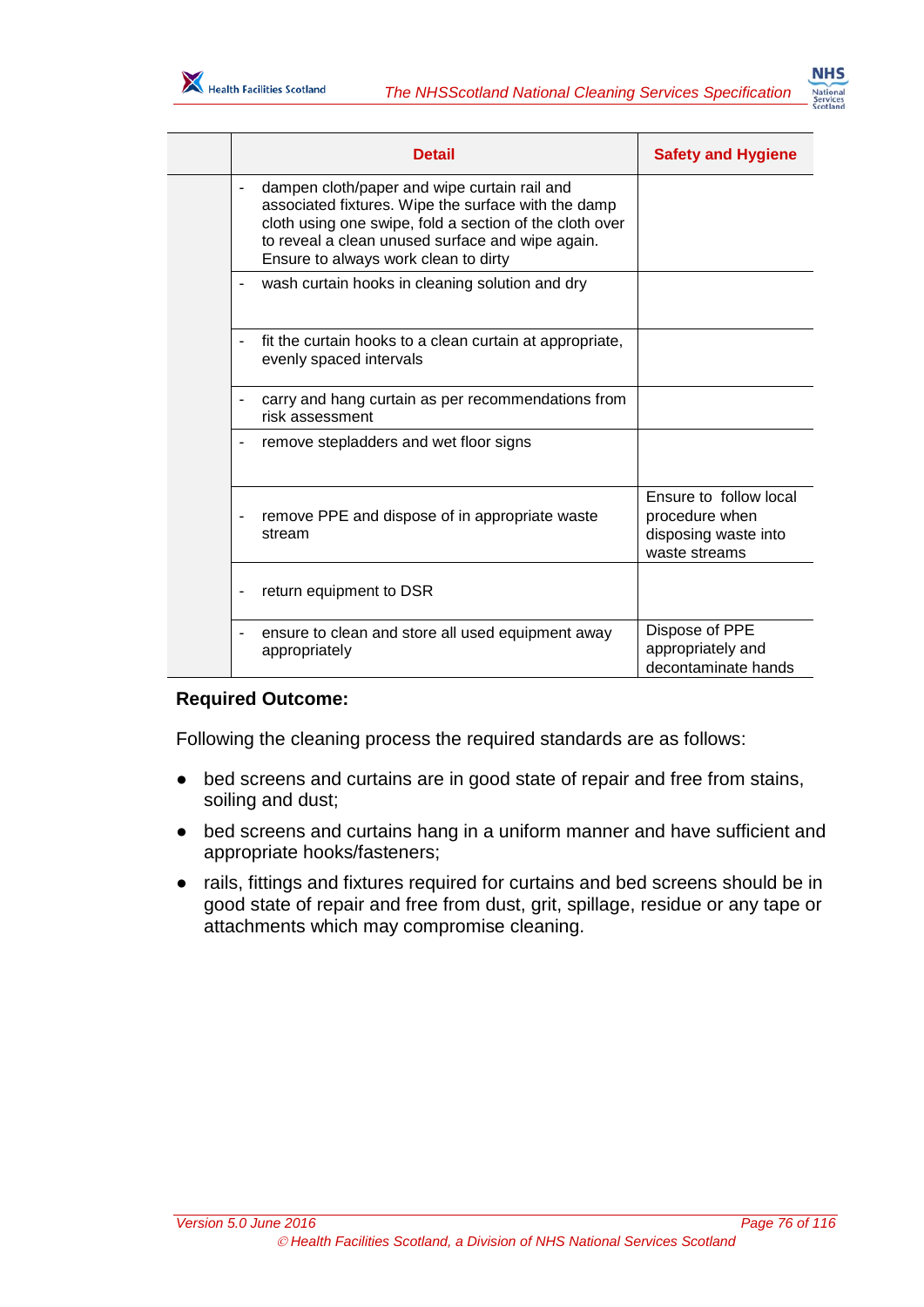# **Sanitary Fixtures and Fittings**

To effectively reduce the risk of cross infection emphasis requires to be placed on the cleaning of contact surfaces such as taps, dispensers etc.

This process applies to toilets, urinals, bidets, sinks, wash hand basins, baths and showers.

#### **Fixtures and Fittings (including dispensers)**

|                                       | <b>Detail</b>                                                                                                                                                                                                                                                                                                                                                                                                       | <b>Safety and Hygiene</b>                                                                                                                                                                                             |
|---------------------------------------|---------------------------------------------------------------------------------------------------------------------------------------------------------------------------------------------------------------------------------------------------------------------------------------------------------------------------------------------------------------------------------------------------------------------|-----------------------------------------------------------------------------------------------------------------------------------------------------------------------------------------------------------------------|
| equipment/materials<br><b>Collect</b> | PPE (i.e. apron, gloves, safety goggles etc) as per<br>local policy<br>colour coded equipment such as buckets and<br>microfibre cloths<br>disposable cloth or paper<br>chlorine releasing agent                                                                                                                                                                                                                     | Ensure all equipment<br>is clean prior to use<br>Adhere to<br><b>NHSScotland National</b><br><b>Cleaning Services</b><br>Specification colour<br>coding                                                               |
|                                       | wear appropriate PPE                                                                                                                                                                                                                                                                                                                                                                                                | Decontaminate hands<br>prior to wearing PPE                                                                                                                                                                           |
| Method                                | using a new disposable cloth and 1,000ppm<br>available chlorine, wipe the surface with the damp<br>cloth using one swipe, fold a section of the cloth over<br>to reveal a clean unused surface and wipe again.<br>Ensure to always work clean to dirty, paying<br>particular attention to touch surfaces such as<br>handles and light pulls/switches, dispensers'<br>undersides and nozzles, then dispose of cloth. | Always mix chemicals<br>following<br>Manufacturer's<br>instructions<br>All tap and shower<br>outlets must have<br>water run as per local<br>water management<br>policy<br>When refilling clean<br>inside of dispenser |
|                                       | rinse and dry with a clean cloth                                                                                                                                                                                                                                                                                                                                                                                    |                                                                                                                                                                                                                       |
|                                       | remove refuse from the room, tying and labelling<br>appropriately and clean waste bin                                                                                                                                                                                                                                                                                                                               |                                                                                                                                                                                                                       |
|                                       | remove PPE and dispose in the appropriate waste<br>stream                                                                                                                                                                                                                                                                                                                                                           | Ensure to follow local<br>procedure when<br>disposing of waste                                                                                                                                                        |
|                                       | return equipment to DSR                                                                                                                                                                                                                                                                                                                                                                                             |                                                                                                                                                                                                                       |
|                                       | ensure to clean and store all used equipment away<br>appropriately                                                                                                                                                                                                                                                                                                                                                  | Dispose of PPE<br>appropriately and<br>decontaminate hands                                                                                                                                                            |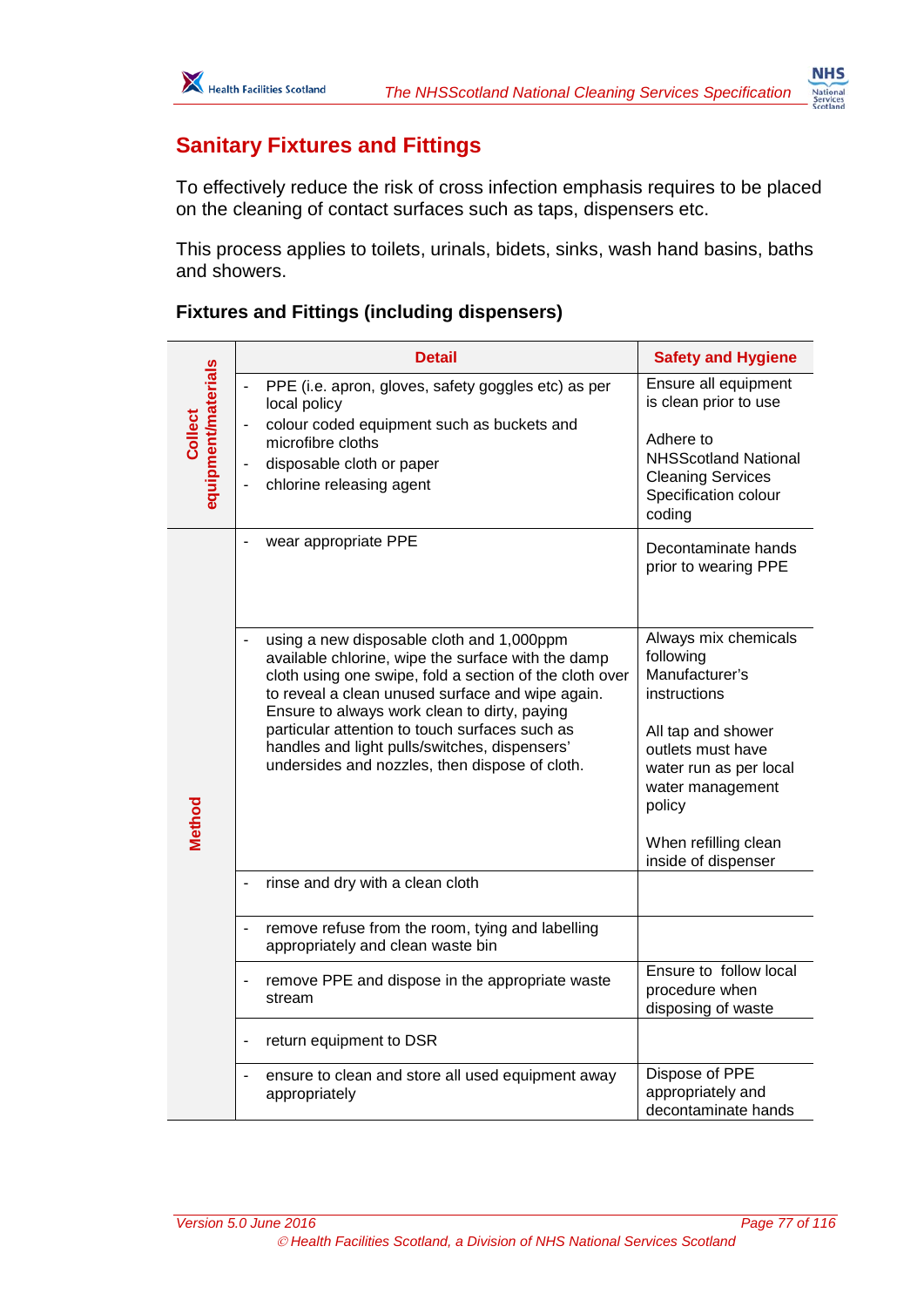

## **Toilets/Urinals**

|                                       | <b>Detail</b>                                                                                                                                                                                                                                                                                                                                                                         | <b>Safety and Hygiene</b>                                                                                                                               |
|---------------------------------------|---------------------------------------------------------------------------------------------------------------------------------------------------------------------------------------------------------------------------------------------------------------------------------------------------------------------------------------------------------------------------------------|---------------------------------------------------------------------------------------------------------------------------------------------------------|
| equipment/materials<br><b>Collect</b> | PPE (i.e. apron, gloves, safety goggles etc) as per<br>local policy<br>toilet brush<br>colour coded equipment (buckets, microfibre,<br>cloths)<br>disposable cloth or paper<br>$\blacksquare$<br>chlorine releasing agent                                                                                                                                                             | Ensure all equipment<br>is clean prior to use<br>Adhere to<br><b>NHSScotland National</b><br><b>Cleaning Services</b><br>Specification colour<br>coding |
|                                       | wear appropriate PPE<br>$\blacksquare$                                                                                                                                                                                                                                                                                                                                                | Decontaminate hands<br>prior to wearing PPE                                                                                                             |
|                                       | flush before cleaning<br>$\overline{\phantom{a}}$                                                                                                                                                                                                                                                                                                                                     | <b>NEVER</b> put cloth into<br>the waste overflow<br>beyond the strainer                                                                                |
|                                       | push the water in the pan behind the bend with the<br>toilet brush, leaving about an inch and put cleaning<br>agent in bowl giving it time to work, as per<br>manufacturer's instructions                                                                                                                                                                                             |                                                                                                                                                         |
|                                       | clean inside bowl including the rim with the toilet<br>$\blacksquare$<br>brush and flush                                                                                                                                                                                                                                                                                              |                                                                                                                                                         |
|                                       | keep brush in the fresh flushing water to clean<br>$\blacksquare$                                                                                                                                                                                                                                                                                                                     |                                                                                                                                                         |
| Method                                | using a new disposable cloth and 1,000ppm<br>$\blacksquare$<br>available chlorine, wash pedestal of sanitary ware<br>from the base to the bowl (clean to dirty) towards the<br>rim of the pan and continue cleaning upwards<br>towards the cistern and finally the flush handle.<br>Particular attention should be paid to the toilet seat,<br>hinges and surround. Dispose of cloth. | Always mix chemicals<br>following<br>Manufacturer's<br>instructions                                                                                     |
|                                       | rinse surfaces and dry with a clean cloth                                                                                                                                                                                                                                                                                                                                             |                                                                                                                                                         |
|                                       | remove PPE and dispose in the appropriate waste<br>stream                                                                                                                                                                                                                                                                                                                             | Ensure to follow local<br>procedure when<br>disposing of waste                                                                                          |
|                                       | return equipment to DSR                                                                                                                                                                                                                                                                                                                                                               |                                                                                                                                                         |
|                                       | ensure to clean and store all used equipment away<br>$\blacksquare$<br>appropriately                                                                                                                                                                                                                                                                                                  | Dispose of PPE<br>appropriately and<br>decontaminate hands                                                                                              |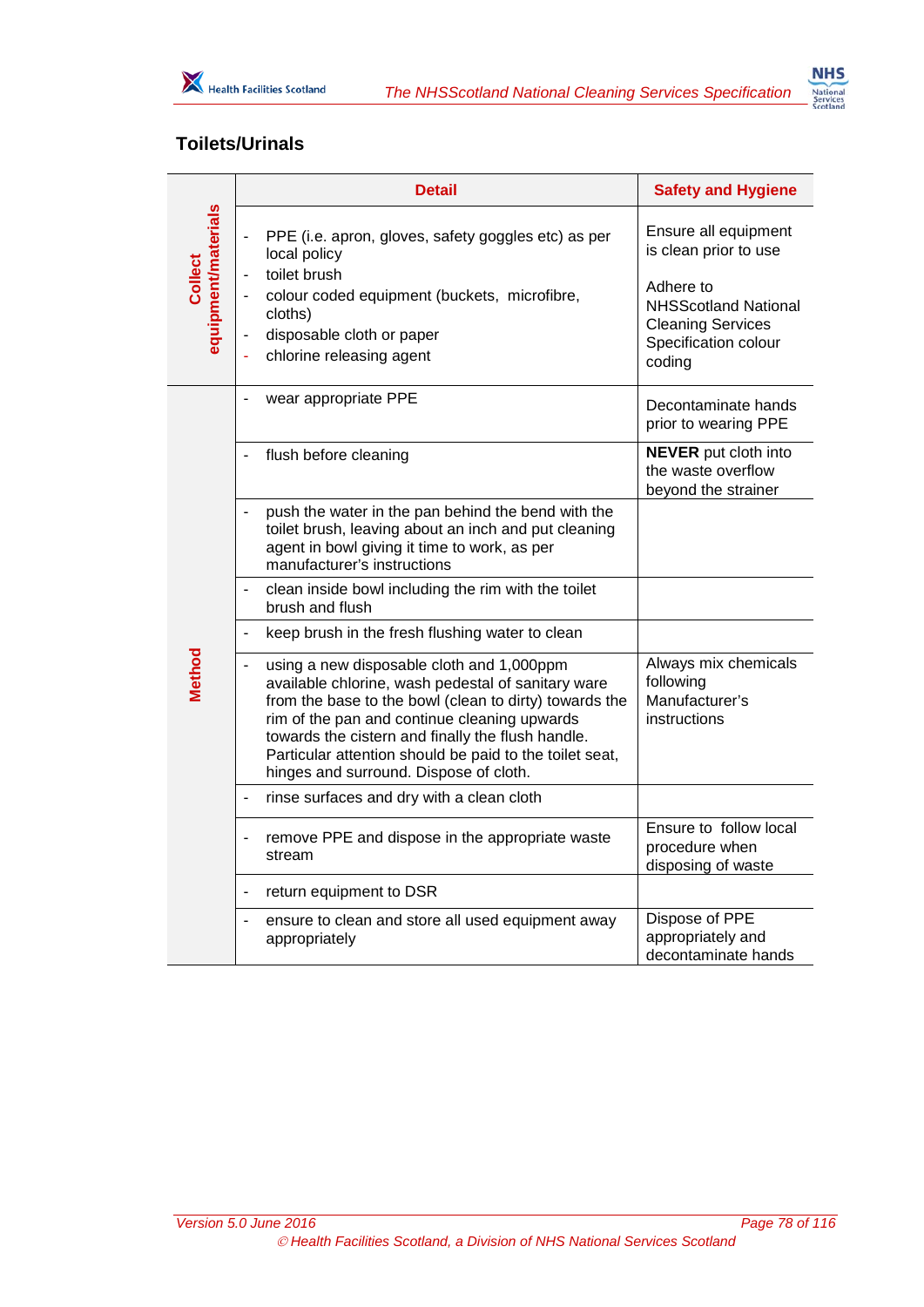

### **Sinks, Wash Hand Basins and Baths**

|                                       | <b>Detail</b>                                                                                                                                                                                                  | <b>Safety and Hygiene</b>                                                                                                                               |
|---------------------------------------|----------------------------------------------------------------------------------------------------------------------------------------------------------------------------------------------------------------|---------------------------------------------------------------------------------------------------------------------------------------------------------|
| equipment/materials<br><b>Collect</b> | PPE (i.e apron, gloves, safety goggles etc) as per<br>$\overline{\phantom{a}}$<br>local policy<br>colour coded equipment (microfibre, cloths)<br>disposable cloth or paper<br>chlorine releasing agent         | Ensure all equipment<br>is clean prior to use<br>Adhere to<br><b>NHSScotland National</b><br><b>Cleaning Services</b><br>Specification colour<br>coding |
|                                       | wear appropriate PPE                                                                                                                                                                                           | Decontaminate hands<br>prior to wearing PPE                                                                                                             |
|                                       | clear plug and overflow of debris                                                                                                                                                                              |                                                                                                                                                         |
|                                       | damp clean soap and towel dispensers                                                                                                                                                                           |                                                                                                                                                         |
|                                       | clean splash back working from top to bottom                                                                                                                                                                   |                                                                                                                                                         |
|                                       | clean the underside of the sink/basin working from<br>$\blacksquare$<br>rim downwards                                                                                                                          |                                                                                                                                                         |
|                                       | using a new disposable cloth and 1,000ppm<br>available chlorine, clean tap(s) first. Start at the tap<br>outlet end (do not put cloth inside the tap outlet),<br>finish at the base and then clean tap handles | Always mix chemicals<br>following<br>Manufacturer's<br>instructions                                                                                     |
| Method                                | using the same cloth clean the accessible part of the<br>$\overline{\phantom{a}}$<br>overflow or waste outlet to remove visible dirt,<br>dispose of the cloth in the appropriate waste bag                     | All tap and shower<br>outlets must have                                                                                                                 |
|                                       | using a new disposable cloth clean round the inside<br>$\blacksquare$<br>of the sink/basin from top rim of bowl                                                                                                | water run as per local<br>water management<br>policy                                                                                                    |
|                                       | run water outlets as per local policy<br>$\overline{\phantom{a}}$                                                                                                                                              |                                                                                                                                                         |
|                                       | rinse and dry the sanitary ware and taps and<br>dispose of the cloth                                                                                                                                           |                                                                                                                                                         |
|                                       | remove PPE and dispose in the appropriate waste<br>stream                                                                                                                                                      | Ensure to follow local<br>procedure when<br>disposing of waste                                                                                          |
|                                       | return equipment to DSR                                                                                                                                                                                        |                                                                                                                                                         |
|                                       | ensure to clean and store all used equipment away<br>appropriately                                                                                                                                             | Dispose of PPE<br>appropriately and<br>decontaminate hands                                                                                              |

**NHS** National<br>Services<br>Scotland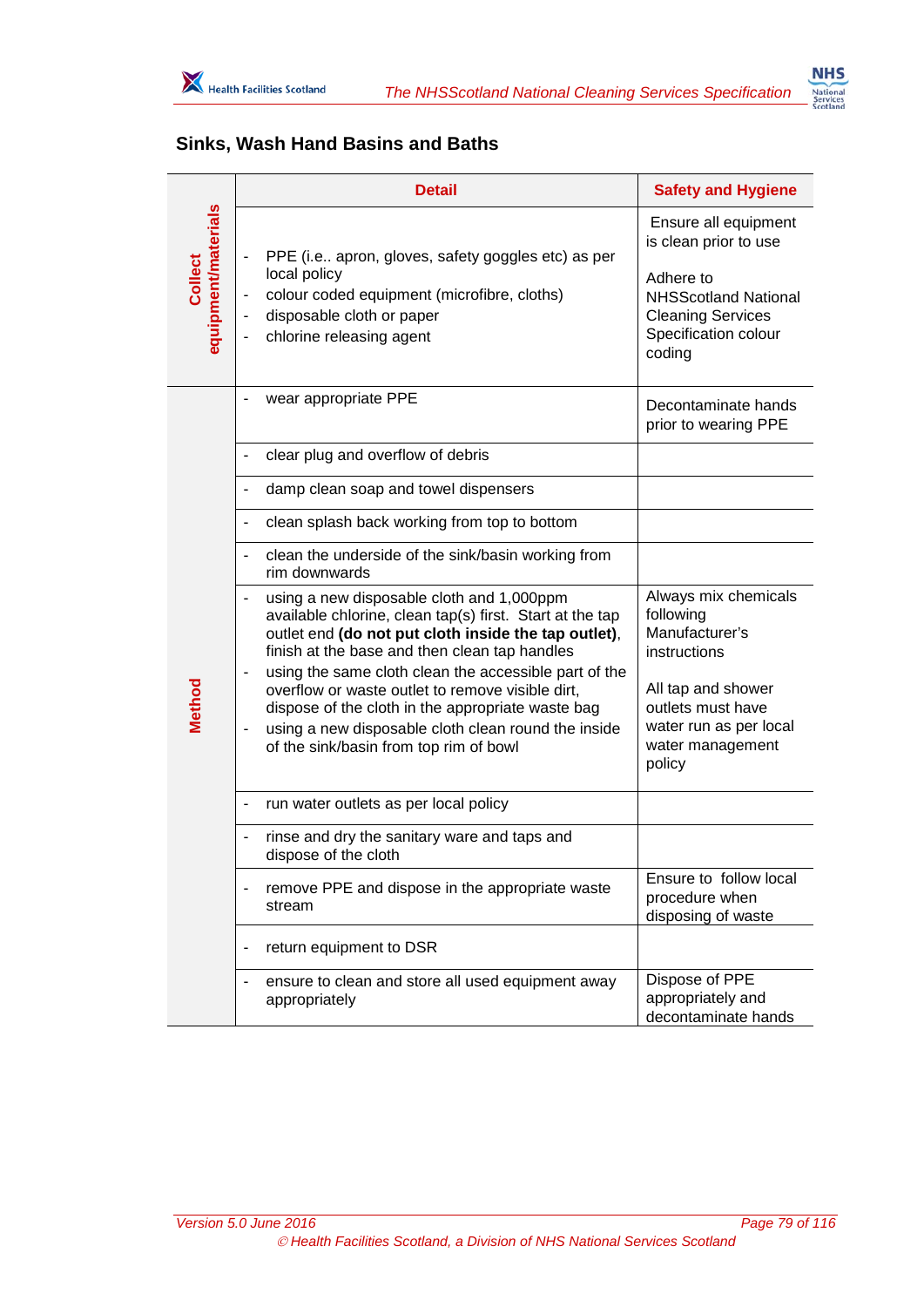

#### **Showers**

|                                       | <b>Detail</b>                                                                                                                                                                                                                                        | <b>Safety and Hygiene</b>                                                                                                                                              |
|---------------------------------------|------------------------------------------------------------------------------------------------------------------------------------------------------------------------------------------------------------------------------------------------------|------------------------------------------------------------------------------------------------------------------------------------------------------------------------|
| equipment/materials<br><b>Collect</b> | PPE (i.e., apron, gloves, safety goggles etc) as per<br>local policy<br>colour coded equipment (buckets, microfibre,<br>$\overline{\phantom{a}}$<br>cloths)<br>disposable cloth or paper<br>$\qquad \qquad \blacksquare$<br>chlorine releasing agent | Ensure all equipment<br>is clean prior to use<br>Adhere to<br><b>NHSScotland National</b><br><b>Cleaning Services</b><br>Specification colour<br>coding                |
|                                       | wear appropriate PPE                                                                                                                                                                                                                                 | Decontaminate hands<br>prior to wearing PPE                                                                                                                            |
|                                       | clear plug of debris and run water as per local policy                                                                                                                                                                                               |                                                                                                                                                                        |
|                                       | using a new disposable cloth and 1,000ppm<br>available chlorine, starting at highest point clean<br>shower walls downward, then clean shower head,<br>hose and taps                                                                                  | Always mix chemicals<br>following<br>Manufacturer's<br>instructions<br>All tap and shower<br>outlets must have<br>water run as per local<br>water management<br>policy |
| Method                                | pay particular attention to shower head and report<br>any mineral deposit build up                                                                                                                                                                   |                                                                                                                                                                        |
|                                       | if a shower tray is present clean inside and outside,<br>$\overline{\phantom{0}}$<br>if a wet room mop or mechanically clean floor                                                                                                                   | Do not push cloth in<br>overflow or waste<br>outlet                                                                                                                    |
|                                       | rinse and dry the area                                                                                                                                                                                                                               |                                                                                                                                                                        |
|                                       | dispose of cloth                                                                                                                                                                                                                                     |                                                                                                                                                                        |
|                                       | remove PPE and dispose in the appropriate waste<br>-<br>stream                                                                                                                                                                                       | Ensure to follow local<br>procedure when<br>disposing of waste                                                                                                         |
|                                       | return equipment to DSR<br>٠                                                                                                                                                                                                                         |                                                                                                                                                                        |
|                                       | ensure to clean and store all used equipment away<br>appropriately                                                                                                                                                                                   | Dispose of PPE<br>appropriately and<br>decontaminate hands                                                                                                             |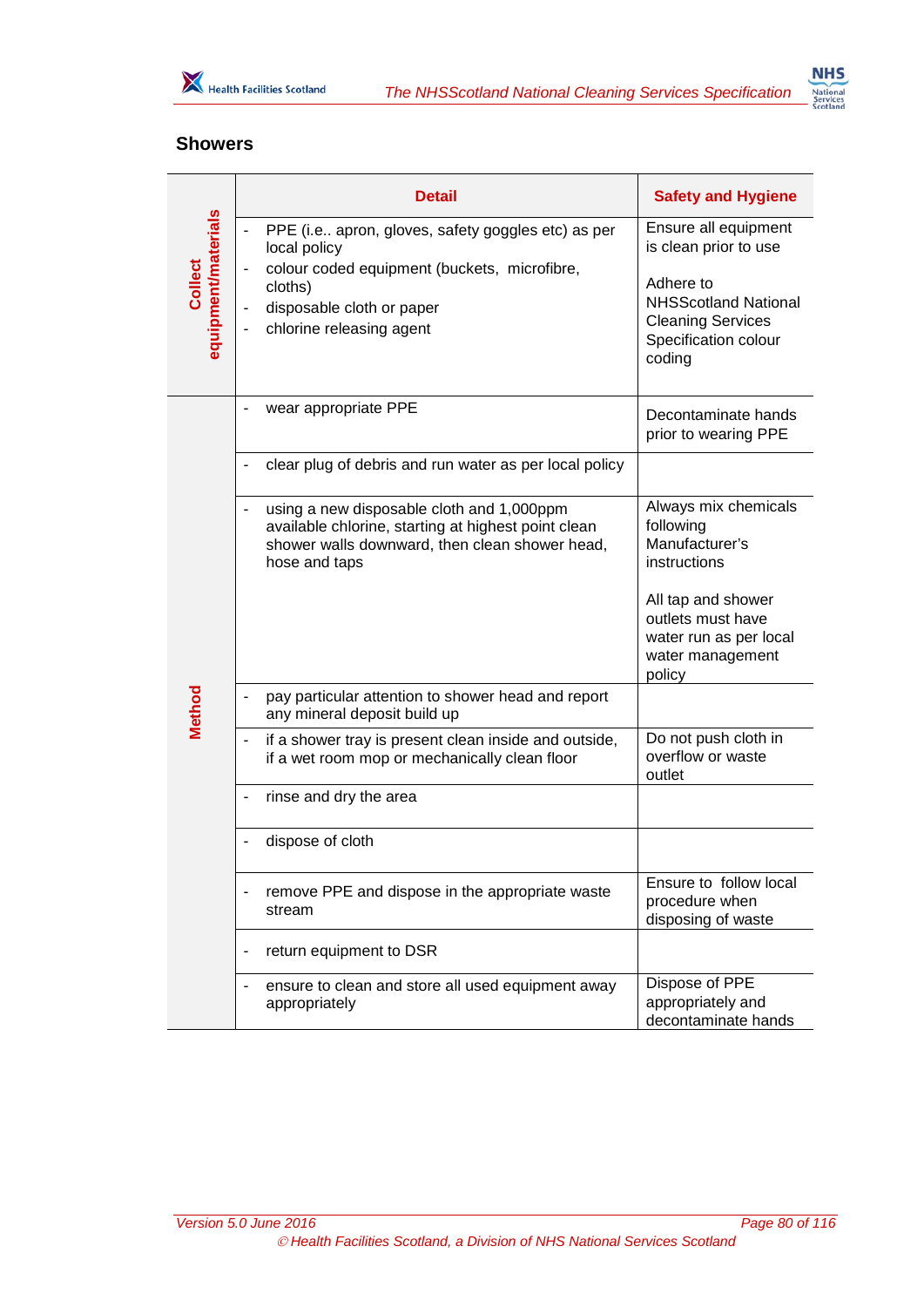

#### **Required Outcome:**

- surfaces should be free from smudges, smears, bodily fluids, soap build up and mineral deposits;
- walls, fixtures and fittings should be free from dust, grit, streaks, smudges, mould, soap build up and bodily fluids;
- consumable items are well stocked in appropriate clean, sealed dispensers.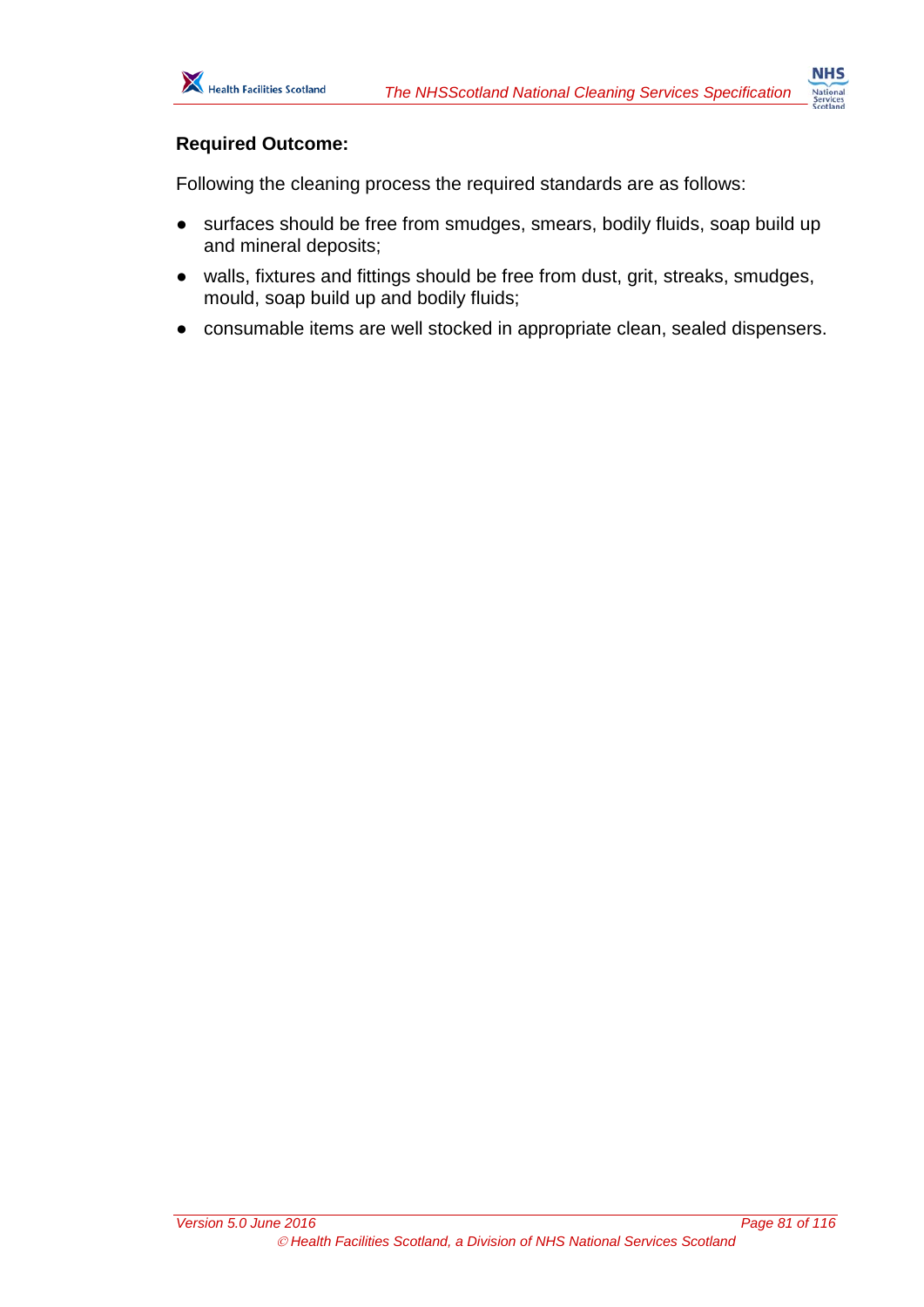# **Furniture, Fixtures and Fittings**

To reduce the risk of cross infection emphasis requires to be placed on the cleaning of contact surfaces.

|                                       | <b>Detail</b>                                                                                                                                                                                                                                                                                                                                                                                              | <b>Safety and Hygiene</b>                                                                                                                                                  |
|---------------------------------------|------------------------------------------------------------------------------------------------------------------------------------------------------------------------------------------------------------------------------------------------------------------------------------------------------------------------------------------------------------------------------------------------------------|----------------------------------------------------------------------------------------------------------------------------------------------------------------------------|
| equipment/materials<br><b>Collect</b> | colour coded equipment (buckets, microfibre, cloths)<br>disposable cloth or paper<br>$\qquad \qquad \blacksquare$<br>cleaning agent<br>$\overline{\phantom{m}}$<br>PPE (i.e. apron, gloves, safety goggles etc) as per<br>local policy<br>safety ladder if cleaning above hand height<br>$\overline{\phantom{0}}$<br>high dusting tool (if required)<br>$\overline{\phantom{0}}$                           | Ensure all equipment<br>is clean prior to use<br>and cleaned and dried<br>prior to return to store<br>Adhere to National<br><b>Cleaning Specification</b><br>colour coding |
|                                       | wear appropriate PPE<br>٠                                                                                                                                                                                                                                                                                                                                                                                  | Decontaminate hands<br>prior to wearing PPE                                                                                                                                |
|                                       | remove any debris, sticky tape from the furnishings<br>٠<br>and fittings                                                                                                                                                                                                                                                                                                                                   |                                                                                                                                                                            |
| <b>Method</b>                         | wear safety goggles and half fill bucket with warm<br>water and add the cleaning agent in line with<br>manufacturers' instructions; change cleaning solution<br>as appropriate                                                                                                                                                                                                                             | Safety goggles are<br>available and<br>recommended to<br>protect you from<br>solution splashing into<br>your eyes                                                          |
|                                       | wipe the surface with the damp cloth using one<br>swipe, fold a section of the cloth over to reveal a<br>clean unused surface and wipe again. Ensure to<br>always work clean to dirty;, change solution when<br>dirty or at 15 minutes intervals or when moving to<br>new task or location. Particular attention should be<br>given to the touch surfaces such as handles, door<br>plates and switches etc |                                                                                                                                                                            |
|                                       | dry the surface                                                                                                                                                                                                                                                                                                                                                                                            |                                                                                                                                                                            |
|                                       | dispose of cloth or paper                                                                                                                                                                                                                                                                                                                                                                                  |                                                                                                                                                                            |
|                                       | remove PPE and dispose of in appropriate waste<br>stream                                                                                                                                                                                                                                                                                                                                                   | Ensure to follow local<br>procedure when<br>disposing waste into<br>waste streams                                                                                          |
|                                       | return equipment to DSR                                                                                                                                                                                                                                                                                                                                                                                    |                                                                                                                                                                            |
|                                       | ensure to clean and store all used equipment away<br>٠<br>appropriately                                                                                                                                                                                                                                                                                                                                    | Dispose of PPE<br>appropriately and<br>decontaminate hands                                                                                                                 |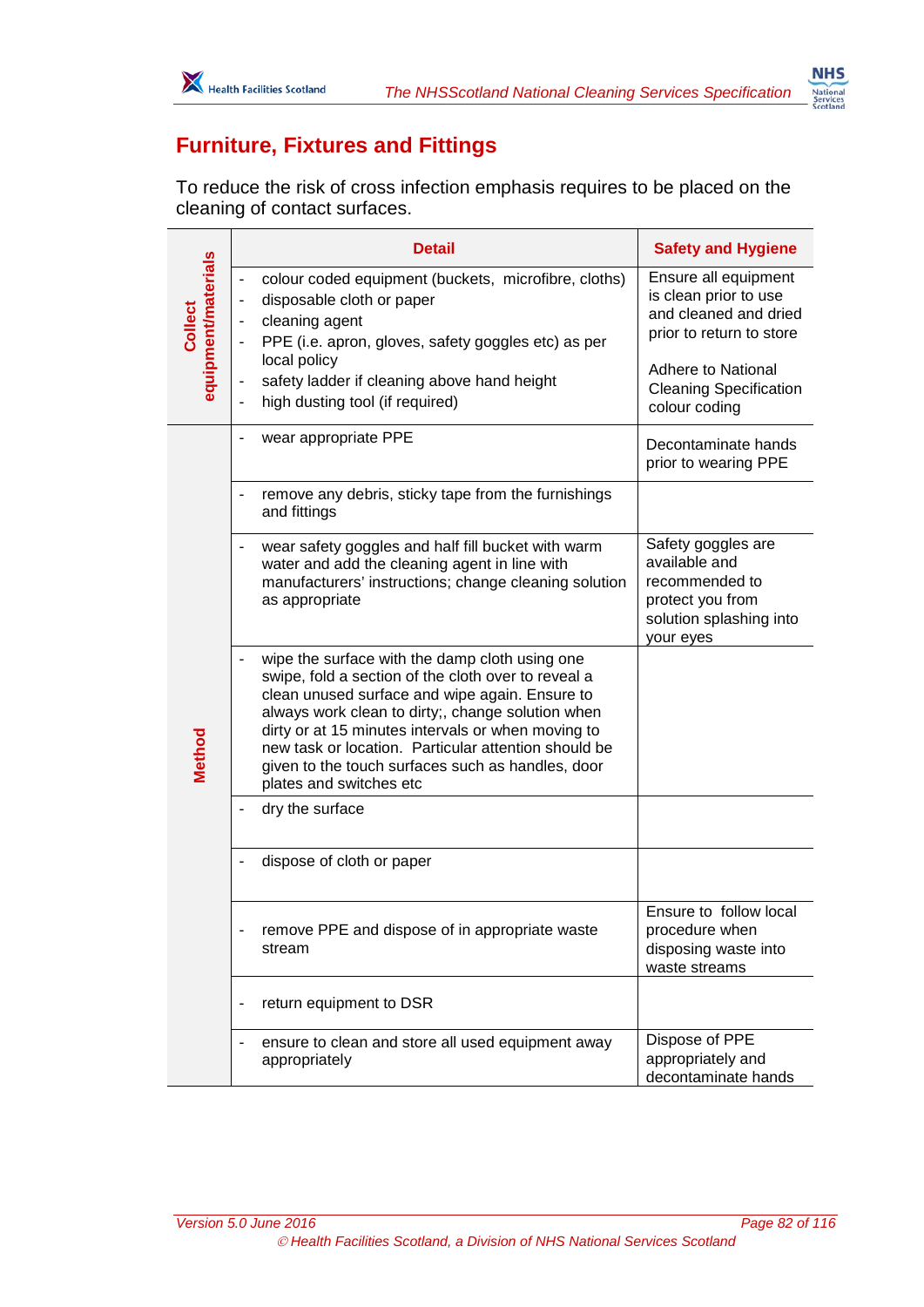#### **Required Outcome:**

- all surfaces should be free from soil, spots, dust and fingerprints;
- edges, corners and wheels are free from soil, dust and film;
- furnishings and fittings should be free from tape and sticky residue.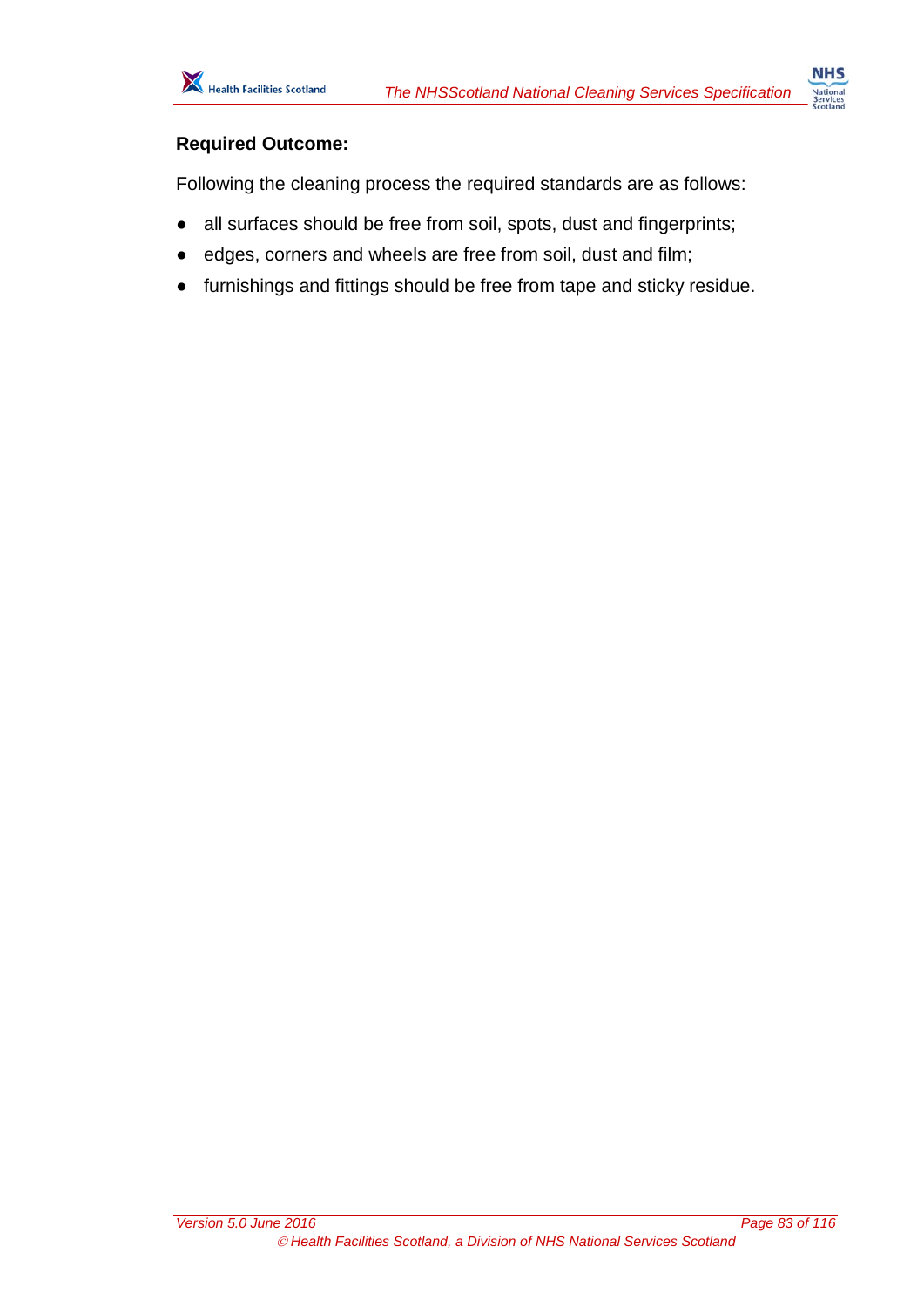## **Ambulance Cleaning**

Process for the cleaning of the ambulance/patient transport vehicle applies to all contact surfaces ensuring no dirt, dust, stains or spillages are visible.

● to reduce the risk of cross infection. Emphasis to be placed on the cleaning of all contact surfaces.

#### **Contact Surfaces**

|                             | <b>Detail</b>                                                                                                                                                                                                                                                                                           | <b>Safety and Hygiene</b>                                                                                                                                       |
|-----------------------------|---------------------------------------------------------------------------------------------------------------------------------------------------------------------------------------------------------------------------------------------------------------------------------------------------------|-----------------------------------------------------------------------------------------------------------------------------------------------------------------|
|                             | wet floor signs (if required)<br>$\qquad \qquad \blacksquare$<br>coloured coded damp cleaning equipment (yellow<br>$\overline{\phantom{a}}$<br>mop frame and head, bucket)                                                                                                                              | Wash hands and wear<br>appropriate PPE                                                                                                                          |
| Collect equipment/materials | long handled deck scrubber<br>$\blacksquare$<br>cleaning agent<br>$\blacksquare$<br>PPE (i.e. apron, gloves) also consider safety goggles<br>$\overline{\phantom{a}}$<br>if splashes onto the face/mouth or eyes is anticipated<br>as per local policy<br>surface wipes<br>$\qquad \qquad \blacksquare$ | Ensure all equipment<br>is clean prior to use,<br>PAT tested, cables<br>are in good condition,<br>clean and dried prior<br>to return to either<br>sluice or DSR |
|                             | disposable cloth or paper<br>$\overline{\phantom{a}}$<br>steam cleaner (if available)                                                                                                                                                                                                                   | <b>Adhere to National</b><br><b>Cleaning Specification</b><br>colour coding                                                                                     |
|                             |                                                                                                                                                                                                                                                                                                         | Steam cleaners only<br>to be used by staff<br>who have received the<br>appropriate training                                                                     |
|                             | wear appropriate PPE                                                                                                                                                                                                                                                                                    | Decontaminate hands<br>prior to wearing PPE                                                                                                                     |
|                             | assess the need to wear safety goggles and half fill<br>bucket with warm water and add the cleaning agent<br>in line with manufacturers' instructions; change<br>cleaning solution as appropriate                                                                                                       | Safety goggles are<br>available and<br>recommended to<br>protect you from<br>solution splashing into<br>your eyes                                               |
| <b>Method</b>               | clean all parts of equipment brackets                                                                                                                                                                                                                                                                   | If any parts are<br>contaminated<br>immediate clean<br>required by<br>Ambulance crew                                                                            |
|                             |                                                                                                                                                                                                                                                                                                         | Heavily contaminated<br>ambulance patient<br>equipment may<br>require dismantling<br>and cleaning<br>thoroughly                                                 |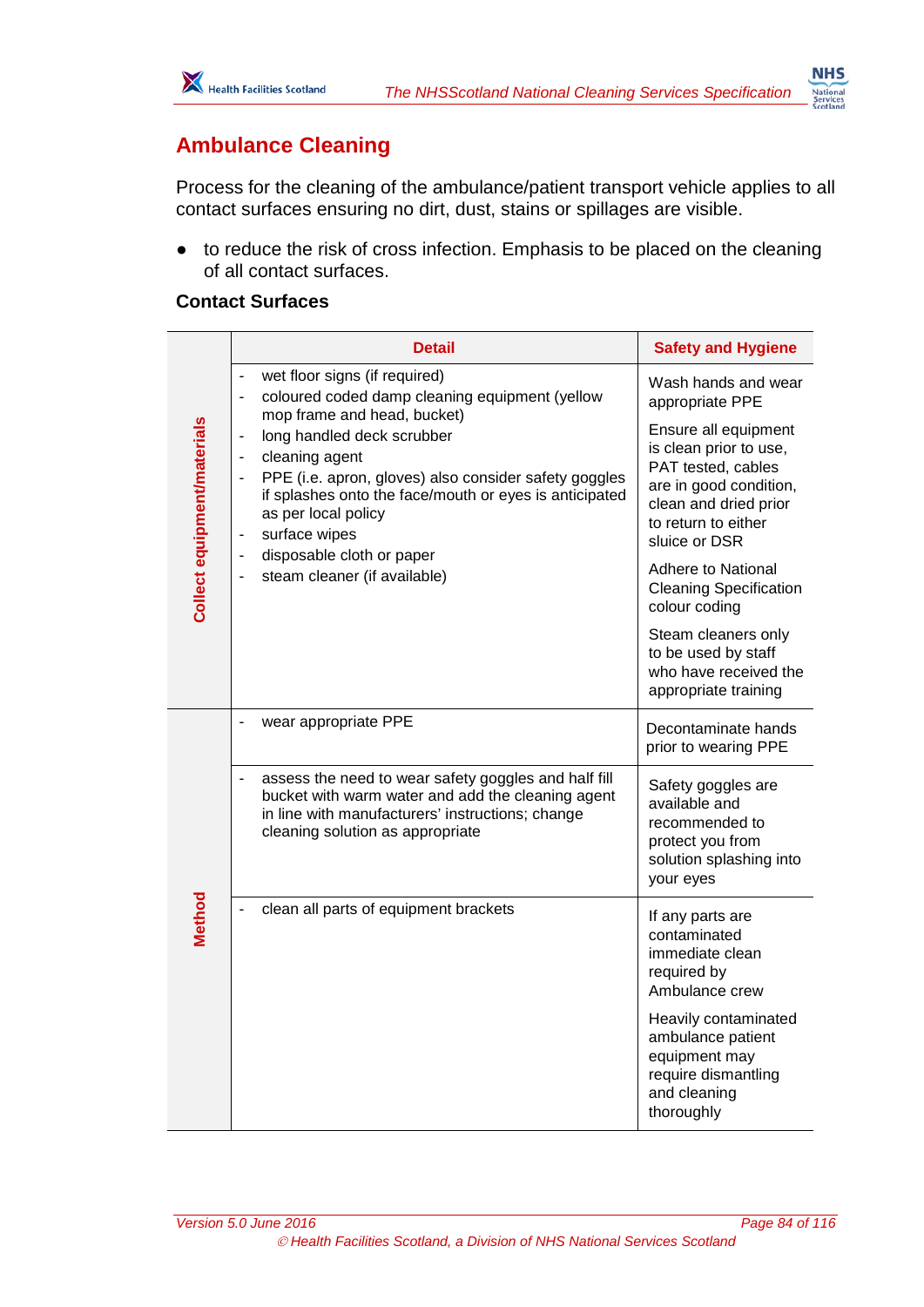

| Detail                                                                                                                            | <b>Safety and Hygiene</b>                                                         |
|-----------------------------------------------------------------------------------------------------------------------------------|-----------------------------------------------------------------------------------|
| clean all surfaces of fire extinguisher including<br>underneath                                                                   |                                                                                   |
| clean all surfaces including the lifting mechanism of<br>the floor mounted trolley cot                                            |                                                                                   |
| clean all parts of grab/hand rails                                                                                                |                                                                                   |
| clean all wall surfaces                                                                                                           |                                                                                   |
| clean ceiling                                                                                                                     |                                                                                   |
| clean all surfaces of alcohol hand rub dispenser                                                                                  |                                                                                   |
| clean window surface                                                                                                              |                                                                                   |
| clean blinds                                                                                                                      |                                                                                   |
| clean all work surfaces                                                                                                           |                                                                                   |
| clean plastic bin and housing (clinical waste bag<br>should have already been removed) including the lid<br>and inside the recess | Sharps bin changed<br>when no more than $\frac{3}{4}$<br>full                     |
| clean cupboards, drawers and shelves                                                                                              |                                                                                   |
| remove PPE and dispose of in appropriate waste<br>stream                                                                          | Ensure to follow local<br>procedure when<br>disposing waste into<br>waste streams |
| return equipment to DSR                                                                                                           |                                                                                   |
| ensure to clean and store all used equipment away<br>appropriately                                                                | Dispose of PPE<br>appropriately and<br>decontaminate hands                        |

#### **Required Outcomes:**

- the vehicle interior should be kept clean, tidy, ordered and uncluttered;
- the furniture and equipment should be clean, damage free and well maintained;
- cleaning frequency for equipment as per service schedule;
- requirement for daily and weekly recording of vehicle cleaning.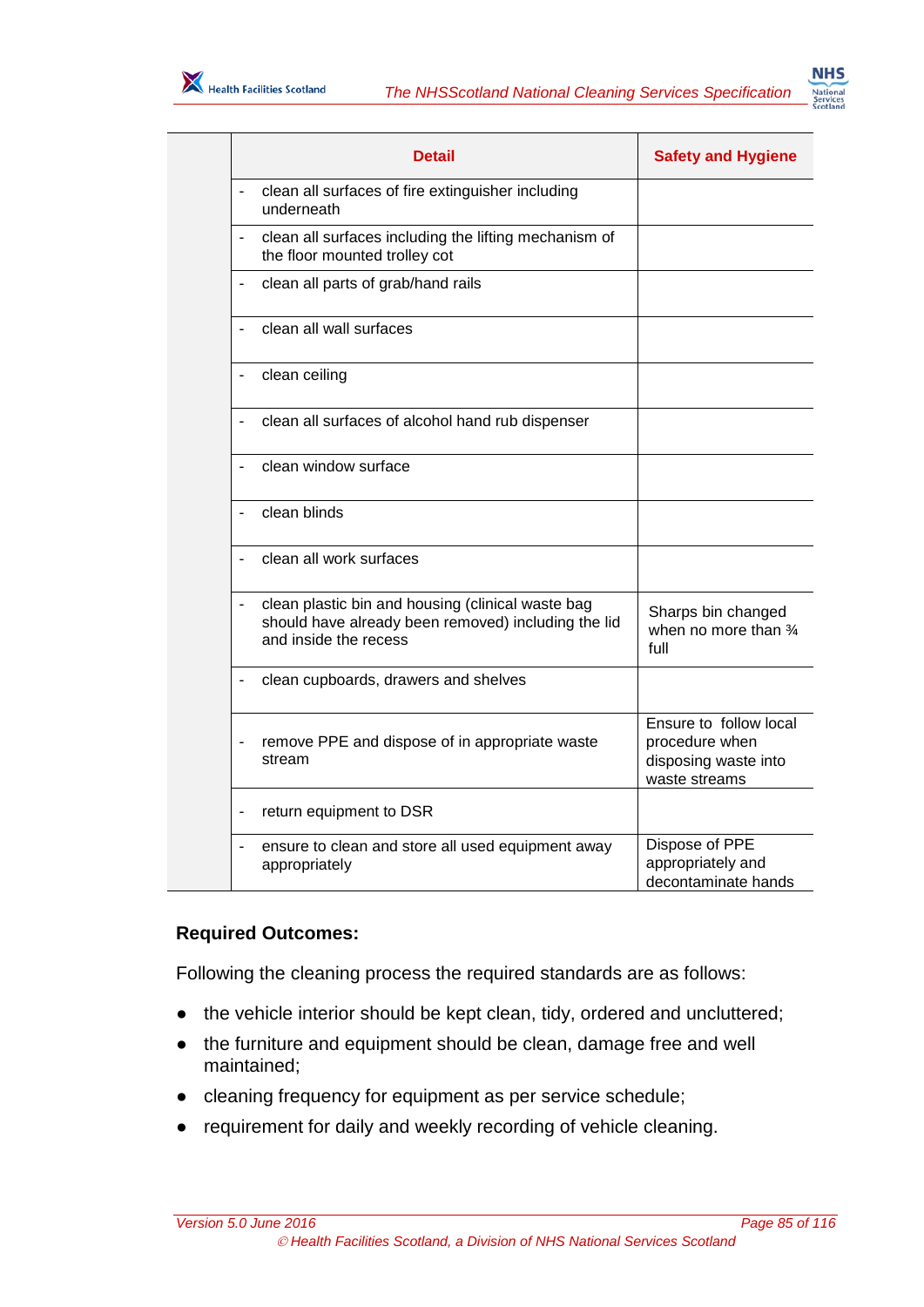

#### **Floors**

|                             | <b>Detail</b>                                                                                                                                                                                                                                                                                                                                                                                                                      | <b>Safety and Hygiene</b>                                                                                                                            |
|-----------------------------|------------------------------------------------------------------------------------------------------------------------------------------------------------------------------------------------------------------------------------------------------------------------------------------------------------------------------------------------------------------------------------------------------------------------------------|------------------------------------------------------------------------------------------------------------------------------------------------------|
| Collect equipment/materials | wet floor signs (if required)<br>coloured coded damp cleaning equipment (yellow<br>mop frame and head, bucket)<br>cleaning agent<br>PPE (i.e. apron, gloves) also consider safety goggles<br>if splashes onto the face/mouth or eyes is anticipated<br>as per local policy<br>surface wipes<br>$\overline{\phantom{a}}$<br>disposable cloth or paper<br>$\overline{a}$<br>steam cleaner (if available)<br>$\overline{\phantom{a}}$ |                                                                                                                                                      |
|                             | wear appropriate PPE                                                                                                                                                                                                                                                                                                                                                                                                               | Decontaminate hands<br>prior to wearing PPE                                                                                                          |
|                             | remove debris                                                                                                                                                                                                                                                                                                                                                                                                                      |                                                                                                                                                      |
|                             | Assess the need to wear safety goggles and half fill<br>bucket with warm water and add the cleaning agent<br>in line with manufacturers' instructions; change<br>cleaning solution as appropriate                                                                                                                                                                                                                                  | Safety goggles are<br>available and<br>recommended to<br>protect you from<br>solution splashing into<br>your eyes whilst<br>mixing the chemical      |
| Method                      | mop whole area including ramp                                                                                                                                                                                                                                                                                                                                                                                                      | Mop heads laundered<br>after each use. Unless<br>contaminated with<br>blood or body fluids<br>whereby must be<br>disposed of<br>Mop buckets cleaned, |
|                             |                                                                                                                                                                                                                                                                                                                                                                                                                                    | dried and stored<br>inverted                                                                                                                         |
|                             | ensure corners and edges are clean                                                                                                                                                                                                                                                                                                                                                                                                 |                                                                                                                                                      |
|                             | ensure clamping track is clean                                                                                                                                                                                                                                                                                                                                                                                                     |                                                                                                                                                      |
|                             | steam cleaner can also be used if available                                                                                                                                                                                                                                                                                                                                                                                        |                                                                                                                                                      |
|                             | remove PPE and dispose of in appropriate waste<br>stream                                                                                                                                                                                                                                                                                                                                                                           | Ensure to follow local<br>procedure when<br>disposing waste into<br>waste streams                                                                    |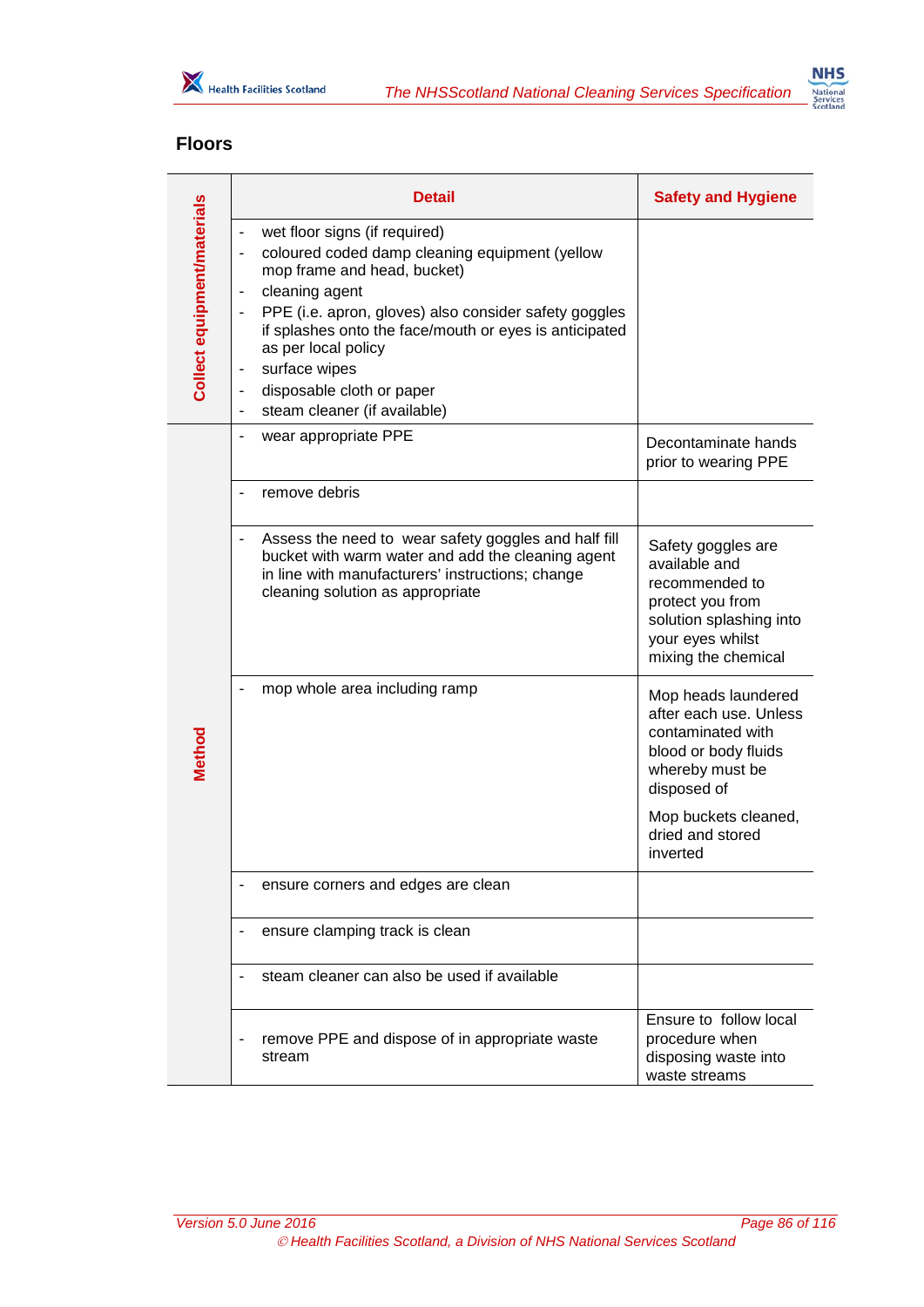

**NHS** 

Nationa

| <b>Detail</b>                                                      | <b>Safety and Hygiene</b>                                  |
|--------------------------------------------------------------------|------------------------------------------------------------|
| return equipment to DSR                                            |                                                            |
| ensure to clean and store all used equipment away<br>appropriately | Dispose of PPE<br>appropriately and<br>decontaminate hands |

#### **Required Outcomes:**

- the vehicle interior should be kept clean, tidy, ordered and uncluttered;
- the furniture and equipment should be clean, damage free and well maintained;
- cleaning frequency for equipment as per service schedule;
- requirement for daily and weekly recording of vehicle cleaning.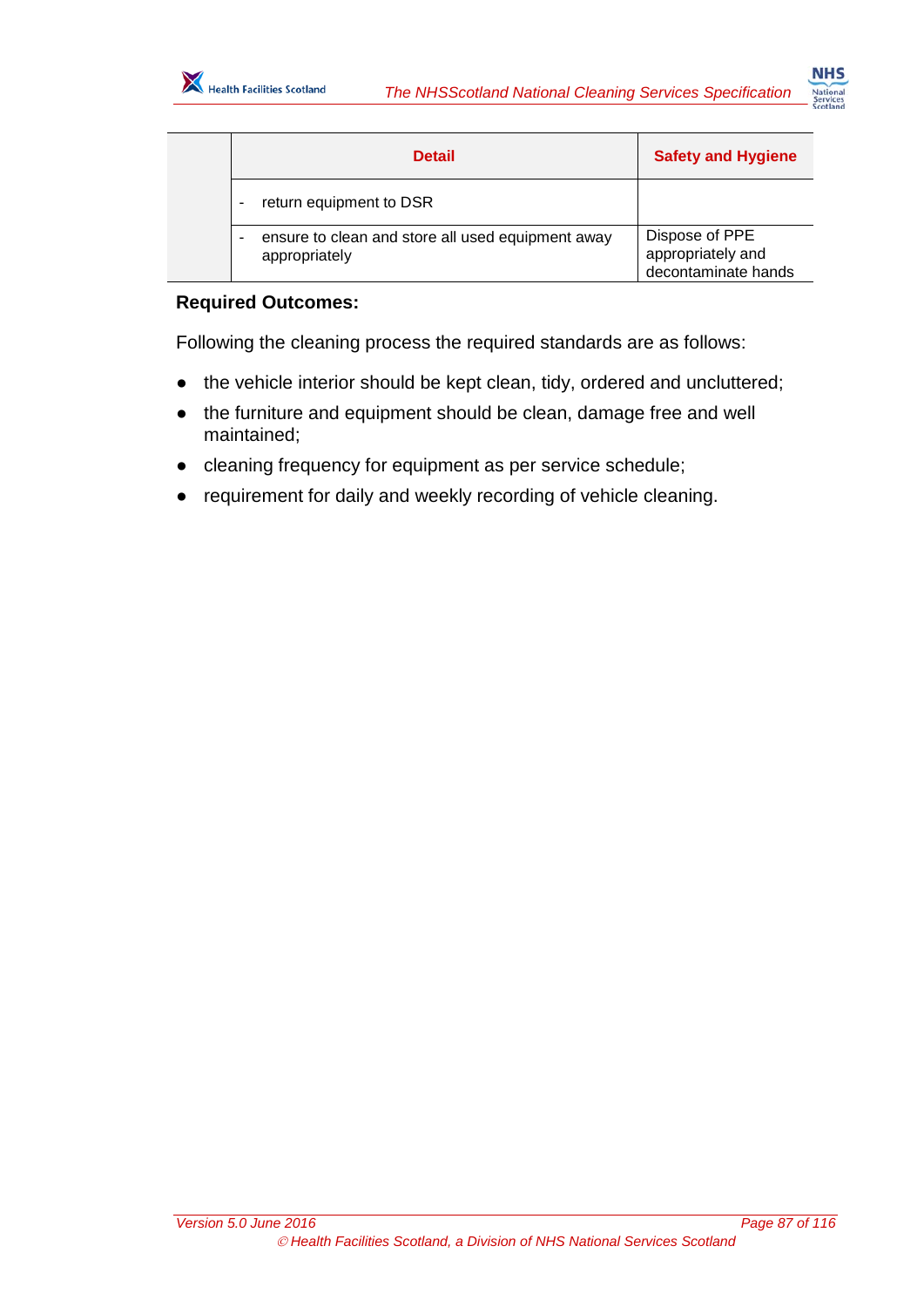

## **Vehicle Cab Area**

|                             | <b>Detail</b>                                                                                                                                                                                                                                                                                                                                                                                                                                      | <b>Safety and Hygiene</b>                                                                                         |
|-----------------------------|----------------------------------------------------------------------------------------------------------------------------------------------------------------------------------------------------------------------------------------------------------------------------------------------------------------------------------------------------------------------------------------------------------------------------------------------------|-------------------------------------------------------------------------------------------------------------------|
| Collect equipment/materials | wet floor signs (if required)<br>$\qquad \qquad \blacksquare$<br>coloured coded damp cleaning equipment (yellow<br>mop frame and head, bucket)<br>long handled deck scrubber<br>cleaning agent<br>PPE (i.e. apron, gloves) also consider safety goggles<br>if splashes onto the face/mouth or eyes is anticipated<br>as per local policy<br>surface wipes<br>$\overline{\phantom{a}}$<br>disposable cloth or paper<br>steam cleaner (if available) |                                                                                                                   |
|                             | wear appropriate PPE                                                                                                                                                                                                                                                                                                                                                                                                                               | Decontaminate hands<br>prior to wearing PPE                                                                       |
|                             | assess the need to wear safety goggles and half fill<br>bucket with warm water and add the cleaning agent<br>in line with manufacturers' instructions; change<br>cleaning solution as appropriate                                                                                                                                                                                                                                                  | Safety goggles are<br>available and<br>recommended to<br>protect you from<br>solution splashing into<br>your eyes |
|                             | remove all debris                                                                                                                                                                                                                                                                                                                                                                                                                                  |                                                                                                                   |
|                             | clean all surfaces and floor                                                                                                                                                                                                                                                                                                                                                                                                                       |                                                                                                                   |
| Method                      | clean seats if wipeable                                                                                                                                                                                                                                                                                                                                                                                                                            |                                                                                                                   |
|                             | clean area around and underneath seat                                                                                                                                                                                                                                                                                                                                                                                                              |                                                                                                                   |
|                             | clean dashboard including steering wheel, radio and<br>satellite navigation                                                                                                                                                                                                                                                                                                                                                                        | At end of task remove<br>wet floor signs,<br>dispose of PPE<br>appropriately and<br>Decontaminate hands           |
|                             | remove PPE and dispose of in appropriate waste<br>stream                                                                                                                                                                                                                                                                                                                                                                                           | Ensure to follow local<br>procedure when<br>disposing waste into<br>waste streams                                 |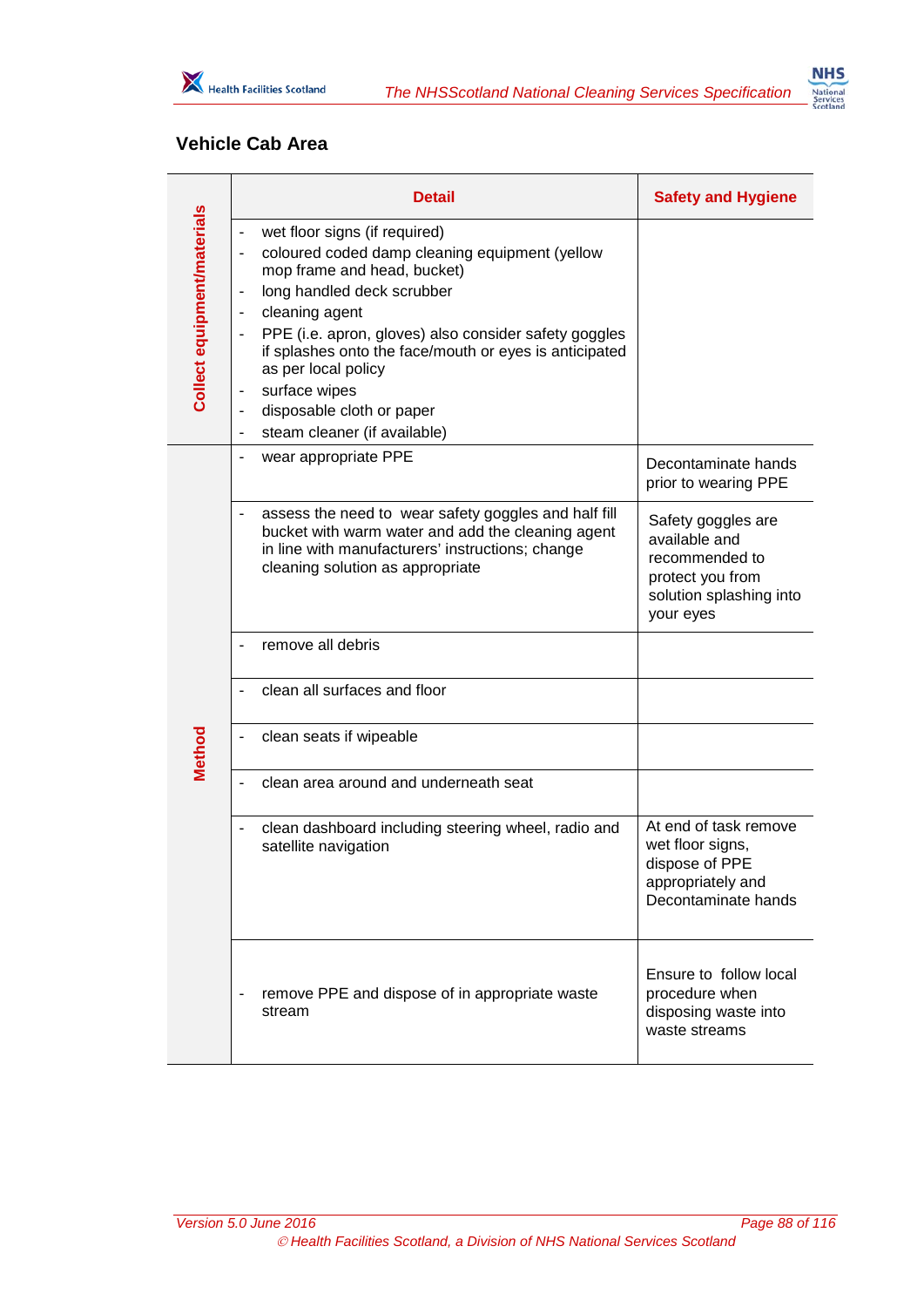

**NHS** 

Nationa

| <b>Detail</b>                                                      | <b>Safety and Hygiene</b>                                  |
|--------------------------------------------------------------------|------------------------------------------------------------|
| return equipment to DSR                                            |                                                            |
| ensure to clean and store all used equipment away<br>appropriately | Dispose of PPE<br>appropriately and<br>decontaminate hands |

#### **Required Outcomes:**

- the vehicle interior should be kept clean, tidy, ordered and uncluttered;
- the furniture and equipment should be clean, damage free and well maintained;
- cleaning frequency for equipment as per service schedule;
- requirement for daily and weekly recording of vehicle cleaning.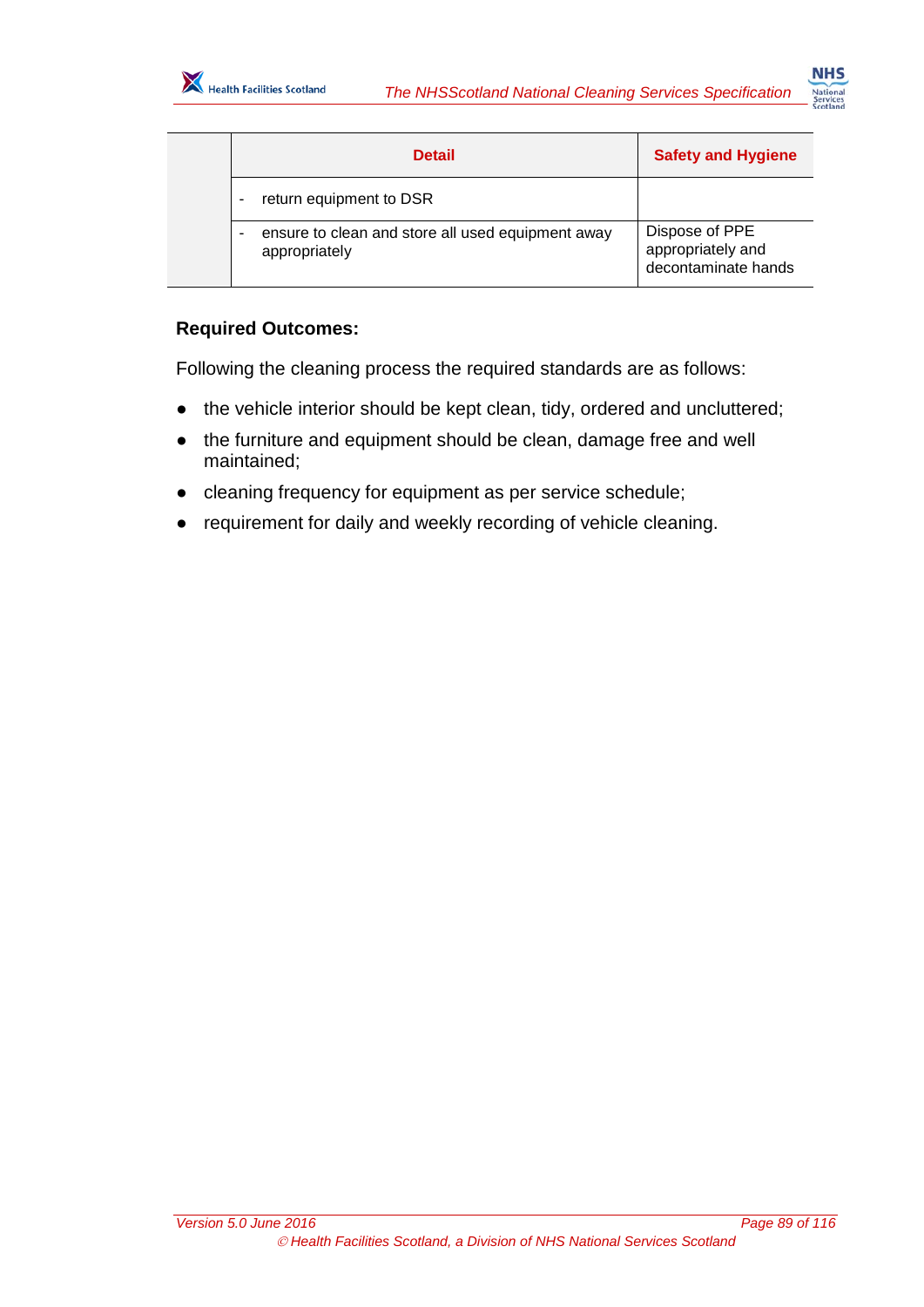

#### **Vehicle Equipment**

|                             | <b>Detail</b>                                                                                                                                                                                                                                                                                                                                                                                                        | <b>Safety and Hygiene</b>                                                         |
|-----------------------------|----------------------------------------------------------------------------------------------------------------------------------------------------------------------------------------------------------------------------------------------------------------------------------------------------------------------------------------------------------------------------------------------------------------------|-----------------------------------------------------------------------------------|
| Collect equipment/materials | wet floor signs (if required)<br>coloured coded damp cleaning equipment (yellow mop<br>frame and head, bucket)<br>long handled deck scrubber<br>$\overline{\phantom{0}}$<br>cleaning agent<br>PPE (i.e. apron, gloves) also consider safety goggles if<br>splashes onto the face/mouth or eyes is anticipated as<br>per local policy<br>surface wipes<br>٠<br>disposable cloth or paper steam cleaner (if available) |                                                                                   |
|                             | wear appropriate PPE                                                                                                                                                                                                                                                                                                                                                                                                 | Decontaminate<br>hands prior to<br>wearing PPE                                    |
|                             | clean equipment storage bags                                                                                                                                                                                                                                                                                                                                                                                         |                                                                                   |
|                             | clean paper work box                                                                                                                                                                                                                                                                                                                                                                                                 |                                                                                   |
|                             | clean response carry bags                                                                                                                                                                                                                                                                                                                                                                                            |                                                                                   |
| Method                      | clean sharps containers                                                                                                                                                                                                                                                                                                                                                                                              |                                                                                   |
|                             | remove PPE and dispose of in appropriate waste<br>stream                                                                                                                                                                                                                                                                                                                                                             | Ensure to follow<br>local procedure when<br>disposing waste into<br>waste streams |
|                             | return equipment to DSR                                                                                                                                                                                                                                                                                                                                                                                              |                                                                                   |
|                             | ensure to clean and store all used equipment away<br>appropriately                                                                                                                                                                                                                                                                                                                                                   | Dispose of PPE<br>appropriately and<br>decontaminate<br>hands                     |

#### **Required Outcomes:**

- the vehicle interior should be kept clean, tidy, ordered and uncluttered;
- the furniture and equipment should be clean, damage free and well maintained;
- cleaning frequency for equipment as per service schedule;
- requirement for daily and weekly recording of vehicle cleaning.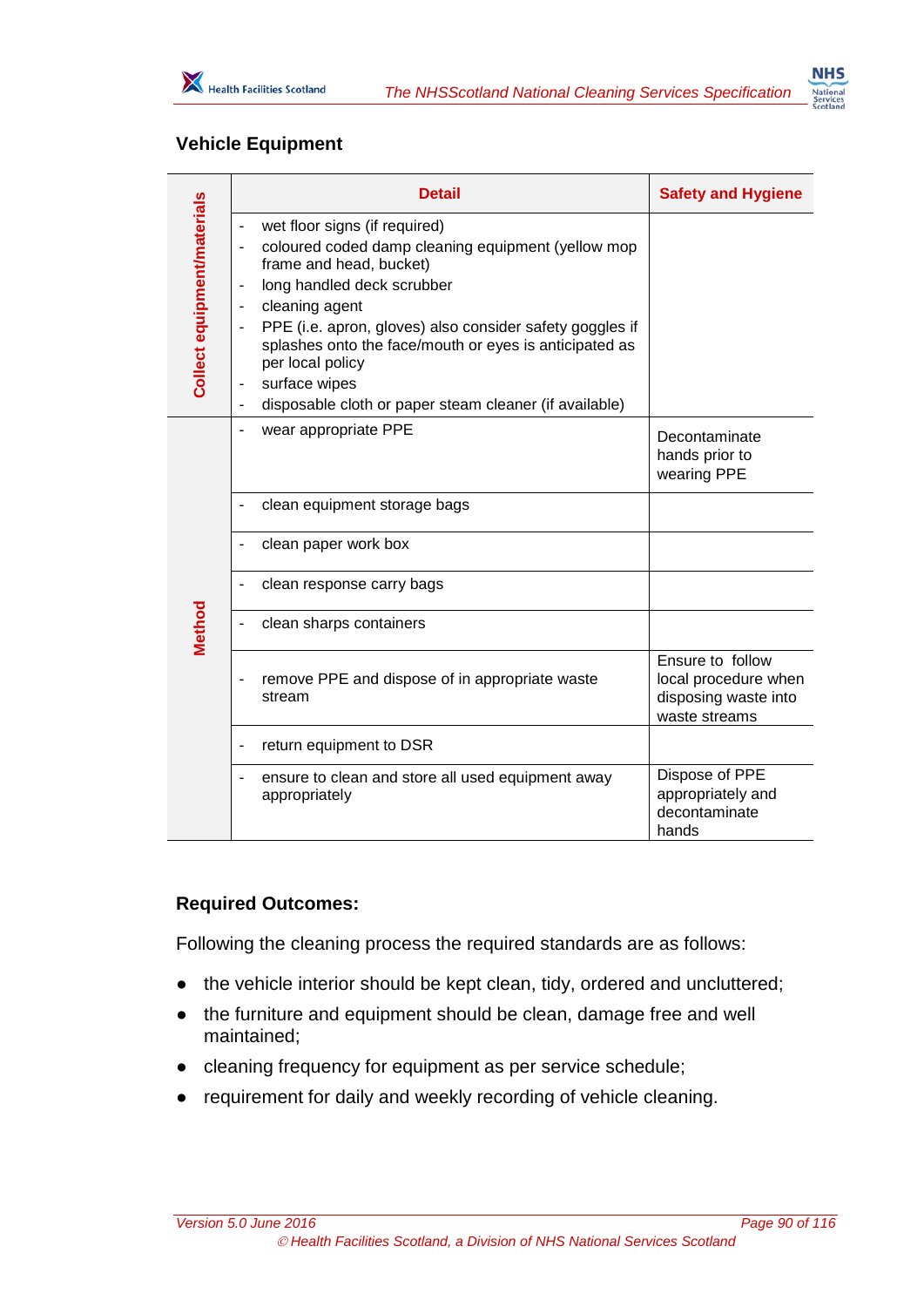

## **Ambulance Patient Care Equipment**

|                             | Detail                                                                                                                                                                                                                                                                                                                                                                                 | <b>Safety and Hygiene</b>                                                                                        |
|-----------------------------|----------------------------------------------------------------------------------------------------------------------------------------------------------------------------------------------------------------------------------------------------------------------------------------------------------------------------------------------------------------------------------------|------------------------------------------------------------------------------------------------------------------|
| Collect equipment/materials | wet floor signs (if required)<br>coloured coded damp cleaning equipment (yellow<br>mop frame and head, bucket)<br>long handled deck scrubber<br>cleaning agent<br>PPE (i.e. apron, gloves) also consider safety goggles<br>if splashes onto the face/mouth or eyes is anticipated<br>as per local policy<br>surface wipes<br>disposable cloth or paper<br>steam cleaner (if available) |                                                                                                                  |
|                             | wear appropriate PPE                                                                                                                                                                                                                                                                                                                                                                   | Decontaminate hands<br>prior to wearing PPE                                                                      |
|                             | equipment such as B.M. kits, B.P. cuffs and<br>stethoscopes cleaned after every patient use with<br>surface wipes                                                                                                                                                                                                                                                                      |                                                                                                                  |
|                             | clean trolley cot/mattress after every patient use and<br>as part of weekly vehicle clean                                                                                                                                                                                                                                                                                              | Torn or damaged<br>trolley cot mattress<br>should be replaced                                                    |
|                             | clean all manual handling equipment including the<br>carry chair after every patient use                                                                                                                                                                                                                                                                                               |                                                                                                                  |
|                             | clean all medical components such as cardiac<br>monitors, defibrillators and resuscitation equipment<br>after every patient use                                                                                                                                                                                                                                                        |                                                                                                                  |
| Method                      | clean pillows (plastic cover) after every patient use                                                                                                                                                                                                                                                                                                                                  | Pillows should be<br>discarded if plastic<br>cover is torn or<br>damaged                                         |
|                             | clean all contact surfaces on passenger seats<br>including seat belts and areas below seat after every<br>use                                                                                                                                                                                                                                                                          | Soiled seats may<br>require to be<br>shampooed or steam<br>cleaned                                               |
|                             |                                                                                                                                                                                                                                                                                                                                                                                        | Torn or damaged seat<br>covers should be<br>replaced                                                             |
|                             |                                                                                                                                                                                                                                                                                                                                                                                        | Ensure that<br>seat/restraining belts<br>are discarded<br>appropriately if heavily<br>contaminated or<br>damaged |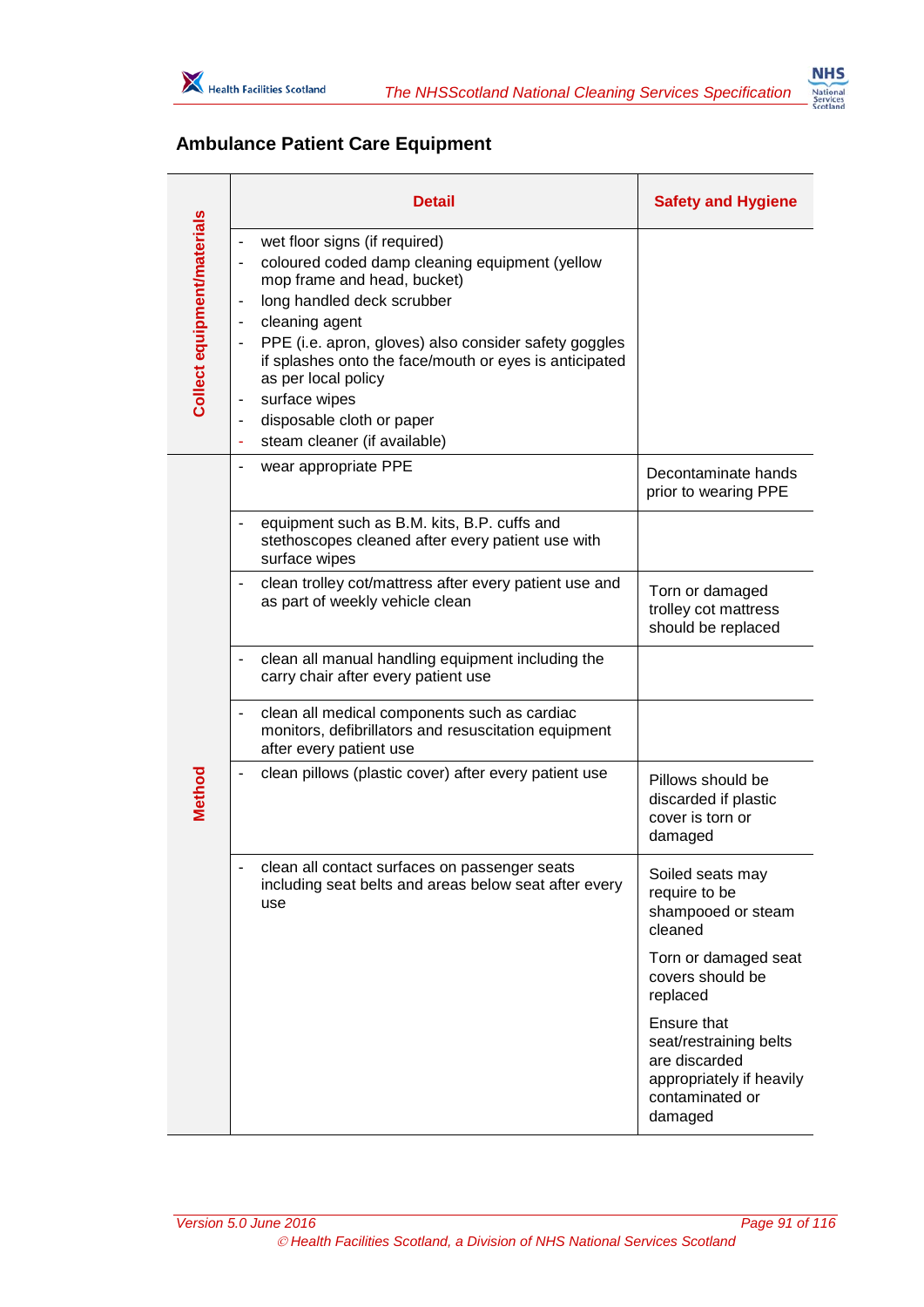

|  | <b>Detail</b>                                                      | <b>Safety and Hygiene</b>                                                         |
|--|--------------------------------------------------------------------|-----------------------------------------------------------------------------------|
|  | clean any medical gas equipment after every patient<br>use         |                                                                                   |
|  | change blankets/linen after every patient use                      | Blankets/linen should<br>not be used for more<br>than one patient                 |
|  |                                                                    | Blankets and linen<br>should be stored<br>appropriately in the<br>vehicle         |
|  | remove PPE and dispose of in appropriate waste<br>stream           | Ensure to follow local<br>procedure when<br>disposing waste into<br>waste streams |
|  | return equipment to DSR                                            |                                                                                   |
|  | ensure to clean and store all used equipment away<br>appropriately | Dispose of PPE<br>appropriately and<br>decontaminate hands                        |

#### **Required Outcomes:**

Following the cleaning process the required standards are as follows:

- the vehicle interior should be kept clean, tidy, ordered and uncluttered;
- the furniture and equipment should be clean, damage free and well maintained;
- cleaning frequency for equipment as per service schedule;
- requirement for daily and weekly recording of vehicle cleaning.

**NHS** Nationa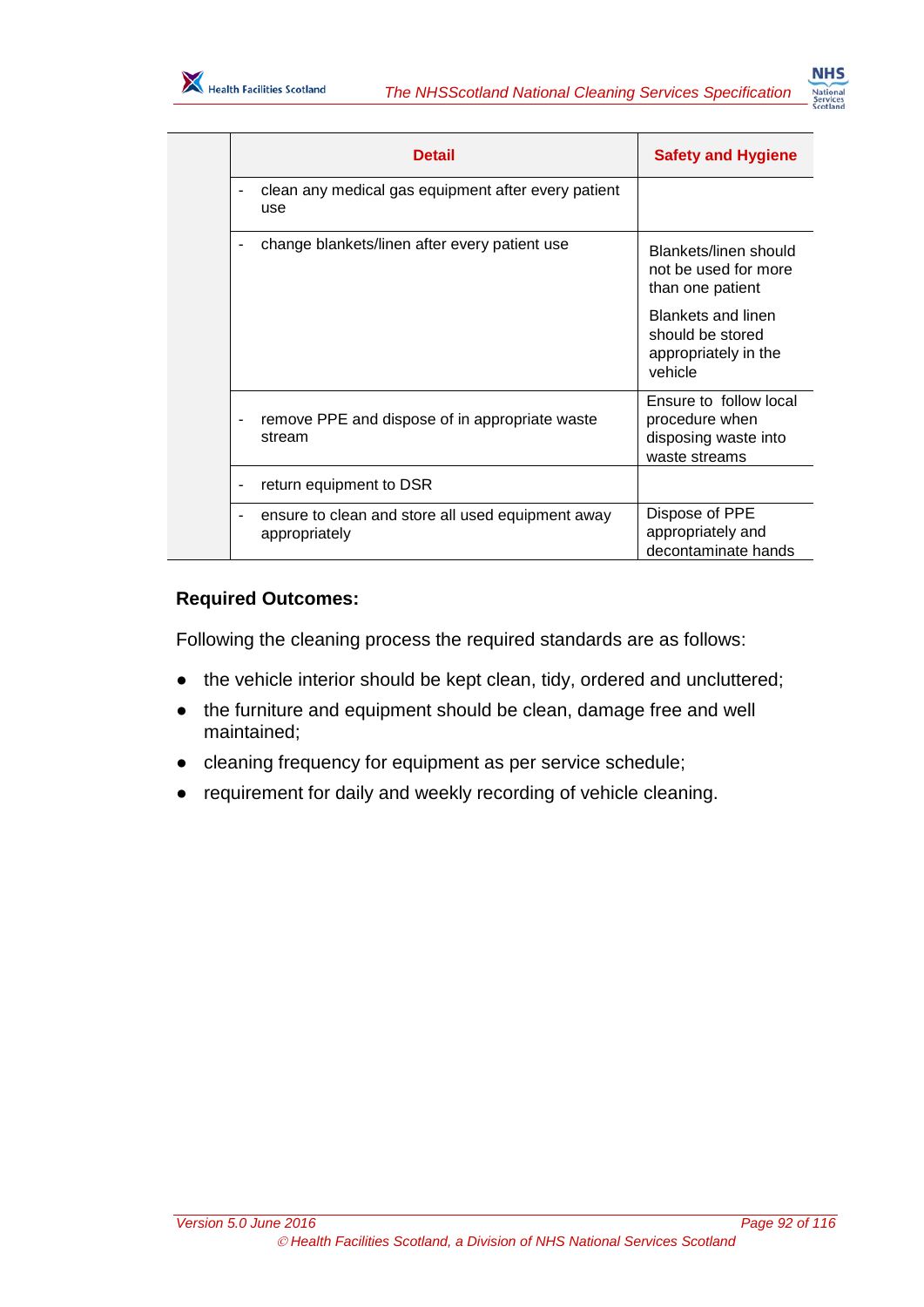## **Isolation Room Clean**

Isolation cleaning is the cleaning of a room where patients with known or suspected alert organisms or communicable diseases are cared for with minimal contact with other patients.

Isolation rooms should be cleaned at least daily. IPCN will advise if increased cleaning frequencies are required, in relation to any aspect of environmental cleaning.

- each cleaning task should be carried out as detailed in the specific Standard Operating Procedures (SOPs);
- Senior Charge Nurses or Nurse in Charge should work collaboratively with Domestic Team to highlight the need for isolation cleaning, and any special instructions;
- all rooms used for isolation purposes should be identified using appropriate HPS (Heath Protection Scotland) Transmissions Based Precautions Poster or locally agreed poster;
- staff should adhere to the instructions detailed on poster in relation to hand decontamination, PPE, guidance re door closing and waste disposal;
- local policy will dictate the responsibility for cleaning patient equipment;
- all domestic staff undertaking isolation cleaning should be instructed appropriately, and supplied with sufficient and appropriate cleaning equipment to carry out tasks effectively.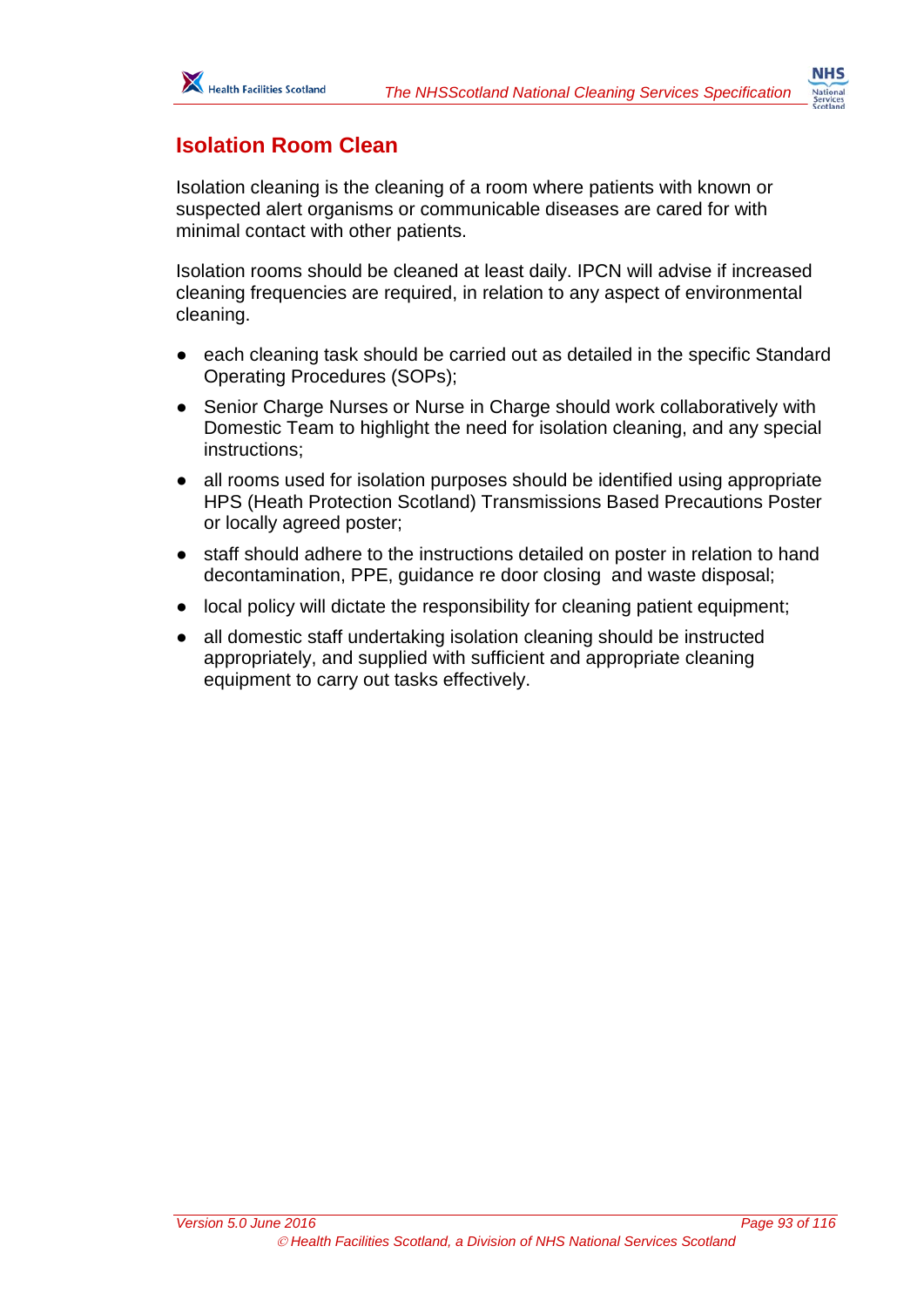

### **Daily Isolation Clean**

|                             | <b>Detail</b>                                                                                                                                                                                                                                                                                                                                                                                                                                                                                             | <b>Safety and Hygiene</b>                                                                                                                                                                                                                                                                                                                                                                            |
|-----------------------------|-----------------------------------------------------------------------------------------------------------------------------------------------------------------------------------------------------------------------------------------------------------------------------------------------------------------------------------------------------------------------------------------------------------------------------------------------------------------------------------------------------------|------------------------------------------------------------------------------------------------------------------------------------------------------------------------------------------------------------------------------------------------------------------------------------------------------------------------------------------------------------------------------------------------------|
| Collect equipment/materials | wet floor signs<br>$\overline{\phantom{a}}$<br>colour coded equipment (buckets, mop frames, high<br>$\overline{\phantom{a}}$<br>dusters) must be Yellow<br>disposable cloth, micro-fibre cloth, paper or mop<br>$\blacksquare$<br>heads<br>chlorine releasing agent or as advised by ICPN<br>$\overline{\phantom{a}}$<br>PPE (i.e. apron, gloves, safety goggles etc) as per<br>$\overline{\phantom{a}}$<br>local policy<br>orange refuse sacks<br>alginate and appropriate laundry bag<br>$\overline{a}$ | Ensure all<br>equipment is clean<br>prior to use and<br>cleaned again prior<br>to storage<br>Ensure chlorine<br>releasing agent is<br>made up to the<br>correct dilution.<br>Follow<br>manufacturer's<br>instructions and<br>seek further<br>information from<br><b>Infection Prevention</b><br>and Control if<br>required<br>Ensure PPE is worn<br>before entering the<br>room<br>Display wet floor |
|                             |                                                                                                                                                                                                                                                                                                                                                                                                                                                                                                           | signs                                                                                                                                                                                                                                                                                                                                                                                                |
|                             | wear appropriate PPE                                                                                                                                                                                                                                                                                                                                                                                                                                                                                      | Decontaminate<br>hands prior to<br>wearing PPE                                                                                                                                                                                                                                                                                                                                                       |
|                             | change curtains when visibly soiled. Place into<br>appropriate colour coded alginate sack for laundering                                                                                                                                                                                                                                                                                                                                                                                                  |                                                                                                                                                                                                                                                                                                                                                                                                      |
| <b>Method</b>               | remove bed linen and place into appropriate colour<br>coded alginate sack for laundering                                                                                                                                                                                                                                                                                                                                                                                                                  |                                                                                                                                                                                                                                                                                                                                                                                                      |
|                             | complete the isolation clean using the correct cleaning<br>solution including all fixtures and fittings. Rinse and dry                                                                                                                                                                                                                                                                                                                                                                                    |                                                                                                                                                                                                                                                                                                                                                                                                      |
|                             | clean the refuse container and change the bin liner                                                                                                                                                                                                                                                                                                                                                                                                                                                       |                                                                                                                                                                                                                                                                                                                                                                                                      |
|                             | place the cleaning equipment into the bathroom                                                                                                                                                                                                                                                                                                                                                                                                                                                            |                                                                                                                                                                                                                                                                                                                                                                                                      |
|                             | remove any debris from the bedroom floor and damp<br>mop finishing at the bathroom door                                                                                                                                                                                                                                                                                                                                                                                                                   |                                                                                                                                                                                                                                                                                                                                                                                                      |
|                             | place dirty mop head into an alginate bag then clear<br>plastic bag and then place into appropriate colour<br>coded alginate sack for laundering                                                                                                                                                                                                                                                                                                                                                          |                                                                                                                                                                                                                                                                                                                                                                                                      |
|                             | clean the bathroom/WC (if present) whilst the bedroom<br>$\overline{\phantom{a}}$<br>floor is drying. Clean the sanitary fixtures and fittings<br>as per standard operating procedures using Chlorine<br>releasing agent to the correct dilution.                                                                                                                                                                                                                                                         | Refer to Infection<br>Prevention and<br><b>Control Manual</b>                                                                                                                                                                                                                                                                                                                                        |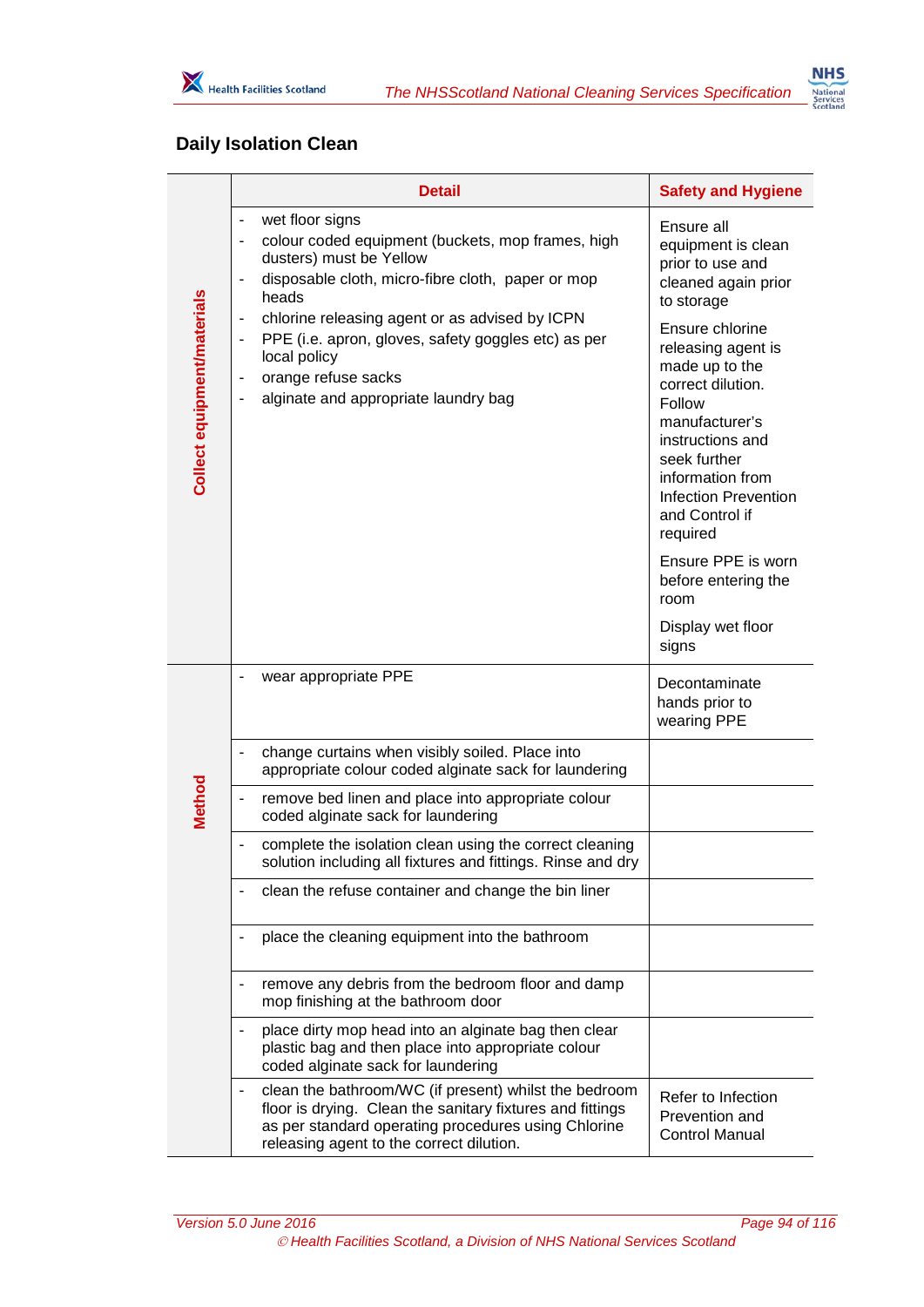

| <b>Detail</b>                                                                                                                   | <b>Safety and Hygiene</b>                                                         |
|---------------------------------------------------------------------------------------------------------------------------------|-----------------------------------------------------------------------------------|
| rinse the agent off with clean tap water and dry                                                                                |                                                                                   |
| clean the refuse container and change the bin liner                                                                             |                                                                                   |
| remove/replenish consumables as per local policy                                                                                |                                                                                   |
| move equipment back into the bedroom                                                                                            |                                                                                   |
| remove any debris from the floor and damp mop using<br>the correct cleaning solution, finishing at the door into<br>the bedroom |                                                                                   |
| remove PPE and dispose of in appropriate waste<br>stream                                                                        | Ensure to follow<br>local procedure when<br>disposing waste into<br>waste streams |
| return equipment to DSR                                                                                                         |                                                                                   |
| ensure to clean and store all used equipment away<br>appropriately                                                              | Dispose of PPE<br>appropriately and<br>decontaminate<br>hands                     |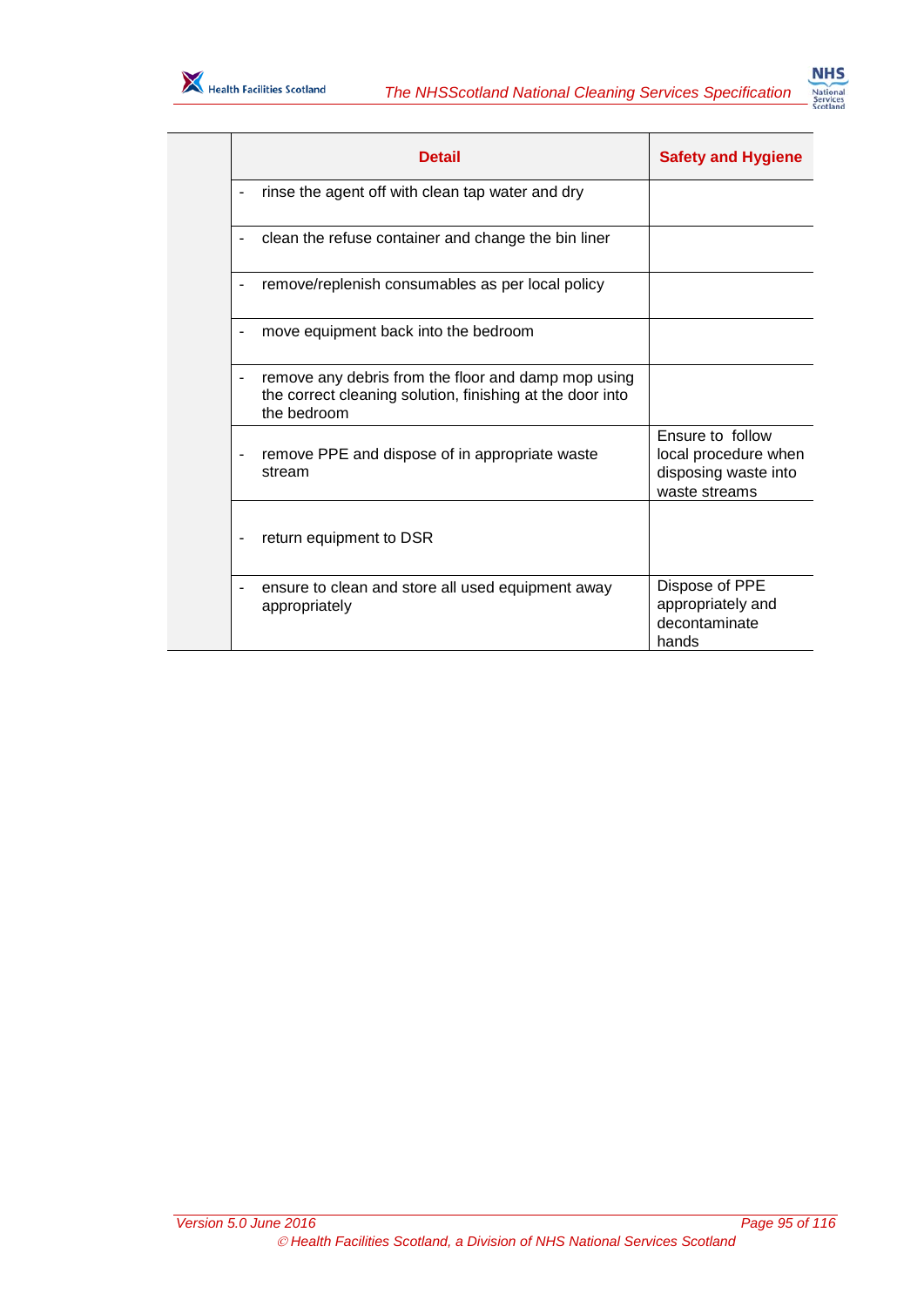

## **Discharge Clean**

The procedure to be followed on discharge/transfer of a patient prior to reoccupation of the bed space/single room.

Out of hours as per local policy.

To reduce risk of cross infection emphasis requires to be placed on the cleaning of contact surfaces.

|                             | <b>Detail</b>                                                                                                                                                                                             | <b>Safety and Hygiene</b>                                                                                                                                                 |
|-----------------------------|-----------------------------------------------------------------------------------------------------------------------------------------------------------------------------------------------------------|---------------------------------------------------------------------------------------------------------------------------------------------------------------------------|
|                             | wet floor sign<br>colour coded equipment (buckets, mops)<br>$\blacksquare$<br>disposable cloth, micro-fibre or paper<br>÷,<br>coloured coded reusable damp cleaning equipment<br>$\overline{\phantom{a}}$ | Ensure all<br>equipment is<br>clean prior to<br>use                                                                                                                       |
|                             | cleaning agent<br>$\overline{\phantom{a}}$<br>PPE (i.e. apron, gloves, safety goggles etc) as per                                                                                                         | Adhere to policy for<br>colour coding                                                                                                                                     |
| Collect equipment/materials | local policy<br>high dusting tool                                                                                                                                                                         | Adhere to<br>COSHH and<br>appropriate<br>dilution for<br>cleaning agent<br>being used                                                                                     |
|                             |                                                                                                                                                                                                           | Wash hands and wear<br>appropriate PPE<br>Display wet floor<br>signs(s)                                                                                                   |
|                             | wear appropriate PPE                                                                                                                                                                                      | Decontaminate hands<br>prior to wearing PPE                                                                                                                               |
| <b>Method</b>               | high dust bed space area throughout including<br>curtain rail, top of cupboards, over bed light and arm,<br>any edges, ledges and where dust may fall                                                     | Dispose of duster<br>head appropriately<br>dependent on system<br>in use i.e. disposable<br>head to household<br>waste or reusable<br>head to local<br>laundering process |
|                             | check curtain - arrange to change if stained                                                                                                                                                              | Refer to curtain<br>changing standard<br>operating procedure                                                                                                              |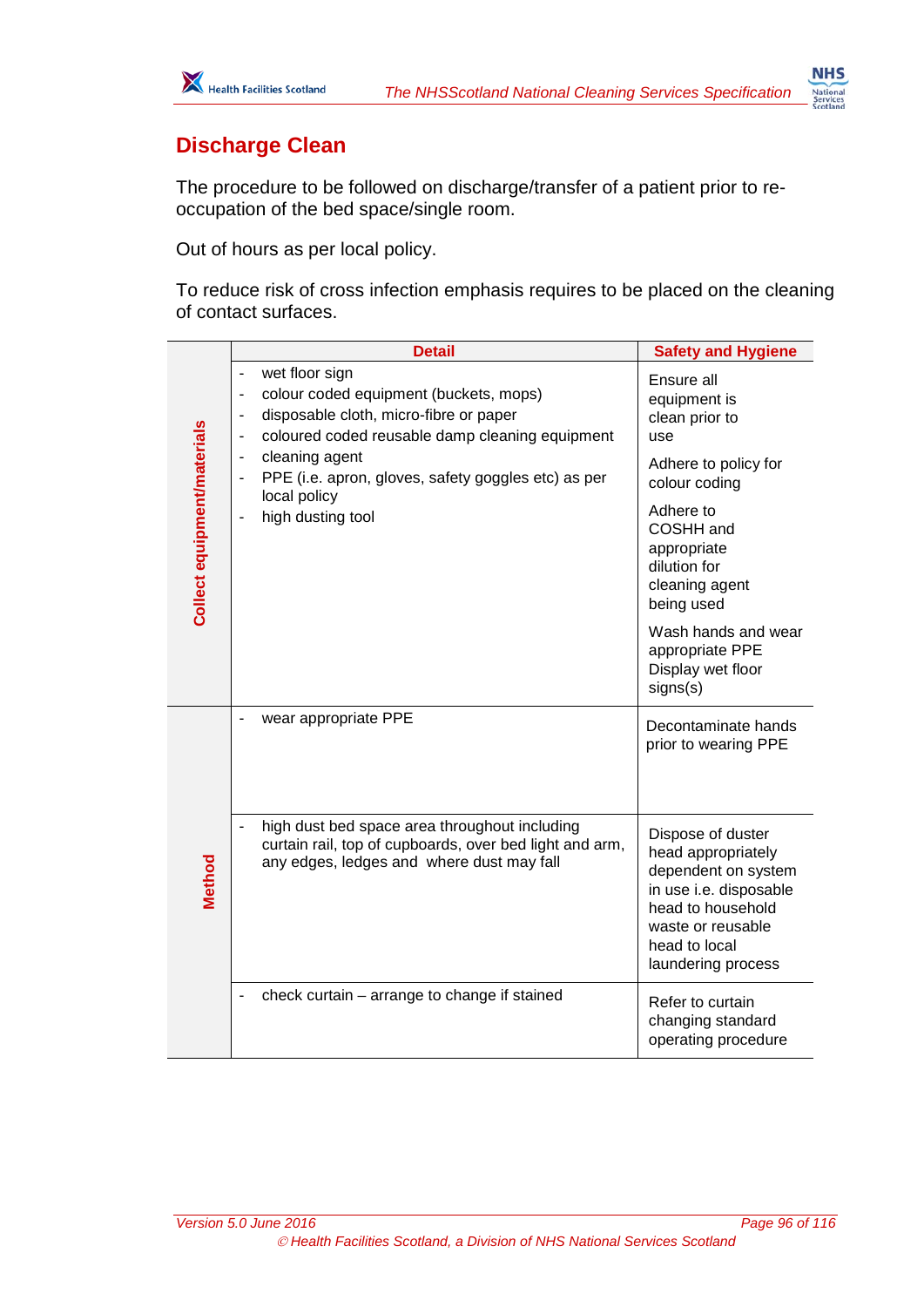

| NHS                                            |
|------------------------------------------------|
| <b>National</b><br><b>Services</b><br>Scotland |

|                                                                                                                                                                 | <b>Detail</b>                                                                                                                                                                                                                                                                                                                                                                     | <b>Safety and Hygiene</b>                                                                                                                            |
|-----------------------------------------------------------------------------------------------------------------------------------------------------------------|-----------------------------------------------------------------------------------------------------------------------------------------------------------------------------------------------------------------------------------------------------------------------------------------------------------------------------------------------------------------------------------|------------------------------------------------------------------------------------------------------------------------------------------------------|
| work surfaces<br>$\overline{\phantom{a}}$<br>wash hand basin<br>$\overline{\phantom{a}}$<br>full clean showers<br>$\overline{\phantom{a}}$<br>stock as required | damp clean items listed below, wipe the surface with<br>the damp cloth using one swipe, fold a section of the<br>cloth over to reveal a clean unused surface and wipe<br>again. Ensure to always work clean to dirty<br>liquid soap and paper hand towel dispensers<br>toilets and bidets where applicable check and clean<br>inside soap and paper hand towel dispensers and re- |                                                                                                                                                      |
| ٠<br>applicable                                                                                                                                                 | damp clean bedside chair, visitors chair, over bed<br>trolley and outside of bedside locker where                                                                                                                                                                                                                                                                                 | Particular attention<br>must be given to touch<br>surfaces e.g. handles,<br>door plates, light<br>switches<br>Adhere to COSHH<br>and use appropriate |
|                                                                                                                                                                 |                                                                                                                                                                                                                                                                                                                                                                                   | dilution of sanitiser                                                                                                                                |
|                                                                                                                                                                 | remove household waste to uplift point                                                                                                                                                                                                                                                                                                                                            | Damp wipe from<br>outside to inside and<br>include hinges, foot<br>pedal and behind foot<br>pedal                                                    |
| and clinical                                                                                                                                                    | damp wipe outside of waste bins including household                                                                                                                                                                                                                                                                                                                               |                                                                                                                                                      |
|                                                                                                                                                                 | replace bin liners where required                                                                                                                                                                                                                                                                                                                                                 |                                                                                                                                                      |
|                                                                                                                                                                 | remove debris and damp mop floor paying particular<br>attention to edges and corners                                                                                                                                                                                                                                                                                              | Ensure floor is<br>completely dry before<br>removing wet floor<br>sign(s)                                                                            |
|                                                                                                                                                                 |                                                                                                                                                                                                                                                                                                                                                                                   | Dispose of mop head<br>appropriately                                                                                                                 |
|                                                                                                                                                                 | dispose of all cloths, disposable paper used for task<br>to appropriate waste stream                                                                                                                                                                                                                                                                                              |                                                                                                                                                      |
| stream                                                                                                                                                          | remove PPE and dispose of in appropriate waste                                                                                                                                                                                                                                                                                                                                    | Ensure to follow local<br>procedure when<br>disposing waste into<br>waste streams                                                                    |
| return equipment to DSR<br>۰                                                                                                                                    |                                                                                                                                                                                                                                                                                                                                                                                   |                                                                                                                                                      |
| appropriately                                                                                                                                                   | ensure to clean and store all used equipment away                                                                                                                                                                                                                                                                                                                                 | Dispose of PPE<br>appropriately and<br>decontaminate hands                                                                                           |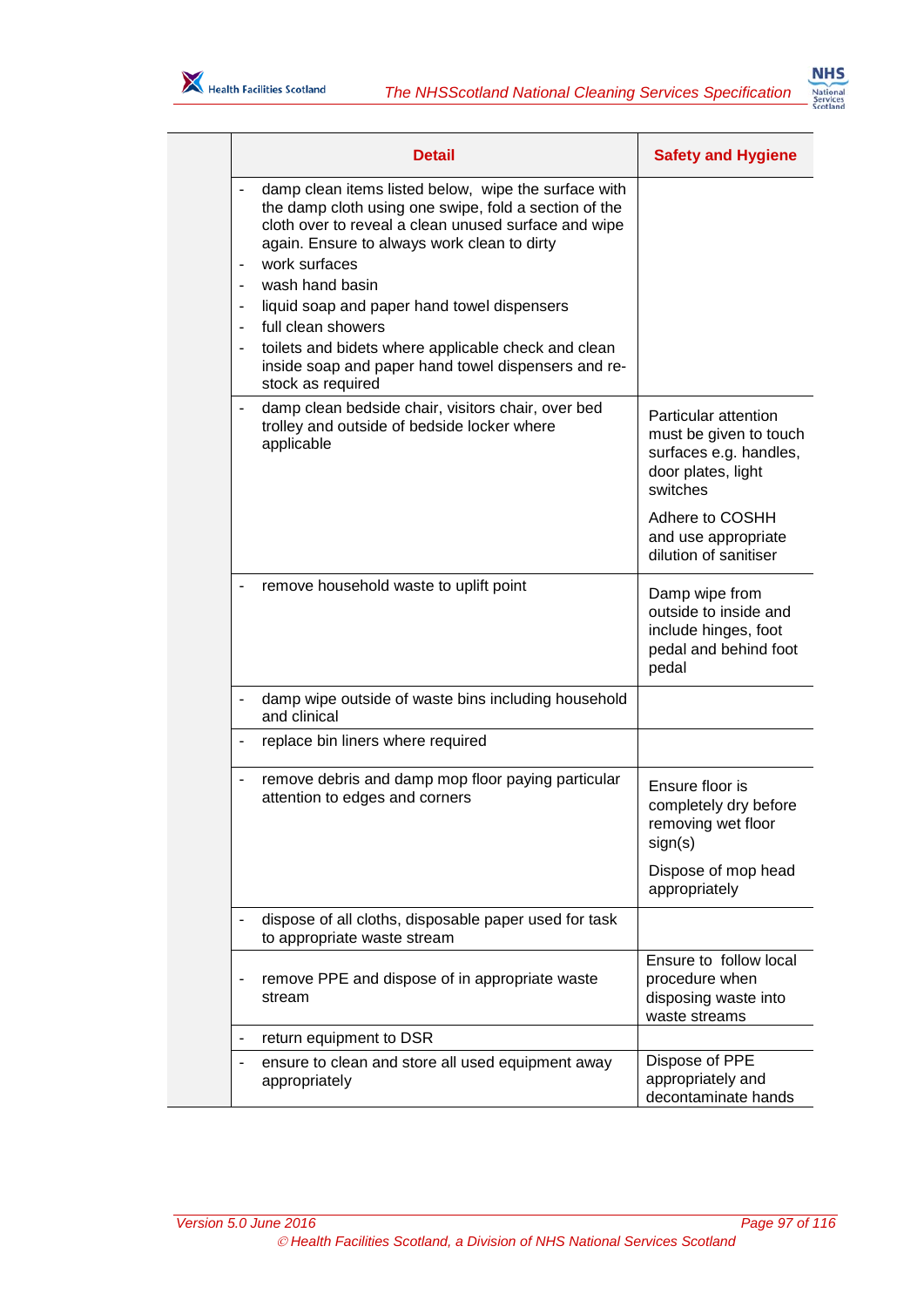

#### **Required Outcomes**

Following the cleaning process the required standards are as follows:

● the room/bed space should be left clean, dry, restocked and ready for occupation by next patient.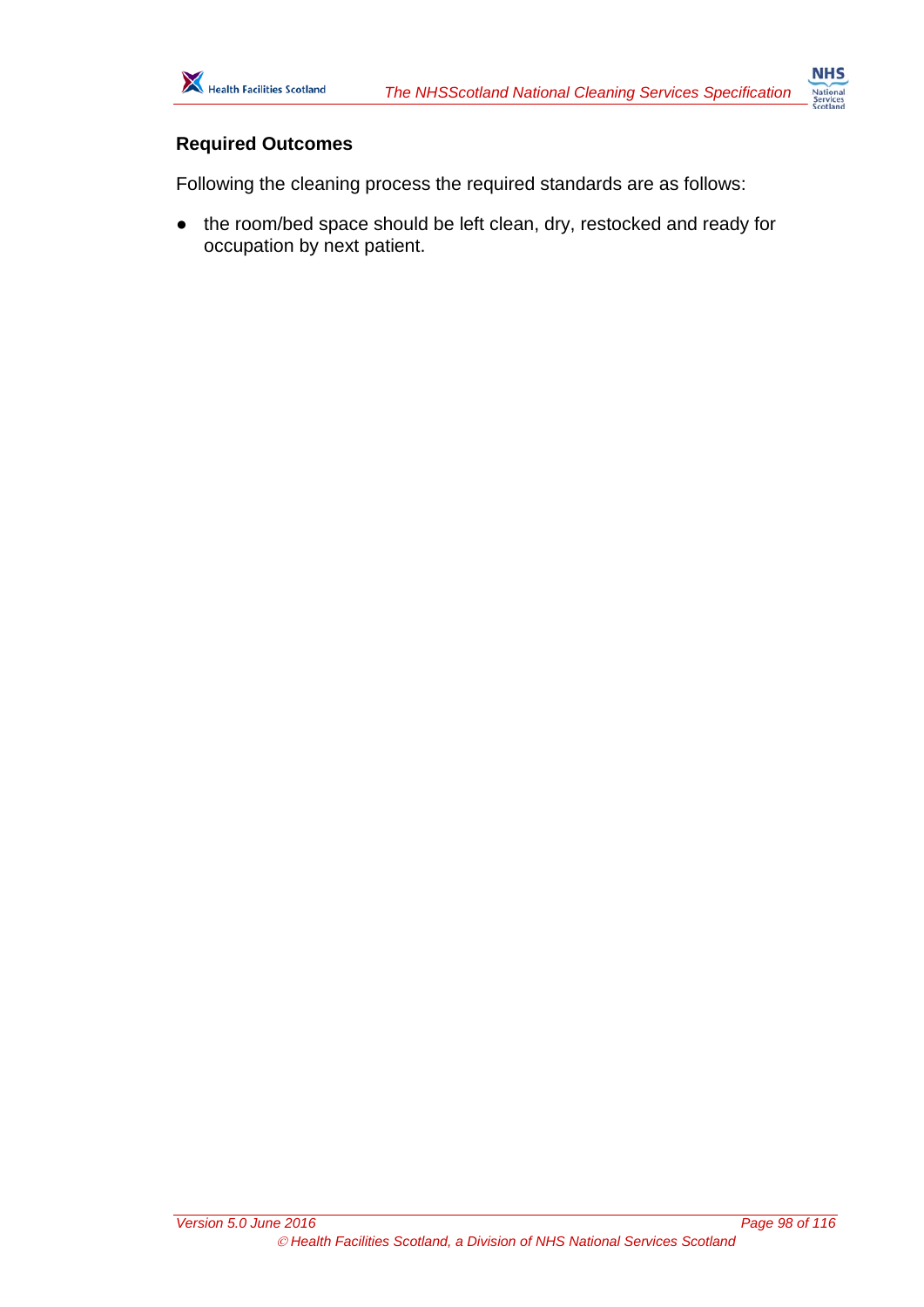

## **Terminal Clean**

The procedure to be followed on discharge/transfer of a patient prior to reoccupation of the bed space/single room.

Out of hours as per local policy.

|                             | <b>Detail</b>                                                                                                                                                                                                                                                                                                                                                                                                                                                                              | <b>Safety and Hygiene</b>                                                                                                                                                                                                  |
|-----------------------------|--------------------------------------------------------------------------------------------------------------------------------------------------------------------------------------------------------------------------------------------------------------------------------------------------------------------------------------------------------------------------------------------------------------------------------------------------------------------------------------------|----------------------------------------------------------------------------------------------------------------------------------------------------------------------------------------------------------------------------|
| Collect equipment/materials | wet floor sign<br>$\overline{\phantom{0}}$<br>colour coded equipment (buckets, mops)<br>disposable cloth, or paper<br>$\overline{a}$<br>colour coded reusable damp cleaning equipment<br>cleaning agent<br>chlorine releasing agent<br>PPE (i.e. apron, gloves, safety goggles etc) as per local<br>policy<br>high dusting tool<br>$\blacksquare$<br>laundry sack and water soluble bag<br>scrubbing machine<br>wet pick up machine<br>step ladders, if required for changing curtains and | Ensure all equipment<br>is clean prior to use,<br>PAT tested, cables<br>are in good condition,<br>Adhere to policy for<br>colour coding<br>Adhere to COSHH<br>and appropriate<br>dilution for cleaning<br>agent being used |
|                             | screens<br>wear appropriate PPE                                                                                                                                                                                                                                                                                                                                                                                                                                                            | Decontaminate hands<br>prior to wearing PPE                                                                                                                                                                                |
|                             | before cleaning takes place visually inspect the room<br>and ensure all removable items of debris is discarded in<br>the appropriate waste stream                                                                                                                                                                                                                                                                                                                                          |                                                                                                                                                                                                                            |
|                             | ensure that nursing staff have removed all previous<br>patients' belongings out of the room and it is ready for<br>the terminal clean to take place                                                                                                                                                                                                                                                                                                                                        |                                                                                                                                                                                                                            |
| Method                      | remove curtains/screens including shower curtain and<br>place into water soluble bag then place into large clear<br>bag and finally into the appropriate laundry sack holder<br>following your local linen bagging procedure                                                                                                                                                                                                                                                               |                                                                                                                                                                                                                            |
|                             | place all curtain hooks/rings in chlorine releasing agent                                                                                                                                                                                                                                                                                                                                                                                                                                  | Refer to curtain<br>changing standard<br>operating procedure                                                                                                                                                               |
|                             | take a damp cloth and immerse in the pre-made solution<br>of chorine releasing agent, ring out, fold twice over<br>which will give you four clean cloth surfaces, Clean blind<br>cords with damp cloth using one swipe, fold a section of<br>the cloth over to reveal a clean unused surface and wipe<br>again. Ensure to always work clean to dirty preventing<br>cross contamination                                                                                                     |                                                                                                                                                                                                                            |
|                             | if blinds are washable wipe these following the same<br>process                                                                                                                                                                                                                                                                                                                                                                                                                            |                                                                                                                                                                                                                            |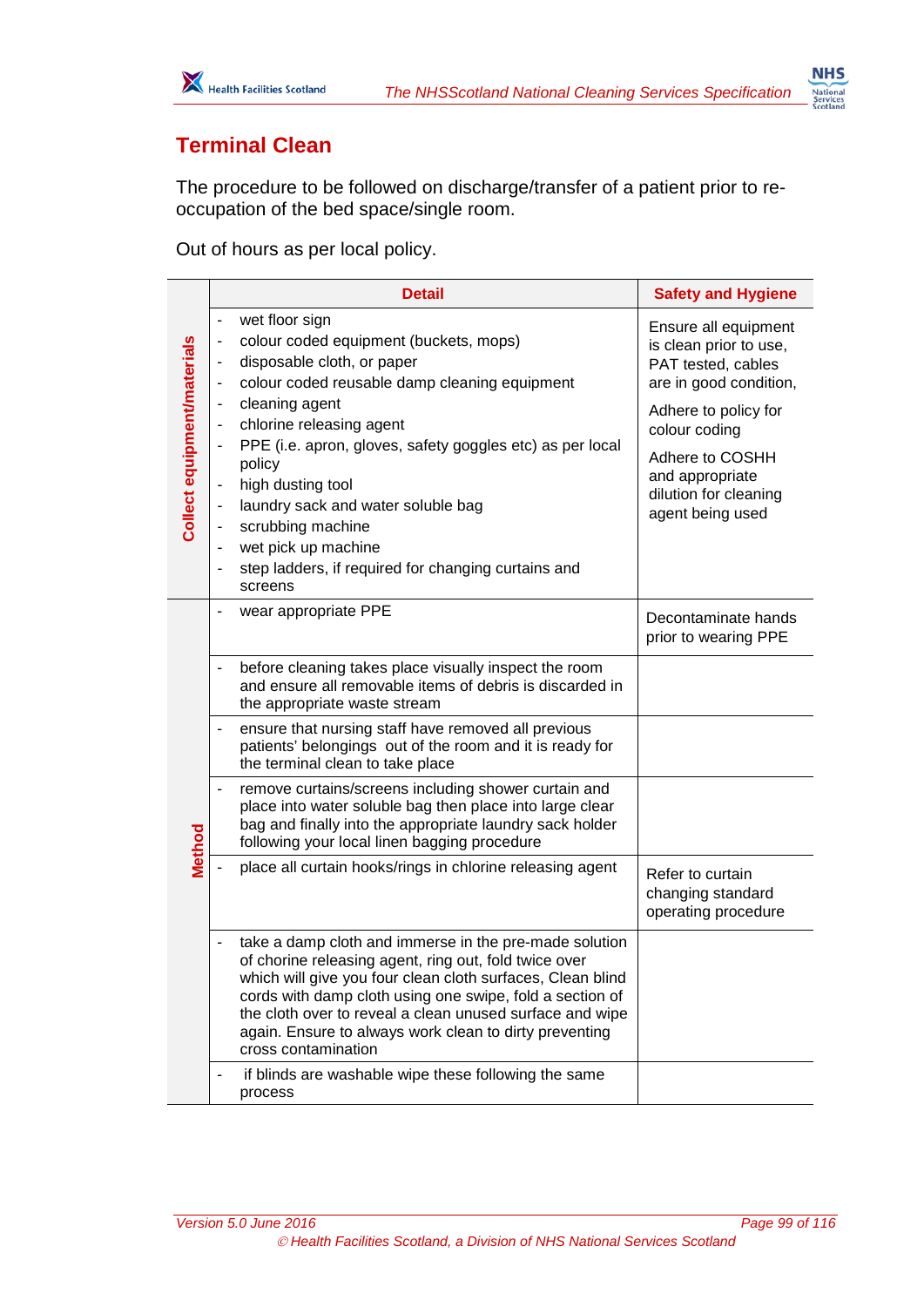

|                | <b>Detail</b>                                                                                                                                                                                                                                                                                                                                                                                                                                                                             | <b>Safety and Hygiene</b> |
|----------------|-------------------------------------------------------------------------------------------------------------------------------------------------------------------------------------------------------------------------------------------------------------------------------------------------------------------------------------------------------------------------------------------------------------------------------------------------------------------------------------------|---------------------------|
|                | take a damp cloth and immerse in the pre-made<br>solution of chorine releasing agent, ring out, fold<br>twice over which will give you four clean cloth<br>surfaces, wipe all high level surfaces which can be<br>reached with the damp cloth using one swipe, fold a<br>section of the cloth over to reveal a clean unused<br>surface and wipe again. Ensure to always work clean<br>to dirty preventing cross contamination                                                             |                           |
|                | take a disposable cloth and immerse in the pre-made<br>solution of chorine releasing agent, ring out, fold<br>twice over which will give you four clean cloth<br>surfaces, wipe all low level surfaces with the damp<br>cloth using one swipe, fold a section of the cloth over<br>to reveal a clean unused surface and wipe again.<br>Ensure to always work clean to dirty preventing cross<br>contamination                                                                             |                           |
|                | high dust bed space area throughout including<br>curtain rail, top of cupboards, over bed light and arm,<br>any edges, ledges and where dust may fall using<br>high duster equipment. Dispose of duster head<br>appropriately dependent on system in use i.e.<br>disposable head to household waste or reusable<br>head to local laundering process                                                                                                                                       |                           |
|                | periodically check the pre-made solution and change<br>if required                                                                                                                                                                                                                                                                                                                                                                                                                        |                           |
|                | follow local procedures for cleaning patient's bed<br>mattress. If locally this is a task you do, take a<br>disposable cloth and immerse in the pre-made<br>solution of chorine releasing agent, ring out, fold<br>twice over which will give you four clean cloth<br>surfaces, wipe the surface of the mattress surfaces<br>with the damp cloth using one swipe at a time, fold<br>the cloth to reveal a clean side and follow the same<br>process. Use more than one cloth if required. |                           |
|                | Note: Ward bed mattress should also be washed<br>with a chlorine releasing agent then rinsed with clear<br>water and dried to avoid damage to mattress                                                                                                                                                                                                                                                                                                                                    |                           |
| $\blacksquare$ | take a disposable cloth and immerse in the pre-made<br>solution of chorine releasing agent, ring out, fold<br>twice over which will give you four clean cloth<br>surfaces. Wash all bed frame using one swipe, fold a<br>section of the cloth over to reveal a clean unused<br>surface and wipe again. Ensure to always work clean<br>to dirty preventing cross contamination                                                                                                             |                           |
|                | take a disposable cloth and immerse in the pre-made<br>solution of chorine releasing agent, ring out, fold<br>twice over which will give you four clean cloth<br>surfaces. Wash all furniture within the bedroom area<br>including furniture within the sanitary room. Fold a<br>section of the cloth over to reveal a clean unused<br>surface and wipe again. Ensure to always work clean<br>to dirty preventing cross contamination                                                     |                           |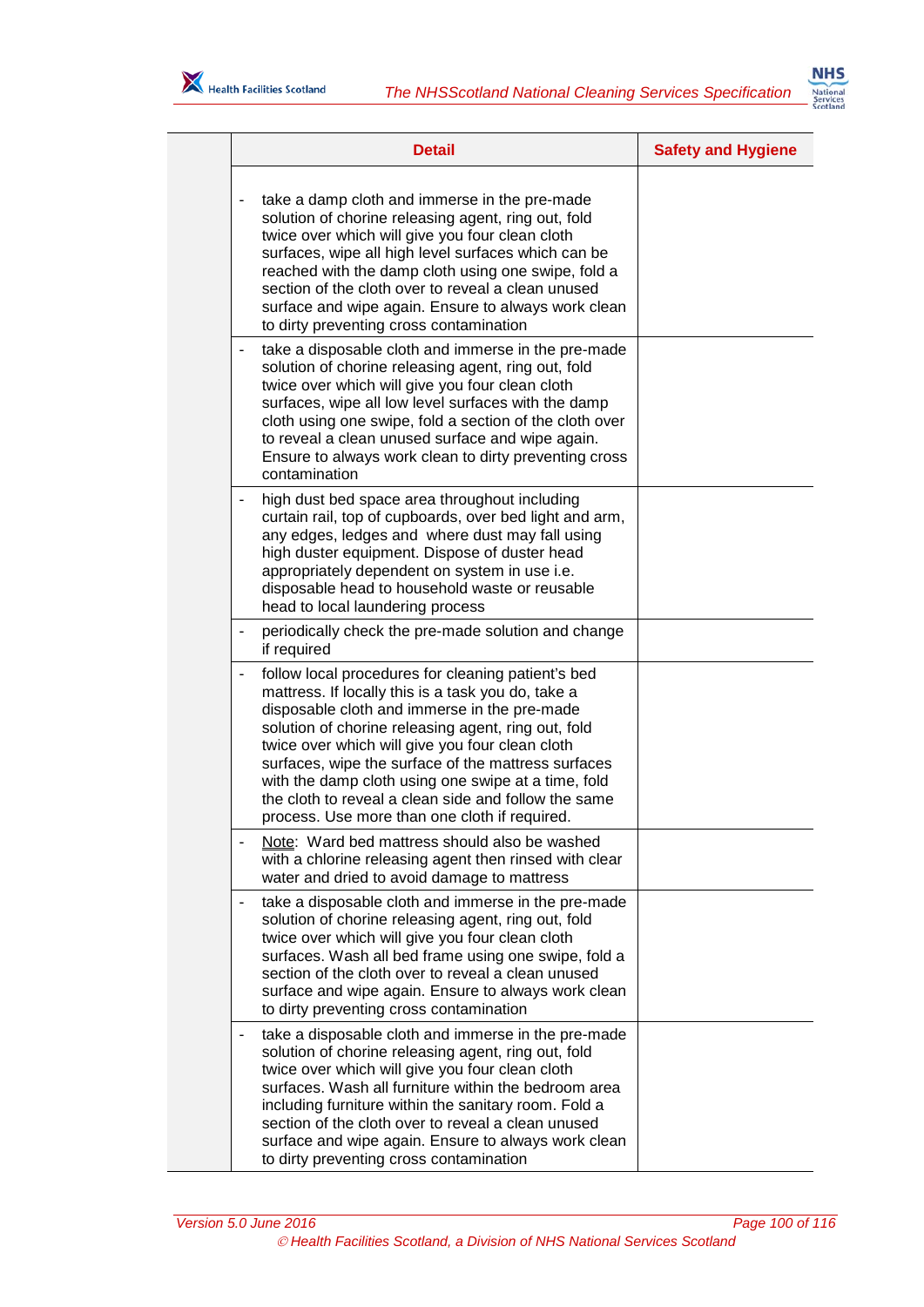

**NHS** National<br>Services<br>Scotland

|                              | <b>Detail</b>                                                                                                                                                                                                                                                                                                                                                                                                                                                                                                                                                                                                                                                                                     | <b>Safety and Hygiene</b>                                                                                  |
|------------------------------|---------------------------------------------------------------------------------------------------------------------------------------------------------------------------------------------------------------------------------------------------------------------------------------------------------------------------------------------------------------------------------------------------------------------------------------------------------------------------------------------------------------------------------------------------------------------------------------------------------------------------------------------------------------------------------------------------|------------------------------------------------------------------------------------------------------------|
|                              | where possible moveable furniture should be<br>removed from the room once they have been<br>cleaned to prevent re-contamination                                                                                                                                                                                                                                                                                                                                                                                                                                                                                                                                                                   |                                                                                                            |
| -                            | take a disposable cloth and immerse in the pre-made<br>solution of chorine releasing agent, ring out, fold<br>twice over which will give you four clean cloth<br>surfaces, Wash all radiators down inside and out<br>using one swipe, fold a section of the cloth over to<br>reveal a clean unused surface and wipe again.<br>Ensure to always work clean to dirty preventing cross<br>contamination                                                                                                                                                                                                                                                                                              | Particular attention<br>must be given to touch<br>surfaces e.g. handles,<br>door plates, light<br>switches |
|                              |                                                                                                                                                                                                                                                                                                                                                                                                                                                                                                                                                                                                                                                                                                   | Adhere to COSHH<br>and use appropriate<br>dilution of sanitiser                                            |
|                              |                                                                                                                                                                                                                                                                                                                                                                                                                                                                                                                                                                                                                                                                                                   | Ensure to follow safety<br>measures above for<br>electrical equipment                                      |
| $\qquad \qquad \blacksquare$ | take a disposable cloth and immerse in the pre-made<br>solution of chorine releasing agent, ring out, fold<br>twice over which will give you four clean cloth<br>surfaces, Wash all doors, paying attention to handles<br>and hinges, wash all walls and paintwork down using<br>one swipe, fold a section of the cloth over to reveal a<br>clean unused surface and wipe again. Ensure to<br>always work clean to dirty preventing cross<br>contamination                                                                                                                                                                                                                                        |                                                                                                            |
| $\qquad \qquad \blacksquare$ | take a disposable cloth and immerse in the pre-made<br>solution of chorine releasing agent, ring out, fold<br>twice over which will give you four clean cloth<br>surfaces, Wash all sanitary fixtures and fittings which<br>may include wash hand basin, toilet, bath and<br>shower area. Locally you may also use a sanitizer to<br>clean these elements but chorine releasing agent<br>must also be used. Pay attention to handles and<br>hinges, wash all walls and paintwork within the<br>sanitary area down using one swipe, fold a section of<br>the cloth over to reveal a clean unused surface and<br>wipe again. Ensure to always work clean to dirty<br>preventing cross contamination |                                                                                                            |
|                              | prior to manual scrub of floor ensure all elements that<br>have been cleaned and can be removed from the<br>room provide a safe space to work in                                                                                                                                                                                                                                                                                                                                                                                                                                                                                                                                                  | Damp wipe from<br>outside to inside and<br>include hinges, foot<br>pedal and behind foot<br>pedal          |
| -                            | elements within the room that cannot be removed<br>outside the room, place these to one side of the<br>room so you have a safe and clear area to start the<br>manual scrubbing process                                                                                                                                                                                                                                                                                                                                                                                                                                                                                                            |                                                                                                            |
| ٠                            | scrub area of the floor using an appropriate manual<br>scrubbing machine with tank and floor scrubbing pad.<br>Ensure the tank has an appropriate amount of<br>chlorine releasing agent mixed to manufacturer's<br>instructions                                                                                                                                                                                                                                                                                                                                                                                                                                                                   |                                                                                                            |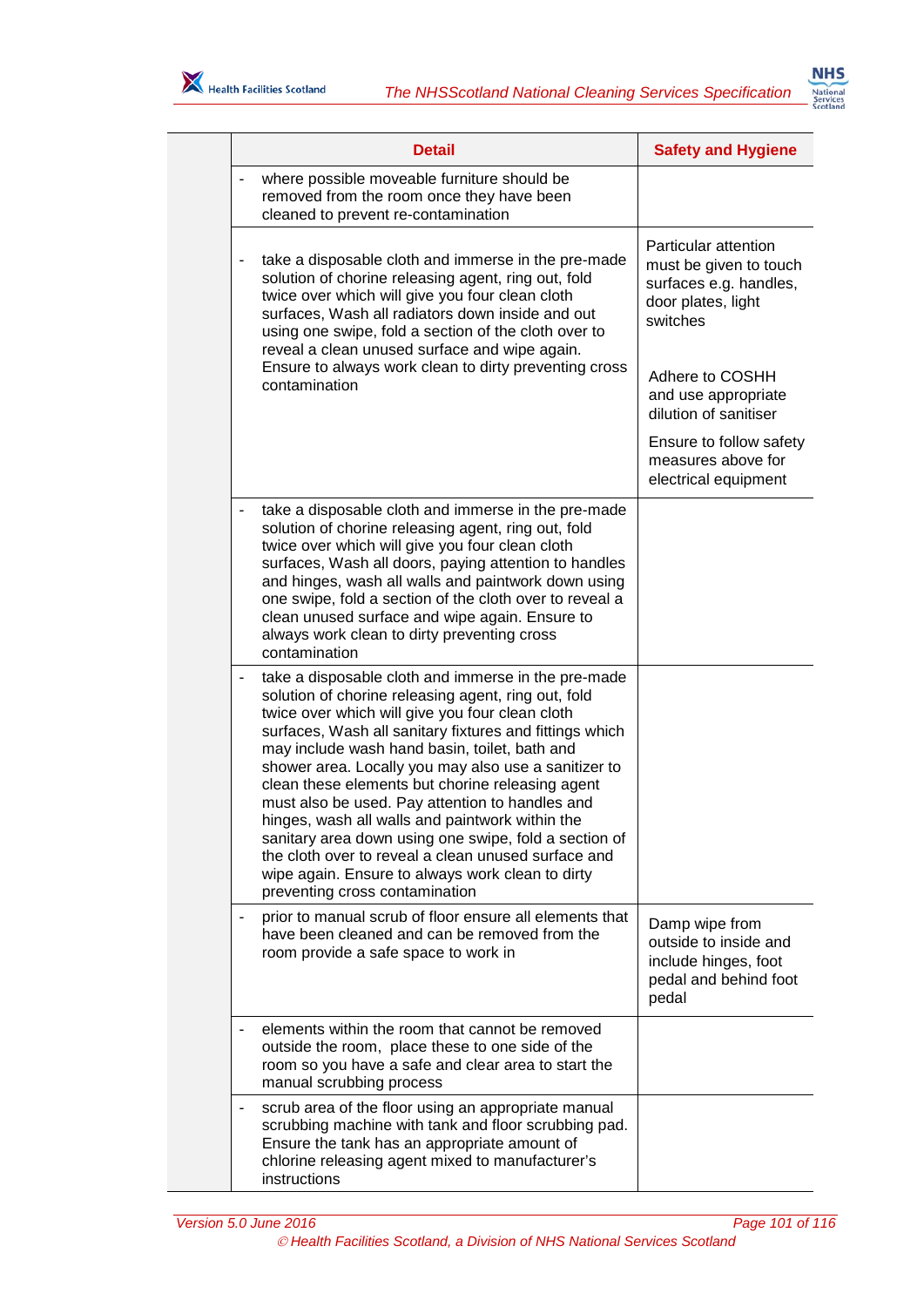

| NHS                                            |
|------------------------------------------------|
| <b>National</b><br><b>Services</b><br>Scotland |

| <b>Detail</b>                                                                                        | <b>Safety and Hygiene</b>                                                                               |
|------------------------------------------------------------------------------------------------------|---------------------------------------------------------------------------------------------------------|
| follow the same process above until all hard floor has<br>been scrubbed, including the sanitary area | Ensure floor is<br>completely dry before<br>removing wet floor<br>sign(s)                               |
|                                                                                                      | Dispose of mop head<br>appropriately                                                                    |
| remove PPE, dispose of in clinical waste bin and<br>wash hands using soap and water                  | Return all equipment<br>to DSR and leave<br>clean and dry                                               |
|                                                                                                      | At end of task remove<br>wet floor signs,<br>dispose of PPE<br>appropriately and<br>decontaminate hands |
| return all furniture to the room. Hang clean curtains<br>and shower curtains                         |                                                                                                         |
| use alcohol gel to decontaminate your hands on<br>۰<br>leaving the room                              |                                                                                                         |
| remove PPE and dispose of in appropriate waste<br>stream                                             | Ensure to follow local<br>procedure when<br>disposing waste into<br>waste streams                       |
| return equipment to DSR                                                                              |                                                                                                         |
| ensure to clean and store all used equipment away<br>appropriately                                   | Dispose of PPE<br>appropriately and<br>decontaminate hands                                              |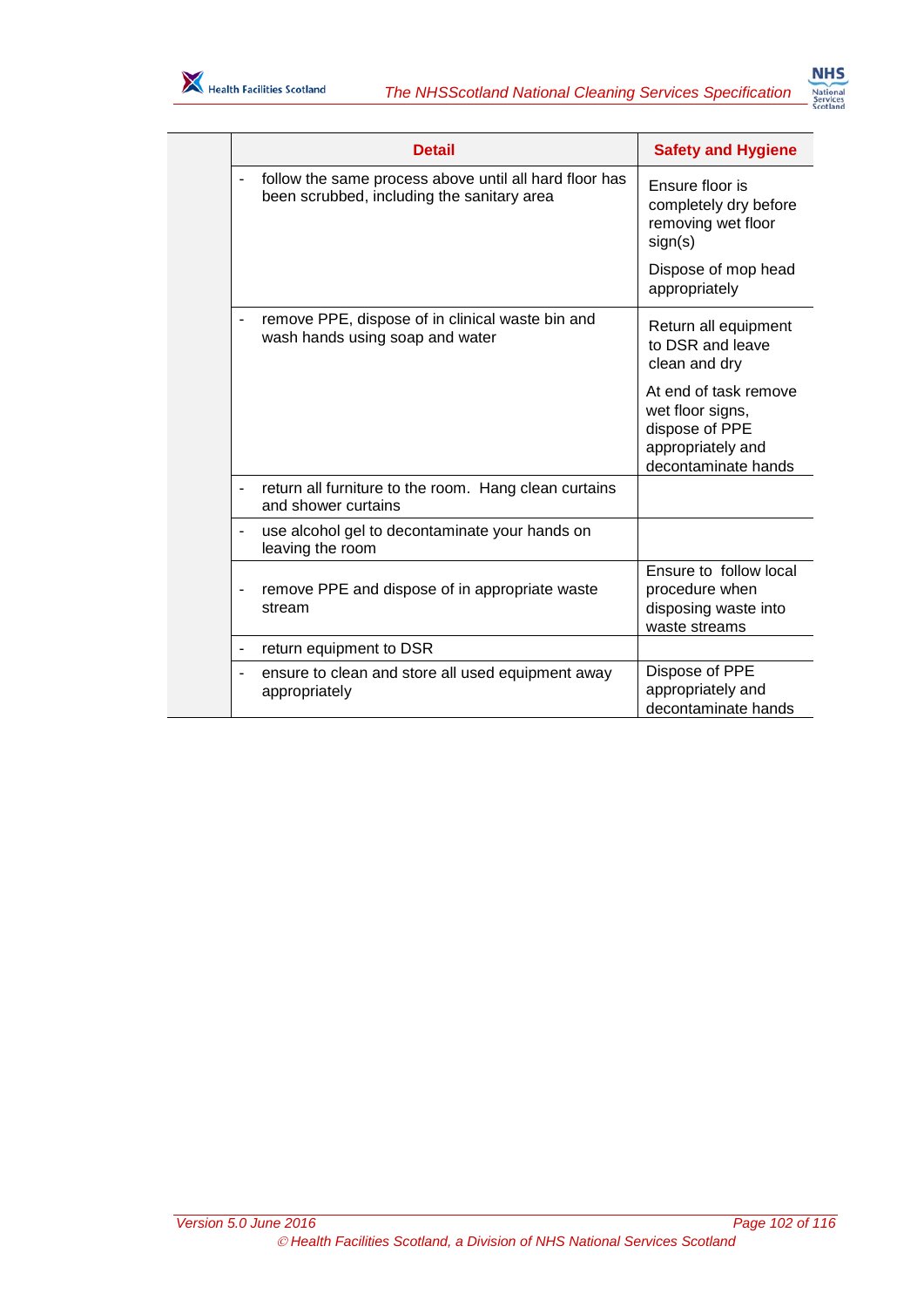#### **Example of communication and notification in the event of a Terminal Clean**

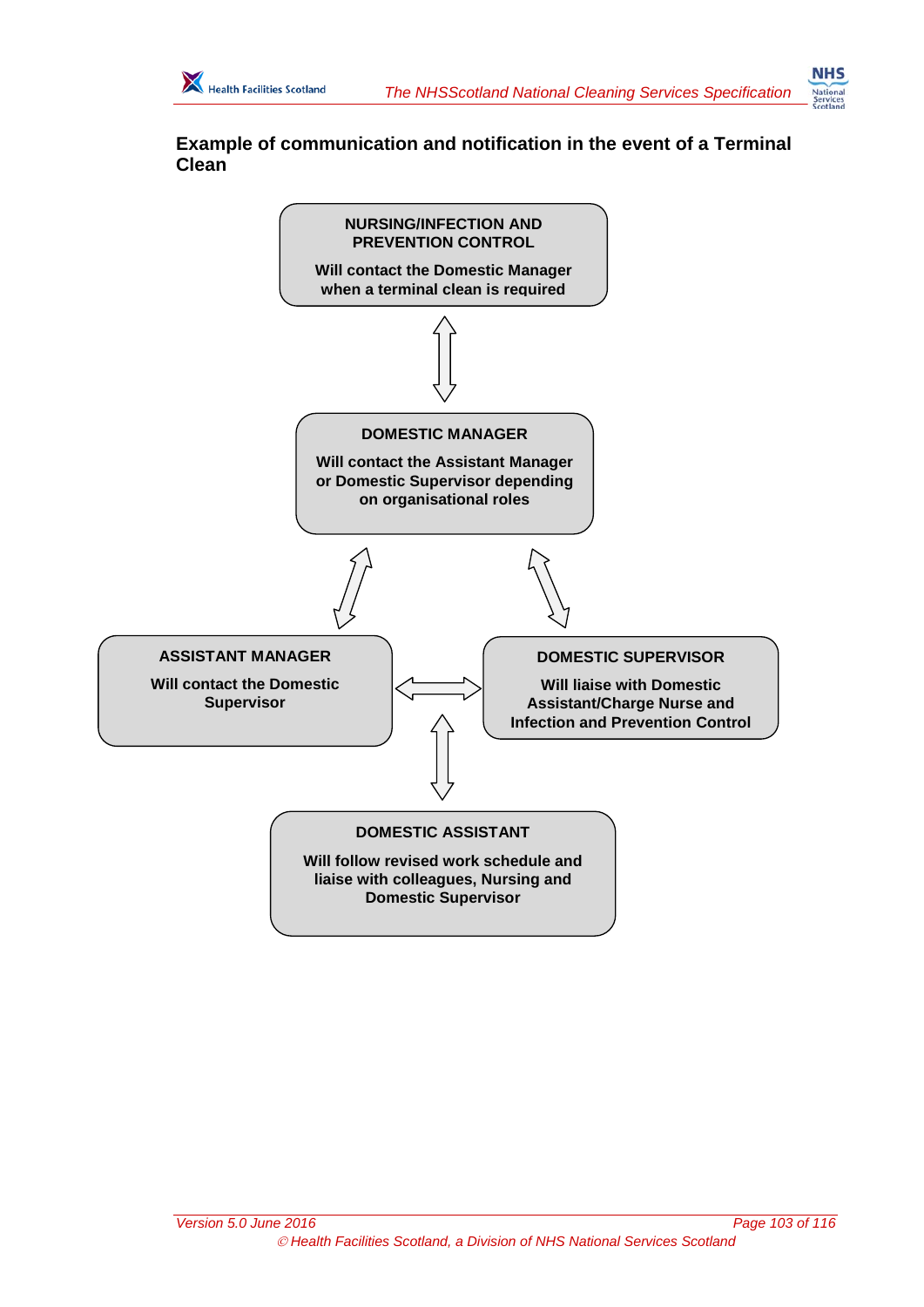# **Kitchen, Fixtures, Fittings and Appliances**

### **Microwave Oven (Patient or Regen Kitchen)**

| equipment/materials<br><b>Collect</b> | <b>Detail</b>                                                                                                                                                                                                  | <b>Safety and Hygiene</b>                                                                                                                  |
|---------------------------------------|----------------------------------------------------------------------------------------------------------------------------------------------------------------------------------------------------------------|--------------------------------------------------------------------------------------------------------------------------------------------|
|                                       | wet floor signs<br>$\qquad \qquad \blacksquare$<br>disposable cloth, micro-fibre or paper<br>$\qquad \qquad \blacksquare$                                                                                      | Responsibility as per<br>local policy                                                                                                      |
|                                       | colour coded re-usable equipment (buckets etc<br>$\overline{\phantom{0}}$<br>cleaning agent<br>$\qquad \qquad \blacksquare$<br>PPE (i.e. apron, gloves, safety goggles etc) as per<br>local policy             | Ensure all equipment<br>is clean prior to use<br>and cleaned and dried<br>prior to return to store                                         |
|                                       | wear appropriate PPE                                                                                                                                                                                           | Decontaminate hands<br>prior to wearing PPE                                                                                                |
|                                       | switch off power supply to the appliance                                                                                                                                                                       | Place wet floor signs<br>where appropriate                                                                                                 |
|                                       | wear safety goggles and half fill bucket with warm<br>$\qquad \qquad \blacksquare$<br>water and add the cleaning agent in line with<br>manufacturers' instructions; change cleaning solution<br>as appropriate | Safety goggles are<br>available and<br>recommended to<br>protect you from<br>solution splashing into<br>your eyes when<br>mixing chemicals |
|                                       | immerse the cloth in the solution and wring out as<br>tightly as possible; the cloth should be dampened<br>and not soaking wet                                                                                 |                                                                                                                                            |
| <b>Method</b>                         | place all removable, non electrical components and<br>place in container of water and correctly measured<br>solution of detergent to soak                                                                      |                                                                                                                                            |
|                                       | wash the internal parts of the oven                                                                                                                                                                            |                                                                                                                                            |
|                                       | do not use green hand pad to remove stubborn<br>deposits and grease as this may damage the internal<br>surface                                                                                                 |                                                                                                                                            |
|                                       | rinse using fresh water and dry                                                                                                                                                                                |                                                                                                                                            |
|                                       | using a fresh solution of water and neutral detergent<br>۰<br>repeat this process on all external surfaces of the<br>appliance taking care to avoid water entering vents                                       |                                                                                                                                            |
|                                       | rinse and thoroughly dry<br>۰                                                                                                                                                                                  |                                                                                                                                            |
|                                       | thoroughly clean and dry removable components                                                                                                                                                                  | Always follow<br>manufacturer's<br>cleaning instructions                                                                                   |
|                                       | thoroughly clean controls and all other external<br>surfaces                                                                                                                                                   |                                                                                                                                            |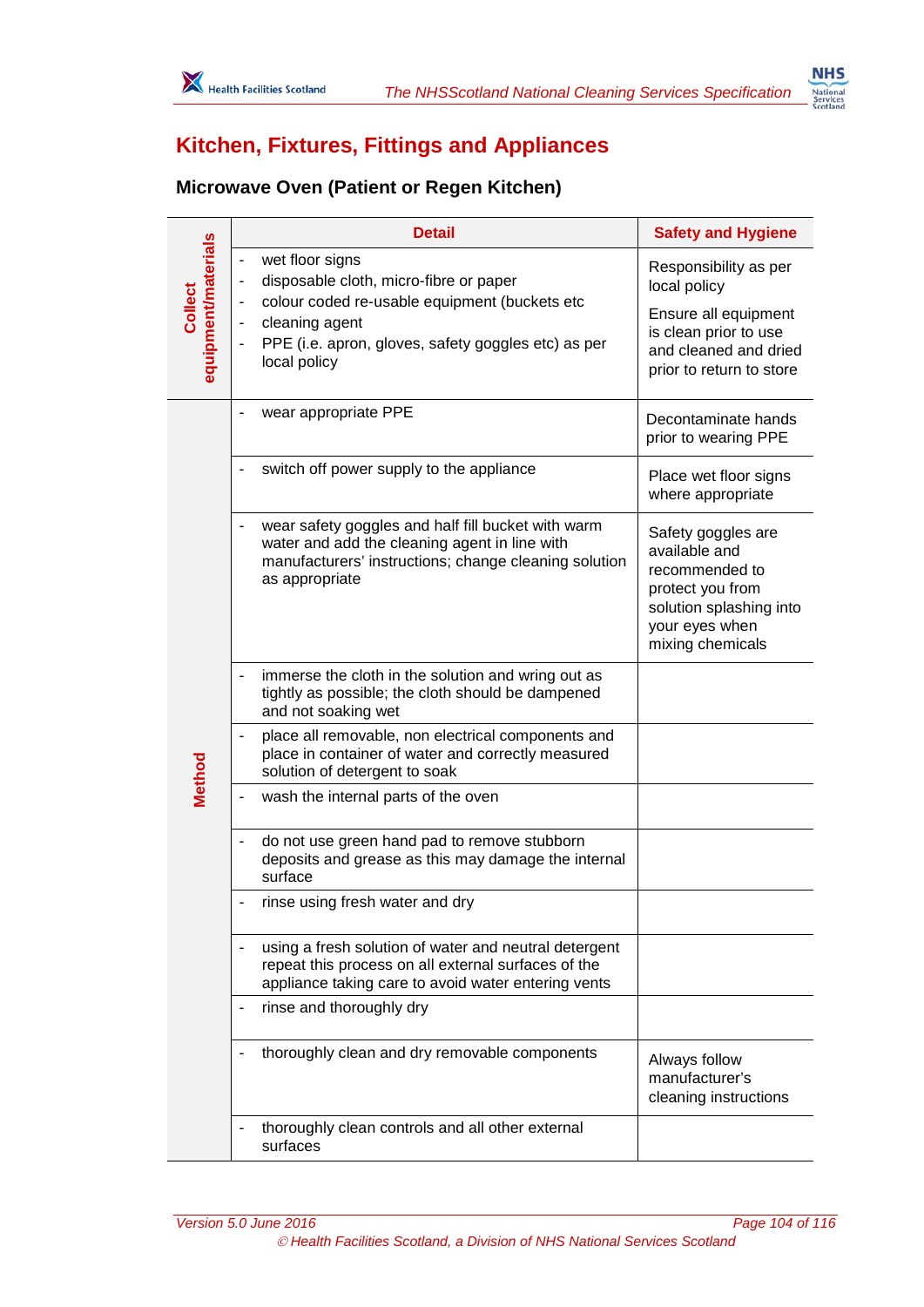

| <b>Detail</b>                                                           | <b>Safety and Hygiene</b>                                                    |
|-------------------------------------------------------------------------|------------------------------------------------------------------------------|
| re-assemble all components of the microwave<br>٠                        | Check plug and cable<br>for damage or breaks                                 |
| switch on power only when assured unit is<br>٠<br>completely dry        | Ensure power supply<br>has been switched off<br>prior to clean<br>commencing |
| remove PPE and dispose of in appropriate waste<br>٠<br>stream           |                                                                              |
| return equipment to DSR<br>٠                                            |                                                                              |
| ensure to clean and store all used equipment away<br>۰<br>appropriately |                                                                              |

### **Required Outcomes:**

Following the cleaning process the required standards are as follows:

● appliance is free of grease and dirt on inner and outer surfaces.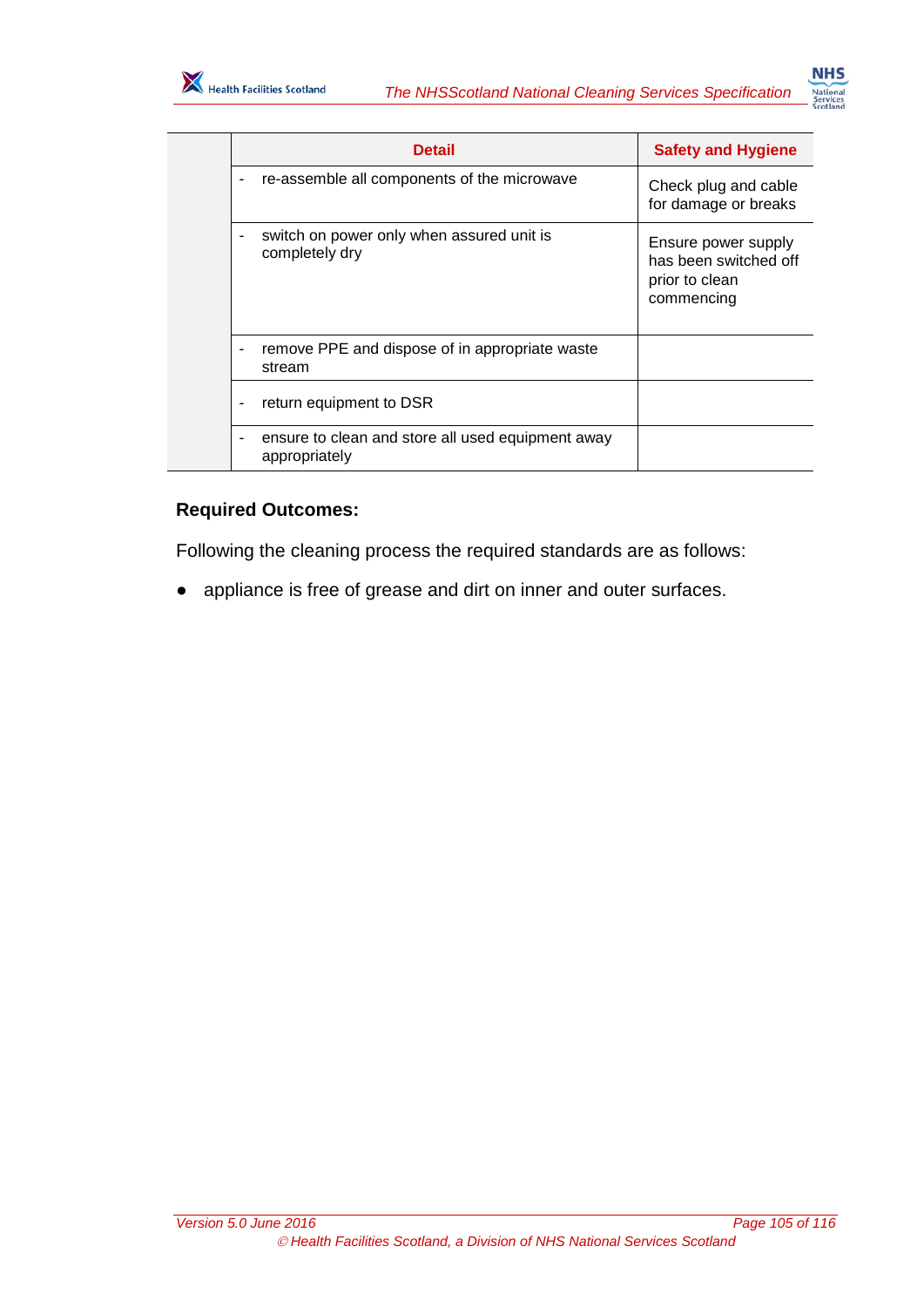

## **Cooker strip and clean**

|                                       | <b>Detail</b>                                                                                                                                                                                                                                        | <b>Safety and Hygiene</b>                                                                                                                      |
|---------------------------------------|------------------------------------------------------------------------------------------------------------------------------------------------------------------------------------------------------------------------------------------------------|------------------------------------------------------------------------------------------------------------------------------------------------|
| equipment/materials<br><b>Collect</b> | wet floor signs<br>-<br>disposable cloth, micro-fibre or paper<br>-<br>colour coded re-usable equipment (buckets etc)<br>$\overline{\phantom{0}}$<br>cleaning agent<br>-<br>PPE (i.e. apron, gloves, safety goggles etc) as per<br>٠<br>local policy | Ensure all<br>equipment is clean<br>prior to use and<br>cleaned and dried<br>prior to return to<br>store                                       |
|                                       | wear appropriate PPE                                                                                                                                                                                                                                 | Decontaminate<br>hands prior to<br>wearing PPE                                                                                                 |
|                                       | switch off power supply to the appliance                                                                                                                                                                                                             | Place wet floor signs<br>where appropriate.<br>Ensure power<br>supply has been<br>switched off prior to<br>clean commencing                    |
|                                       | wear safety goggles and half fill bucket with warm<br>water and add the cleaning agent in line with<br>manufacturer's instructions; change cleaning<br>solution as appropriate                                                                       | Safety goggles are<br>available and<br>recommended to<br>protect you from<br>solution splashing<br>into your eyes when<br>mixing the chemicals |
| <b>Method</b>                         | immerse the cloth in the solution and wring out as<br>tightly as possible; the cloth should be dampened<br>and not soaking wet                                                                                                                       |                                                                                                                                                |
|                                       | remove spillage tray, oven tray, pan rests and other<br>removable parts and place in container of water and<br>correctly measured solution of detergent to soak                                                                                      |                                                                                                                                                |
|                                       | wash the internal parts of the oven and the grill                                                                                                                                                                                                    |                                                                                                                                                |
|                                       | use the green hand pad to remove stubborn<br>deposits and grease                                                                                                                                                                                     |                                                                                                                                                |
|                                       | rinse using fresh water and dry<br>٠                                                                                                                                                                                                                 |                                                                                                                                                |
|                                       | using a fresh solution of water and neutral detergent<br>repeat this process on all external surfaces of the<br>appliance                                                                                                                            |                                                                                                                                                |
|                                       | rinse and thoroughly dry                                                                                                                                                                                                                             |                                                                                                                                                |
|                                       | thoroughly clean spillage tray, oven tray and grill<br>trays using green hand pad to remove stubborn<br>deposits                                                                                                                                     |                                                                                                                                                |

**NHS** National<br>Services<br>Scotland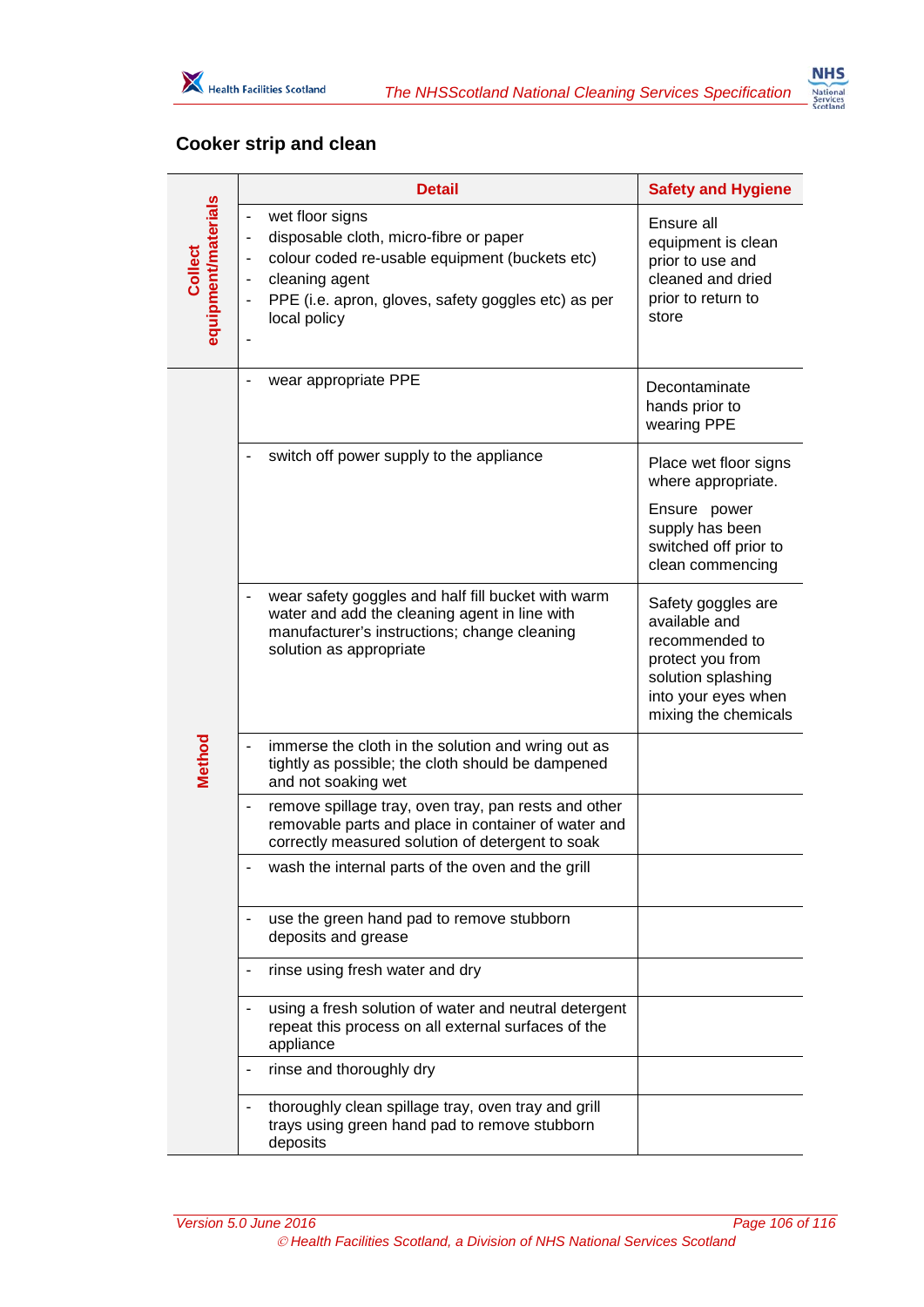

|    | <b>Detail</b>                                                                         | <b>Safety and Hygiene</b>                                                         |
|----|---------------------------------------------------------------------------------------|-----------------------------------------------------------------------------------|
|    | rinse with fresh solution of water and detergent and<br>dry                           |                                                                                   |
| ÷, | thoroughly clean hob, burners, pan rests, controls<br>and all other external surfaces |                                                                                   |
|    | re-assemble all components of the cooker                                              | Always check the<br>appliance for<br>damage or cable<br><b>breaks</b>             |
|    | switch on power                                                                       |                                                                                   |
|    | remove PPE and dispose of in appropriate waste<br>stream                              | Ensure to follow<br>local procedure when<br>disposing waste into<br>waste streams |
|    | return equipment to DSR                                                               |                                                                                   |
|    | ensure to clean and store all used equipment away<br>appropriately                    | Dispose of PPE<br>appropriately and<br>decontaminate<br>hands                     |

#### **Required Outcomes:**

Following the cleaning process the required standards are as follows:

- electrical and cooking fixtures and appliances are kept free from signs of use or non- use;
- cooker hoods (interior and exterior) and filters are free of grease and dirt on inner and outer surfaces.

**NHS**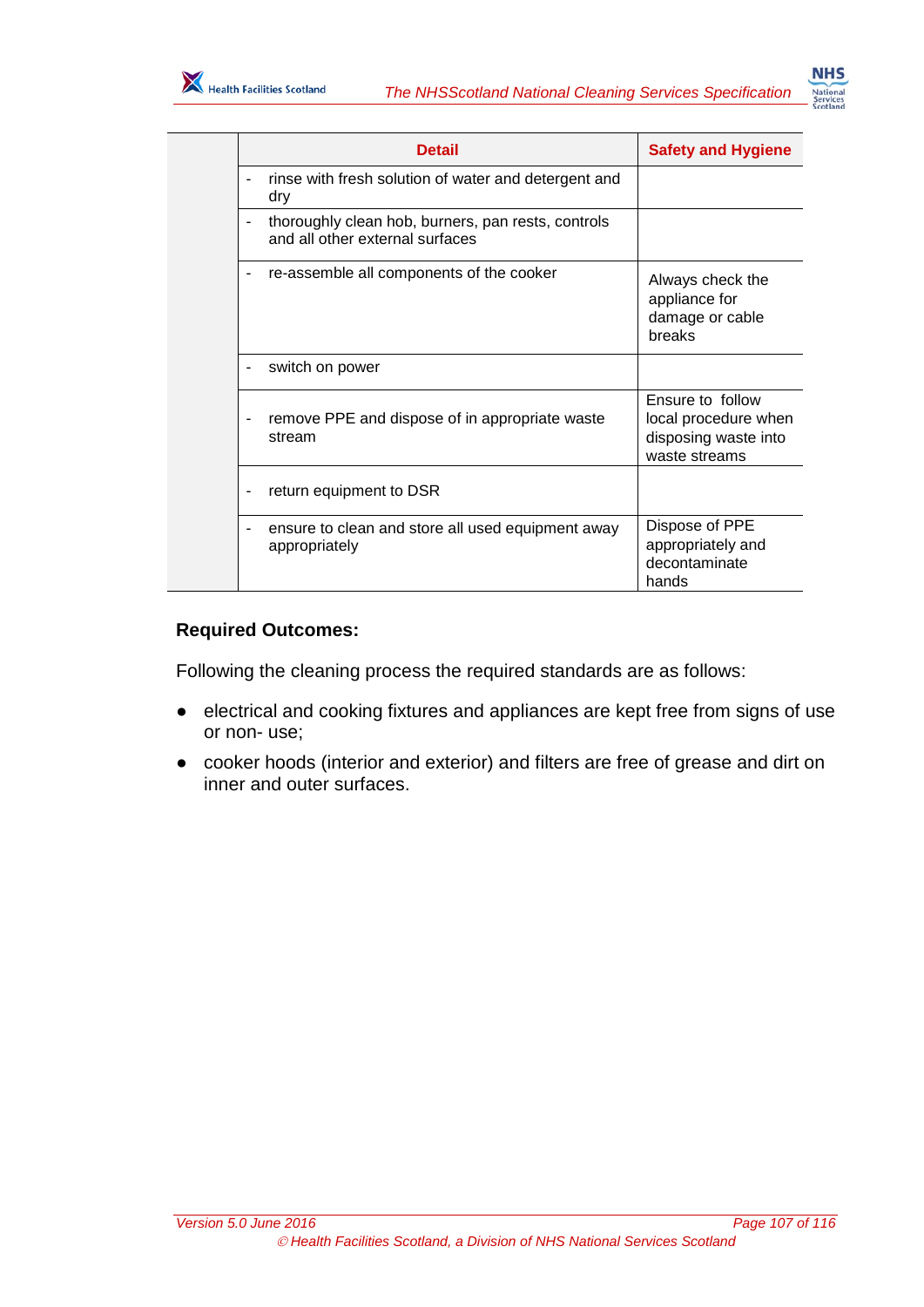

## **Defrosting refrigerator/deep freeze and clean**

|                                       | <b>Detail</b>                                                                                                                                                                                                                                                                                                            | <b>Safety and Hygiene</b>                                                                                                                     |
|---------------------------------------|--------------------------------------------------------------------------------------------------------------------------------------------------------------------------------------------------------------------------------------------------------------------------------------------------------------------------|-----------------------------------------------------------------------------------------------------------------------------------------------|
| equipment/materials<br><b>Collect</b> | wet floor signs<br>$\overline{\phantom{0}}$<br>disposable cloth, micro-fibre or paper<br>$\overline{\phantom{0}}$<br>colour coded re-usable equipment (buckets etc)<br>$\qquad \qquad \blacksquare$<br>cleaning agent<br>$\overline{\phantom{0}}$<br>PPE (i.e. apron, gloves, safety goggles etc) as per<br>local policy | Ensure all<br>equipment is clean<br>prior to use and<br>cleaned and dried<br>prior to return to<br>store                                      |
|                                       | wear appropriate PPE                                                                                                                                                                                                                                                                                                     | Decontaminate<br>hands prior to<br>wearing PPE                                                                                                |
|                                       | switch off power supply to the appliance                                                                                                                                                                                                                                                                                 | Place wet floor signs<br>where appropriate                                                                                                    |
| <b>Method</b>                         | wear safety goggles and half fill bucket with warm<br>water and add the cleaning agent in line with<br>manufacturer's instructions change cleaning solution<br>as appropriate                                                                                                                                            | Safety goggles are<br>available and<br>recommended to<br>protect you from<br>solution splashing<br>into your eyes                             |
|                                       | immerse the cloth in the solution and wring out as<br>tightly as possible; the cloth should be dampened<br>and not soaking wet                                                                                                                                                                                           | Ensure power<br>supply has been<br>switched off prior to<br>clean commencing                                                                  |
|                                       | remove all contents and store at appropriate<br>temperature                                                                                                                                                                                                                                                              | Check the appliance<br>and cable for<br>damage and breaks                                                                                     |
|                                       | remove shelves and ice trays, wash, rinse and dry                                                                                                                                                                                                                                                                        | Do not use the green<br>hand pad or<br>abrasive pads to<br>remove sticky<br>stubborn<br>marks/spillages as<br>this will damage the<br>surface |
|                                       | damp clean the external parts of the fridge/freezer<br>-                                                                                                                                                                                                                                                                 |                                                                                                                                               |
|                                       | once completely defrosted empty and clean the drip<br>tray                                                                                                                                                                                                                                                               |                                                                                                                                               |
|                                       | damp clean the inside compartments and door<br>۰<br>paying particular attention to the door seals. Rinse<br>and dry                                                                                                                                                                                                      |                                                                                                                                               |
|                                       | replace shelves and trays                                                                                                                                                                                                                                                                                                |                                                                                                                                               |

**NHS** National<br>Services<br>Scotland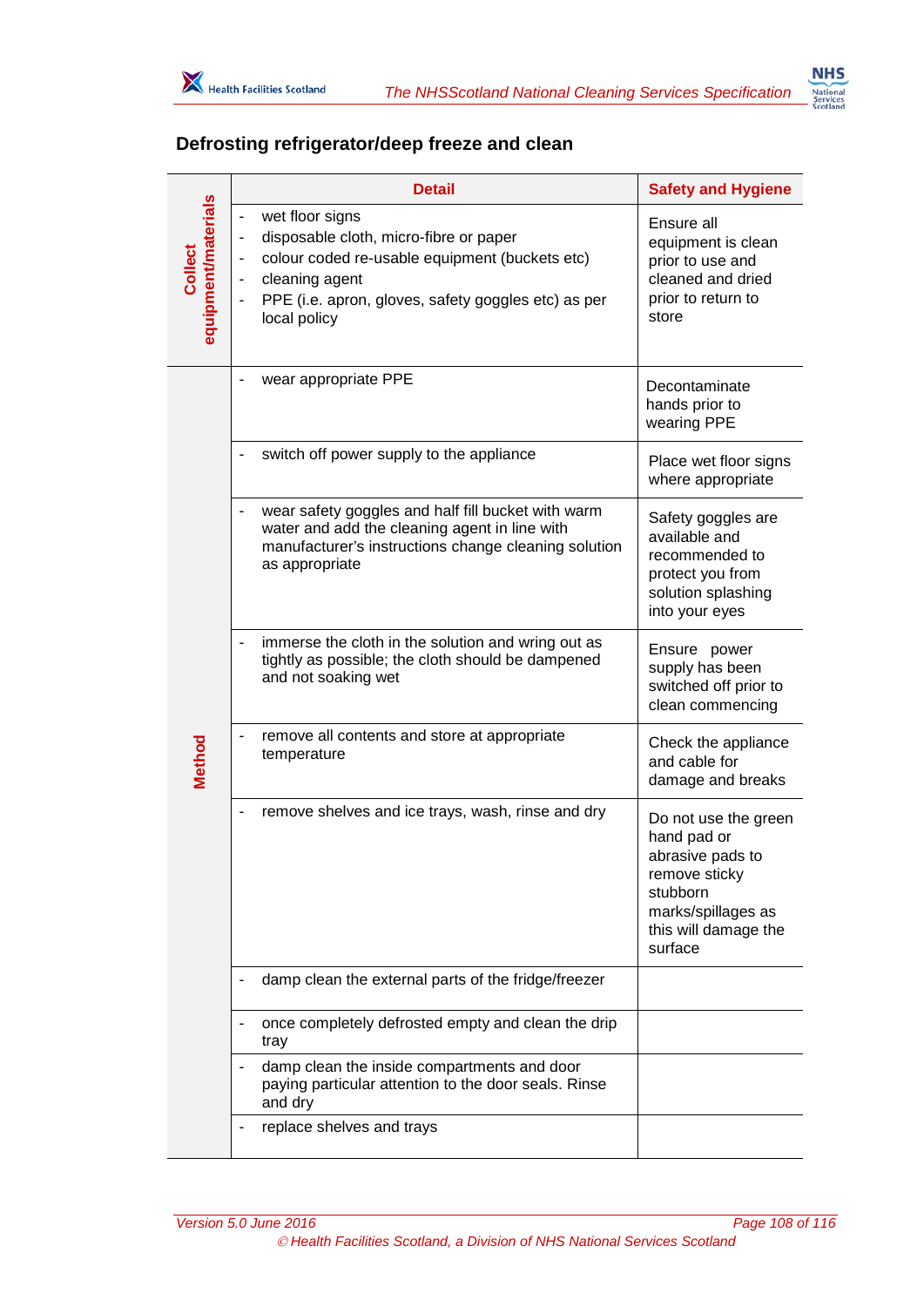

| NHS                                            |  |
|------------------------------------------------|--|
| <b>National</b><br><b>Services</b><br>Scotland |  |

| <b>Detail</b>                                                                                  | <b>Safety and Hygiene</b>                                                         |
|------------------------------------------------------------------------------------------------|-----------------------------------------------------------------------------------|
| switch on power                                                                                |                                                                                   |
| when the appropriate temperatures have been<br>achieved replace the stock                      |                                                                                   |
| The minimal temperatures should be as follows:<br>Fridge $-1c - -4c$<br>Freezer -18 $c - -22c$ |                                                                                   |
| remove PPE and dispose of in appropriate waste<br>stream                                       | Ensure to follow<br>local procedure when<br>disposing waste into<br>waste streams |
| return equipment to DSR                                                                        |                                                                                   |
| ensure to clean and store all used equipment away<br>appropriately                             | Dispose of PPE<br>appropriately and<br>decontaminate<br>hands                     |

### **Required Outcome:**

Following the cleaning process the required standards are as follows:

● refrigerators/freezers are clean and free of ice build- up.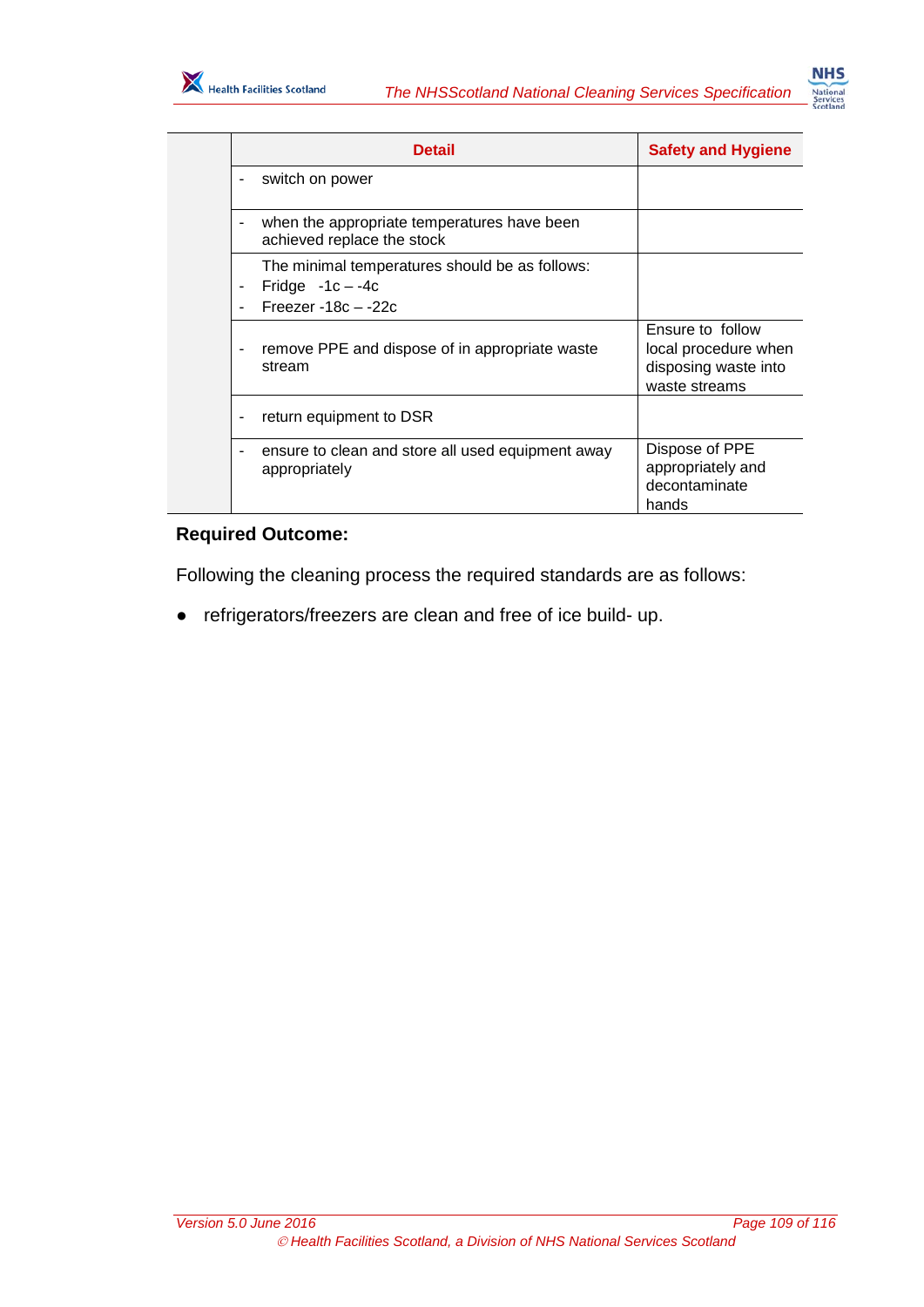# **10. Work Schedule**

The NHSScotland Cleaning Services Specification conveys the standards to be maintained within Healthcare premises. These are described in the 'Required Outcome' measures, for the range of tasks applicable in most healthcare settings.

It is the responsibility of the Boards' Representatives to determine the appropriate frequencies for each task across the spectrum of facilities – clinical and non- clinical to enable the required outcomes to be achieved. The Risk Assessments for each of the tasks included in the NHSScotland National Cleaning Services Specification can be used in part to inform the proposed frequency. A schedule of work should be designed for each area to ensure that staff providing the service have clarity with regard to the tasks they are required to perform, and when they should be carried out. This schedule can also be used to inform service users of the details of service provision in their area.

The sample work schedule template:

- details the site, locations, operative/s shift times, date of issue, and provides a field to list the specific rooms/areas of responsibility. Any periodic duties to be undertaken can be noted in this section.

It then goes on to:

- detail the tasks which need to be undertaken, with scope for the Boards' Representatives to detail the frequencies, tailoring them to support the clinical service locally.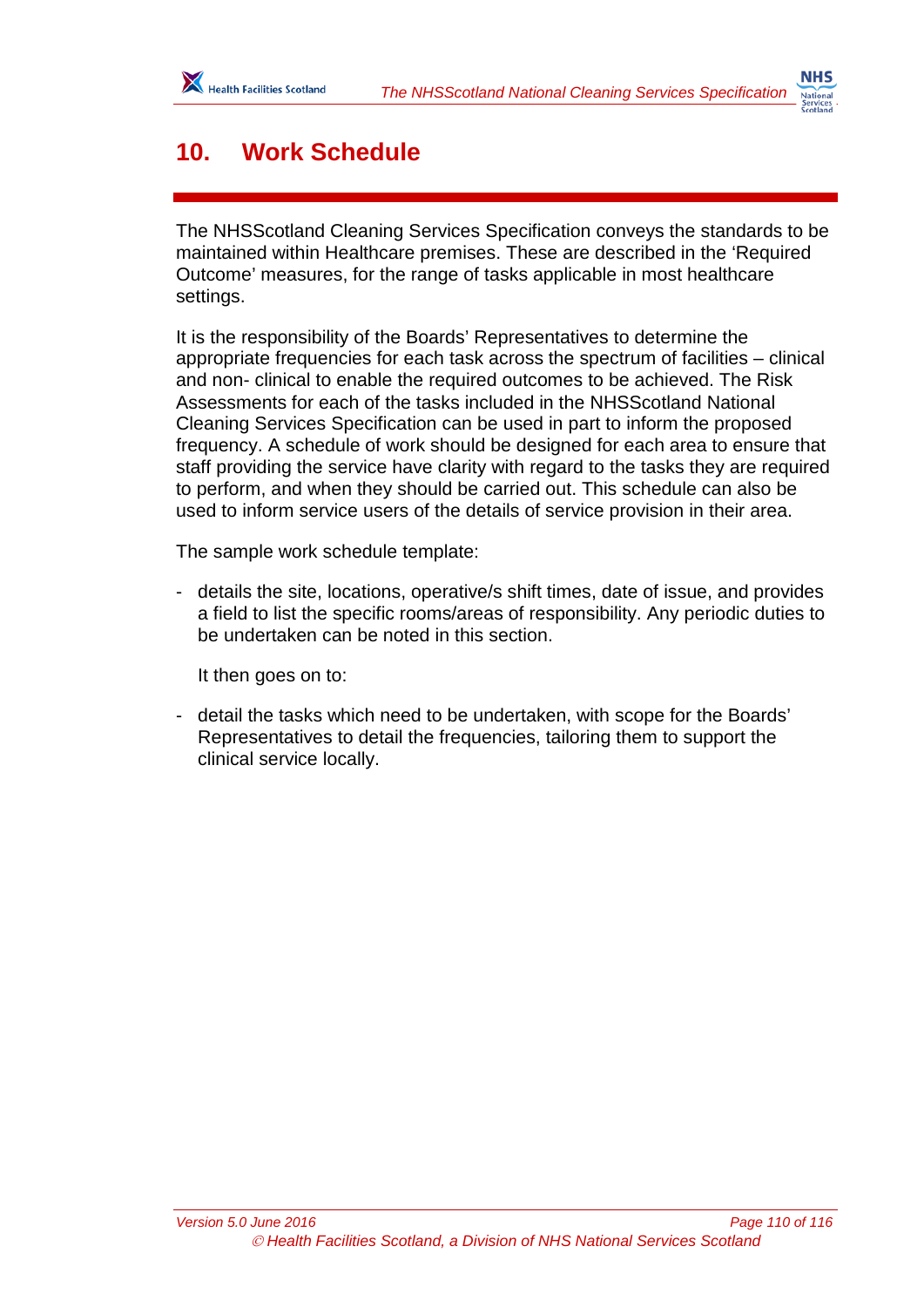## **11.** Sample Work Schedule: Clinical Area (content below is a guide to what can be included in a work schedule)

| <b>Site</b>                                                                                                                                                |                       |                       |            |             |            |            |            |
|------------------------------------------------------------------------------------------------------------------------------------------------------------|-----------------------|-----------------------|------------|-------------|------------|------------|------------|
|                                                                                                                                                            |                       |                       |            |             |            |            |            |
| <b>Location/Ward/Department</b><br>Date of Issue                                                                                                           |                       |                       |            |             |            |            |            |
|                                                                                                                                                            |                       |                       |            |             |            |            |            |
|                                                                                                                                                            |                       |                       |            |             |            |            |            |
| Bed Areas/Day Room/Entrances/Steps/Ramps/Clinical Clean/Dirty Utility/Staff Changing<br>Areas/Corridor/Stores/Sanitary Areas/Offices/Stairs/Fire Exits/DSR |                       | Frequency per day     |            |             |            |            |            |
|                                                                                                                                                            |                       |                       |            |             |            |            |            |
| <b>Refuse</b>                                                                                                                                              | <b>MON</b>            | <b>TUE</b>            | <b>WED</b> | <b>THUR</b> | <b>FRI</b> | <b>SAT</b> | <b>SUN</b> |
| Collect and dispose of refuse as per local policy, replace liners.                                                                                         |                       |                       |            |             |            |            |            |
| Clean inside and outside of a refuse holder.                                                                                                               |                       |                       |            |             |            |            |            |
| <b>Furnishings</b>                                                                                                                                         |                       |                       |            |             |            |            |            |
| Remove debris                                                                                                                                              |                       |                       |            |             |            |            |            |
| Door handles, desks, lockers, beds (head & foot), tables (wipe tables after each meal time), over                                                          |                       |                       |            |             |            |            |            |
| head tables, exam couches, chairs, over chair tables, cabinets, bed lights, exam lights, light                                                             |                       |                       |            |             |            |            |            |
| switches, light cords, control panels, patient call button, pictures, TVs and HiFi equipment, including                                                    |                       |                       |            |             |            |            |            |
| remote controls, radiators, pipe work, ledges, fire extinguishers, decorative plants, trees and                                                            |                       |                       |            |             |            |            |            |
| containers, clocks, patient-line units, desk telephones.                                                                                                   |                       |                       |            |             |            |            |            |
| Clean all wheels and castors                                                                                                                               | # Per week            |                       |            |             |            |            |            |
| Paintwork/Walls, Doors, Glass Partitions, Laminate and Ceramic Wall Finishes                                                                               |                       |                       |            |             |            |            |            |
| Remove all marks, wipe door frames, handles, door signs, kick plates, walls, doors and door vents                                                          |                       | # Full Clean # Checks |            |             |            |            |            |
| clean all internal glass, laminate and ceramic wall finishes.                                                                                              |                       |                       |            |             |            |            |            |
| <b>Low Level Surfaces</b>                                                                                                                                  |                       |                       |            |             |            |            |            |
| Clean all dado rails, window ledges, floors, vents, partition ledges, pipes, skirting and any other                                                        |                       |                       |            |             |            |            |            |
| surfaces which may attract dust, graffiti or spillage                                                                                                      | # Full Clean # Checks |                       |            |             |            |            |            |
| <b>High Level Surfaces</b>                                                                                                                                 |                       |                       |            |             |            |            |            |
| Clean wall surfaces, ledges, cabinets, furnishings, pipes, vents, grills, direction signs, curtain rails                                                   |                       |                       |            |             |            |            |            |
| and bed rails which can be reached utilising high dusting tools.                                                                                           | # Per week            |                       |            |             |            |            |            |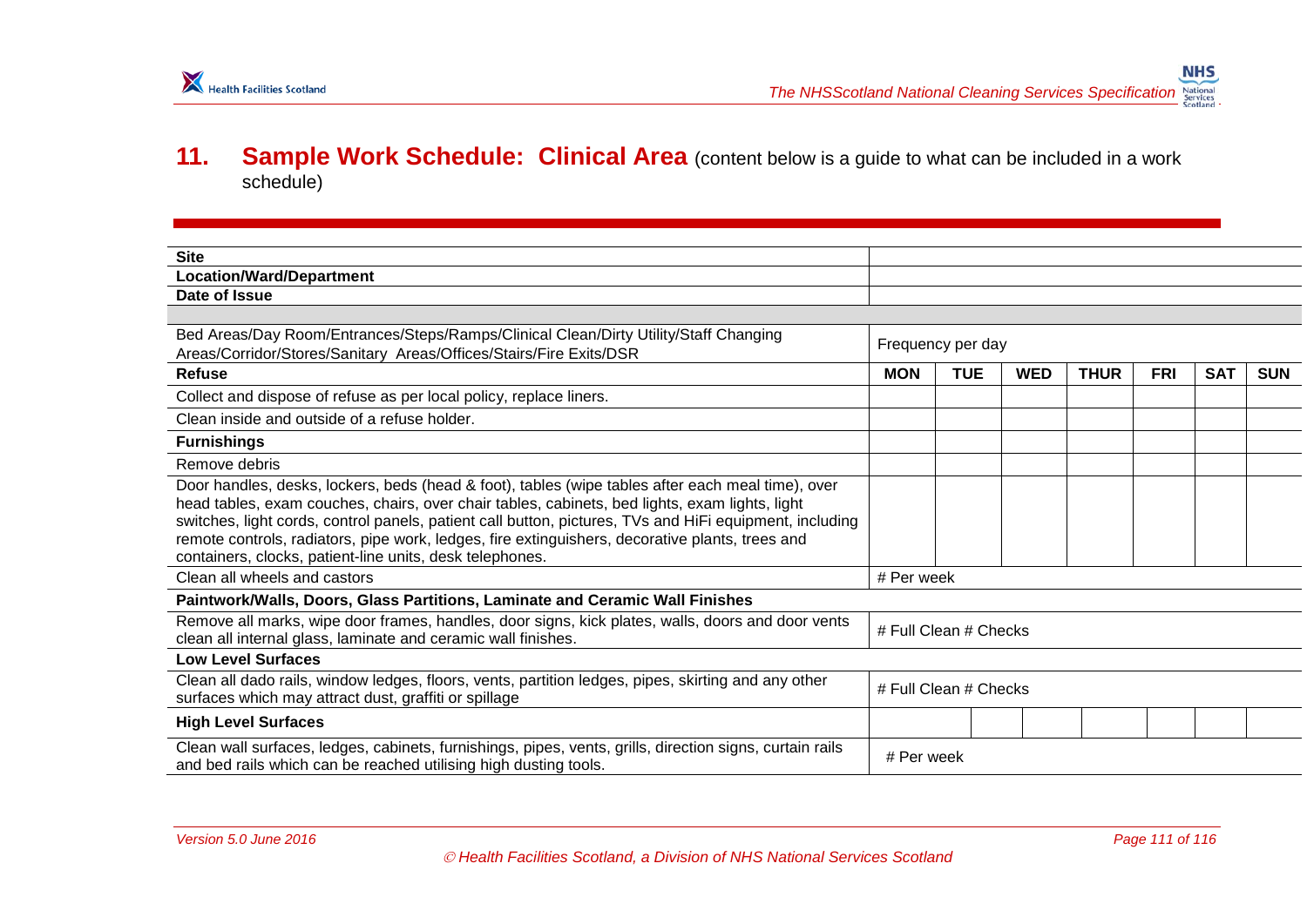

|                                                                                                                                                                                                                                                                                                                                                                                          | <b>MON</b>                 | <b>TUE</b> | <b>WED</b> | <b>THUR</b> | <b>FRI</b> | <b>SAT</b> | <b>SUN</b> |
|------------------------------------------------------------------------------------------------------------------------------------------------------------------------------------------------------------------------------------------------------------------------------------------------------------------------------------------------------------------------------------------|----------------------------|------------|------------|-------------|------------|------------|------------|
| <b>Sanitary Fittings</b>                                                                                                                                                                                                                                                                                                                                                                 |                            |            |            |             |            |            |            |
| Clean wash hand basins and surrounds, bath, showers, toilet, bidets, urinals, soap, toilet roll and<br>towel dispensers inside and out, toilet brush holders, bath/shower mats, pipes, fixtures & fittings.<br>Dry and buff the mirror, metal and ceramic surfaces. Avoid pushing cloths in tap and<br>waste/overflow outlets<br>Replenish all supplies: liquid soap and paper products. |                            |            |            |             |            |            |            |
| <b>Floors Hard/Soft</b>                                                                                                                                                                                                                                                                                                                                                                  |                            |            |            |             |            |            |            |
| Remove debris (Check clean Dining Room after each Meal Time)                                                                                                                                                                                                                                                                                                                             |                            |            |            |             |            |            |            |
| Suction Clean (Mop Sweep)                                                                                                                                                                                                                                                                                                                                                                |                            |            |            |             |            |            |            |
| Damp Mop                                                                                                                                                                                                                                                                                                                                                                                 |                            |            |            |             |            |            |            |
| Spot Mop (Check Clean Dining Room after each Meal Time)                                                                                                                                                                                                                                                                                                                                  |                            |            |            |             |            |            |            |
| Buff/Burnish                                                                                                                                                                                                                                                                                                                                                                             |                            |            |            |             |            |            |            |
| Scrub                                                                                                                                                                                                                                                                                                                                                                                    |                            |            |            |             |            |            |            |
| <b>Cleaning Equipment</b>                                                                                                                                                                                                                                                                                                                                                                |                            |            |            |             |            |            |            |
| Clean and dry all equipment, segregate and store safely. Report faults to Supervisor                                                                                                                                                                                                                                                                                                     |                            |            |            |             |            |            |            |
| <b>Window Curtain/Shower Screens</b>                                                                                                                                                                                                                                                                                                                                                     |                            |            |            |             |            |            |            |
| Window Blinds, Curtains, Bed Screens and Shower Curtains                                                                                                                                                                                                                                                                                                                                 | As per Curtain Change Plan |            |            |             |            |            |            |
| <b>Periodic Duties</b>                                                                                                                                                                                                                                                                                                                                                                   | As per periodic Plan       |            |            |             |            |            |            |

| <b>Domestic Manager</b>    | Date |  |  |
|----------------------------|------|--|--|
| <b>Senior Charge Nurse</b> | Date |  |  |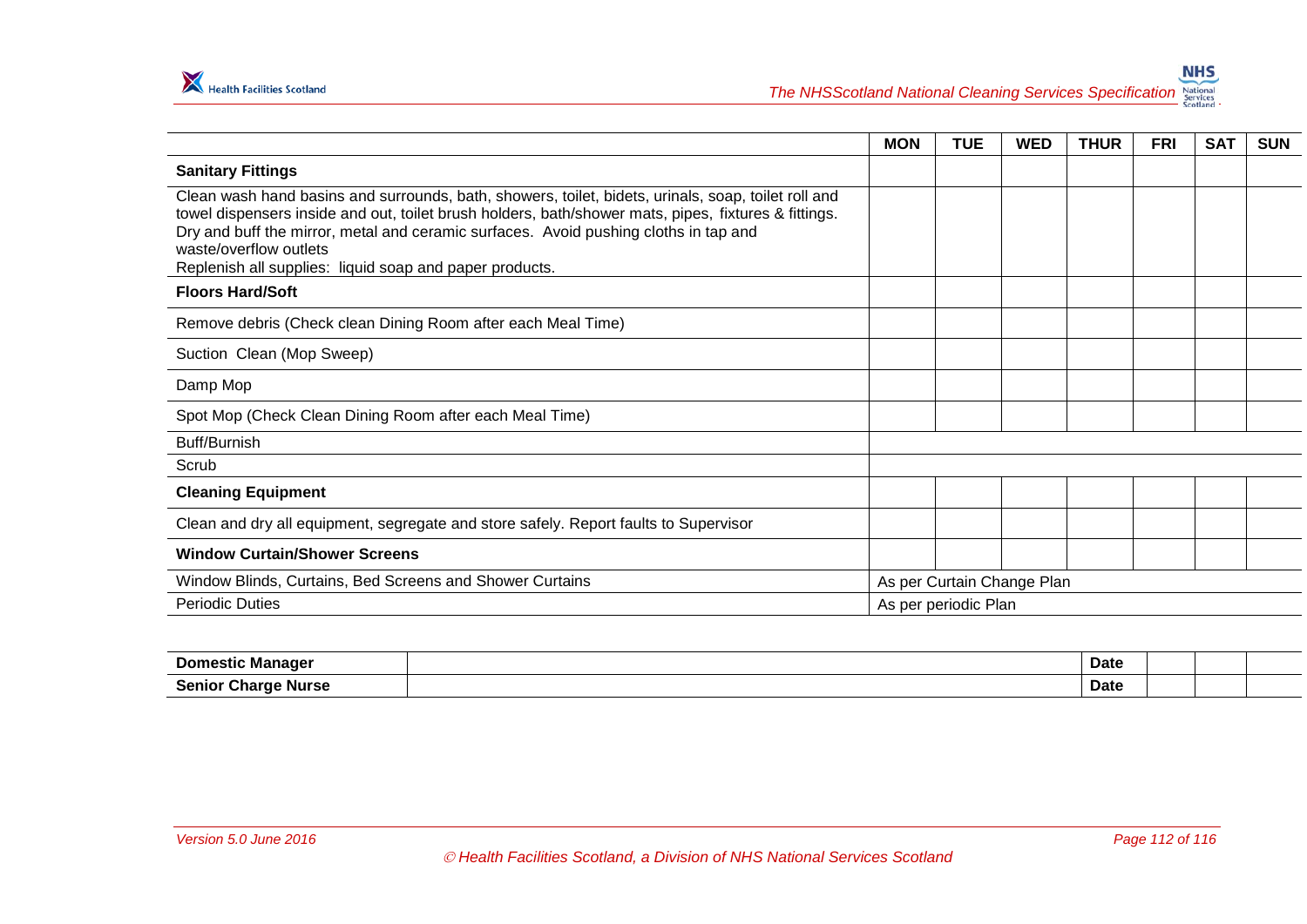# **12. References**

- 1. Compendium of Healthcare Associated Infection Guidance http://www.hps.scot.nhs.uk/haiic/publicationsdetail.aspx?id=47911
- 2. National Facilities Monitoring Framework Manual <http://www.hfs.scot.nhs.uk/publications-/>
- 3. Monitoring Framework for NHSScotland National Cleaning Services Specification Guide for NHSScotland Managers Version 2, April 2010 [http://www.hfs.scot.nhs.uk/online](http://www.hfs.scot.nhs.uk/online-services/publications/facilities/miscellaneous-facilities-documents/)[services/publications/facilities/miscellaneous-facilities-documents](http://www.hfs.scot.nhs.uk/online-services/publications/facilities/miscellaneous-facilities-documents/)
- 4. Education Pathways for Estates Services and the Education Pathways for Facilities Services [http://www.estatesandfacilities.nes.scot.nhs.uk/learning/estates/education](http://www.estatesandfacilities.nes.scot.nhs.uk/learning/estates/education-pathways-for-estates-facilities-staff/)[pathways-for-estates-facilities-staff/](http://www.estatesandfacilities.nes.scot.nhs.uk/learning/estates/education-pathways-for-estates-facilities-staff/)
- 5. National Infection Prevention and Control Manual, http://www.nipcm.hps.scot.nhs.uk/
- 6. PAS 5748: 2014 Specification for the planning, application, measurement and review of cleanliness services in hospitals [http://qna.files.parliament.uk/qna](http://qna.files.parliament.uk/qna-attachments/175888%5Coriginal%5CPAS5748%20Specification%20for%20the%20planning,%20application,%20measurement%20and%20review%20of%20cleanliness%20services%20in%20hospitals.pdf)[attachments/175888%5Coriginal%5CPAS5748%20Specification%20for%2](http://qna.files.parliament.uk/qna-attachments/175888%5Coriginal%5CPAS5748%20Specification%20for%20the%20planning,%20application,%20measurement%20and%20review%20of%20cleanliness%20services%20in%20hospitals.pdf) [0the%20planning,%20application,%20measurement%20and%20review%2](http://qna.files.parliament.uk/qna-attachments/175888%5Coriginal%5CPAS5748%20Specification%20for%20the%20planning,%20application,%20measurement%20and%20review%20of%20cleanliness%20services%20in%20hospitals.pdf) [0of%20cleanliness%20services%20in%20hospitals.pdf](http://qna.files.parliament.uk/qna-attachments/175888%5Coriginal%5CPAS5748%20Specification%20for%20the%20planning,%20application,%20measurement%20and%20review%20of%20cleanliness%20services%20in%20hospitals.pdf)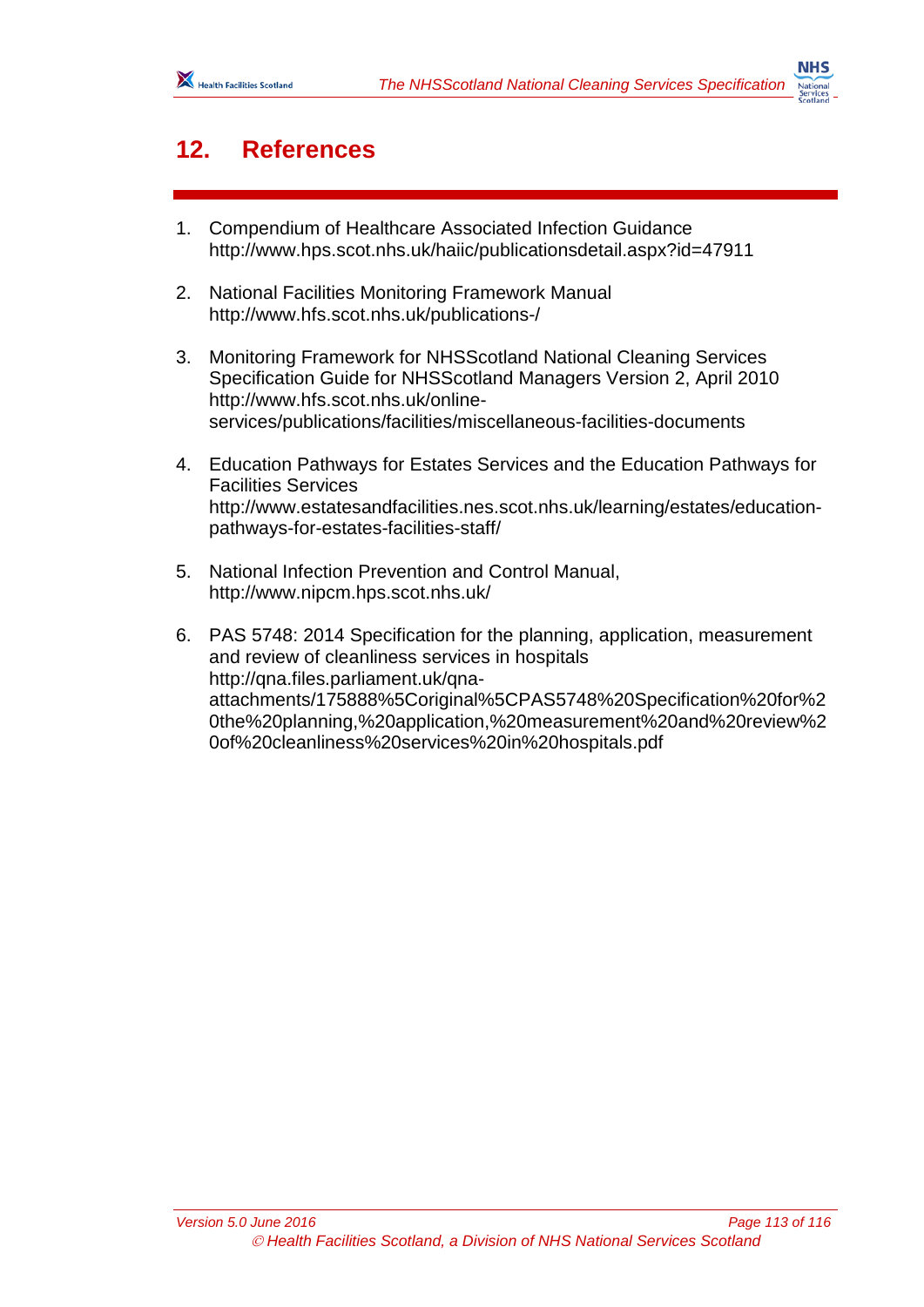# **Appendix 1 – Sample Work Schedule**

| Site:                      |                                |
|----------------------------|--------------------------------|
| <b>Location/Ward/Dept:</b> |                                |
| Date of Issue:             |                                |
| <b>Shift Times</b>         |                                |
|                            | <b>Areas of Responsibility</b> |

Enter details of rooms to be cleaned in this section

**Weekly/Periodic Duties**

Tasks undertaken less frequently than daily may be entered here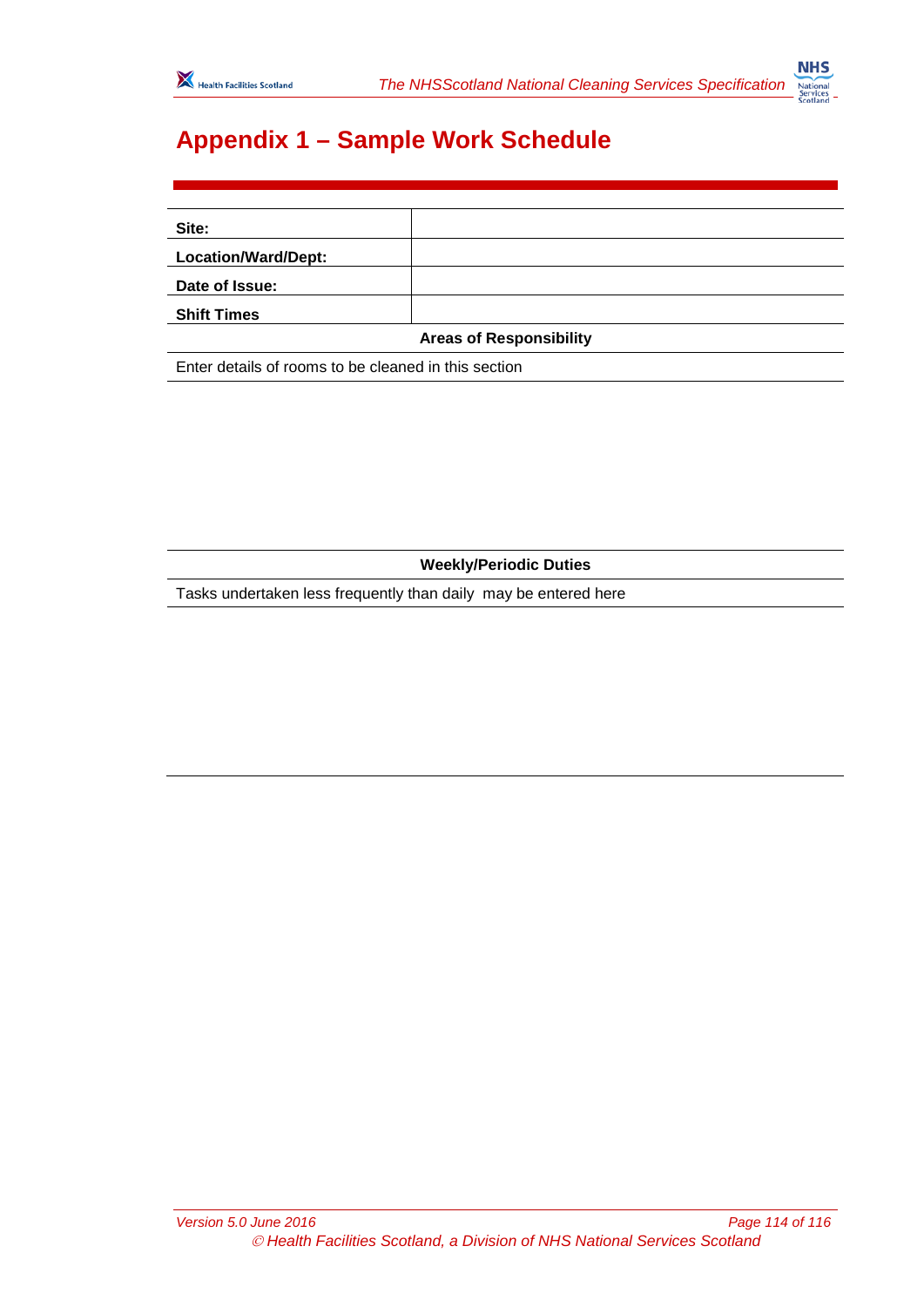# **Appendix 2: Membership of Technical Review for the NCSS 2014**

| Name/Surname                   | <b>Title</b>                                                                       | <b>Organisation</b>               |
|--------------------------------|------------------------------------------------------------------------------------|-----------------------------------|
| <b>Neil Redhead</b><br>(Chair) | <b>Facilities Support Manager</b>                                                  | <b>Health Facilities Scotland</b> |
| <b>Audrey Bell</b>             | Support Services Manager/Lead<br>Role Domestic Services                            | NHS Grampian                      |
| Angela Brown                   | Area Support Services Manager                                                      | <b>NHS Dumfries and Galloway</b>  |
| Pamela Burnett                 | Housekeeping and Laundry<br>Manager                                                | The State Hospital                |
| Anne Cairns                    | <b>Customer Support Services</b><br>Manager                                        | <b>NHS Forth Valley</b>           |
| Margaret Christie              | Area Manager for Soft FM                                                           | <b>NHS Lothian</b>                |
| <b>Abigail Cork</b>            | <b>Facilities Support Manager</b>                                                  | <b>Health Facilities Scotland</b> |
| Michael Everden                | <b>Facilities Support Manager</b>                                                  | <b>Health Facilities Scotland</b> |
| <b>Heather Gourlay</b>         | <b>Head of Prevention and Control</b><br>of Infection                              | Golden Jubilee National Hospital  |
| Alison Jamieson                | Contracts Manager PFI/PPP                                                          | <b>NHS Lanarkshire</b>            |
| Mary Anne Kane                 | <b>Associate Director</b><br><b>Facilities and Capital Planning</b><br>Directorate | NHS Greater Glasgow and Clyde     |
| Natalie Macdonald              | <b>Facilities Manager</b>                                                          | <b>NHS Borders</b>                |
| <b>Annette McCafferty</b>      | Facilities Manager - Corporate<br><b>Services</b>                                  | NHS Greater Glasgow and Clyde     |
| Jackie McIntyre                | Senior Nurse Infection Prevention<br>and Control                                   | <b>Health Protection Scotland</b> |
| Belinda O'Shea                 | <b>Project Support Officer</b>                                                     | <b>Health Facilities Scotland</b> |
| Neil Purdue                    | IC Auditor South West & West<br><b>Central Divisions</b>                           | <b>Scottish Ambulance Service</b> |
| Annette Rankin                 | <b>Nurse Consultant</b>                                                            | <b>Health Protection Scotland</b> |
| Midge Rotheram                 | <b>Support Services Manager</b>                                                    | <b>NHS Fife</b>                   |